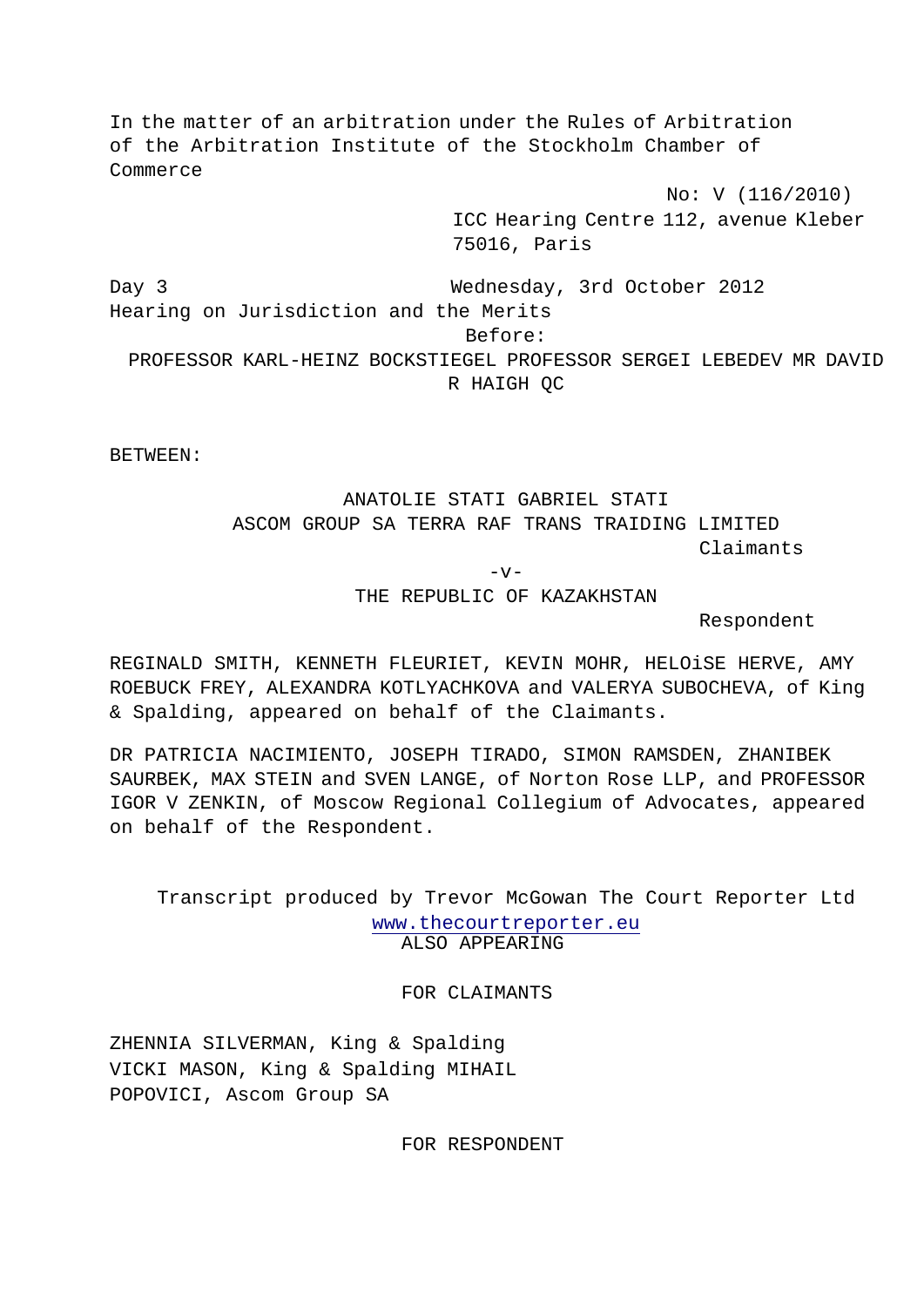ANASTASIA MALTSEVA, Norton Rose LLP NATALIA NIKIFOROVA, Norton Rose LLP MARAT BEKETAYEV, Secretary of the Ministry of Justice and Deputy Minister of Justice YERLAN TUYAKBAYEV, Director of the Department of Legal Support and International Cooperation of the Financial Police ALAN TLENCHIEV, Head of the Division on the Supervision over Compliance with Environmental Legislation of the Department of Supervision over Compliance with Legislation in the socio-economic sphere of the General Prosecutor's Office AMAN SAGATOV, Senior Prosecutor of the Division on the Supervision over Compliance with Environmental Legislation of the Department of Supervision over Compliance with Legislation in the socio-economic sphere of the General Prosecutor's Office

GANI BITENOV, Chief Expert of the Department of Protection of State Property Rights of the Ministry of Justice PROFESSOR MARTHA BRILL OLCOTT, Carnegie Endowment for International Peace

FOR THE TRIBUNAL

KATHERINE SIMPSON, Secretary to the Tribunal

## INTERPRETERS

ALEXANDRE TCHEKHOV, Russian-English Interpreter NATALY HOLM, Russian-English Interpreter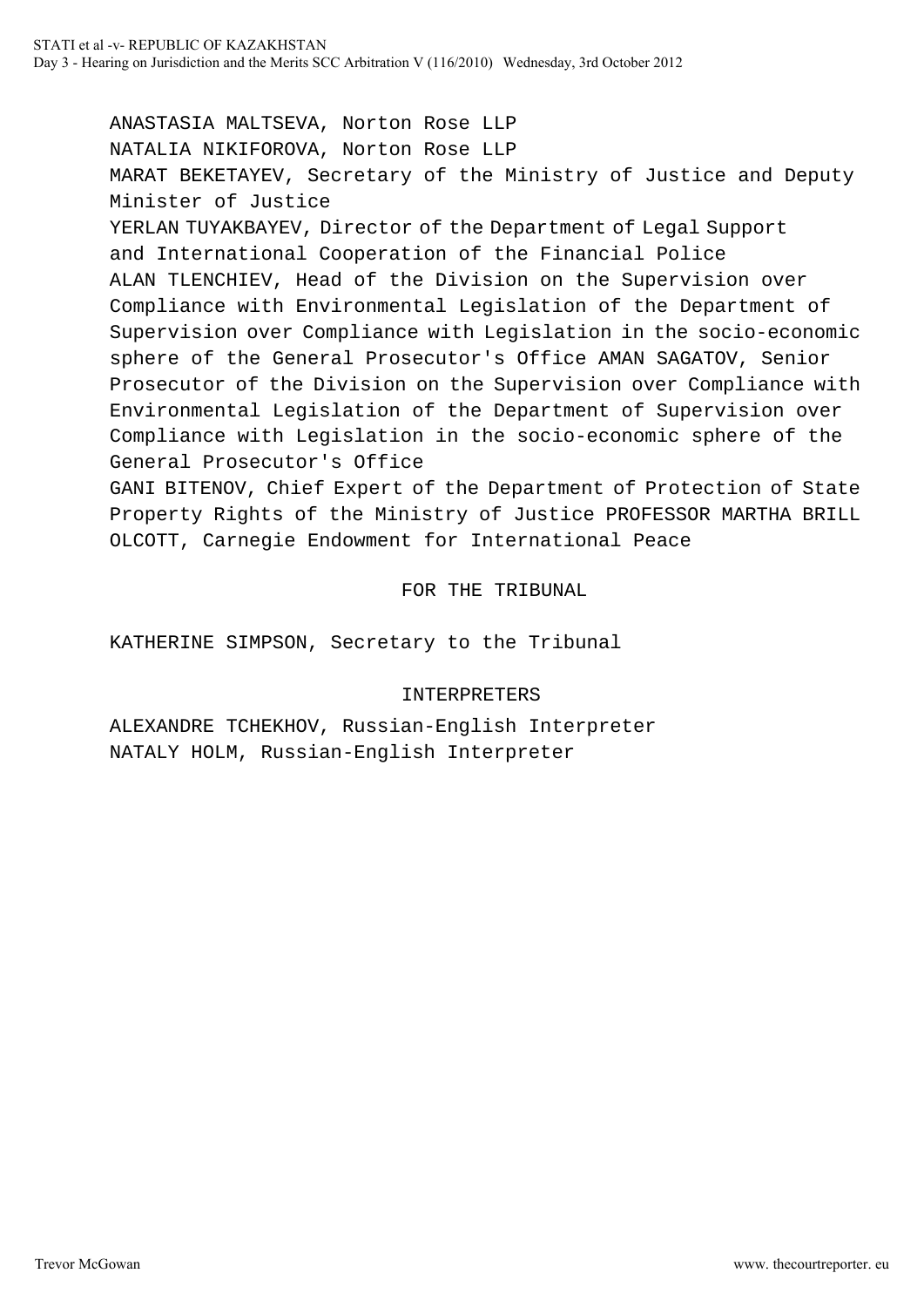| 09:30 1        | Wednesday, 3rd October 2012                                | 09:36 1 | Exhibit R-24, which you have. Yesterday you said that         |
|----------------|------------------------------------------------------------|---------|---------------------------------------------------------------|
|                |                                                            |         |                                                               |
| $\overline{c}$ | $(9.32 \text{ am})$                                        | 2       | the letter C-115 reproduced from the law without quoting      |
| 3              | THE CHAIRMAN: Good morning, everybody. We will continue    | 3       | the last sentence about underground storages.                 |
| 4              | with the testimony of Mr Condorachi. While I was in the    | 4       | A. That's right.                                              |
| 5              | room earlier, I suggested to our colleague that perhaps    | 5       | Q. Could I ask you, looking at Exhibit R-24, is your          |
| 6              | we could ask the interpreters to make a Russian            | 6       | response the same today?                                      |
| 7              | translation of our witness declaration, and somebody       | 7       | MS ROEBUCK FREY: Excuse me, Mr Tirado, can you please let     |
| 8              | could print it out and we will put it on the table.        | 8       | me know what part of R-24 you are referring to?               |
| 9              | That will make things easier for future witnesses,         | 9       | MR TIRADO: Yes. Unfortunately it doesn't have page            |
| 10             | rather than going back and forth with that.                | 10      | numbering. It's the seventh page in.                          |
| 11             | THE INTERPRETER: No problem, sir.                          | 11      | MR HAIGH: Sorry to interrupt you further, Mr Tirado, but      |
| 12             | MS ROEBUCK FREY: Just to clarify, since the interpreters   | 12      | I don't have the hard copy of R-24; it's not in the           |
| 13             | will be busy during this session --                        | 13      | hearing binder. So could you just give me a little help       |
| 14             | THE CHAIRMAN: No, there's no rush, obviously.              | 14      | on what it is you are referring to?                           |
| 15             | MS ROEBUCK FREY: Well, we've asked someone on our team to  | 15      | THE CHAIRMAN: It is also not on the USB.                      |
| 16             | do the translation, so it should be ready for the next     |         | 16 MS ROEBUCK FREY: Are you looking at the English version or |
| 17             | witness.                                                   | 17      | the Russian version?                                          |
| 18             | THE CHAIRMAN: It shouldn't be that difficult, I know.      |         | 18 MR TIRADO: The English version. It's Article 12, headed    |
| 19             | Alright. We continue with the cross-examination.           | 19      | "Licensing of Activities in the Sphere of Industry".          |
| 20             | Mr Tirado -- while you are still here! I have seen         | 20      | THE INTERPRETER: The interpreters are missing this document   |
| 21             | the news this morning.                                     | 21      | as well, sir.                                                 |
| 22             | MR TIRADO: I'm not going anywhere else, sir. I'm here to   | 22      | MR TIRADO: Apologies for that. The reason it's not in the     |
| 23             | the end. Good morning, sir.                                | 23      | hearing bundle, of course, is that we were relying on         |
| 24             | $(9.33 \text{ am})$                                        | 24      | the exhibit yesterday that was provided by the                |
| 25             |                                                            | 25      | claimants. This is a document that we've had to provide       |
|                | Page 1                                                     |         | Page 3                                                        |
|                |                                                            |         |                                                               |
|                |                                                            |         |                                                               |
| 09:32 1        | MR ALEXANDRU CONDORACHI (continued)                        | 09:38 1 | overnight.                                                    |
| $\overline{c}$ | (Evidence interpreted)                                     | 2       | Sorry, if you've found Article 12, "Licensing of              |
| 3              | Cross-examination by MR TIRADO (continued)                 | 3       | Activities in the Sphere of Industry, subsection 2, just      |
| 4              | Q. Good morning, Mr Condorachi. Yesterday, near the end of | 4       | before the start of subsection 3.                             |
| 5              | the afternoon, we were discussing the so-called            | 5       | MS ROEBUCK FREY: I'm sorry to keep interrupting you, but      |
| 6              | "admission letter" from Mr Cornegruta to the Agency for    | 6       | I just noticed that just above in the English version --      |
| 7              | the Regulation of Natural Monopolies, which is exhibited   | 7       | and it appears in the Russian version as well -- just         |
| 8              | by the claimants at Exhibit C-115. I would like to         | 8       | above the reference to Article 12 it states that this is      |
| 9              | return to that topic briefly.                              | 9       | the law as of 2011.                                           |
| $10\,$         | So if you could have available -- which is being           |         | 10 MR TIRADO: Forgive me, there still seems to be some        |
| 11             | passed up to you now -- copies of Exhibit C-115, also      | 11      | confusion on these exhibits. Let's skip that for now          |
| 12             | Exhibit C-116, and a third exhibit I am going to take      | 12      | and we can come back.                                         |
| 13             | you to is R-24. It would be helpful to have them all in    | 13      | Can we then pass on, please, to the next topic,               |
| 14             | front of you.                                              | 14      | which is tax and inspections. There was extensive             |
| 15             | Yesterday I asked you some questions on                    | 15      | litigation relating to the corporate back-taxes, wasn't       |
| 16             | Exhibit C-116. This document was submitted by the          | 16      | there?                                                        |
| 17             | claimants with the statement of claim in support of the    | 17      | A. That's right. There was an additional corporate tax,       |
| 18             | claimants' statement that there was a new law on           | 18      | back-tax, which accrued as a result of inspections in         |
| 19             | licensing. You asked us to show you a version of the       | 19      | November, and the results or the conclusions to which         |
| 20             | law from the relevant time. Exhibit C-115 is dated         | 20      | the tax committee had come were challenged by us in           |
| 21             | 13th August 2008. The relevant law is the Law on           | 21      | several instances in court.                                   |
| 22             | Licensing 2007.                                            | 22      | Q. But as Mr Rahimgaliev confirms at paragraphs 8.5 and 8.6   |
| 23             | A. No, 13th August and 13th June is the date.              | 23      | of his statement --                                           |
| 24             | 13th June 2008 is the correct date of C-115.               | 24      | THE INTERPRETER: Sir, could you please refer to the           |
| 25             | Q. Well, the Republic submitted this document as           | 25      | particular exhibit for the interpreter's reference?           |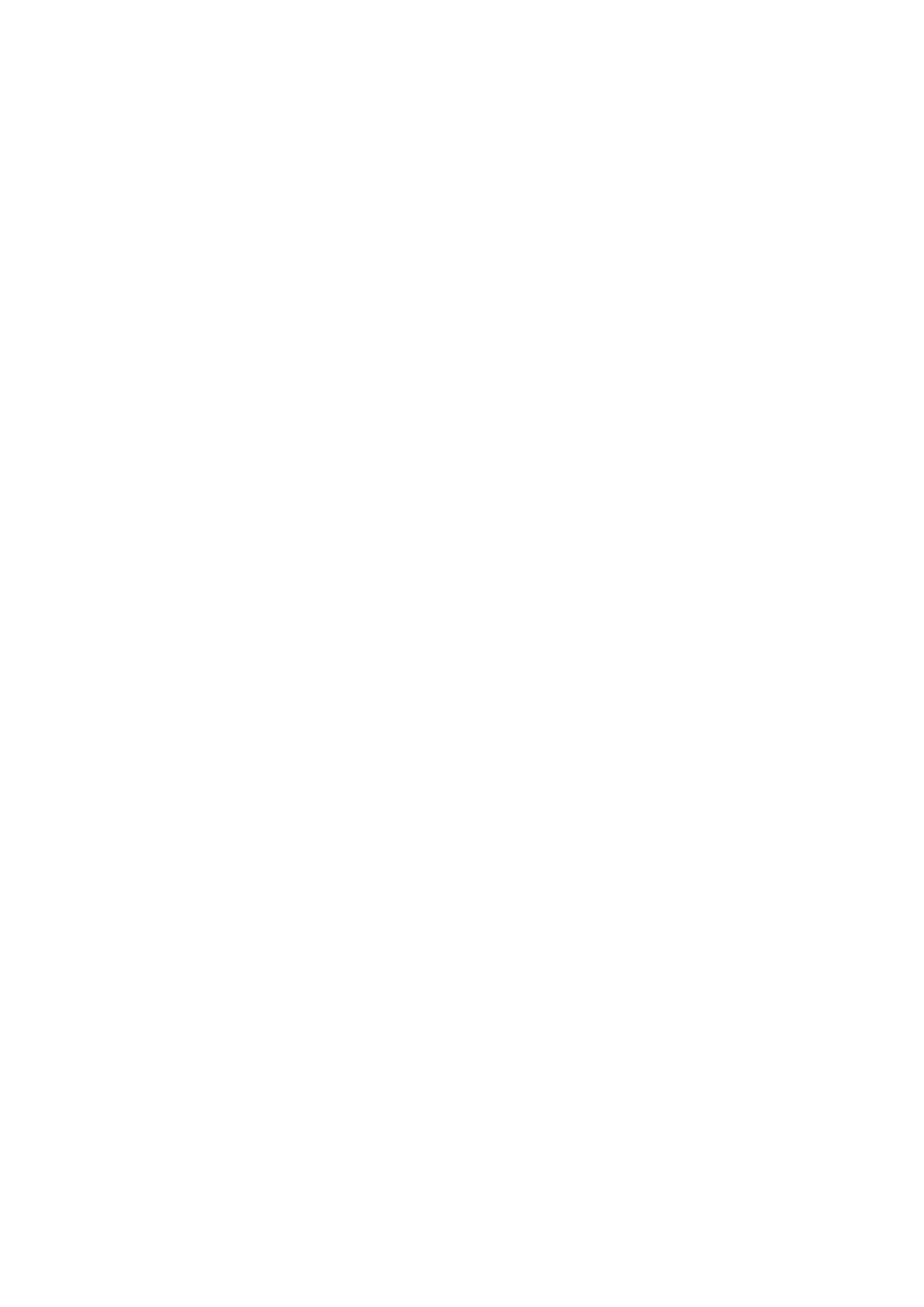| 09:41 1        | MR TIRADO: It's the witness statement of Mr Rahimgaliev.    | 09:45 1<br>MR TIRADO: Okay. But it was KPMs and TNG's decision to       |
|----------------|-------------------------------------------------------------|-------------------------------------------------------------------------|
|                |                                                             |                                                                         |
| $\overline{c}$ | THE INTERPRETER: Thank you, sir.                            | 2<br>challenge the tax assessments, wasn't it?                          |
| 3              | MR TIRADO: Paragraphs 8.5 and 8.6, where he confirms that   | A. They not only decided to challenge but they actually did<br>3        |
|                | the Kazakh courts, including the Supreme Court, upheld      | challenge, and they challenged these decisions in the<br>$\overline{4}$ |
| 4              |                                                             |                                                                         |
| 5              | the tax committee's assessment of corporate back-taxes      | entire hierarchy of the courts of Kazakhstan until the<br>5             |
| 6              | against KPM and TNG, didn't they?                           | very last moment when these decisions entered into<br>6                 |
| 7              | A. Well, it's important to make the following note          | force. To the best of our knowledge, we were successful<br>7            |
| 8              | regarding the witness statement, based on what I have       | 8<br>in our challenge. But in the supervisory manner after              |
| 9              | just read. Mr Rahimgaliev refers to only one judgment       | 9<br>expropriation another latest decision was rendered, and            |
| 10             | of the first-instance court, and intentionally does not     | this was without us even knowing about the supervisory<br>10            |
| 11             | demonstrate that the litigation actually was much longer    | decision, and this decision was rendered four months<br>11              |
| 12             | and resulted in a whole number of judgments. He only        | 12<br>after expropriation.                                              |
| 13             | names one particular court judgment you see here, and       | Q. The position is that KPM and TNG did not pay the<br>13               |
| 14             | the decision from 3rd November 2010.                        | corporate back-taxes, did they?<br>14                                   |
| 15             | When it comes to this litigation, the first                 | 15 A. That's correct, since until the final court decision              |
| 16             | statement of claim was denied, and then it was appealed     | 16<br>comes into force, there is no duty on the companies to            |
| 17             | in Astana city, and as a result of the appeal the court     | pay these if they are being challenged. And this is why<br>17           |
| 18             | cancelled the initial judgment and referred the case        | these taxes were not paid: because the case was pending<br>18           |
| 19             | back to the first instance. The first-instance court        | 19<br>in the courts.                                                    |
| 20             | made a new judgment against KPM, and one more appeal        | 20<br>In the end this case was successfully won by the                  |
| 21             | resulted in Astana court judgment saying that the           | companies and the requests from the tax committees were<br>21           |
| 22             | notices of the tax committee                                | denied by the courts as long as we were present in<br>22                |
| 23             | THE INTERPRETER: Sorry, sir, I had to ask the witness to    | Kazakhstan, and only months later did we learn that the<br>23           |
| 24             | speak a little bit slower.                                  | 24<br>supervisory authorities had reconsidered the case and             |
| 25             | A. So the notices of the tax committee were found by Astana | actually decided differently. It was much later, at<br>25               |
|                | Page 5                                                      | Page 7                                                                  |
|                |                                                             |                                                                         |
|                |                                                             | 09:47 1                                                                 |
| 09:43 1        | court as void, and the way that the taxes were              | a much later stage, that we actually learnt about this                  |
|                | calculated were considered invalid.                         | 2<br>final outcome.                                                     |
| 2<br>3         | The tax committee challenged this decision in               | So, to your question: no, we did not pay these taxes<br>3               |
|                | cassation way, and at the moment of expropriation the       | because we did not have the legal duty to pay these<br>4                |
| 4              | decision entered into force; and as you see, only after     | 5<br>taxes for the reasons I stated.                                    |
| 5              |                                                             |                                                                         |
| 6              | expropriation this decision was challenged again. So at     | MR TIRADO: Thank you very much, Mr Condorachi. No further<br>6          |
| 7              | the moment of expropriation there was no valid              | 7<br>questions, sir.                                                    |
| 8              | back-taxes, and all the instances, including cassation      | 8<br>THE CHAIRMAN: Thank you very much indeed. Do we have some          |
| 9              | instances, supported the position of KPM.                   | 9<br>re-direct?                                                         |
| 10             | And why Mr --                                               | MS ROEBUCK FREY: Yes, very brief.<br>10                                 |
| 11             | MR TIRADO: Mr Condorachi, I'm sorry to interrupt you, but,  | $(9.48 \text{ am})$<br>11                                               |
| 12             | Mr Chairman, my question was very specific.                 | 12<br>Re-direct examination by MS ROEBUCK FREY                          |
| 13             | THE CHAIRMAN: Well, I'm sorry, I think in that context, as  | 13 Q. I'd like to refer the witness -- and the Tribunal and             |
| 14             | you raised the question, he should be able to finish the    | 14<br>the respondent -- back to Exhibit R-244. I am referring           |
| 15             | explanation. Please go ahead.                               | 15<br>Mr Condorachi to section 1.4.5.                                   |
| 16             | A. I just wanted to clarify that I have no explanation why  | 16<br>Mr Condorachi, do you see that section?                           |
| 17             | Mr Rahimgaliev in his statement only refers to one          | 17 A. Yes, I do.                                                        |
| 18             | single judgment in favour of Kazakhstan, and the very       | Q. Can you read the sentence that is underneath the four<br>18          |
| 19             | final judgment which was granted after expropriation,       | 19<br>bullet points in that section.                                    |
| 20             | without referring to the entire history of judgments in     | 20 A. Yes:                                                              |
|                |                                                             |                                                                         |
| 21             | favour of KPM, the judgments which actually entered into    | 21<br>"According to the project decisions, the oil                      |
| 22             | force, and only after expropriation the latest judgment     | 22<br>collector will be built with long-term operation life             |
| 23             | was rendered. But clearly after expropriation there         | and more detailed design decisions will be detailed in<br>23            |
| 24             | were reasons why the final judgment was different from      | 24<br>Chapter 4."                                                       |
| 25             | the previous ones.                                          | THE INTERPRETER: That's a shorter version of the<br>25                  |
|                | Page 6                                                      | Page 8                                                                  |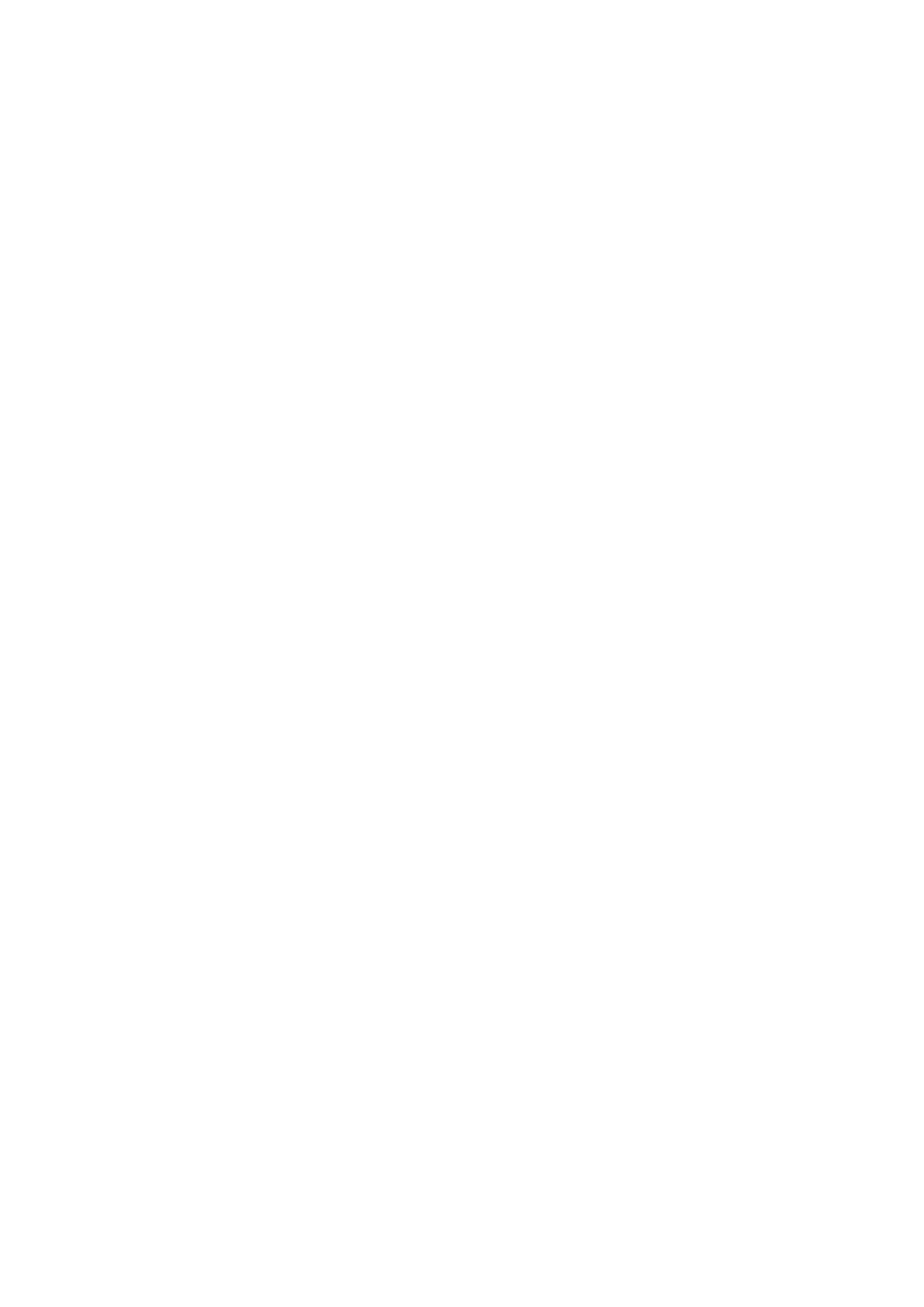| 09:49 1        | translation; sorry for that. The interpreters do not                                           | 09:53 1  | MR HAIGH: Thank you. That's all I wanted to clarify.          |
|----------------|------------------------------------------------------------------------------------------------|----------|---------------------------------------------------------------|
| $\overline{c}$ | have the document.                                                                             | 2        | Thanks.                                                       |
| 3              | Q. Is there any reference in this section to a "trunk"                                         | 3        | PROFESSOR LEBEDEV: We have received these two documents.      |
|                |                                                                                                | 4        | To which point or subject do they relate?                     |
| 4              | pipeline" or a "main pipeline"?                                                                |          |                                                               |
| 5              | A. No, there is no mention of "trunk pipeline".                                                | 5        | MS ROEBUCK FREY: Professor Lebedev, are you referring to      |
| 6              | THE INTERPRETER: In Russian, "trunk" and "main" is                                             | 6        | R-244?                                                        |
| 7              | translated by the same word. That's the interpreter's                                          | 7        | PROFESSOR LEBEDEV: Yes.                                       |
| 8              | notice.                                                                                        | 8        | MS ROEBUCK FREY: That's the document that I just asked        |
| 9              | Q. Thank you. To your knowledge, if you know, what is                                          | 9        | Mr Condorachi to read from. I was giving it to you            |
| 10             | an "oil collector" that's referred to in this sentence?                                        | 10       | again this morning, just in case you didn't have it in        |
|                | 11 A. I'm not a technical expert but, as I know, the collector                                 | 11       | front of you.                                                 |
| 12             | is a pipe which collects the oil from the wells, from                                          | 12       | THE CHAIRMAN: Alright, that seems to end the questioning.     |
| 13             | the fields, to be further transported to its                                                   | 13       | Thank you very much for being so patient. That is the         |
|                |                                                                                                |          |                                                               |
| 14             | destination. And this oil will either be transported to                                        | 14       | end of your testimony. Thank you very much.                   |
| 15             | the treatment facility or to the storage.                                                      | 15       | So Mr Cojin is the next witness. Is he here?                  |
|                | 16 MS ROEBUCK FREY: Thank you.                                                                 | 16       | MS ROEBUCK FREY: That's correct, and he is here. (Pause)      |
| 17             | Mr Chairman, I don't have any more questions for the                                           | 17       | $(9.55 \text{ am})$                                           |
| 18             | witness. However, since there is a translation issue                                           | 18       | MR ALEXANDRU COJIN (called)                                   |
| 19             | with this document, the claimants would like to, at                                            | 19       | (Evidence interpreted)                                        |
| 20             | a later time, submit a corrected English translation                                           | 20       | THE CHAIRMAN: Welcome, Mr Cojin. You know by now that we      |
| 21             | into the record.                                                                               | 21       | are expecting you to read out to us the short                 |
|                | 22 THE CHAIRMAN: Perhaps the parties could have an exchange on                                 | 22       | declaration for witnesses. I don't know whether it's          |
| 23             | that, so that we don't have a dispute.                                                         | 23       | already available in Russian. Otherwise we will do the        |
|                |                                                                                                |          |                                                               |
|                | 24 MS ROEBUCK FREY: Thank you.                                                                 | 24       | same as yesterday.                                            |
|                | 25 MR TIRADO: Agreed, thank you.                                                               | 25       | Would the interpreter be kind enough to read it in            |
|                | Page 9                                                                                         |          | Page 11                                                       |
|                |                                                                                                |          |                                                               |
|                |                                                                                                |          |                                                               |
| 09:51 1        | THE CHAIRMAN: Any questions from my colleagues?                                                | 09:56 1  | Russian to the witness and he can then confirm.               |
|                |                                                                                                |          |                                                               |
| 2              | MR HAIGH: Thank you, Mr Chairman. I just want to ask                                           | 2        | THE INTERPRETER: (Reads out witness declaration)              |
| 3              | counsel about the answer given by Mr Condorachi                                                | 3        | THE WITNESS: Yes, I accept this.                              |
| 4              | yesterday in his cross-examination about this document                                         | 4        | THE CHAIRMAN: Thank you very much. Could you please start.    |
| 5              | that it appeared, judging by everything he could see,                                          | 5        | MS ROEBUCK FREY: Yes, thank you.                              |
| 6              | that it must be related to the pipeline that was the                                           | 6        | $(9.57 \text{ am})$                                           |
| 7              | subject of the criminal trial. I just want to make                                             | 7        | Direct examination by MS ROEBUCK FREY                         |
| 8              | sure: is that now being questioned or challenged by the                                        | 8        | Q. Good morning, Mr Cojin. Do you have your two witness       |
| 9              | claimant?                                                                                      | 9        | statements that you submitted in this proceeding before       |
|                | 10 MS ROEBUCK FREY: No, I think the witness's testimony from                                   | 10       | you?                                                          |
| 11             | yesterday is fine on this. If you have additional                                              | 11       | A. Yes, I have them.                                          |
| 12             | questions that you'd like to ask the witness about this                                        | 12       | Q. Can you please confirm the accuracy of the contents of     |
| 13             |                                                                                                | 13       | those statements?                                             |
|                | pipeline, I invite you to do so.<br>14 MR HAIGH: Yes, of course. I just wanted to know whether |          | 14 A. Yes, of course I confirm the accuracy of my statements. |
|                |                                                                                                |          |                                                               |
| 15             | the translation difference altered that response.                                              | 15<br>16 | Q. Thank you.                                                 |
|                | 16 MR SMITH: Mr Haigh, just to be clear, the English                                           |          | Mr Cojin, you will have seen that there have been             |
| 17             | translation that was provided yesterday indicated that                                         | 17       | many references in this proceeding to the notion of           |
| 18             | the design criteria for the KPM pipeline segment, which                                        | 18       | a contract territory, and whether pipelines being inside      |
| 19             | is the one that was at issue in the criminal trial,                                            | 19       | or outside the contract territory affects their               |
| 20             | indicated the design criteria being for a trunk                                                | 20       | classification.                                               |
| 21             | pipeline. The point is that English translation was                                            | 21       | Can you please explain to the Tribunal, to your               |
| 22             | inaccurate; it actually is for an oil collector,                                               | 22       | knowledge, the notion of a contract territory; and what       |
| 23             | according to the witness, a pipeline, not a trunk                                              | 23       | effect, if any, that has on pipeline classification.          |
| 24             | pipeline. But it is the same pipeline that was at                                              |          | 24 A. Yes, of course. I will explain the concept of contract  |
| 25             | issue.                                                                                         | 25       | territory with pleasure. The fact is that this concept        |
|                | Page 10                                                                                        |          | Page 12                                                       |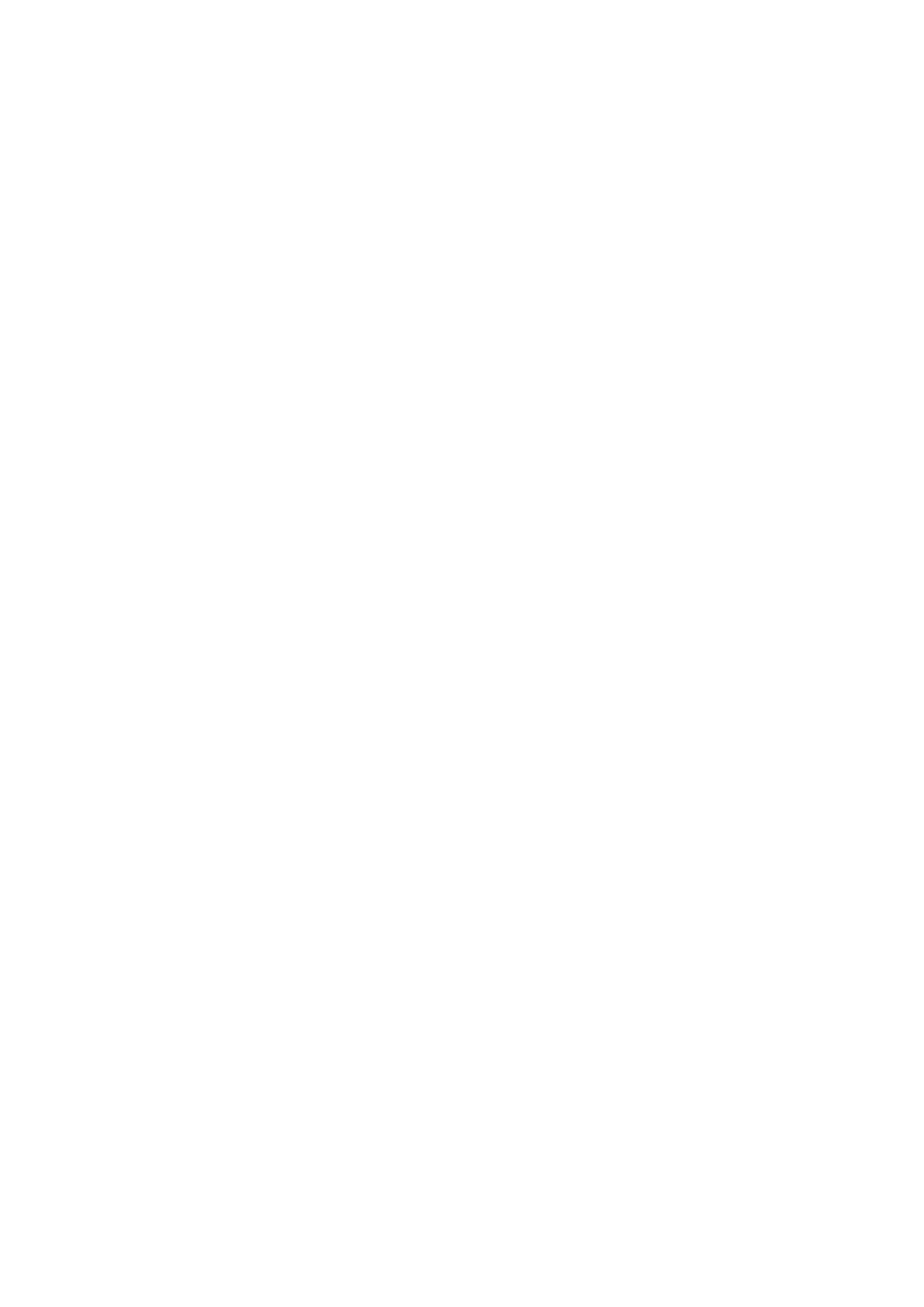| 09:58 1 | is geological in its essence, and it relates to the                                                                                     | 10:021         | As at 2008, whilst you were still general director            |
|---------|-----------------------------------------------------------------------------------------------------------------------------------------|----------------|---------------------------------------------------------------|
| 2       | geological volume or section of the subsoil which has                                                                                   | $\overline{c}$ | of TNG, contract 302 was due to expire on                     |
| 3       | been allocated for exploration to KPM and TNG. It is a section of the                                                                   | 3              | 30th March 2009? I'm happy to take you to a copy of the       |
| 4       | subsoil where we are entitled to carry out prospecting                                                                                  | 4              | relevant supplement if that would help. (Handed)              |
| 5       | and drill wells.                                                                                                                        | 5              | THE INTERPRETER: Sorry, sir, can you give a reference to      |
| 6       | As a rule, the contract territory is a projection of                                                                                    | 6              | the exhibit number?                                           |
| 7       | this section of the subsoil with respect to which we are conducting<br>exploration, and it cannot have relation to the superficial soil | 7              | A. Yes, this was the first contract, but this was actually    |
| 8       | strata to the infrastructure that we build on the surface.                                                                              | 8              | an extension. So you give me not all the documents that       |
| 9       | The upper layer of soil which is allocated for the                                                                                      | 9              | we had. There were some others.                               |
| 10      | contract territory for construction purposes, for                                                                                       |                | 10 MS ROEBUCK FREY: I'm sorry, before you ask your question,  |
| 11      | building elements of infrastructures, including the                                                                                     | 11             | can you please just clarify what you handed to the            |
| 12      | pipelines and storage, this territory was given to us on                                                                                | 12             | witness?                                                      |
| 13      | general grounds by local authorities, by the land                                                                                       |                | 13 MR RAMSDEN: Apologies. That's addendum no. 5 to            |
| 14      | committee of the district.                                                                                                              | 14             | contract 302. It is part of Exhibit C-53. As C-53 is          |
| 15      | Therefore I don't really understand why the evidence                                                                                    | 15             | somewhat voluminous, we thought we would try and cut          |
| 16      | and the reports of the experts supplied referred to this                                                                                | 16             | down the amount of paperwork this morning.                    |
| 17      | territory, because the subsoil use contract                                                                                             | 17             | Sorry, Mr Cojin. You're correct that the contract             |
| 18      | allowed us to --                                                                                                                        | 18             | itself has further sections to it. But I think it's           |
| 19      | MS ROEBUCK FREY: Excuse me, Mr Cojin. Could you speak more                                                                              | 19             | correct, isn't it, that supplement no. 5 is the relevant      |
| 20      | slowly, please, for the interpreter. Thank you.                                                                                         | 20             | section for my question as to whether or not the              |
|         | 21 A. We were allowed to build all the necessary elements of                                                                            | 21             | contract was due to expire on 30th March 2009? That's         |
| 22      | the infrastructure. I will repeat maybe.                                                                                                | 22             | correct, isn't it, just for clarification?                    |
| 23      | So the contract territory is in the first place                                                                                         | 23             | A. No, of course not. The contract did not expire at that     |
| 24      | a geological concept, I just reiterate, and it is [in]                                                                                  | 24             | time. This is the addendum which covers the                   |
| 25      | no way related to the infrastructure elements                                                                                           | 25             | prospecting, the exploration period. There is                 |
|         | Page 13                                                                                                                                 |                | Page 15                                                       |
|         |                                                                                                                                         |                |                                                               |
| 10:001  | constructed on the surface. And this concept of                                                                                         | 10:04 1        | an exploration period and there is also another period        |
| 2       | contract territory in no way can serve as a basis for                                                                                   | 2              | of development and production. But this is true: that         |
| 3       | classification of pipelines. That's all.                                                                                                | 3              | the exploration period finished in March 2009, and            |
| 4       | MS ROEBUCK FREY: Thank you. I have no further questions at                                                                              | 4              | subsequently there was a development period of the            |
| 5       | this time.                                                                                                                              | 5              | field. If I remember correctly now, the entire contract       |
| 6       | THE CHAIRMAN: Alright. We come to cross right away,                                                                                     | 6              | ran until the year 2018.                                      |
| 7       | please.                                                                                                                                 | 7              | Q. Okay, thank you.                                           |
| 8       | MR RAMSDEN: Thank you, sir.                                                                                                             | 8              | So in relation to the exploration period, I think             |
| 9       | $(10.01 \text{ am})$                                                                                                                    | 9              | you say, you sent a letter to the MEMR requesting             |
| 10      | Cross-examination by MR RAMSDEN                                                                                                         | 10             | an extension of that period, and I think that's               |
| 11      | Q. Mr Cojin, you were the general director of TNG from                                                                                  | 11             | document C-67.                                                |
| 12      | April 2001 to May 2009; that's correct, isn't it?                                                                                       |                | 12 THE CHAIRMAN: C-67, is that in the hearing bundle? No. It  |
| 13      | Sorry, Mr Cojin, I'm not quite sure whether you                                                                                         | 13             | makes it difficult if you now start referring to              |
| 14      | heard that translated. I'll repeat the question.                                                                                        | 14             | documents which are not in the hearing bundle.                |
| 15      | It's correct, isn't it, that you were the general                                                                                       |                | 15 MR RAMSDEN: Apologies. We'll see if we can find you a copy |
| 16      | director of TNG from April 2001 until May 2009? I think                                                                                 | 16             | of that exhibit.                                              |
| 17      | that's in paragraph 2 of your first statement.                                                                                          | 17             | A. Yes, such a letter actually existed.                       |
|         | 18 A. Yes, of course I confirm this.                                                                                                    | 18             | Q. Thank you.                                                 |
| 19      | Q. And one of TNG's subsoil use contracts was contract 302;                                                                             | 19             | A. But I would like to explain. The fact is that              |
| 20      | that's correct?                                                                                                                         | 20             | apparently this letter relates not to all the units that      |
|         | 21 A. Yes.                                                                                                                              | 21             | we explored; there were several blocks, and this              |
|         | 22 Q. And the contract as at 2008 was due to expire on                                                                                  | 22             | apparently pertains to another block, not the main block      |
| 23      |                                                                                                                                         |                |                                                               |
|         | 30th March 2009; that's correct, isn't it?                                                                                              | 23             | which was handed over into industrial development in          |
| 24      | A. Can you repeat the question, please?                                                                                                 | 24             | 2007 or 2008.                                                 |
|         | 25 Q. Of course.                                                                                                                        | 25             | Q. Okay. Thank you for that clarification.                    |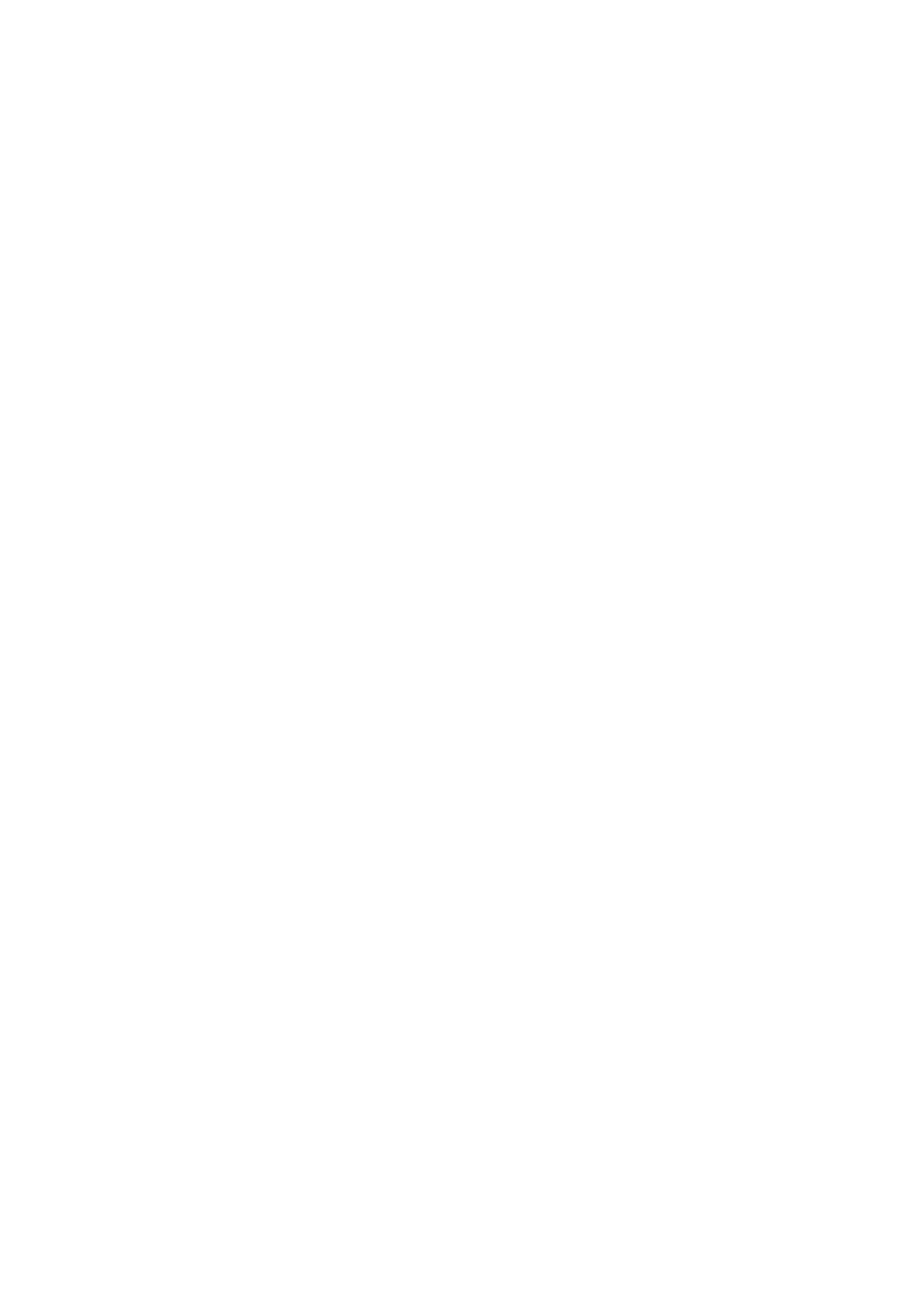| 10:07 1        | However, it is correct, isn't it, that you applied           | 10:13 1        | He's referring to amendments to the addendum:                      |
|----------------|--------------------------------------------------------------|----------------|--------------------------------------------------------------------|
| $\overline{c}$ | for extensions of this period for all those blocks that      | $\overline{2}$ | " then the extension can be extended but only if                   |
| 3              | were due to expire on 30th March 2009?                       | 3              | [the] addendum to the contract is actually signed."                |
| 4              | A. No. The key deposit of gas condensate was at that time    | 4              | Are you able to find that part of his statement?                   |
| 5              | transferred into industrial development phase -- that        | 5              | A. I'm sorry, I can't see this part, because in the Russian        |
| 6              | was the key commercially promising gas condensate            | 6              | version I have only 7.2 and there is only one sentence             |
| 7              | deposit -- and we asked for permission, apparently, to       | 7              | actually. The procedure for extension looks like that,             |
| 8              | continue exploration of other remaining blocks.              | 8              | and that's all. I have no continuation of this                     |
| 9              | Q. I see. Thank you.                                         | 9              | paragraph.                                                         |
| 10             | So in relation to the extension requests that you            | 10             | I'm sorry, I can't comment on what I haven't seen.                 |
| 11             | have in front of you there, it's correct, isn't it,          | 11             | Q. That's quite alright. One second; I'll see if we can            |
| 12             | that, if granted, such requests would normally be            | 12             | resolve this confusion.                                            |
| 13             | associated with an addendum to the contract, similar to      | 13             | MS ROEBUCK FREY: I think if Mr Coj in would just look at the       |
| 14             | addendum no. 5 that I showed you earlier?                    | 14             | next page.                                                         |
|                | A. I'm sorry, could you please repeat your question?         |                | THE WITNESS: I'm sorry, I see the text on the reverse side         |
| 15             | Q. Of course. I'm sorry, Mr Cojin.                           | 15             |                                                                    |
| 16             |                                                              | 16             | of this sheet. Sorry, it's hardly legible here.                    |
| 17             | It is correct, isn't it, that in relation to the             | 17             | MR RAMSDEN: So if I can guide you towards the bottom part          |
| 18             | request that you have in front of you there at C-67, if      | 18             | of that paragraph, about three lines from the bottom, at           |
| 19             | that request were granted by the MEMR, there would be        | 19             | least in the English version, he is discussing the                 |
| 20             | an addendum to the contract signed by TNG and the MEMR,      | 20             | addendum.                                                          |
| 21             | similar to addendum no. 5 that I think I showed you          | 21             | A. Yes, I've read this. And the question is, please?               |
| 22             | earlier and that's part of Exhibit C-53?                     | 22             | Q. So here Mr Ongarbaev says that the extension only occurs        |
| 23             | A. I'm sorry, I don't remember the numbers of the            | 23             | if the addendum to the contract is actually signed.                |
| 24             | contracts. I think I need some additional reference          | 24             | A. Yes, I can explain. The fact is that, as you see --             |
| 25             | here. This applies to Tolkyn field or to the                 | 25             | Q. Sorry, if I could just ask my question.                         |
|                | Page 17                                                      |                | Page 19                                                            |
|                |                                                              |                |                                                                    |
| 10:101         | prospecting block? I don't remember.                         | 10:151         | THE CHAIRMAN: I'm sorry, I didn't hear what you said.              |
|                |                                                              |                |                                                                    |
| 2              | Q. Okay, perhaps I can simplify my question. Could I ask     | 2              | MR RAMSDEN: Sorry, I was just asking the witness if I could        |
| 3              | you to turn back to addendum no. 5, which is document        | 3              | ask my question before he provided an answer.                      |
| 4              | C-53. I think we established a little earlier that this      | $\overline{4}$ | THE CHAIRMAN: Okay.                                                |
| 5              | related to the prolongation of the exploration period        | 5              | MR RAMSDEN: So according to Mr Ongarbaev, an extension             |
| 6              | for at least part of contract 302; that's correct? And       | 6              | isn't granted until the addendum to the contract is                |
| 7              | if we turn to the back page of that document, it's           | 7              | actually signed. So it's correct, is it not, that in               |
| 8              | an addendum that you had signed. I think that's correct      | 8              | relation to an extension request, without a signed                 |
| 9              | as well, isn't it?                                           | 9              | addendum, TNG would be contractually prohibited from               |
| 10             | A. No. These are absolutely different things. (Pause)        | 10             | further exploration?                                               |
| 11             | Yes, that's absolutely correct, I signed it.                 | 11             | MS ROEBUCK FREY: Mr Cojin, before you answer, I would just         |
| 12             | Q. Okay. Now, if we can just consider the process of         | 12             | like to clarify that Mr Cojin is not a lawyer. So to               |
| 13             | obtaining such an addendum for an extension. Could           | 13             | the extent this question is referring to what is legally           |
| 14             | I ask you to be provided with an excerpt from the            | 14             | required to modify a contract, he wouldn't be able to              |
| 15             | witness statement of Mr Ongarbaev -- sorry, Mr Cojin,        | 15             | answer that.                                                       |
| 16             | you are being passed a document -- and if we turn to         | 16             | THE CHAIRMAN: I'm sure you are aware of that.                      |
| 17             | paragraphs 7.2 and 7.3 of Mr Ongarbaev's statement.          | 17             | MR RAMSDEN: I am. The question arises due to his                   |
| 18             | A. Yes, I see it. But 7.2 says that the extension            | 18             | involvement in the process and his position within TNG,            |
| 19             | procedure looks like that, and that's all.                   | 19             | and I accept the limitation of that.                               |
| 20             | Q. Okay, thank you. And if we move further down in 7.2,      | 20             | Sorry, Mr Ongarbaev, would you like me to repeat the               |
| 21             | just towards the end of the paragraph in fact, I think       | 21             | question? So just going back to what Mr Ongarbaev was              |
| 22             | three lines from the bottom, in the English version at       | 22             | saying, he was saying that an extension is not granted             |
| 23             | least, Mr Ongarbaev is talking about the discussion of       | 23             | until an addendum to the contract is signed. And my                |
| 24             | an addendum for an extension, and he says:                   | 24             | question to you therefore is: based on Mr Ongarbaev's              |
| 25             | "If the subsoil user eventually agrees to these "<br>Page 18 | 25             | evidence, it's correct, isn't it, that without a signed<br>Page 20 |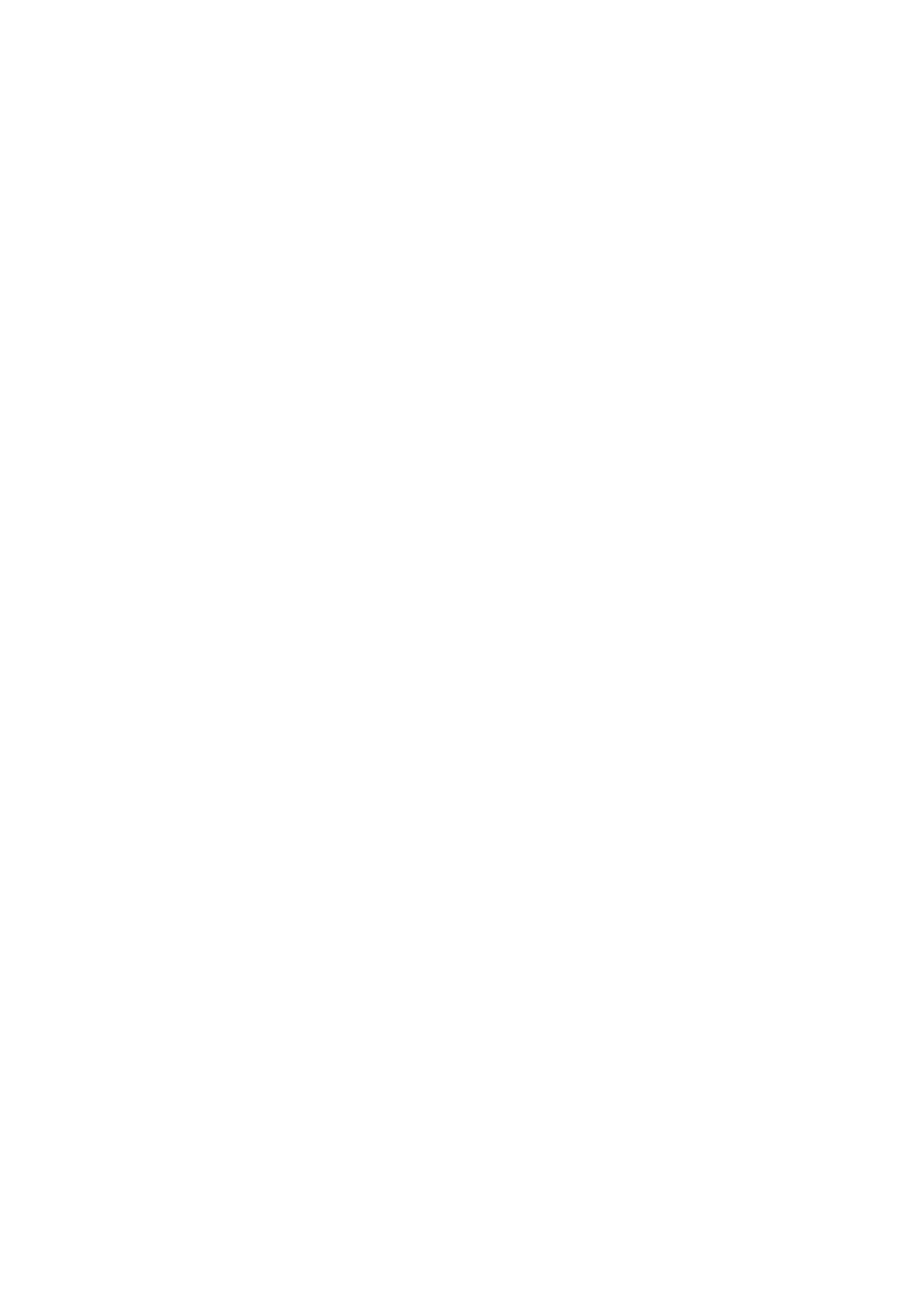| 10:17 1        | addendum TNG would be contractually prohibited from, in     | 10:21 1<br>A. You mean the first witness statement; correct?                                                           |
|----------------|-------------------------------------------------------------|------------------------------------------------------------------------------------------------------------------------|
| 2              | this instance, further exploration?                         | Q. I'm sorry, yes. Your first witness statement at<br>2                                                                |
| 3              | A. Yes, now I remember. It happened quite some time ago,    | 3<br>paragraph 18.                                                                                                     |
| 4              | I'm sorry. Probably I was not specific about the dates.     | A. Yes, I see it.<br>4                                                                                                 |
| 5              | But I remember this period.                                 | Q. If we can just move on to paragraph 6 of that witness<br>5                                                          |
| 6              | It's true that we requested extension of the permit         | statement. You are discussing here, I think, the<br>6                                                                  |
| 7              | for exploration which ended in 2009, and we extended        | general effect you say occurred to TNG as a result of<br>7                                                             |
| 8              | this period for two years in connection with the            | 8<br>inspections. In paragraph 6 you say you:                                                                          |
| 9              | force majeure circumstances; that is, flooding of the       | " witnessed KPM and TNG transformed from working,<br>9                                                                 |
| 10             | territory with seawater. And until this territory was       | 10<br>fully operative and functional oil and gas production                                                            |
|                | dried up, we could not continue our work. The extension was | 11                                                                                                                     |
| 11<br>12       | granted to us. So this<br>actually happened.                | companies to two bodies that exist to answer [questions]<br>12<br>from various Government officials and write reports. |
|                |                                                             |                                                                                                                        |
| 13             | So we applied for extension of the exploration              | This process began [in] around November 2008  "<br>13                                                                  |
| 14             | period, especially since we had carried out a certain       | 14<br>However, my question to you is that as you left                                                                  |
| 15             | volume of work at this territory, drilling certain          | Kazakhstan in early April 2009, it's correct, isn't it,<br>15                                                          |
| 16             | wells. So the works were underway and we wanted to          | 16<br>that you were only actually present for about six months                                                         |
| 17             | carry them on, because in our view this was a promising     | 17<br>from November [2008]?                                                                                            |
| 18             | territory which might yield good results.                   | A. Yes, this is correct.<br>18                                                                                         |
| 19             | But please note the date of the letter: as you see,         | Q. Okay, thank you. We'll move on in that case.<br>19                                                                  |
| 20             | it is October 2008. This is the time when very serious      | In paragraph 4 of your first witness statement you<br>20                                                               |
| 21             | persecutions of our company started, and we turned to       | discuss an inspection by the geology committee in<br>21                                                                |
| 22             | Mr Batalov with this letter. And the next four or five      | 22<br>October 2008, and you say there that you:                                                                        |
| 23             | months, while I was staying in Kazakhstan, we kept --       | " accompanied the men and aided the inspection on<br>23                                                                |
| 24             | Q. Mr Cojin, I'm very sorry to interrupt you, but I think   | behalf of TNG "<br>24                                                                                                  |
| 25             | my question was more limited than that. My question was     | 25<br>You say also that Mr Salagor represented KPM in                                                                  |
|                | Page 21                                                     | Page 23                                                                                                                |
|                |                                                             |                                                                                                                        |
| 10:19 1        | simply whether, without a signed addendum, TNG would be     | 10:241<br>an equivalent inspection.                                                                                    |
|                |                                                             |                                                                                                                        |
| $\overline{c}$ | contractually prohibited from further exploration.          | Now, Mr Salagor is not the general director of KPM,<br>2                                                               |
| 3              | MS ROEBUCK FREY: I'm sorry, I have to object to that        | is he-- or rather was he, at that time? That was<br>3                                                                  |
| 4              | question.                                                   | $\overline{4}$<br>Mr Cornegruta.                                                                                       |
|                | THE CHAIRMAN: It is a legal question as you phrase it. But  | A. Yes, that's quite correct. But I don't say here that he                                                             |
| 6              | of course I do understand that the witness was involved     | 6<br>was director general.                                                                                             |
| 7              | at that time, and you may ask whether his impression as     | 7<br>Q. I quite agree.                                                                                                 |
| 8              | a non-jurist was that this was as you say.                  | 8<br>A. Yes, he was present there but he was not director                                                              |
| 9              | MR RAMSDEN: Absolutely. Simply his understanding of the     | 9<br>general.                                                                                                          |
| 10             | position as the general director of TNG.                    | Q. You, however, were the director general of TNG at that<br>10                                                        |
| 11             | So, Mr Cojin, sorry, just to repeat, my particular          | time. Isn't it unusual for a director general to attend<br>11                                                          |
| 12             | question is: in your understanding, is it the case that     | 12<br>such an inspection?                                                                                              |
| 13             | without a signed addendum, TNG was contractually            | A. Of course it is not a normal situation, but since the<br>13                                                         |
| 14             | prohibited from further exploration?                        | 14<br>situation was interesting -- this was actually planned                                                           |
| 15             | A. Yes. This is a clear fact. Of course not. And that's     | 15<br>inspection on behalf of the geology committee, but it                                                            |
| 16             | why we were attempting -- insisted that such an addendum    | 16<br>was accompanied by members of the financial police. So                                                           |
| 17             | be signed, and we submitted it with all the necessary       | this was a strange symbiosis, and I realised that the<br>17                                                            |
| 18             | accompanying documents to the ministry. But within the      | 18<br>situation became more complicated because we knew at                                                             |
| 19             | four or five months while I stayed in Kazakhstan, there     | 19<br>that time about the application of Mr Voronin to                                                                 |
| 20             | was no result. And this is also related to the              | 20<br>President Nazarbayev and President Nazarbayev's                                                                  |
| 21             | processes that took place at the end of the year 2008.      | 21<br>resolution. So I was -- I wanted to see to it that all                                                           |
| 22             | Q. Okay, thank you. We'll move on in that case.             | 22<br>the nuances be correctly observed during this inspection                                                         |
| 23             | Now, I think it's correct, just returning to your           | 23<br>because in the final account, as director general,                                                               |
| 24             | first witness statement at paragraph 18, you say you        | 24<br>I would be responsible for that.                                                                                 |
| 25             |                                                             |                                                                                                                        |
|                | left Kazakhstan in early April 2009. Is that correct?       | 25<br>Of course, all the previous inspections in the                                                                   |
|                | Page 22                                                     | Page 24                                                                                                                |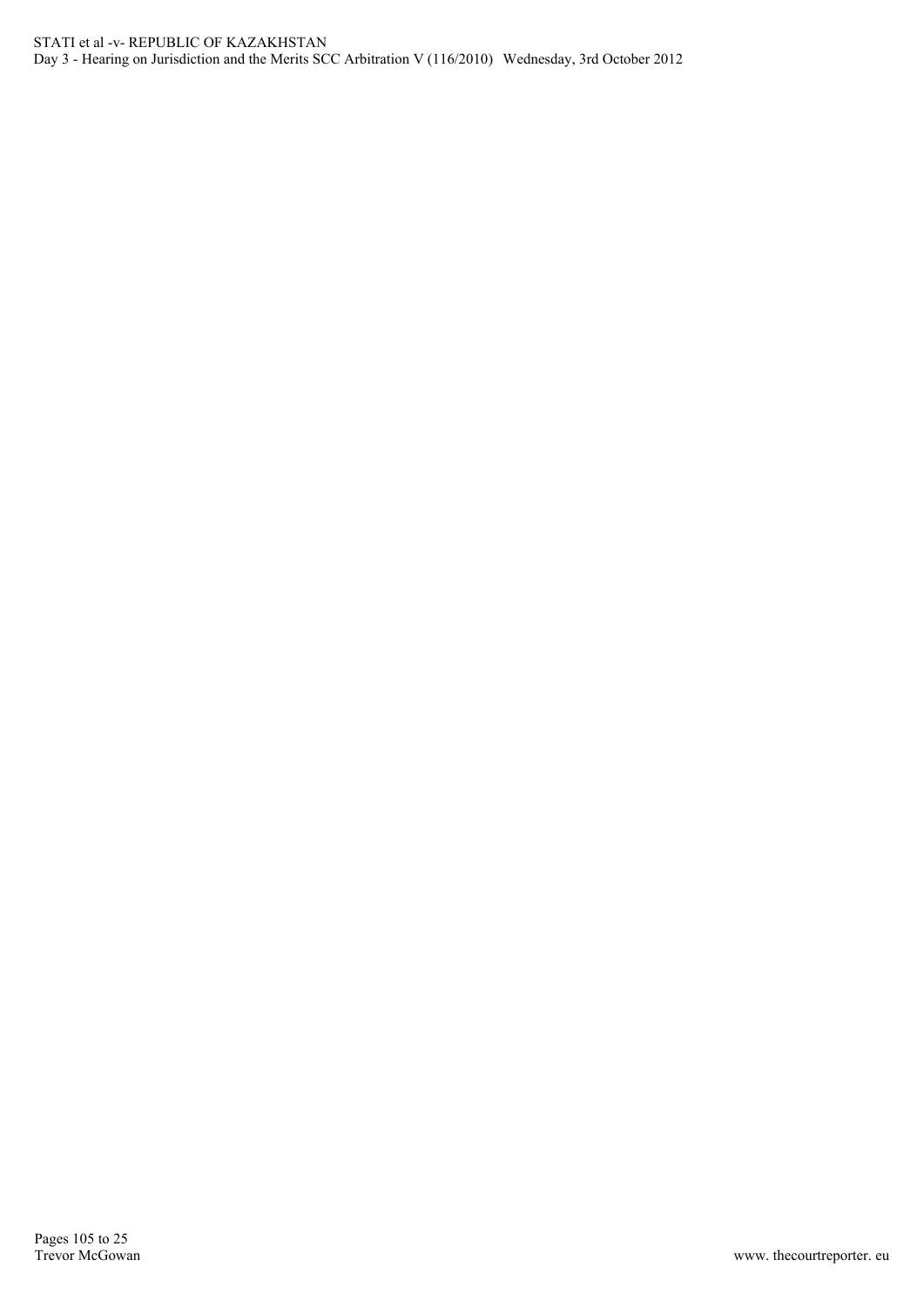| 10:25 1        | previous years, I had not participated in such             | 10:29 1        | we signed it, proceeding from the fact that we had never   |
|----------------|------------------------------------------------------------|----------------|------------------------------------------------------------|
| $\overline{c}$ | inspections. It is probably too strongly formulated        | $\overline{2}$ | operated a main pipeline. But this was done only on the    |
| 3              | here that I actually attended or accompanied the           | 3              | insistence of an officer of the financial police.          |
| 4              | inspection. Rather I was treating it with great            | $\overline{4}$ | Q. Okay, thank you. Now, neither Mr Salagor nor            |
| 5              | attention.                                                 | 5              | Mr [Cornegruta] are here to give evidence of those         |
| 6              | Q. So, just to be clear, you didn't accompany the          | 6              | events, are they?                                          |
| 7              | inspection team on their inspection; is that correct?      | 7              | THE CHAIRMAN: Either they are or not. The witness can't    |
| 8              | A. No, I didn't accompany the inspection team. The         | 8              | help.                                                      |
| 9              | inspection team was working in contact with the            | 9              | MR RAMSDEN: The same entry to which you referred is        |
| 10             | specialists of the company, according to respective        | 10             | included in the KPM inspection report, isn't it? I can     |
| 11             | areas of their activity. So I did not participate in       | 11             | take you to that document if it would help: that's C-86.   |
| 12             | the meetings of the group; I just gave greater attention   | 12             | A. Yes, thank you. I know that a similar entry was made.   |
| 13             | to this inspection than to the earlier ones. Not more      | 13             | Q. Okay. But there is no witness here from KPM.            |
| 14             | than that.                                                 | 14             | A. I think I can give testimony on this subject as well,   |
| 15             | Q. Okay, thank you.                                        | 15             | because at that time I was first deputy director general   |
| 16             | THE CHAIRMAN: May I, just to clarify: what about           | 16             | of KPM.                                                    |
| 17             | Mr Salagor, was he in person present at the site? I'm      | 17             | Q. Okay, thank you.                                        |
|                |                                                            |                |                                                            |
| 18             | not quite sure about that from what you said.              | 18             | If we could move on to paragraph 12, please, of your       |
| 19             | A. Mr Salagor was present, he was in Kazakhstan at that    | 19             | second witness statement. In the opening lines of that     |
| 20             | time, and he stayed at his office. Not more than that.     | 20             | [paragraph] you say:                                       |
| 21             | THE CHAIRMAN: And the office was where?                    | 21             | "The inspections that the Financial Police ordered         |
| 22             | A. At that time he was working with us and his office was  | 22             | in the fall of 2008 were like nothing our companies had    |
| 23             | at our premises. He was the commercial director, if        | 23             | experienced before."                                       |
| 24             | I remember correctly. He was an employee of the            | 24             | However, in paragraph 13 of your statement you do          |
| 25             | company, but not the director general. I believe he was    | 25             | say that the company had never been accused of illegal     |
|                | Page 25                                                    |                | Page 27                                                    |
|                |                                                            |                |                                                            |
|                |                                                            |                |                                                            |
| 10:27 1        | commercial director.                                       | 10:32 1        | or criminal activity before. Therefore it's not            |
| 2              | MR RAMSDEN: Nevertheless, although you now say you did not | $\overline{2}$ | surprising, is it, that you had not experienced            |
| 3              | accompany the teams, you say that the financial police     | 3              | inspections such as those in the fall of 2008 that were    |
| 4              | insisted on including certain wording in the geology       | $\overline{4}$ | connected with a criminal investigation, if the company    |
| 5              | committee's report as to whether TNG's licence covered     | 5              | had not been part of a criminal investigation before?      |
| 6              | a main pipeline; that's correct, isn't it?                 | 6              | A. It is correct that we had never been accused of any     |
| 7              | A. I can explain the situation.                            | $\tau$         | criminal activities before. But I believe this kind of     |
| 8              | At the final stage of the inspection, one of the           | $\,8\,$        | accusation is ungrounded.                                  |
| 9              | officers of the financial police was very active and       | 9              | Q. But if you have not been a part of a criminal           |
| 10             | insisted that we should include this second sentence       | 10             | investigation before, my point is simply that you would    |
| 11             | which describes the situation that we don't have           | 11             | not have experienced what goes on during a criminal        |
| 12             | a licence or licenses for operating main pipelines.        | 12             | investigation before, and so you would not have            |
| 13             | Mr Cornegruta at that time was there. We asked why this    | 13             | experienced inspections of the nature that you say you     |
| 14             | was needed and he said, "This is needed."                  | 14             | did in November 2008. That's correct, isn't it?            |
| 15             | We refused to sign this document, and then we were         | 15             | A. Well, I reiterate: yes, I had never experienced and the |
| 16             | told that, "In this case your inspection protocol will     | 16             | company had never experienced criminal accusations, and    |
| 17             | not be confirmed, and this will create great problems      | 17             | it was unusual for us because the volumes of the           |
| 18             | for you with observance of the contract," because in       | 18             | information which were requested, and the directions of    |
| 19             | this way the contract would be violated. So the            | 19             | the investigation of the financial police, gave us         |
| 20             | representative of the ministry said that, "Look, you       | 20             | reason to think that they came to the company in order     |
| 21             | don't have main pipelines, why don't you wish to sign      | 21             | to find something criminal. And that's what they've        |
| 22             | this sentence?"                                            | 22             | picked up on: that was the main pipelines allegations.     |
| 23             | So it took two or three days for us to take the            | 23             | Q. Okay. If we just turn to paragraph 10, please, of your  |
| 24             | decision, but since we needed for our subsequent normal    | 24             | first witness statement. You say there, towards the        |
| 25             | operation to have a signed protocol of the inspection,     | 25             | bottom of the paragraph, that TNG had to submit:           |
|                | Page 26                                                    |                | Page 28                                                    |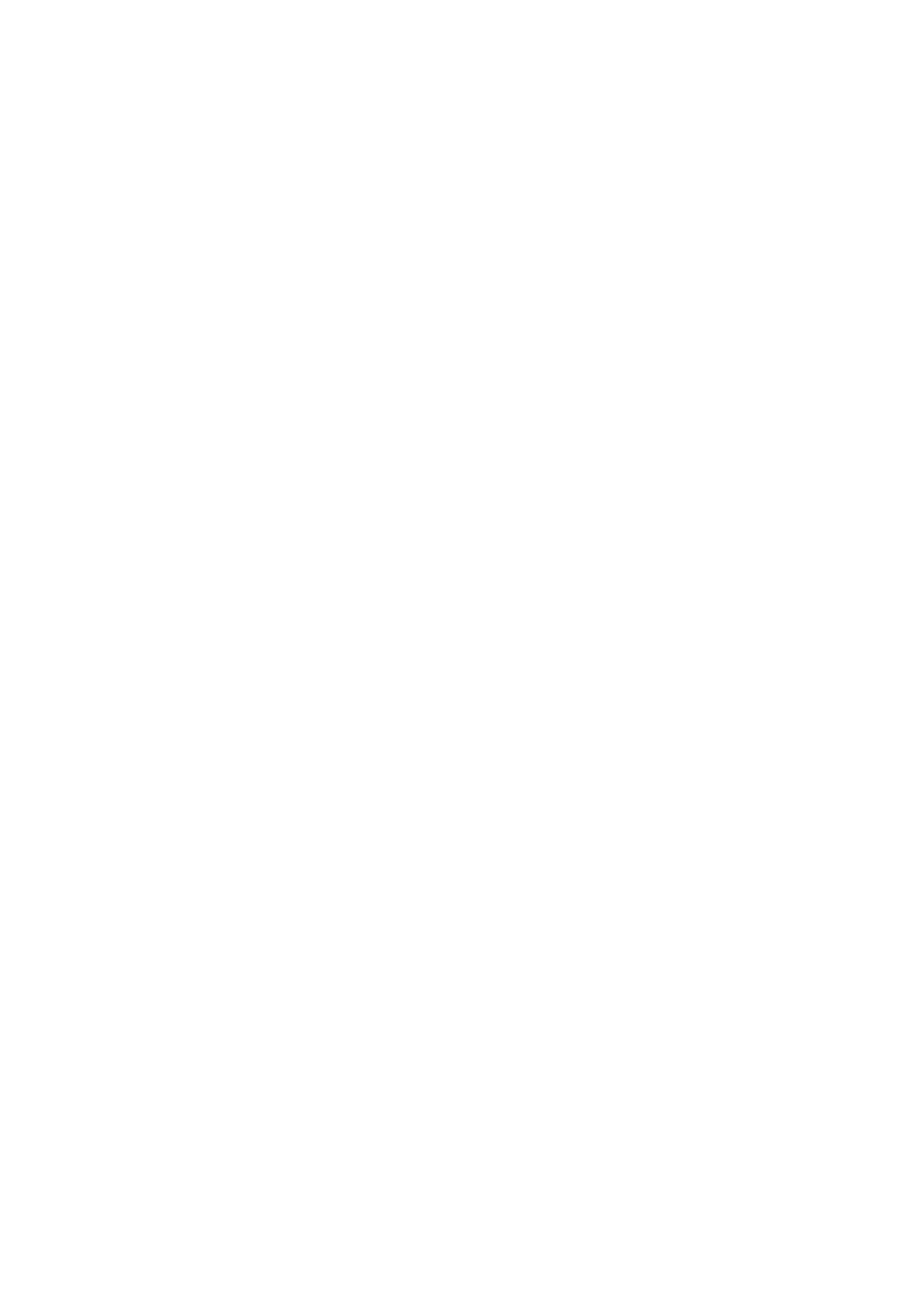| 10:34 1        | " information and documents amounting to nearly            | 10:38 1        | A. Yes, I was present there at this moment. I was in the            |
|----------------|------------------------------------------------------------|----------------|---------------------------------------------------------------------|
| $\overline{2}$ | three times more than the requests submitted in relation   | $\overline{c}$ | office.                                                             |
| 3              | to the  investigation [of] KPM."                           | 3              | Q. And did you personally have the meetings and discussions         |
| 4              | However, TNG, as you say a little earlier in that          | 4              | that you mentioned during your cross-examination                    |
| 5              | paragraph, was accused of operating three main             | 5              | testimony with representatives from the financial                   |
| 6              | pipelines, whereas KPM was only accused of operating one   | 6              | police?                                                             |
| $\tau$         | main pipeline. So there is nothing exceptional, is         | 7              | A. Yes. The representatives from the financial police came          |
| $\,$ 8 $\,$    | there, in the fact that you had to submit information on   | 8              | from time to time to our office -- they could not                   |
| 9              | all three pipelines?                                       | 9              | disturb us too often because we were very busy with                 |
| 10             | A. Yes, of course it is easy to understand. You have three | 10             | production -- and they would put some questions.                    |
| 11             | designs, you have three decisions, you have three          | 11             | I can't recall it in detail, but I very well remember               |
| 12             | volumes of liquids and gas; naturally there will be more   | 12             | this particular line of discussion that we do not have              |
| 13             | information. While KPM only owned one pipeline for         | 13             | the licence for exploration -- this particular sentence             |
| 14             | pumping oil.                                               | 14             | on -- the licence for using the main pipeline. I very               |
| 15             | Q. Thank you.                                              | 15             | well remember the discussion about us not having the                |
| 16             | Moving on now to paragraph 16 of your first witness        | 16             | pipeline.                                                           |
| 17             | statement, you are describing an interview with the        | 17             | Q. Was Mr Cornegruta present during that discussion as              |
| 18             | financial police. You appear to express some surprise      | 18             | well?                                                               |
| 19             | that at that interview the financial police asked you      | 19             | A. Yes, he was also present in the office in the town of            |
| 20             | about your relationship with Mr Anatolie Stati, and that   | 20             | Aktau at that moment.                                               |
| 21             | they wanted to know his whereabouts and how to locate      | 21             | MS ROEBUCK FREY: Thank you. I have no further questions.            |
| 22             | him.                                                       | 22             | THE CHAIRMAN: Any further questions from the respondent's           |
| 23             | However, in light of the allegations that had been         | 23             | side?                                                               |
| 24             | made against Mr Stati, it's no surprise, is it, that the   | 24             | MR RAMSDEN: No, we have no further questions.                       |
| 25             | financial police were interested in understanding --       | 25             | THE CHAIRMAN: Questions from here?                                  |
|                | Page 29                                                    |                | Page 31                                                             |
|                |                                                            |                |                                                                     |
|                |                                                            |                |                                                                     |
| 10:37 1        | THE CHAIRMAN: I'm terribly sorry. He's a fact witness and  | 10:401         | MR HAIGH: No, thank you.                                            |
| $\overline{c}$ | you are now, for the second time, asking for               | 2              | PROFESSOR LEBEDEV: No.                                              |
| 3              | an evaluation of the behaviour of the financial police.    | 3              | THE CHAIRMAN: Not from me. So thank you. Thank you very             |
| $\overline{4}$ | He is not the right person to ask that to.                 | 4              | much indeed. You are relieved.                                      |
| 5              | MR RAMSDEN: Thank you. Okay, we have no further questions. | 5              | THE WITNESS: Thank you.                                             |
| 6              | Thank you.                                                 | 6              | THE CHAIRMAN: So Mr Stejar is the next witness. Do you              |
| 7              | THE CHAIRMAN: Any questions from the claimants' side?      | 7              | need five minutes to get this organised?                            |
| 8              | MS ROEBUCK FREY: I do. Again, I'll be brief.               | 8              | MS ROEBUCK FREY: Yes, thank you.                                    |
| 9              | $(10.37 \text{ am})$                                       | 9              | THE CHAIRMAN: Okay. Five minutes' break.                            |
| 10             | Direct examination by MS ROEBUCK FREY                      | 10             | $(10.40 \text{ am})$                                                |
| 11             | Q. Mr Cojin, you stated during your cross-examination that | 11             | (A short break)                                                     |
| 12             | you did not accompany the inspection teams during the      | 12             | $(10.52 \text{ am})$                                                |
| 13             | November 2008 geology committee inspection. Do you mean    | 13             | MR VEACESLAV STEJAR (called)                                        |
| 14             | that you did not accompany those teams to the fields?      | 14             | (Evidence interpreted)                                              |
| 15             | A. Yes, this is exactly what I mean. I did not accompany   | 15             | THE CHAIRMAN: We resume the hearing. Good morning,                  |
| 16             | them to the fields; I remained in the office. I did not    | 16             | Mr Stejar. You have to push the buttons for the                     |
| 17             | personally directly participate in these inspections,      | 17             | microphones. Both, that may be the best way of doing                |
| 18             | but I received the information people reported to me       | 18             | it. Does the translation reach you?                                 |
| 19             | about the results of the inspections. So I was fully       | 19             | THE WITNESS: Yes, I do hear the translation.                        |
| 20             | aware of the work of the inspections.                      | 20             | THE CHAIRMAN: I understand there is now a declaration in            |
| 21             | So you could say that I followed up the inspections,       | 21             | Russian translation in front of you, a sheet of paper.              |
| 22             | but I did not personally accompany them. But I followed    | 22             | If you would be kind enough to read it out to us.                   |
| 23             | up; I was there, you could say, in this way.               | 23             | THE WITNESS: I am aware that in my testimony I have to tell         |
| 24             | Q. And were you present in the KPM/TNG offices in Aktau    | 24             | the truth and nothing but the truth. I am also aware                |
| 25             | during the course of this inspection?<br>Page 30           | 25             | that if I do not comply with this obligation, I may face<br>Page 32 |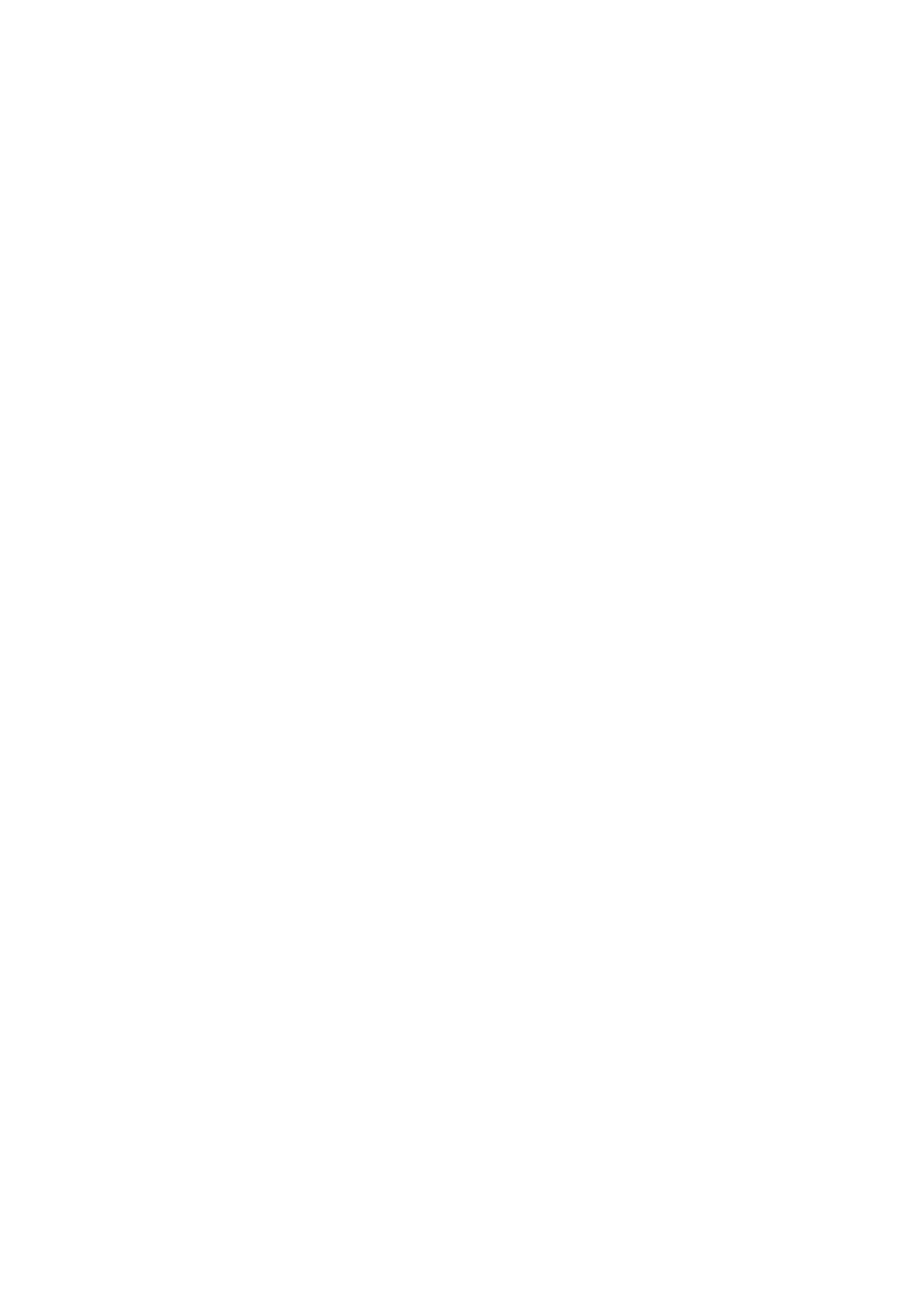| 10:53 1        | severe legal consequences. Yes, I do confirm and I am      | 10:57 1 | Q. Did these witnesses sign the minutes of the search?                       |
|----------------|------------------------------------------------------------|---------|------------------------------------------------------------------------------|
| $\overline{c}$ | aware.                                                     | 2       | A. If I may, I could clarify.                                                |
| 3              | THE CHAIRMAN: Thank you very much indeed.                  | 3       | On the 8th, when these minutes were signed, the                              |
| 4              | We now come to direct, please.                             | 4       | officials of the financial police came to our office and                     |
| 5              | $(10.53 \text{ am})$                                       | 5       | I disagreed with certain sentences in these minutes.                         |
| 6              | Direct examination by MS ROEBUCK FREY                      | 6       | For this reason we followed the officials to the                             |
| 7              | Q. Mr Stejar, do you have a copy of your witness statement | 7       | financial police office, they redrafted the minutes, and                     |
|                |                                                            |         |                                                                              |
| 8              | on the table in front of you?                              | 8       | accordingly for the first time I met the witnesses.                          |
| 9              | A. Yes. These are my witness statements signed by myself.  | 9       | These were the people who were there at the moment when                      |
| 10             | Q. Thank you. And can you please confirm that the contents | 10      | the minutes were signed.                                                     |
| 11             | of your witness statement remains true today?              | 11      | So they were only present during this short moment                           |
| 12             | A. Yes, they remain true, as I signed.                     | 12      | when the minutes were signed. Prior to that moment,                          |
| 13             | Q. A witness for the respondent in this case, Mr Rakhimov, | 13      | there had been no witnesses.                                                 |
| 14             | has disputed your testimony with regard to a search that   | 14      | MS ROEBUCK FREY: Thank you. I have no further questions at                   |
| 15             | occurred in May 2009, and I'd like to hand you the         | 15      | this time.                                                                   |
| 16             | minutes of that search and ask you a question about it.    | 16      | THE CHAIRMAN: Alright. We come to cross.                                     |
| 17             | This is Exhibit C-114.                                     | 17      | $(10.59 \text{ am})$                                                         |
| 18             | A. Yes, I can see two minutes.                             | 18      | Cross-examination by DR NACIMIENTO                                           |
| 19             | Q. Thank you. As you just said, there are two separate     | 19      | Q. Good morning, Mr Stejar.                                                  |
| 20             | minutes of this search contained in the same exhibit,      | 20      | A. Good morning.                                                             |
| 21             | $C-114.$                                                   | 21      | Q. In paragraph 14 of your witness statement you are                         |
| 22             | Can you explain why there are two separate minutes         | 22      | referring to the search of May 2009. Were there any of                       |
| 23             | of the search?                                             | 23      | the claimants' witnesses present at that time?                               |
| 24             | A. We are looking at two separate minutes because the      | 24      | THE CHAIRMAN: I'm sorry, when you say "witnesses", what do                   |
| 25             | employees of the financial police were split into two      | 25      | you mean by that?                                                            |
|                |                                                            |         |                                                                              |
|                | Page 33                                                    |         | Page 35                                                                      |
|                |                                                            |         |                                                                              |
| 10:55 1        | groups in order to carry out this search of the office.    | 11:00 1 | DR NACIMIENTO: Witnesses in this arbitration.                                |
|                |                                                            |         |                                                                              |
| 2              | Q. Thank you. In the first minutes of the search, I see    | 2       | THE CHAIRMAN: Okay.                                                          |
| 3              | that two witnesses are named. Can you please tell me       | 3       | A. So you are speaking about the people currently present                    |
| 4              | their names?                                               | 4       | in this room?                                                                |
| 5              | A. Mr Kulbaev and Mr Duisengaliev. This is based on the    | 5       | DR NACIMIENTO: That's right.                                                 |
| 6              | first minutes.                                             | 6       | A. Yes: Mr Rakhimov. And if I recall correctly, at that                      |
| 7              | Q. Yes. And on the second minutes of the search there are  | 7       | time he was senior lieutenant, I don't recall his                            |
| 8              | two additional names --                                    | 8       | name -- I think his name is Kyrat, but I don't recall                        |
| 9              | A. Mr Serikbaev and Aytkaliev.                             | 9       | his surname -- I believe he is also present in this                          |
| 10             | Q. I'm sorry, I didn't get your answer because I think you | 10      | hearing today.                                                               |
| 11             | had started speaking before I had finished my statement,   | 11      | Q. Was anyone else present?                                                  |
| 12             | and the translators were having trouble keeping up with    | 12      | A. There were also -- I don't recall that any other people                   |
| 13             | you. Can you repeat what you just said?                    | 13      | present here today attended to this search. There were                       |
| 14             | A. In the first minutes we have two witnesses, and in the  | 14      |                                                                              |
| 15             | second minutes there are two other persons stated as       | 15      | other people representing the financial police, and it's                     |
| 16             | witnesses.                                                 | 16      | been a long time and I don't have the duty to recall<br>everyone.            |
| 17             |                                                            | 17      |                                                                              |
| 18             | THE INTERPRETER: Their names are in the transcript.        | 18      | Q. You have a background in economics; that's correct?<br>A. That's correct. |
| 19             | Q. Were you introduced to any of these four witnesses      | 19      |                                                                              |
|                | during the search?                                         |         | Q. In paragraph 12 of your witness statement you make                        |
| 20             | A. No. When the search started, these witnesses were not   | 20      | a statement regarding the classification of pipelines.                       |
| 21             | there.                                                     | 21      | It's correct that you're not a pipeline expert, right?                       |
| 22             | Q. Did you ever see these witnesses during the search?     | 22      | A. It is correct, I am not an expert in the field of                         |
| 23             | A. During the search, these witnesses -- I did not see     | 23      | pipelines. However, as an employee, I couldn't                               |
| 24             | these witnesses during the search; they were not           | 24      | understand: how possibly did these pipelines count as                        |
| 25             | introduced to us.<br>Page 34                               | 25      | in-field pipelines, while suddenly seven years later<br>Page 36              |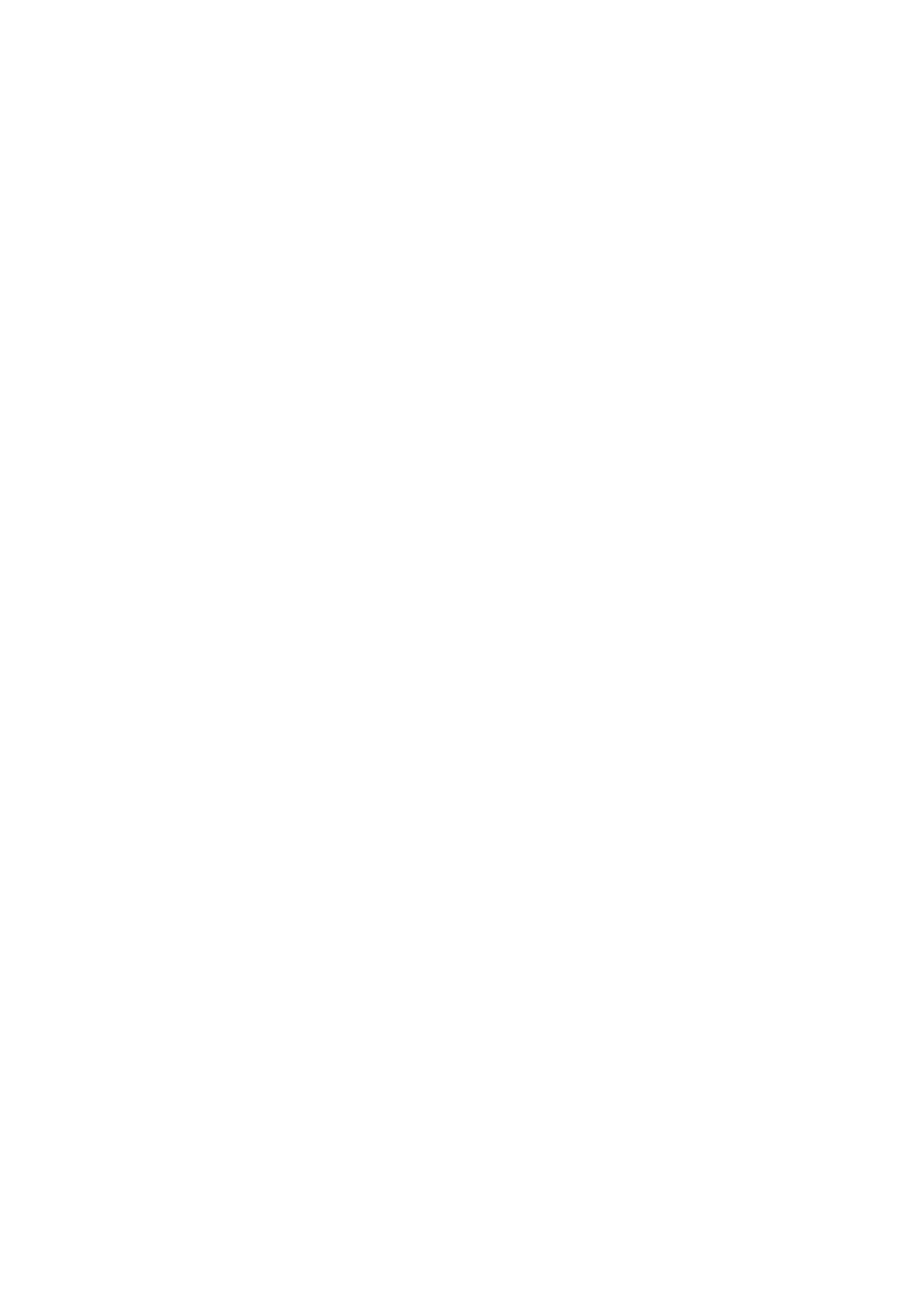| 11:03 1        | they turned out to be trunk pipelines?                        | 11:06 1 | their significance in the list of our clients, it's hard     |
|----------------|---------------------------------------------------------------|---------|--------------------------------------------------------------|
| 2              | Q. Your duties in the company were relating to the economic   | 2       | for me to make any statement. The only thing I can           |
| 3              | and financial issues, right?                                  | 3       | confirm, which I have just done, is that we did have         |
| 4              | A. That's right.                                              | 4       | contracts with these two customers.                          |
| 5              | Q. So let me ask you one question in that regard.             | 5       | Q. If you cannot say if they were the largest customers,     |
| 6              | Is it correct that at the end of 2009 KPM agreed to           | 6       | can you say if they were important customers, or among       |
| 7              | extend the payment terms for their largest two                | 7       | the important customers?                                     |
| 8              | customers, Statoil and General Affinity Limited?              | 8       | A. As I already said. I have already given you the answer.   |
| 9              | MS ROEBUCK FREY: Excuse me, I think this goes far outside     | 9       | Q. No, I asked another question. I'm not asking about the    |
| 10             | of Mr Stejar's witness statement. I'm not sure if it's        | 10      | largest customers, but were those two among the              |
| 11             | a proper question.                                            | 11      | important customers?                                         |
|                | 12 DR NACIMIENTO: Then maybe I may address also the basically |         | 12 A. Well, you have reiterated your question actually.      |
| 13             | supplementary witness [testimony] that we were hearing        | 13      | I cannot conclude whether -- I cannot make a statement       |
| 14             | today in direct examination. This relates to                  | 14      | whether these were the most important or the largest         |
| 15             | a document, it's a financial statement, it's within its       | 15      | customers. I have confirmed to you that we had               |
| 16             | competence. I do not see why we cannot ask him                | 16      | contracts with these companies.                              |
| 17             | a question that's within his competence.                      |         | 17 THE CHAIRMAN: I'm sorry, but I have to tell the witness:  |
|                | 18 MS ROEBUCK FREY: I'd like you to show him the document, if | 18      | the question was rephrased, and if you say after two         |
| 19             | you'd like to do that.                                        | 19      | years you don't remember that these companies were among     |
|                | 20 DR NACIMIENTO: That's fine. Could you please show him the  | 20      | the important customers, we will take it as you say.         |
| 21             | document: it's R-37.6. While we search for this               | 21      | But please answer that question.                             |
| 22             | document, maybe some general questions on that.               | 22      | A. I don't have anything to add to what I have already       |
| 23             | Were you dealing with the largest customers, Statoil          | 23      | said.                                                        |
| 24             | and General Affinity? Was this part of your duties in         | 24      | DR NACIMIENTO: While we wait for the document, let's move    |
| 25             | the company?                                                  | 25      | on to another question for the time being.                   |
|                |                                                               |         |                                                              |
|                | Page 37                                                       |         | Page 39                                                      |
| 11:05 1        | MS ROEBUCK FREY: Excuse me. I would just like to clarify:     | 11:09 1 | MS ROEBUCK FREY: Excuse me. Before you do, I would just      |
| 2              | this document is an annual report from Tristan Oil            | 2       | like to state that we've been told that your question        |
| 3              | Limited. Mr Stejar has no experience with Tristan Oil         | 3       | was translated incorrectly, and the reformulated             |
| $\overline{4}$ | Limited.                                                      | 4       | question was translated as to whether these were the         |
| 5              | DR NACIMIENTO: Why can we not establish whether it is         | 5       | largest companies again. So I am not certain that the        |
| 6              | within his experience or not? It's the largest                | 6       | witness understood the distinction between the two           |
| 7              | customers, and if we -- we just wait for his answer,          | 7       | questions.                                                   |
| 8              | okay?                                                         | 8       | THE CHAIRMAN: Well, let's try again.                         |
| 9              | THE CHAIRMAN: I think we can wait for his answer.             | 9       | DR NACIMIENTO: My question was whether Statoil and General   |
| 10             | Obviously the witness can say, "I don't know this             | 10      | Affinities were among the most important customers for       |
| 11             | document," and that's it.                                     | 11      | your company.                                                |
|                | 12 DR NACIMIENTO: So my question again: were you dealing with |         | 12 A. I can confirm that we had contractual obligations      |
| 13             | Statoil and General Affinity Limited within your duties       | 13      | towards these companies.                                     |
| 14             | in the company?                                               |         | 14 Q. That's okay. Thank you.                                |
|                | 15 A. Yes, we did have contracts and contractual obligations  | 15      | Can I refer you to F3 in the financial statement             |
| 16             | towards these two companies.                                  | 16      | 2009. It's R-37.6. It's actually the third page of the       |
| 17             | Q. And is it correct that they were the largest two           | 17      | combined financial statements.                               |
| 18             | customers?                                                    |         | 18 THE CHAIRMAN: Perhaps, for the record, you would say of   |
| 19             | A. Are you referring to this report in support of this        | 19      | whom.                                                        |
| 20             | statement? Could you please tell me where I can see           | 20      | DR NACIMIENTO: It's the combined financial statements for    |
| 21             | this --                                                       | 21      | KPM, TNG and Tristan Oil.                                    |
|                | 22 Q. I am not referring to anything right now. I am just     |         | 22 A. Excuse me, madam, which page is the first page of this |
| 23             | asking: were those the two largest customers?                 | 23      | document? I believe the previous page is the first one.      |
|                | 24 A. Well, it's been two years since I left the company, so  |         | 24 THE INTERPRETER: The witness is looking at the Russian    |
| 25             | to make a statement regarding the largest customers or        | 25      | version, I presume.                                          |
|                | Page 38                                                       |         | Page 40                                                      |
|                |                                                               |         |                                                              |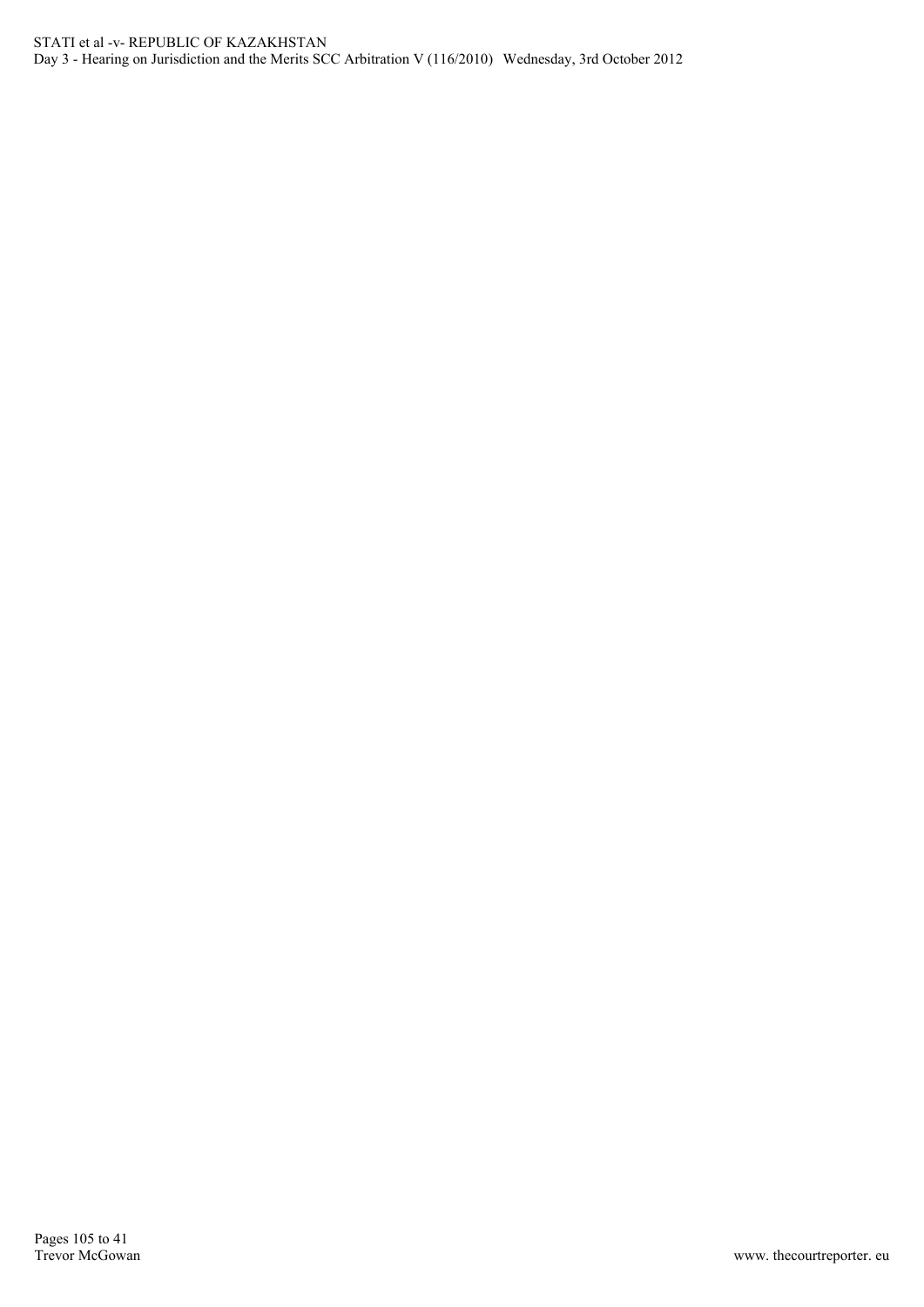## STATI et al -v- REPUBLIC OF KAZAKHSTAN

## Day 3 - Hearing on Jurisdiction and the Merits SCC Arbitration V (116/2010) Wednesday, 3rd October 2012

| 11:111         | A. I am looking at the report of Tristan Oil, between KPM,                                                         | 11:15 1 | arbitrator. Could I just have another question? Is                    |
|----------------|--------------------------------------------------------------------------------------------------------------------|---------|-----------------------------------------------------------------------|
| $\overline{c}$ | TNG and Tristan Oil. And I want to clarify that                                                                    | 2       | Mr Stejar still here? I'm sorry.                                      |
| 3              | I worked for the entity in the territory of Kazakhstan                                                             | 3       | THE CHAIRMAN: Is he still here?                                       |
| $\overline{4}$ | of a particular company: KPM and TNG. And when it comes                                                            | 4       | Mr Stejar, could you just come back for a second,                     |
| 5              | to making any statements concerning this consolidated                                                              | 5       | please.                                                               |
| 6              | report, I am not prepared to make any statements                                                                   | 6       | DR NACIMIENTO: Just to clarify the record.                            |
| 7              | regarding this consolidated report. I had nothing to do                                                            | 7       | THE CHAIRMAN: That's okay.                                            |
| 8              | with this report.                                                                                                  | 8       | $(11.16 \text{ am})$                                                  |
| 9              | Q. You had nothing to do with it within your function as                                                           | 9       | Further cross-examination by DR NACIMIENTO                            |
| 10             | being responsible for the economy and financial                                                                    | 10      | Q. Mr Stejar, my question had been if any of claimants'               |
| 11             | questions for KPM?                                                                                                 | 11      | witnesses had been present in the room during the                     |
|                | 12 A. I had something to do with the report of KPM.                                                                | 12      | search. It was then also clarified upon a question of                 |
| 13             | Q. This is a consolidated report, and you had nothing to do                                                        | 13      | the Chairman whether I meant witnesses of claimants in                |
| 14             | with that?                                                                                                         | 14      | this arbitration. You then answered regarding only                    |
| 15             | A. No, I had never worked with it. I had nothing to do                                                             | 15      | respondent's [witnesses], and you then said:                          |
| 16             | with this report. I only dealt with the financial                                                                  | 16      | "Answer:  I don't have the duty to recall                             |
| 17             | accounting of KPM, as I was the general -- I was                                                                   | 17      | everyone."                                                            |
| 18             | appointed as general director of the company in                                                                    | 18      | Upon a clarification of Mr Haigh, you said that                       |
| 19             | December 2009. Accordingly I had something to do with                                                              | 19      | everyone else was present. Can you tell us the names,                 |
| 20             | the financial report of KPM for 2009. This is it.                                                                  | 20      | please?                                                               |
| 21             | DR NACIMIENTO: I have no further questions. Thank you.                                                             | 21      | A. I'm sorry, probably, if I understand correctly the                 |
| 22             | THE CHAIRMAN: Alright. Any questions in re-direct?                                                                 | 22      | translation, who was -- I wish to clarify. Do you mean                |
| 23             | MS ROEBUCK FREY: No, thank you.                                                                                    | 23      | who of the members of the staff of the company were                   |
| 24             | THE CHAIRMAN: No. Many questions from your side?                                                                   | 24      | present during the search?                                            |
| 25             | MR HAIGH: Just one question.                                                                                       | 25      | Q. That's right.                                                      |
|                | Page 41                                                                                                            |         | Page 43                                                               |
|                |                                                                                                                    |         |                                                                       |
|                |                                                                                                                    |         |                                                                       |
| 11:131         | $(11.14 \text{ am})$                                                                                               | 11:171  | A. There were about 60 persons at the office.                         |
| $\overline{c}$ | Questions from THE TRIBUNAL                                                                                        | 2       |                                                                       |
| 3              |                                                                                                                    | 3       | Q. And anyone of claimants' witnesses present in this<br>arbitration? |
| $\overline{4}$ | MR HAIGH: Mr Stejar, you were asked at the beginning of                                                            | 4       | MR HAIGH: Excuse me for interrupting, but do you mean in              |
| 5              | your examination here whether there were any claimants'<br>witnesses present during the search in May 2009. Do you | 5       | addition to himself?                                                  |
| 6              | recall that?                                                                                                       | 6       | DR NACIMIENTO: Yes.                                                   |
| 7              | THE CHAIRMAN: I think "witnesses", without saying whether                                                          | 7       | A. I don't remember exactly, but I think some of our                  |
| 8              | they were claimants' or respondent's.                                                                              | 8       | lawyers were also at the office at that time.                         |
| 9              | A. Yes, I do recall. If you are speaking about the                                                                 | 9       | Q. Who of your lawyers?                                               |
| 10             | witnesses on the side of claimants, I can clarify that                                                             | 10      | A. I'm sorry, I can't recall exactly. This would be the               |
| 11             | there were no invited witnesses. But the entire staff                                                              | 11      | correct answer.                                                       |
| 12             | who at that time were present in the office, they all                                                              | 12      | Q. You cannot recall whether anyone in this room on                   |
| 13             | attended the search.                                                                                               | 13      | claimants' side was present during that search?                       |
| 14             | MR HAIGH: And were you personally present during that                                                              | 14      | A. No. It was either Mr Condorachi or Mr Poskaruk; one of             |
| 15             | search?                                                                                                            | 15      | them. As far as I remember, one of them was present.                  |
|                | 16 A. Yes, I personally was present as well.                                                                       | 16      | DR NACIMIENTO: No further questions, thank you.                       |
| 17             | MR HAIGH: Thank you.                                                                                               | 17      | THE CHAIRMAN: Thank you again. Now you are really                     |
| 18             | THE CHAIRMAN: Thank you. Any questions from you? No                                                                | 18      | relieved.                                                             |
| 19             | questions from me. That was short. Thank you very                                                                  | 19      | (11.19 am)                                                            |
| 20             | much.                                                                                                              | 20      | MR EDUARD CALANCEA (called)                                           |
| 21             | THE WITNESS: Thank you.                                                                                            | 21      | THE CHAIRMAN: Welcome, Mr Calancea. You know the procedure            |
| 22             | THE CHAIRMAN: Mr Calancea is the next witness, I take it?                                                          | 22      | by now. I think you have a sheet of paper in front of                 |
| 23             | The next and last for this round.                                                                                  | 23      | you in Russian, which is the witness declaration that we              |
| 24             | DR NACIMIENTO: I'm sorry, Mr Chairman, because I just                                                              | 24      | use. Would you be kind enough to read it out, if that's               |
| 25             | referred to the record again, and to the question of the                                                           | 25      | agreeable to you?                                                     |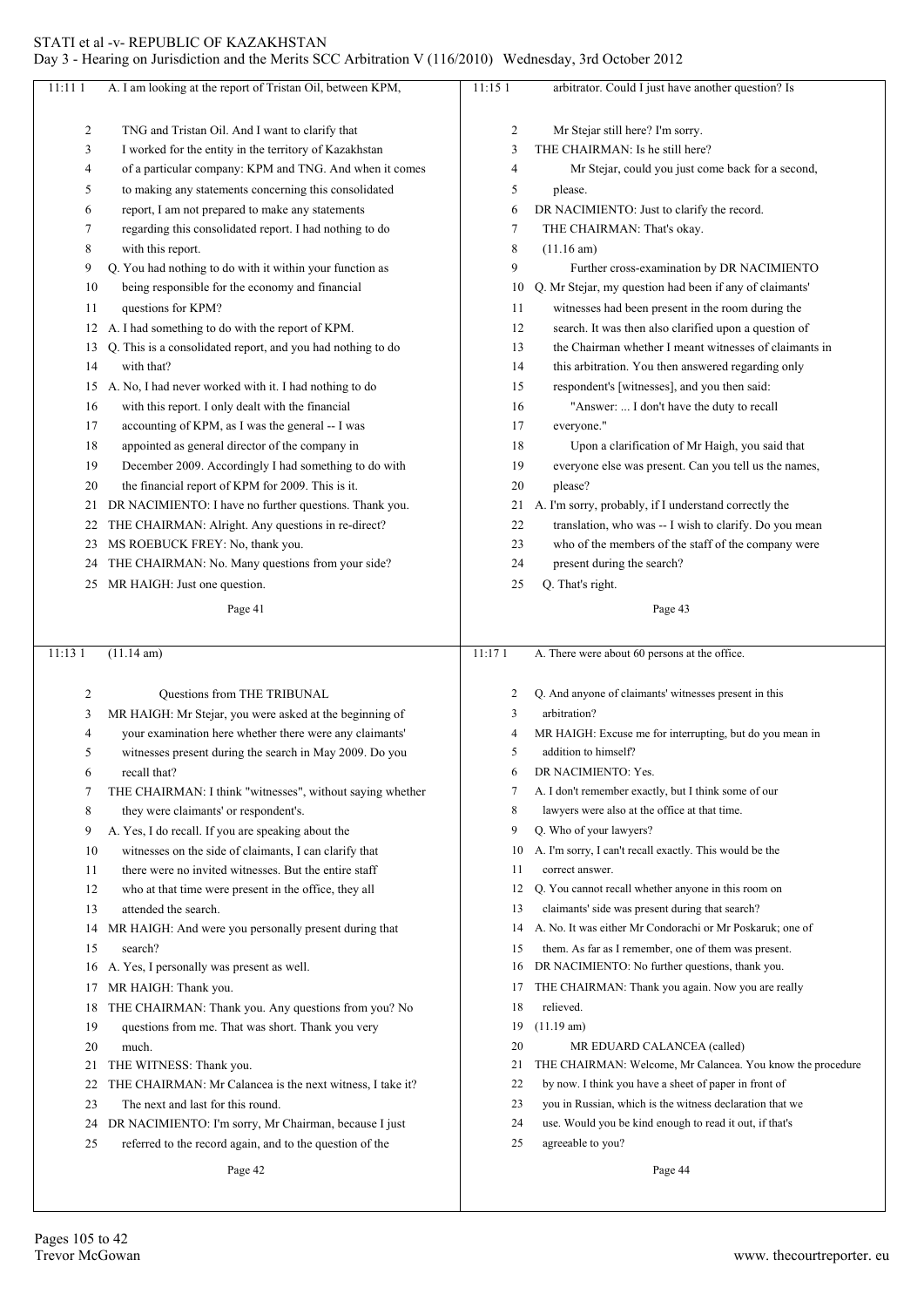| 11:19 1  | THE WITNESS: Yes, I've read it and I accept it. I am aware                                         | 11:24 1        | A. Yes. Yes, we had a conversation about this document.                                           |
|----------|----------------------------------------------------------------------------------------------------|----------------|---------------------------------------------------------------------------------------------------|
| 2        | of all the elements in it.                                                                         | 2              | Q. And can you describe that conversation to the Tribunal?                                        |
| 3        | THE CHAIRMAN: Thank you. Alright.                                                                  | 3              | A. The secretary told me that she was asked by the                                                |
| 4        | (11.19 am)                                                                                         | 4              | financial police to forward these documents to a certain                                          |
| 5        | Direct examination by MS ROEBUCK FREY                                                              | 5              | email address, and after she sent these materials she                                             |
| 6        | Q. Good morning, Mr Calancea. Do you have a copy of your                                           | 6              | made a copy, and this copy was forwarded to my email                                              |
| 7        | witness statement in front of you?                                                                 | $\tau$         | address.                                                                                          |
| 8        | A. Yes, I have it.                                                                                 | 8              | MS ROEBUCK FREY: Thank you. I have no further questions at                                        |
| 9        | Q. Do you confirm the accuracy of the contents of that                                             | 9              | this time.                                                                                        |
| 10       | statement?                                                                                         | 10             | THE CHAIRMAN: Thank you. We come to cross right away.                                             |
| 11       | A. Yes, I confirm it, the accuracy of this statement.                                              | 11             | $(11.25 \text{ am})$                                                                              |
| 12       | Q. Thank you. Can you briefly describe your educational                                            | 12             | Cross-examination by MR TIRADO                                                                    |
| 13       | background to the Tribunal?                                                                        | 13             | Q. Good morning, Mr Calancea.                                                                     |
| 14       | A. I have higher economic education. I am a doctor in                                              | 14             | You were the general director of TNG from                                                         |
| 15       | economics, and I am senior lecturer at the chair of                                                | 15             | December 2009, weren't you?                                                                       |
| 16       | international economic relations at the economic                                                   | 16             | A. Yes, I occupied the position of general director since                                         |
| 17       | I am doctor of economics and senior lecturer at the                                                | 17             | December 2009.                                                                                    |
| 18       | chair of international economic relations. The                                                     | 18             | Q. And did you hold any roles at KPM?                                                             |
| 19       | university is International Academy of Economic                                                    | 19             | A. No, I had no functions at KPM.                                                                 |
| 20       | Knowledge.                                                                                         | 20             | Q. If I can take you, please, to your witness statement.                                          |
| 21       | Q. Thank you. I am going to pass to you now what is                                                | 21             | At paragraph 4 of your statement you say that acts                                                |
| 22       | Exhibit C-711 and C-711.1. Are you familiar with these                                             | 22             | of inspection should have been served before the notices                                          |
| 23       | documents?                                                                                         | 23             | for breach were sent by the Republic. However, you've                                             |
| 24       | A. Yes, I am familiar with these documents.                                                        | 24             | not given any reasons, have you, why acts of inspections                                          |
| 25       | MR HAIGH: Just a minute, counsel, I am going to give the                                           | 25             | need to be served before notices of breach are sent?                                              |
|          | Page 45                                                                                            |                | Page 47                                                                                           |
|          |                                                                                                    |                |                                                                                                   |
| 11:21 1  | Russian copy to the translators.                                                                   | 11:27 1        | Have you?                                                                                         |
|          |                                                                                                    |                |                                                                                                   |
|          |                                                                                                    |                |                                                                                                   |
| 2        | MR TIRADO: I just wonder if you could clarify, please, what                                        | 2              | A. Quite the contrary: we must first have the acts of these                                       |
| 3        | these documents are?                                                                               | 3              | unplanned inspections and then notices. But the                                                   |
| 4        | MS ROEBUCK FREY: I was actually just about to ask the                                              | $\overline{4}$ | chronology, the actual chronology was given. I can                                                |
| 5        | witness to do that.                                                                                | 5              | explain. We first received the notice on the 16th,                                                |
| 6        | Mr Calancea, can you please describe what the                                                      | 6              | which was dated the 14th, and the acts of inspections                                             |
| 7        | document called C-711 is?                                                                          | $\tau$         | themselves are dated the 15th. Physically we received                                             |
| 8        | A. As I understand, this is a draft report of Mr Rakhimov,                                         | 8              | it on 16th July.                                                                                  |
| 9        | who is an officer of the financial police.                                                         | 9              | Q. Could I ask you to look at Exhibit R-152. This is                                              |
| 10       | Q. Specifically, if you look at the first page of C-711,                                           | 10             | a copy of Article 72(3) of the Subsoil Law 2010                                                   |
| 11       | what is this document?                                                                             | 11             | MS ROEBUCK FREY: Excuse me again --                                                               |
| 12       | A. This is an excerpt from the electronic correspondence,                                          | 12             | MR TIRADO: This is not a legal -- just hear the question,                                         |
| 13       | email correspondence. This document was received in my                                             | 13             | please.                                                                                           |
| 14       | email box.                                                                                         | 14             | which sets out when a notice of breach will be                                                    |
| 15       | Q. Who sent you this document?                                                                     | 15             | served in the event of subsoil user breaches of his                                               |
| 16       | A. This document I received from the office of                                                     | 16             | contract. Take it from me, that's what it says.                                                   |
| 17       | Tolkynneftegaz, TNG, on 9th July.                                                                  | 17             | Can I also ask you to look at Exhibit C-510. This                                                 |
| 18       | Q. Do you know specifically the person that sent you the                                           | 18             | is section 38 of the Law of Private Business, and this                                            |
| 19       | email with this document attached?                                                                 | 19             | sets out the process for serving acts of inspection.                                              |
| 20       | A. Yes, I know specifically who sent me this document from                                         | 20             | Now, I appreciate you are not a lawyer and I am not                                               |
| 21       | the office.                                                                                        | 21             | asking you to give a legal opinion. But you can see                                               |
| 22<br>23 | Q. And what was his or her position in TNG?                                                        | 22<br>23       | from a review of these sections, can't you, that the                                              |
| 24       | A. Secretary, a secretary of the office.                                                           | 24             | service of acts of inspection is completely independent<br>from the service of notices of breach? |
| 25       | Q. Did you have any conversation with the secretary after<br>receiving this email about the email? | 25             | THE CHAIRMAN: I'm sorry, that is asking a bit much from                                           |
|          | Page 46                                                                                            |                | Page 48                                                                                           |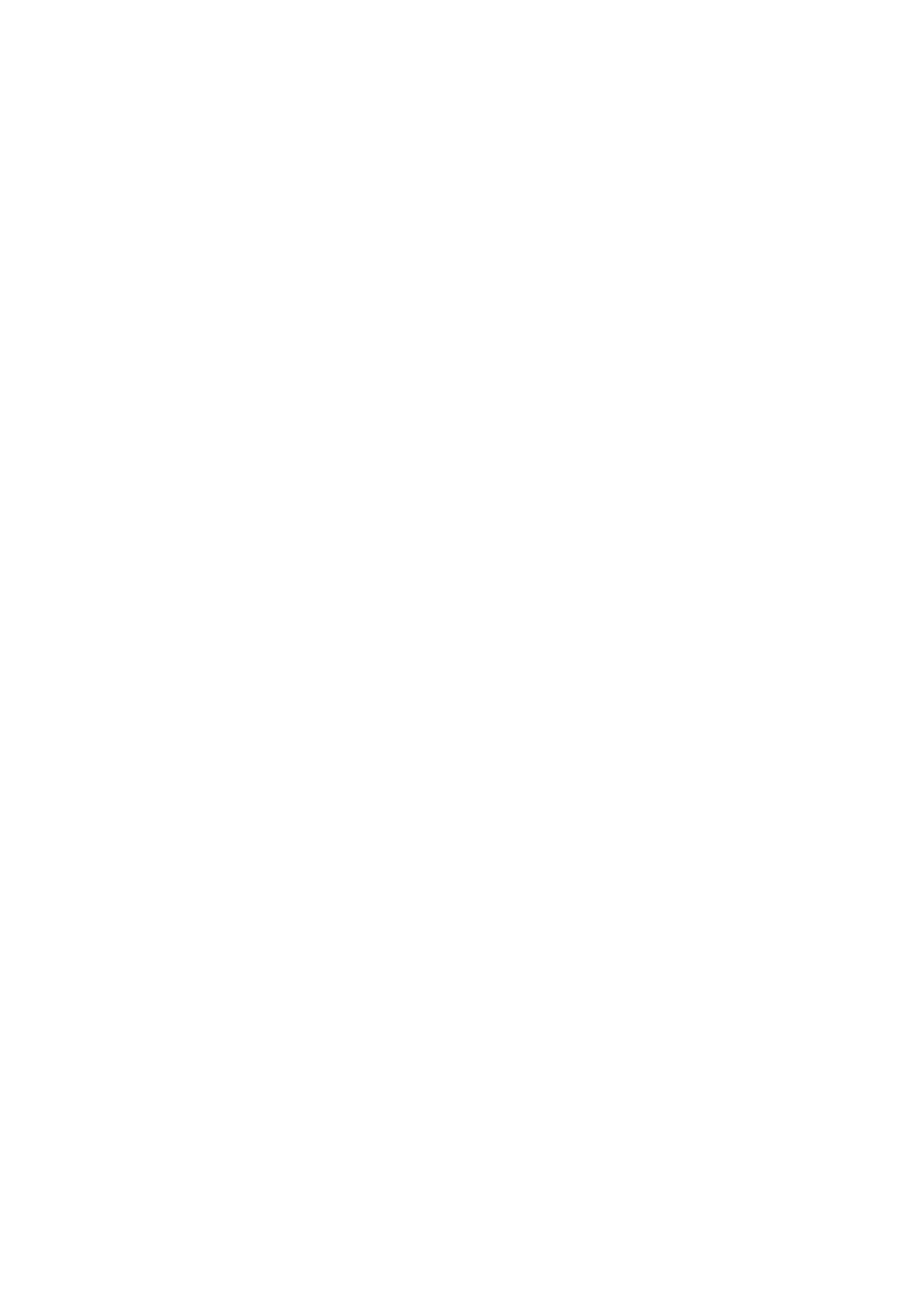|                | a witness who is not a lawyer, who is presented texts of       | 11:33 1        | receive the acts, you have a certain time to develop                |
|----------------|----------------------------------------------------------------|----------------|---------------------------------------------------------------------|
| $\overline{c}$ | laws which he is obviously not prepared for right now.         | $\overline{2}$ | a plan for remedying. We had no time to develop such                |
| 3              | I think even for a lawyer it would be a bit difficult to       | 3              | a plan. So we replied on the 19th with respect to the               |
| 4              | answer.                                                        | $\overline{4}$ | mere fact of receiving the notices.                                 |
| 5              | MR TIRADO: Okay.                                               | 5              | Q. So it's correct to say that you didn't appeal the                |
| 6              | Well, in that case can I refer you to                          | 6              | results within three days, as required by the law?                  |
| 7              | Mr Ongarbaev's --                                              | 7              | A. What do you mean we did not challenge? Of course if you          |
| 8              | A. Yet I can reply to this question, I have understood the     | 8              | read our letters you will see our objections. You can't             |
| 9              | question. And the text says that unless there are              | 9              | say that we did not appeal. We did indeed appeal and                |
| 10             | objections, it should be served within three days. And         | 10             | challenge the outcome of the inspections, and this is               |
| 11             | we had objections. So the timeline indicated here was          | 11             | reflected in our letters.                                           |
| 12             | in case there were no objections, but we had objections        | 12             | Q. Okay. Let's look at paragraph 6 of your witness                  |
| 13             | and you can see these objections in our letters.               | 13             | statement, please. In this paragraph you talk about                 |
| 14             | Do I understand you correctly?                                 | 14             | your call with Mr Ongarbaev of the Ministry of Oil and              |
| 15             | Q. Can I now take you to Mr Ongarbaev's witness statement,     | 15             | Gas, and Mr Utegaliev of KMG. You have provided                     |
| 16             | and in particular paragraph 2.8, where he says:                | 16             | a transcript of that call at Exhibit C-190; do you agree            |
| 17             | "The audits were undertaken with the participation             | 17             | with its content?                                                   |
| 18             | of KPMs and TNG's representatives. In particular we            | 18             | A. Yes. This is a transcript of a telephone conversation            |
| 19             | liaised regularly with a senior representative of those        | 19             | on 22nd July. Yes, of course I accept it. I was there               |
| 20             | companies, Mr Nourlibekov. Therefore, during the course        | $20\,$         | and I was conducting this discussion, this conversation.            |
| 21             | of the audit both KPM and TNG were aware of the                | 21             | Q. Can you please explain who prepared this transcript?             |
| 22             | subject matter of the audit and substantially, the             | 22             | A. We recorded the conversation with Mr Ongarbaev and               |
| 23             | findings of the audit. Both companies should therefore         | 23             | Mr Utegaliev, and this record was handed over to our                |
| 24             | have been aware of the various contractual breaches as         | 24             | lawyers, and which of them actually made the transcript,            |
| 25             | during the course [of the] audit they were notified of         | $25\,$         | I don't know. But this is a transcript of the telephone             |
|                | Page 49                                                        |                | Page 51                                                             |
|                |                                                                |                |                                                                     |
| 11:31 1        | the preliminary results of the audits."                        | 11:36 1        | conversation.                                                       |
|                |                                                                |                |                                                                     |
| 2              | So Mr Calancea, effectively you were well aware of             | 2              | Q. So you bugged the telephone in order to record the call;         |
| 3              |                                                                |                |                                                                     |
|                | the breaches committed during the time of the                  | 3              | is that correct?                                                    |
| 4              | inspections, weren't you?                                      | $\overline{4}$ | A. How can we bug a telephone conversation? I didn't make           |
| 5              | A. No, we could not know about the breaches in the course      | 5              | any -- we recorded the telephone conversation. I said               |
| 6              | of these inspections. There were technical personnel           | 6              | it was not me who prepared the transcript. We recorded              |
| 7              | involved in the inspections, but we were not given the         | 7              | the telephone conversation, we handed over the recording            |
| 8              | acts so that we could get aware. Therefore we cannot           | 8              | to the lawyers, and they prepared the transcript.                   |
| 9              | say that we knew about the breaches. And in our opinion        | 9              | Q. Is it your normal practice to record telephone calls?            |
| 10             | there were no breaches at all.                                 | 10             | A. No, it's not our normal practice. But since all this             |
| 11             | Therefore we could not know about the breaches,                | 11             | happened on the 22nd, we knew about the notices of                  |
| 12             | without having received the respective documents from          | 12             | 21st July and we of course viewed this as a very                    |
| 13             | the competent bodies. How could we know about the              | 13             | important question, and therefore we made a recording.              |
| 14             | breaches? From conversations?                                  | 14             | And I think it is quite a normal approach under the                 |
| 15             | Q. Also in paragraph 4 of your witness statement you claim     | 15             | circumstances.                                                      |
| 16             | in relation to the inspection of KPM and TNG that the          | 16             | Q. Did Mr Ongarbaev or Mr Utegaliev give you permission to          |
| 17             | companies were not given the opportunity to:                   | 17             | record the call?                                                    |
| 18             | " challenge the results or submit a plan to                    | 18             | A. Do I have to demand such permission? This is a normal            |
| 19             | remedy the [situation]."                                       | 19             | conference call; there were other people also present.              |
| 20             | However, the acts of inspection were served on the             | 20             | I don't think this information is confidential.                     |
| 21             | companies, so they could have appealed the result within       | 21             | Q. I'm not sure you answered the question. You just said            |
| 22             | three days, couldn't they?                                     | 22             | it's not your normal practice to record telephone                   |
| 23             | A. Once again, I can explain. The acts themselves, with        | 23             | conversations. Whether you thought it was necessary or              |
| 24             | the results of the inspections, are dated the 15 th. We        | 24             | not, can you just answer my question, please: did you               |
| 25             | received the notices on the 16th. Normally when you<br>Page 50 | 25             | ask Mr Ongarbaev or Mr Utegaliev for their permission to<br>Page 52 |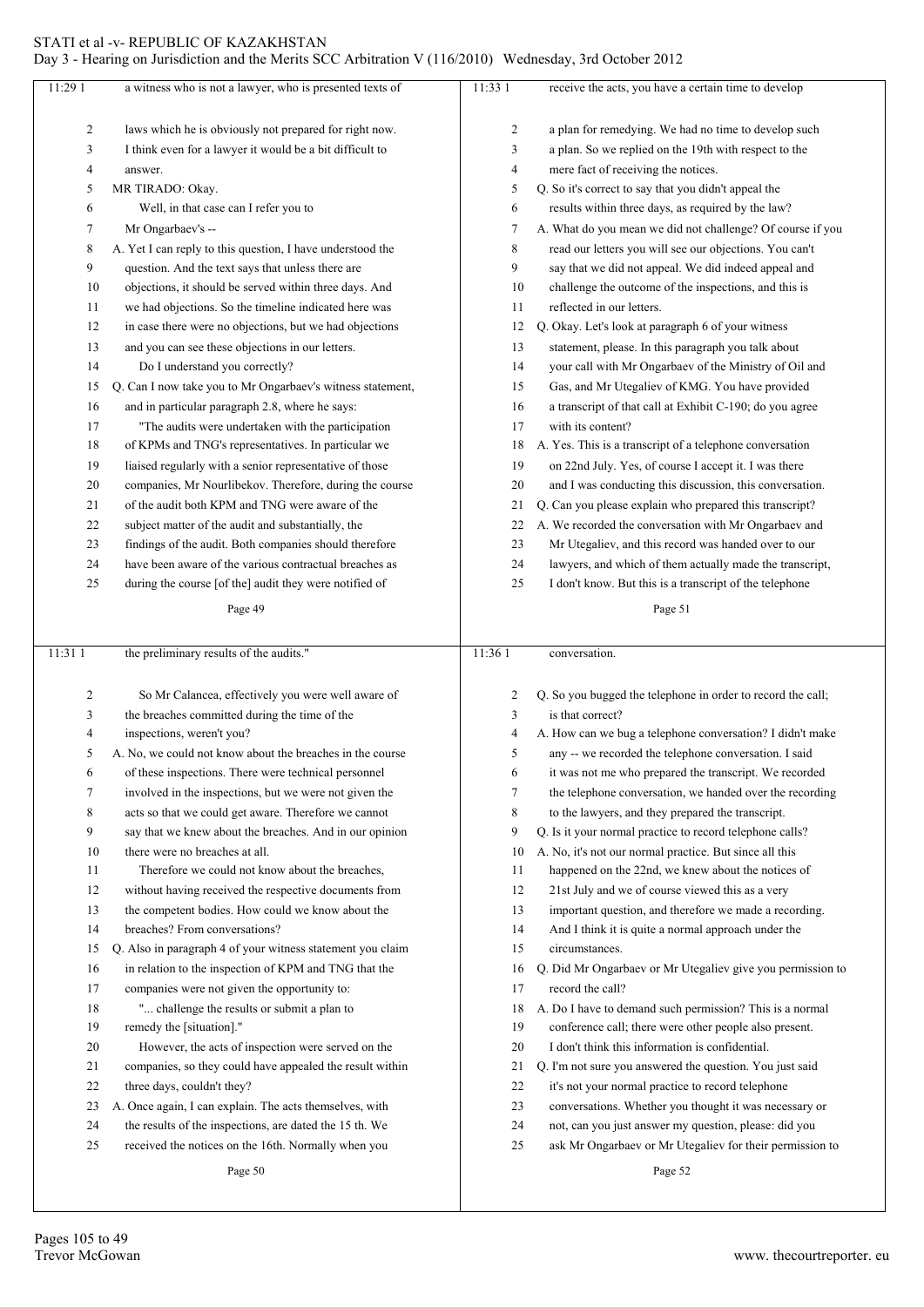#### STATI et al -v- REPUBLIC OF KAZAKHSTAN

Day 3 - Hearing on Jurisdiction and the Merits SCC Arbitration V (116/2010) Wednesday, 3rd October 2012

| 11:38 1        | record the call?                                                                                                      | 11:42 1        | of proceedings, because we are aware of objections that                                                 |
|----------------|-----------------------------------------------------------------------------------------------------------------------|----------------|---------------------------------------------------------------------------------------------------------|
|                |                                                                                                                       |                |                                                                                                         |
| 2              | A. No, we did not ask for such permission.                                                                            | $\overline{c}$ | might occur following this order, probably even                                                         |
| 3              | Q. And equally, did you make them aware that the call was                                                             | 3              | arbitration proceedings, but meanwhile it is necessary                                                  |
| 4              | being recorded?                                                                                                       | 4              | to ensure operability of the field as a whole and of                                                    |
| 5              | A. No, we did not inform them that a recording was being                                                              | 5              | [the] facilities "                                                                                      |
| 6              | made.                                                                                                                 | 6              | The point is simple: there were other reasons stated                                                    |
| 7              | Q. And did you ever share the contents of this transcript                                                             | 7              | for the need to proceed on a swift basis with the                                                       |
| 8              | with Mr Ongarbaev or Mr Utegaliev, to ask them if they                                                                | 8              | transfer; isn't that correct?                                                                           |
| 9              | agreed with the contents?                                                                                             | 9              | A. I can't see any other reasons for a swift transfer.                                                  |
| 10             | A. How could I share it if they were participants of this                                                             | 10             | Since we are an oil company operating under                                                             |
| 11             | conversation? How can I share something in which they                                                                 | 11             | international regulations and rules, we are fully aware                                                 |
| 12             | directly took part?                                                                                                   | 12             | what might be the outcome of closure of production.                                                     |
| 13             | Q. The question is very specific; please answer it.                                                                   | 13             | Therefore we always took measures in order to secure                                                    |
| 14             | I asked you if you shared the contents of the transcript                                                              | 14             | a gradual transfer, if one might say so, of the                                                         |
| 15             | subsequent to the telephone conversation itself. Did                                                                  | 15             | production cycle to avoid grave consequences,                                                           |
| 16             | you share the contents of the transcript with either of                                                               | 16             | environmental, technological or social.                                                                 |
| 17             | the two gentlemen I just mentioned?                                                                                   | 17             | And if Mr Ongarbaev refers to social duties, social                                                     |
| 18             | A. I have responded already that the transcript of this                                                               | 18             | commitments, I don't understand what he means, because                                                  |
| 19             | conversation was not prepared by me, it was not I who                                                                 | 19             | we paid the salaries, wages, and we observed all our                                                    |
| 20             | made it, therefore I couldn't share it.                                                                               | 20             | commitments in the social sphere. We maintained the                                                     |
| 21             | Q. Thank you. Let's move on to something else.                                                                        | 21             | production. None of the workers left the field.                                                         |
| 22             | In paragraph 9 of your witness statement you say                                                                      | 22             | Everyone was operating as normally as one could under                                                   |
| 23             | that:                                                                                                                 | 23             | these complicated conditions, and we gave special                                                       |
| 24             | "It was clear that the representatives were under                                                                     | 24             | directives, which can be confirmed by our technical                                                     |
| 25             | instruction to quickly obtain the shareholders' approval                                                              | 25             | staff, that we demanded them to keep the existing                                                       |
|                | Page 53                                                                                                               |                | Page 55                                                                                                 |
|                |                                                                                                                       |                |                                                                                                         |
| 11:40 1        | to transfer the fields and property to trust management                                                               | 11:44 1        | production schedule.                                                                                    |
|                |                                                                                                                       |                |                                                                                                         |
| $\overline{c}$ | from KazMunaiGas, which would alleviate the consequences                                                              | 2              | So I don't see any problems here. This is normal                                                        |
| 3              | of the illegal termination of the contracts."                                                                         | 3              | international practice.                                                                                 |
| $\overline{4}$ | Now, can I refer you to the transcript again at the                                                                   | 4              | Q. Okay. Can I also take you back again to Mr Ongarbaev's                                               |
| 5              | top of page 2. Sorry, this is Exhibit C-190. Do you                                                                   | 5              | witness statement. At paragraph 4.2 of that statement                                                   |
| 6              | have that? You will see that the actual reason for                                                                    | 6              | he has said -- sorry, do you have that?                                                                 |
| $\tau$         | a swift transfer was "to ensure operability of the                                                                    | $\tau$         | A. Item 4.2, right?                                                                                     |
| $\,8$          | field"; also to ensure production and to ensure that                                                                  | 8              | Q. Correct. At this paragraph Mr Ongarbaev says:                                                        |
| 9              | employees did not lose their jobs, as Mr Ongarbaev                                                                    | 9              | "The transfer of the territories needed to take                                                         |
| 10             | allegedly told you. Isn't that correct?                                                                               | 10             | place swiftly in order to maintain the fields. A gas or                                                 |
| 11             | A. I'm sorry, I'm not sure I understand the question. What                                                            | 11             | oil field is not simply like a car in the sense that one                                                |
| 12             | is the question, sorry?                                                                                               | 12             | cannot just [shut] it off and turn it back on again.                                                    |
| 13             | Q. I am saying that there were other reasons for the swift                                                            | 13             | Any period of ramping up or ramping down production                                                     |
| 14             | transfer, which is as set out in the transcript.                                                                      | 14             | (ie the production of hydrocarbons) may lead to                                                         |
| 15             | THE CHAIRMAN: Could you perhaps point out to the witness --<br>it may be helpful -- where it is in the transcript you | 15<br>16       | deterioration of the underlying asset  There was                                                        |
| 16<br>17       | are referring to?                                                                                                     | 17             | simply no scope to leave the fields unmanned for<br>a lengthy period of time. It was therefore entirely |
| 18             | MR TIRADO: It's the top of page 2, Exhibit C-190,                                                                     | 18             | appropriate to effect the transfer into trust management                                                |
| 19             | Mr Ongarbaev, and I will read from the second sentence:                                                               | 19             | as soon as possible."                                                                                   |
| 20             | "Accordingly, under the law, in order to ensure "                                                                     | 20             | Mr Calancea, do you agree that on this basis alone                                                      |
| 21             | Sorry, I just back up a little bit:                                                                                   | 21             | it was important to transfer the fields swiftly?                                                        |
| 22             | " also there are certain obligations to the                                                                           | 22             | A. I think in my previous answer I already supplied a reply                                             |
| 23             | region, social commitments to the employees, workers.                                                                 | 23             | to this question, and it was in fact an exhaustive                                                      |
| 24             | Accordingly, under the law, in order to ensure                                                                        | 24             | reply. I have provided already an answer to this.                                                       |
| 25             | continuity of production, not to stop it until the end                                                                | 25             | A normal oil company working in international                                                           |
|                |                                                                                                                       |                |                                                                                                         |
|                | Page 54                                                                                                               |                | Page 56                                                                                                 |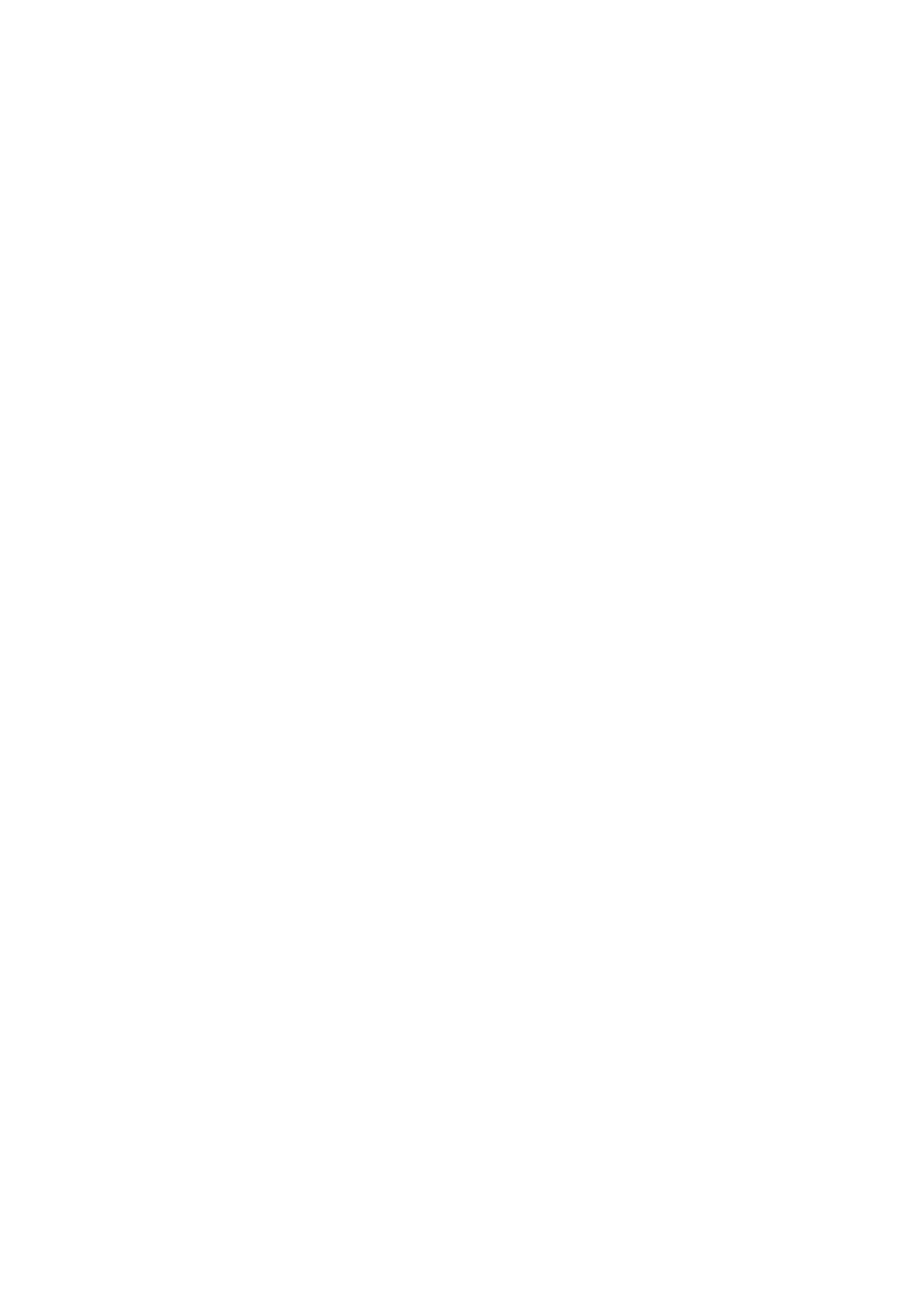| 11:47 1        | projects will never allow a situation to arise where our    | 11:51 1        | Q. Sure. The fact that the contract properties are now                 |
|----------------|-------------------------------------------------------------|----------------|------------------------------------------------------------------------|
|                |                                                             |                |                                                                        |
| $\overline{c}$ | actions would cause damage or loss of an oilfield,          | $\overline{c}$ | subject to arbitration proceedings in itself is bound to               |
| 3              | therefore we gave instructions to our technical             | 3              | make them less attractive to any new investor who might                |
| 4              | personnel to keep working. And moreover, we wrote           | $\overline{4}$ | otherwise purchase a licence to exploit them; do you                   |
| 5              | letters from our company in which we asked the personnel    | 5              | agree?                                                                 |
| 6              | under these conditions to enter -- subsequently to enter    | 6              | A. Why does it make it less attractive? The investor                   |
| 7              | employment with the company which took over our fields.     | 7              | doesn't buy a contract; he buys the assets present in                  |
| 8              | Q. Mr Calancea, please bear with me. Do you or do you not   | 8              | the field at the time of the purchase. This is the                     |
| 9              | agree that this reason alone -- was my question -- is       | 9              | asset, and nothing else.                                               |
| 10             | sufficient basis for the swift transfer of the fields?      | 10             | Q. Isn't it correct that the claimants have prejudiced                 |
| 11             | A. No, I don't agree. What do you mean, "swift transfer of  | 11             | their own ability to obtain compensation by making it                  |
| 12             | the field"? It's not a rapid process. Any specialist        | 12             | less likely that a new subsoil user will be found to                   |
| 13             | will tell you that it's not possible to rapidly             | 13             | take on KPM and TNG's contract properties?                             |
| 14             | transfer, just to press a button, switch something off,     | 14             | MS ROEBUCK FREY: Sorry, again this sounds like a legal                 |
| 15             | and then switch it back on again. It's technically          | 15             | question.                                                              |
| 16             | impossible.                                                 | 16             | THE CHAIRMAN: Well, it's not a legal question, but it's                |
| 17             | Q. Thank you.                                               | 17             | also not a fact question for a witness of that kind.                   |
| 18             | A. Leaving alone the legal issues.                          | 18             | MR TIRADO: Fine. I think we've explored that far enough.               |
| 19             | Q. Okay. You also refer to the terms of the trust           | 19             | Can we then move on, please, to a new topic. If                        |
| 20             | management agreement themselves in paragraphs 10 and 11     | 20             | I could ask you to look at Exhibit C-526. This exhibit                 |
| 21             | of your witness statement, don't you? In particular, in     | 21             | is dated 12th April 2010, and it's KPMs/TNG's request                  |
| 22             | paragraph 11 you refer to the failure by the Republic to    | 22             | for MOG approval of the transfer to Cliffson, which you                |
| 23             | offer compensation, don't you?                              | 23             | co-signed; correct?                                                    |
| 24             | A. Yes, exactly so.                                         | 24             | A. Yes, I did sign it, I did sign this application.                    |
| 25             | Q. But as noted in paragraph 27 of the statement of claim,  | 25             | Q. There is an appendix called "Sheet of attendant                     |
|                | Page 57                                                     |                | Page 59                                                                |
|                |                                                             |                |                                                                        |
|                |                                                             |                |                                                                        |
| 11:49 1        | the claimants commenced this arbitration less than          | 11:54 1        | documents"; can you see that?                                          |
|                |                                                             |                |                                                                        |
| 2              | a week after the termination of KPM and TNG's contracts,    | 2              | A. Yes, I see the appendix.                                            |
| 3              | didn't they?                                                | 3              | Q. And does this sheet reflect the documents that you                  |
| 4              | A. I have no knowledge of this.                             | $\overline{4}$ | attached to the letter?                                                |
| 5              | Q. Were you sat here yesterday?                             | 5              | A. If we have this list, it apparently reflects all the                |
| 6              | A. Yes, of course.                                          | 6              | documents that we attached to this application, of                     |
| 7              | Q. This came up several times in testimony yesterday. So    | 7              | course.                                                                |
| 8              | are you saying that this is the first time that you are     | 8              | Q. It is correct that there are numbered items 1 to 6 in               |
| 9              | aware that arbitration began less than a week after         | 9              | regular print under each of the regular-printed                        |
| 10             | termination?                                                | 10             | sentences, and under each of the regular-printed                       |
| 11             | A. I know that the shareholders of KPM and TNG applied for  | 11             | sentences there are larger parts in italics; can you see               |
| 12             | arbitration. Maybe I didn't understand your question        | 12             | that?                                                                  |
| 13             | correctly.                                                  | 13             | A. Yes, of course.                                                     |
| 14             | Q. The fact that the contract properties are subject to     | 14             | Q. Do you remember from where you got the regularly printed            |
| 15             | these proceedings is bound to make them less attractive     | 15             | sentences? What's the source for the regularly printed                 |
| 16             | to any new investor who might otherwise purchase            | 16             | wording?                                                               |
| 17             | a licence to exploit them; correct?                         | 17             | A. I don't know the source, because the appendices were                |
| 18             | THE INTERPRETER: Sorry, sir, could you repeat the question? | 18             | prepared by the lawyer, referring to the different legal               |
| 19             | Even from the transcript it's not quite clear.              | 19             | acts.                                                                  |
| 20             | Q. The fact that the contract properties are subject to     | 20             | Q. Sorry, were these written by your employees?                        |
| 21             | these proceedings is bound to make them less attractive     | 21             | A. Yes, of course. We had staff who were working with                  |
| 22             | to any new investor who might otherwise purchase            | 22             | this, and I was also participating in this work.                       |
| 23<br>24       | a licence to exploit them?                                  | 23<br>24       | Q. So would you agree that this reflects what the                      |
|                | A. I'm sorry, I'm not sure I quite understood the question. | 25             | government expects you to submit, and you knew that?                   |
| 25             | Could you repeat it once again?<br>Page 58                  |                | A. This reflects what we actually handed over as attachment<br>Page 60 |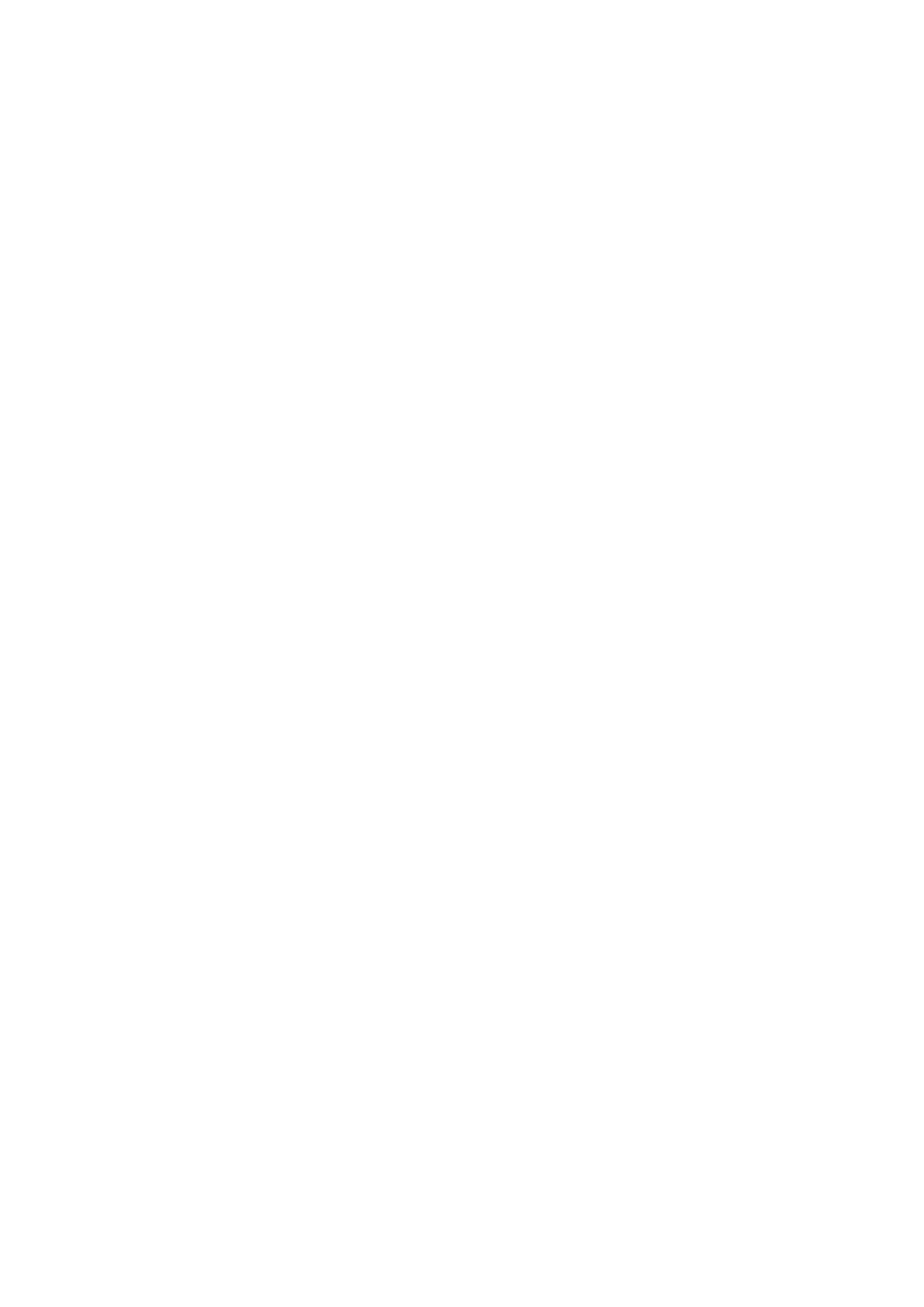| 11:56 1 | to this letter. I don't know what the government might              | 12:01 1        | set up what was to be submitted in the appendix.                  |
|---------|---------------------------------------------------------------------|----------------|-------------------------------------------------------------------|
| 2       | have expected of us. But if this was prepared by the                | $\overline{c}$ | Nevertheless, since you signed the letter, obviously              |
| 3       | lawyers, I assume they knew all the legal requirements.             | 3              | I take it that you saw the appendix?                              |
| 4       | But I don't know what the government actually expected              | 4              | A. (Nods head)                                                    |
| 5       | of us.                                                              | 5              | THE CHAIRMAN: What was your understanding of the difference       |
| 6       | Q. Okay. Could I ask you to look at item 3, please, and in          | 6              | between what we have in normal print in this, for                 |
| 7       | particular (a). And then could I ask you to please take             | 7              | instance point 3, and what in italics? Because you have           |
| 8       | a look at the italics part of item 3. Have you done                 | 8              | that in basically every one of these sections. Did you            |
| 9       | that?                                                               | 9              | have an understanding -- I mean, my personal impression           |
|         |                                                                     |                | right now is that the normal printing repeats what the            |
| 10      | A. (Not interpreted) Da.                                            | 10             |                                                                   |
| 11      | Q. Would you agree that this is in response to (a)?                 | 11             | law or some acts require, and then the italics say what           |
| 12      | A. How can this be a response to item (a)? I have a list            | 12             | they are submitting, and I think counsel calls for                |
| 13      | of documents that were submitted, in response to what?              | 13             | a response to that.                                               |
| 14      | Some notarised copies of documents, for example. That's             | 14             | Did you have an understanding of that distinction,                |
| 15      | what we have here.                                                  | 15             | or was this something you left to the lawyers?                    |
| 16      | Q. Yes. Well, you have in (a) a request for notarised               | 16             | A. Thank you very much for this clarification. This is            |
| 17      | copies of constituent documents. And then the note in               | 17             | exactly how I understand it: if it is italics, then               |
| 18      | italics is:                                                         | 18             | these are the documents which we submitted, in line with          |
| 19      | "Notarised copies of constituent documents "                        | 19             | the non-italics items listed, (a), (b) and (c). So what           |
| 20      | So it's a response to $3(a)$ , is it not?                           | 20             | we see in italics corresponds to the requirements in              |
| 21      | A. I'm sorry, I'm not sure I understand the question. We            | 21             | $(a)$ , $(b)$ and $(c)$ .                                         |
| 22      | submitted a list of documents, and we have this list in             | 22             | Is that how you expressed it? This is how I see it.               |
| 23      | front of us. In response to what requirements?                      | 23             | THE CHAIRMAN: Thank you.                                          |
| 24      | Apparently if a list was prepared, it complied with the             | 24             | MR HAIGH: Sorry to interrupt further, but I notice in the         |
| 25      | relevant legislation of the Republic. I'm not sure                  | 25             | italics under 3 that it refers to:                                |
|         | Page 61                                                             |                | Page 63                                                           |
|         |                                                                     |                |                                                                   |
|         |                                                                     |                |                                                                   |
| 11:59 1 | I understand the question. Could you reformulate it,                | 12:03 1        | " 81 sheets (all documents are with apostils and                  |
|         |                                                                     |                |                                                                   |
| 2       | please?                                                             | 2              | notarized translation into Russian)."                             |
| 3       | Q. Maybe if I could ask you to look at (b) and (c) as well.         | 3              | Was there an 81-page attachment that's referred to                |
| 4       | And I ask you: do you see anything in the italics that              | $\overline{4}$ | in those italics?                                                 |
| 5       | responds to either $(b)$ or $(c)$ ?                                 | 5              | A. Well, in the text you see that the total -- in the text        |
| 6       | A. Well, you know, in italics, as you pointed out, we have          | 6              | of the document you can see that the total amount of the          |
| 7       | certain bullets, and these bullet points refer at the               | 7              | appendices amounts to 81 pages. So all the documents,             |
| 8       | same time to $(a)$ , $(b)$ and $(c)$ .                              | 8              | the copies of which were produced totally, amount to              |
| 9       | Q. Yes. The point --                                                | 9              | 81 pages. This is what it means by italics.                       |
| 10      | A. If I understand correctly what you meant. So the bullet          | 10             | MR TIRADO: I'm grateful to the Tribunal for their                 |
| 11      | point and the italics corresponds to items (a), (b) and             | 11             | intervention.                                                     |
| 12      | (c)here.                                                            | 12<br>13       | In that case, Mr Calancea, would you agree that the               |
| 13      | Q. Correct. Okay. But just to try and summarise this, the           |                | application which was submitted was incomplete?                   |
| 14      | wording in italics appears to respond to (a) only; would            | 14             | A. You know, I cannot answer this question. But since our         |
| 15      | you agree?                                                          | 15             | legal department was a competent legal department and             |
| 16      | A. No, I don't agree with this. As I've mentioned already,          | 16             | knew what they were doing, I am sure that the list of             |
| 17      | this bullet point, what we have in italics here                     | 17             | documents they produced was a comprehensive list.                 |
| $18\,$  | corresponds with items (a), (b) and (c). But if you                 | 18             | Q. Okay, thank you.                                               |
| 19      | wish to get a more precise answer, this is a legal                  | 19             | A. I cannot agree that this list was not complete.                |
| 20      | question: then you have to turn to the lawyers.                     | 20             | Q. Could I please ask you to take a look at Exhibit C-533.        |
| 21      | THE CHAIRMAN: I'm sorry, may I just follow up on that               | 21             | Is it correct that these documents were sent on                   |
| 22      | shortly.                                                            | 22             | 23rd June 2010?                                                   |
| 23      | Mr Calancea, this is an appendix to a letter that                   | 23             | A. Unfortunately my copy in Russian does not reflect the          |
| 24      | you wrote. And I know you are not a lawyer, and you                 | 24             | date properly. Maybe you have a better copy.                      |
| 25      | also explained that the lawyers were the ones who really<br>Page 62 | 25             | I couldn't possibly answer this question. I am looking<br>Page 64 |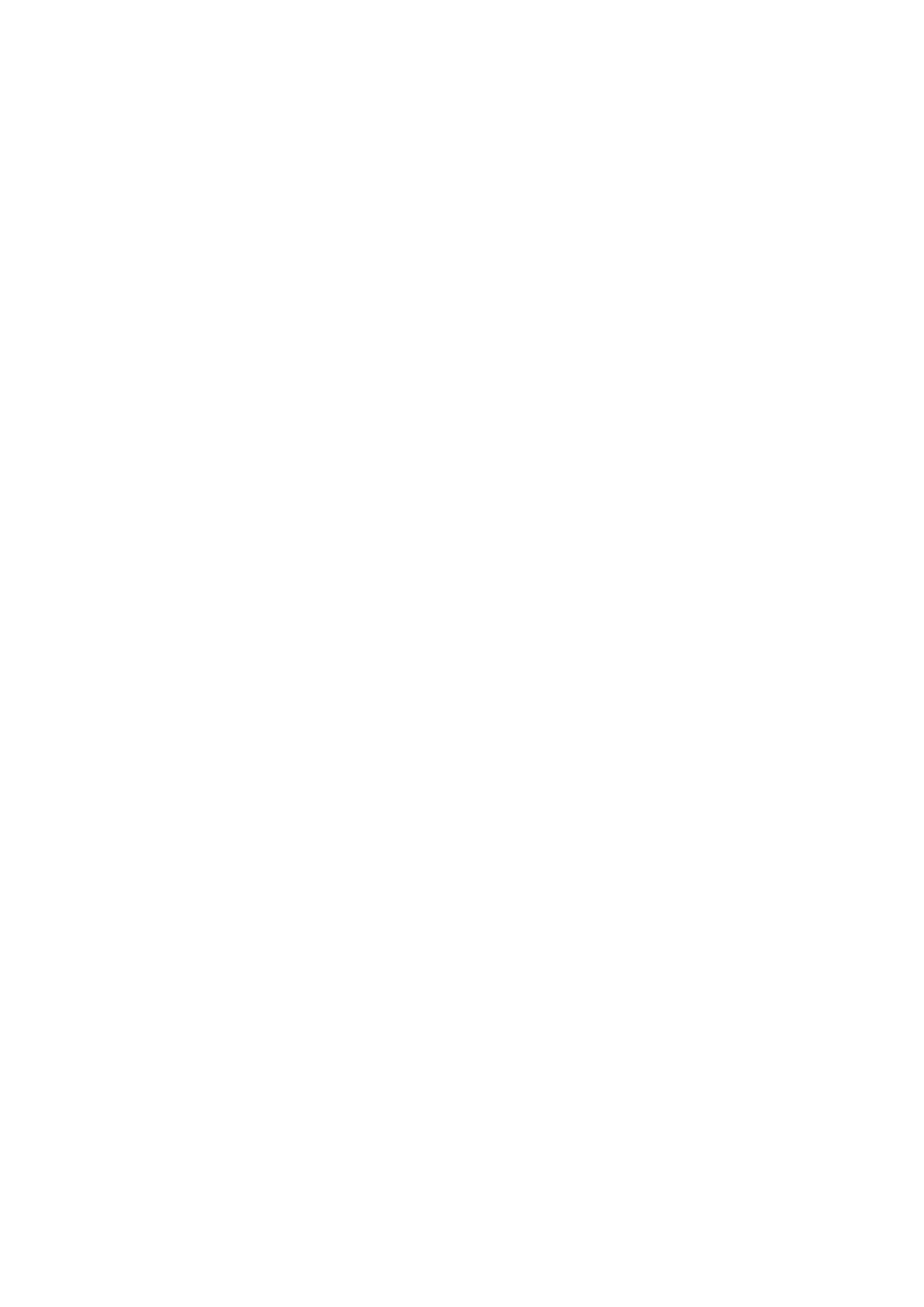| 12:05 1  | at the upper part of the document and I can't see the                            | 12:10 1        | A. Could you please repeat the question then?                                                     |
|----------|----------------------------------------------------------------------------------|----------------|---------------------------------------------------------------------------------------------------|
| 2        | date.                                                                            | $\overline{c}$ | Q. Yes. If you look through that cover letter, can you                                            |
| 3        | Q. The Russian shows the fax send date at the bottom.                            | 3              | find any documents regarding the solvency of Cliffson?                                            |
| 4        | A. I am looking at the upper part of the document. The                           | $\overline{4}$ | A. No, this list does not contain such documents which                                            |
| 5        | outgoing document number, every document coming out of                           | 5              | would specify anything about solvency of Cliffson.                                                |
| 6        | the company had an outgoing number, and I cannot read                            | 6              | Q. Okay. So let's be clear then: even at the end of                                               |
| 7        | the number or the date.                                                          | 7              | June 2010, you still had not provided a full                                                      |
| 8        | Q. But if I can ask you to look at the bottom of the                             | 8              | application; correct?                                                                             |
| 9        | document, the fax transmission date is indeed                                    | 9              | A. Just once again let me reiterate and explain that                                              |
| 10       | 23rd June 2010, is it not?                                                       | 10             | a complete application -- that is the documents which                                             |
| 11       | A. I'm not sure that this is our signature. The outgoing                         | 11             | are to be produced or provided according to the full                                              |
| 12       | document number is the number which is in the left top                           | 12             | application -- I believe the concept of full application                                          |
| 13       | corner, and whatever is stated in the other part of the                          | 13             | is something that is not in my knowledge. It is up to                                             |
| 14       | document, we had a register for the outgoing documents                           | 14             | the lawyers of the company to judge whether                                                       |
| 15       | and this register is very strict. If you give me a copy                          | 15             | an application is complete or not complete. I'm afraid                                            |
| 16       | which produces this portion of the document in the left                          | 16             | I am not competent enough to answer this question or                                              |
| 17       | top corner, I can answer your question.                                          | 17             | make such a judgment.                                                                             |
| 18       | Q. This is a claimant document. Maybe it's easier if you                         | 18             | Q. Thank you, Mr Calancea. If we could then move on to the                                        |
| 19       | turn the document upside down and you can see more                               | 19             | final topic.                                                                                      |
| 20       | clearly the fax transmission date at the bottom.                                 | 20             | You mention in paragraph 2 of your witness statement                                              |
| 21       | Is it not clear?                                                                 | 21             | that the infrastructure of KPM and TNG was                                                        |
| 22       | A. This is not enough, because the fax number can be                             | 22             | interconnected; correct?                                                                          |
| 23       | modified, the date on the fax machine might be                                   | 23             | A. That's right. That's right, they were interconnected.                                          |
| 24       | incorrect. What I am interested in is the outgoing                               | 24             | Q. You also mention that since the beginning of 2010, TNG                                         |
| 25       | document number; this is what interests me.                                      | 25             | used its own funds to cover [KPM's] expenses. Is that                                             |
|          | Page 65                                                                          |                | Page 67                                                                                           |
|          |                                                                                  |                |                                                                                                   |
| 12:07 1  | Q. Well, what I'm interested in: is it correct that this is                      | 12:131         | correct?                                                                                          |
| 2        | a cover letter setting out all the documents that were                           | 2              | A. To some extent, yes. We used TNG's funds in order to                                           |
| 3        | being sent on this date?                                                         | 3              | cover the operational expenses of KPM, in particular                                              |
| 4        | A. So this letter says that there were some additional                           | 4              | paying salaries to the employees of KPM.                                                          |
| 5        | materials that had been requested from us, and they were                         | 5              | Q. So it's correct to say as well, isn't it, that KPM's                                           |
| 6        | produced. They had requested additional materials, and                           | 6              | financial troubles had a direct impact on TNG as well?                                            |
| 7        | we prepared a list of such additional materials.                                 | 7              | A. Financial problems of KPM? I don't know if KPM had                                             |
| 8        | Additional materials is an important clarification.                              | 8              | financial problems; they had legal problems. The fact                                             |
| 9        | So I assume they had asked for something in addition to                          | 9              | that their accounts were frozen and they could not                                                |
| 10       | what had earlier been produced, and this letter results                          | 10             | operate, of course that had an effect on TNG.                                                     |
| 11       | out of such request.                                                             | 11             | Q. And did you know that around the end of 2009 and the                                           |
| 12       | Q. So you acknowledge that documents were sent to the MOG                        | 12             | beginning of 2010, Ascom, as the sole shareholder in                                              |
| 13       | before this letter was sent?                                                     | 13             | KPM, decided to have KPM pay out a dividend in the                                                |
| 14       | A. I can only confirm that the ministry requested                                | 14             | combined amount of some US\$72 million?                                                           |
| 15       | additional materials, and such additional materials were                         | 15             | A. Well, I am not familiar with the reporting of KPM. The                                         |
| 16       | produced by us.                                                                  | 16             | accounting of KPM is something I am not familiar with.                                            |
| 17       | Q. And if you look through that cover letter, can you find                       | 17             | Q. So you didn't know that Ascom decided to have KPM pay                                          |
| 18       | any documents regarding the solvency of Cliffson?                                | 18             | out a dividend of US\$72 million?                                                                 |
| 19       | A. First of all, I did not see the outgoing letter, the                          | 19             | A. I was a director of TNG.                                                                       |
| 20       | letter coming out of the ministry. It might be that the                          | 20             | Q. So I repeat my question. You didn't know -- yes or                                             |
| 21       | other documents were produced by the head company who                            | 21             | no -- whether Ascom decided to have KPM pay out                                                   |
| 22       | directly communicated with the ministry. So it is quite                          | 22             | a dividend in the combined amount of US\$72 million?                                              |
| 23<br>24 | possible that the head company produced some other<br>documents to the ministry. | 23<br>24       | A. I knew of such a decision. Yes, I knew.<br>Q. And so would you agree that this aggravated KPMs |
| 25       | Q. Mr Calancea, I'm asking about that letter.                                    | 25             | financial problems?                                                                               |
|          | Page 66                                                                          |                | Page 68                                                                                           |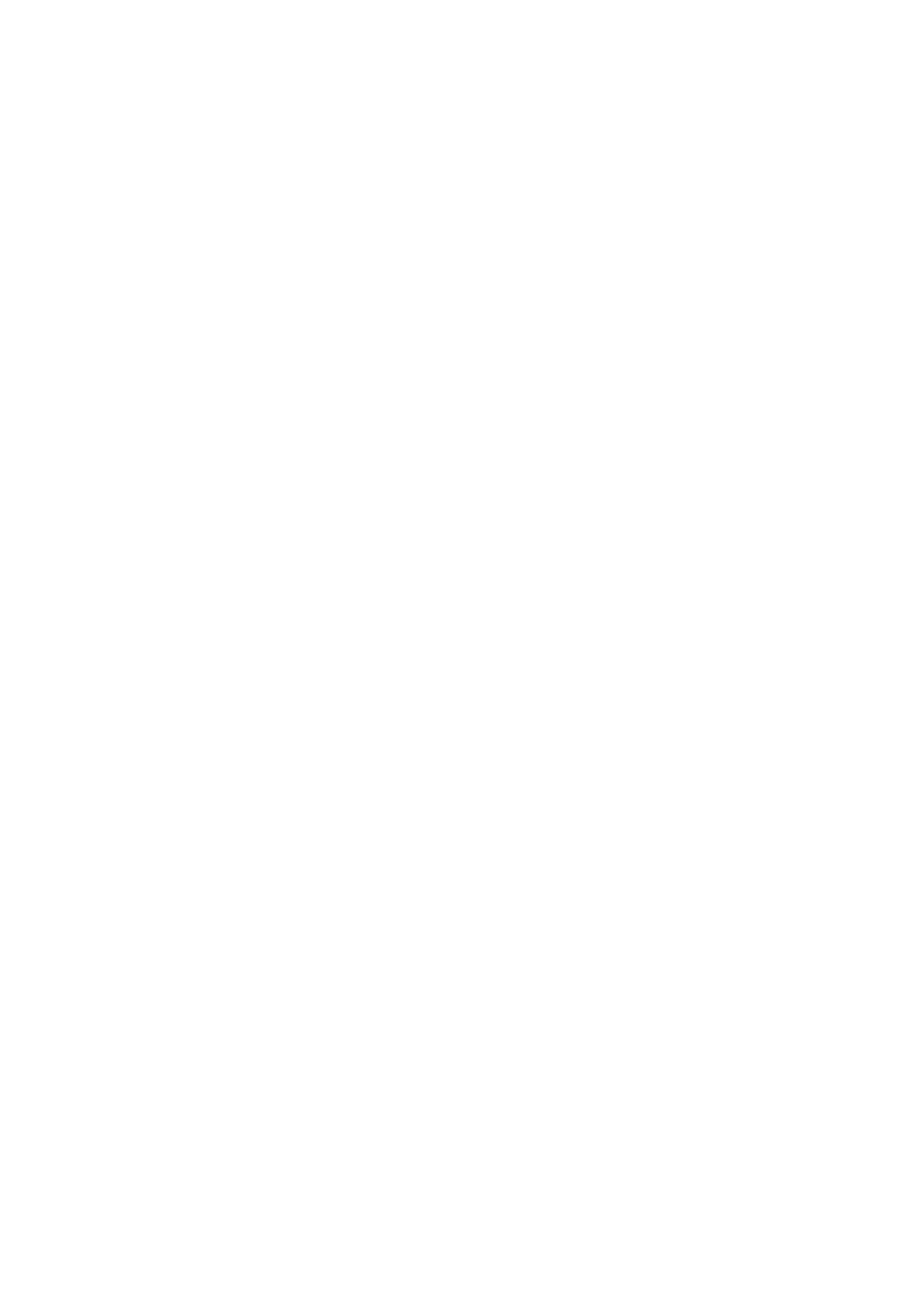| 12:15 1        | A. No, I cannot agree to that. I cannot agree that this                                                       | 12:20 1        | paid by Statoil and General Affinity. Is that correct?                                                      |
|----------------|---------------------------------------------------------------------------------------------------------------|----------------|-------------------------------------------------------------------------------------------------------------|
| $\overline{c}$ | has aggravated their problems.                                                                                | 2              | A. I can read in the report that it was partially paid, and                                                 |
| 3              | Q. Or would you agree that this also caused additional                                                        | 3              | what this meant is not only two companies, TNG and KPM;                                                     |
| 4              | expenditure for TNG, since TNG was paying for KPMs                                                            | 4              | frankly, I don't remember which part of it concerned                                                        |
| 5              | expenses?                                                                                                     | 5              | TNG. But if you read in the report that a part of this                                                      |
| 6              | A. Not exactly. Yes, there was certain expenditure,                                                           | 6              | debt was paid, then you have to look into note 34 and                                                       |
| $\tau$         | a certain burden, but this burden was not too much for                                                        | $\tau$         | see more details about it.                                                                                  |
| 8              | TNG. We could afford to carry out payments for the                                                            | 8              | Q. I don't mean to labour the point, but again it's just                                                    |
| 9              | purpose of paying salaries.                                                                                   | 9              | asking you what you know, and whether you know whether                                                      |
| 10             | Q. Just to be clear, are you saying that it did cause                                                         | 10             | this debt was ever paid.                                                                                    |
| 11             | additional expenditure for TNG?                                                                               | 11             | A. Well, if you had showed to me the amount attributable to                                                 |
| 12             | A. Yes, it did increase expenditure of TNG, yes.                                                              | 12             | TNG, I would probably -- I would recognise that amount.                                                     |
|                |                                                                                                               |                |                                                                                                             |
| 13             | Q. Thank you.                                                                                                 | 13             | But since this is a combined report for two companies,                                                      |
| 14             | It is correct, is it not, that at the end of 2009<br>TNG agreed to extend the payment terms for their largest | 14<br>15       | the figure is not familiar to me. I am not familiar<br>with this figure. So if you have a separate document |
| 15             |                                                                                                               |                |                                                                                                             |
| 16             | customers, Statoil Ltd and General Affinity?                                                                  | 16             | for TNG, I may look at it.                                                                                  |
| 17             | A. Yes, that's correct. We have agreed, we have prolonged,                                                    | 17             | Q. Actually my next and last question is in relation to                                                     |
| 18             | we have extended the terms.                                                                                   | 18             | TNG, and it's this: did this not also cause some                                                            |
| 19             | Q. We have the financial statements for Tristan Oil for                                                       | 19             | financial difficulties for TNG?                                                                             |
| 20             | 2009 at Exhibit R-37.6. It's page F3.                                                                         | 20             | A. I'm not sure that these amounts resulted in any                                                          |
| 21             | A. F3 or F113?                                                                                                | 21             | financial difficulties for TNG because the amounts we                                                       |
| 22             | Q. F3. Do you have that?                                                                                      | 22             | were making and the production that we had was totally                                                      |
| 23             | A. Yes, I do.                                                                                                 | 23             | sufficient for the operational activities of the                                                            |
| 24             | Q. There it says:                                                                                             | 24             | company. So to say that this resulted in any serious                                                        |
| 25             | "As described in Note 30(b), the management of                                                                | 25             | difficulties, I am not sure I can agree to that.                                                            |
|                | Page 69                                                                                                       |                | Page 71                                                                                                     |
|                |                                                                                                               |                |                                                                                                             |
|                |                                                                                                               |                |                                                                                                             |
| 12:18 1        | Tolkynneftegaz LLP and Kazpolmunay LLP agreed to extend                                                       | 12:22 1        | Q. As I understand it, you acknowledge at least that it                                                     |
|                |                                                                                                               |                |                                                                                                             |
| 2              | the payment terms for their largest customers,                                                                | $\overline{c}$ | caused difficulties; whether they were serious or not                                                       |
| 3              | Statoil Ltd and General Affinity Ltd, which are related                                                       | 3              | may be a moot point. Is that correct?                                                                       |
| 4              | parties, after they were informed that these customers                                                        | 4              | A. You know, if you allow me, I can explain you a few                                                       |
| 5              | would not be able to comply with existing contractual                                                         | 5              | financial issues. When it comes to the debt --                                                              |
| 6              | payments terms. As at 31 December 2009, the amount owed                                                       | 6              | Q. No, I really don't --                                                                                    |
| 7              | by these customers was USD 162,052,356, however                                                               | 7              | THE CHAIRMAN: I'm sorry, you asked him and now he is trying                                                 |
| 8              | partially repaid subsequent to the balance sheet date in                                                      | 8              | to say what difficulties he may have had or not. It's                                                       |
| 9              | the amount of USD 18,700,000 as disclosed in                                                                  | 9              | a bit difficult to now say we don't want to hear that.                                                      |
| 10             | Note 34(d)."                                                                                                  | 10             | Do you want to rephrase your question?                                                                      |
| 11             | Could you inform us whether this debt was ever                                                                | 11             | MR TIRADO: Well, I was just responding to what the witness                                                  |
| 12             | actually paid by Statoil and General Affinity?                                                                | 12             | had said. He seemed to acknowledge in his testimony                                                         |
| 13             | A. Well, this is an auditors' report of KPMG and if the                                                       | 13             | that there were difficulties; I was just trying to get                                                      |
| 14             | auditors say that the payment took place, then I believe                                                      | 14             | him to confirm that that was my correct understanding of                                                    |
| 15             | that the payment did take place. But when it comes to                                                         | 15             | his testimony, sir, whether one's differentiating                                                           |
| 16             | the manner in which this payment was made, I don't know,                                                      | 16             | whether that's a serious difficulty or otherwise. But                                                       |
| 17             | probably it was some kind of settlement towards the                                                           | 17             | it was just to confirm that he had accepted that this                                                       |
| 18             | third parties or setoff of some kind. I don't recall                                                          | 18             | did cause difficulties for the company.                                                                     |
| 19             | how this actually took place: whether it was paid to                                                          | 19             | THE CHAIRMAN: Well, then, if I understand it correctly, he                                                  |
| 20             | a bank account or it was settled in some other manner,                                                        | 20             | started trying to explain what he could say to that                                                         |
| 21             | or repaid in some other manner. But since this is the                                                         | 21             | question. So I suppose we let him go on.                                                                    |
| 22             | auditors' report, I have my full trust in KPMG auditors.                                                      | 22             | MR TIRADO: Okay, sir.                                                                                       |
| 23             | Q. Sorry, my question specifically was to what you know.                                                      | 23             | A. The thing is we had certain loans from the company, from                                                 |
| 24             | If I understand your testimony correctly -- and correct                                                       | 24             | Tristan Oil, and these loans were subject to interest,                                                      |
| 25             | me if I'm wrong -- you are saying that this debt was<br>Page 70                                               | 25             | and we were repaying the loans by the debt of<br>Page 72                                                    |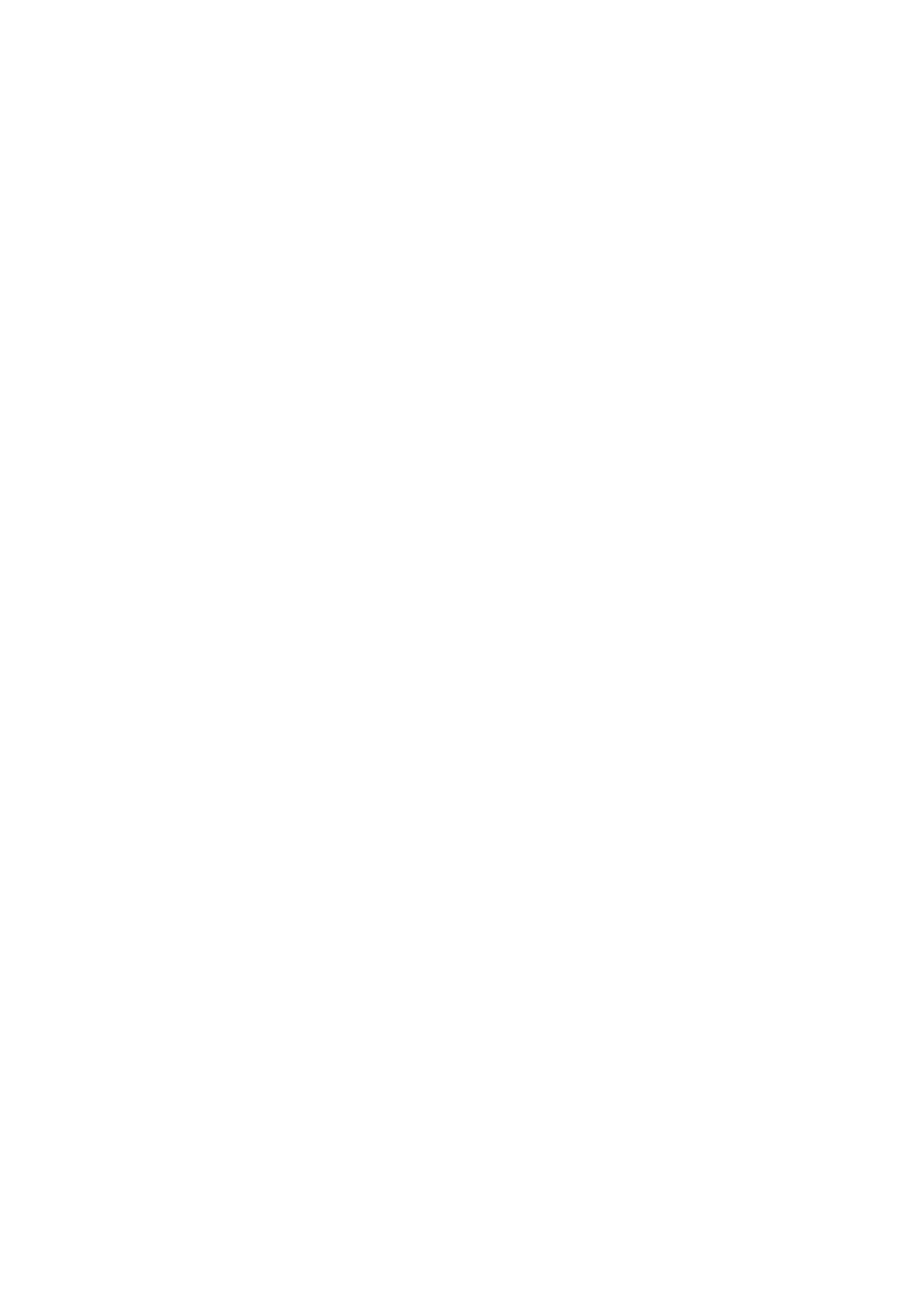| 12:241              | General Affinity; that is, we would repay the loans, or                                                         | 12:29 1              | you can give me an order.                                           |
|---------------------|-----------------------------------------------------------------------------------------------------------------|----------------------|---------------------------------------------------------------------|
|                     |                                                                                                                 |                      |                                                                     |
| $\overline{2}$      | the interest of the loans, by taking other loans on                                                             | 2                    | DR NACIMIENTO: It's the following order: Minister Mynbaev           |
| 3                   | which we did not have interest. This was more                                                                   | 3                    | is the first one; Mr Kravchenko; Mr Suleimenov;                     |
| $\overline{4}$      | profitable for TNG. We had this kind of transactions                                                            | 4                    | Mr Chagnoux; Mr Rakhimov; Mr Turganbayev; Mr Akhmetov.              |
| 5                   | and you can see them reflected in the reports.                                                                  | 5                    | THE CHAIRMAN: I don't see him on the list that we got from          |
| 6                   | So in my opinion the repayment of the loans actually                                                            | 6                    | the claimants, but it may be my mistake. So you say                 |
| 7                   | improved the financial conditions of TNG because we no                                                          | 7                    | number 7 is Mr Akhmetov.                                            |
| 8                   | longer had to pay interest to Tristan Oil. So this                                                              | 8                    | DR NACIMIENTO: Then we have, via video-conferencing, Dr Kim         |
| 9                   | improved our financial condition; we had a healthier                                                            | 9                    | and we suggest that we hear him on the same day as                  |
| 10                  | balance sheet.                                                                                                  | 10                   | Mr S Rakhimov, also by video-conferencing.                          |
| 11                  | Q. Thank you. I think that concludes the questioning,                                                           | 11                   | THE CHAIRMAN: He can't be on the list, because he was               |
| 12                  | except I would just like to address the document that                                                           | 12                   | suggested later, I think.                                           |
| 13                  | was presented to the witness at the beginning in direct.                                                        | 13                   | DR NACIMIENTO: He was suggested last Friday, actually.              |
| 14                  | This is Exhibit C-711. You may need to put that in                                                              | 14                   | THE CHAIRMAN: Yes. And that's it?                                   |
| 15                  | front of you to refresh your memory.                                                                            | 15                   | DR NACIMIENTO: No. Mr Aubakirov.                                    |
| 16                  | When you were asked to explain what this document                                                               | 16                   | THE CHAIRMAN: So these would be Monday, these two. Well,            |
| 17                  | was, you described it, I believe, as an "excerpt from                                                           | 17                   | it depends a little bit how far we get before the                   |
| 18                  | electronic correspondence". Is that correct?                                                                    | 18                   | weekend.                                                            |
| 19                  | A. That's correct.                                                                                              | 19                   | DR NACIMIENTO: That's right.                                        |
| 20                  | Q. Where is the rest of the correspondence?                                                                     | 20                   | THE CHAIRMAN: So I will just keep counting the others for           |
| 21                  | A. Here we can see that there was an attachment,                                                                | 21                   | the time being. We've finished with no. 7, Mr Akhmetov.             |
| 22                  |                                                                                                                 | 22                   | And the next one would be?                                          |
|                     | an archived file in the size of 1 megabyte. So the rest                                                         |                      |                                                                     |
| 23                  | of the document is printed out.                                                                                 | 23                   | DR NACIMIENTO: Mr Aubakirov.                                        |
| 24                  | Q. Could you inform the Tribunal when you first saw this                                                        | 24                   | THE CHAIRMAN: Maybe my list is not really complete. What            |
| 25                  | document?                                                                                                       | 25                   | I would suggest perhaps would be easier is if you would             |
|                     | Page 73                                                                                                         |                      | Page 75                                                             |
|                     |                                                                                                                 |                      |                                                                     |
|                     |                                                                                                                 |                      |                                                                     |
| 12:27 1             | A. On 9th July. That's when I first saw this document, on                                                       | 12:321               | just kindly give us a list in the order on paper, and               |
| 2                   | 9th July.                                                                                                       | 2                    | then we don't have to look in all the papers and we are             |
| 3                   |                                                                                                                 | 3                    | all clear.                                                          |
| $\overline{4}$      | Q. When did you inform your lawyers of this document?<br>A. The same date. This is the date when I informed our |                      |                                                                     |
| 5                   |                                                                                                                 | 4<br>5               | DR NACIMIENTO: That's fine.<br>THE CHAIRMAN: That can be done.      |
|                     | lawyers. This is when I forwarded this document to our                                                          |                      |                                                                     |
| 6<br>$\overline{7}$ | lawyer, Mr Pisica: the same day, as soon as I received                                                          | 6<br>$7\phantom{.0}$ | MR SMITH: Mr Chairman, just two clarifications. One is              |
| 8                   | this document. (Pause)                                                                                          | 8                    | I understand counsel is now inverting the order of                  |
|                     | MR TIRADO: Thank you, Mr Calancea. No further questions.                                                        |                      | Mr Chagnoux and Mr Suleimenov from what we were notified            |
| 9                   | THE CHAIRMAN: Thank you. Any questions in re-direct?                                                            | 9                    | on September 27th. Is that correct? We were told that               |
| 10                  | MS ROEBUCK FREY: No, thank you.                                                                                 | 10                   | Mr Chagnoux would go after Mr Kravchenko.                           |
| 11                  | THE CHAIRMAN: My colleagues?                                                                                    | 11                   | DR NACIMIENTO: That is probably correct. Mr Suleimenov is           |
| 12                  | MR HAIGH: No, thank you.                                                                                        | 12                   | here. Mr Chagnoux indicated that he is free tomorrow                |
| 13                  | THE CHAIRMAN: Alright, no questions from me. So that                                                            | 13                   | morning, and that's the only reason. And Mr Suleimenov              |
| 14                  | concludes our examination of Mr Calancea. Thank you                                                             | 14                   | is already here and present.                                        |
| 15                  | very much for your patience.                                                                                    | 15                   | THE CHAIRMAN: So we will definitely start with Mr Mynbaev           |
| 16                  | We now we turn to the examination of the                                                                        | 16                   | after lunch?                                                        |
| 17                  | respondent's witnesses, obviously. I suppose it might                                                           | 17                   | DR NACIMIENTO: Yes, that's right.                                   |
| 18                  | be appropriate to now have the lunch break, if that's                                                           | 18                   | MR SMITH: One other clarification, Mr Chairman, I'm sorry.          |
| 19                  | okay. That gives us a new section then for the                                                                  | 19                   | With respect to Mr S Rakhimov, the new witness, counsel             |
| 20                  | afternoon.                                                                                                      | 20                   | had been asked, I believe, at the opening session to                |
| 21                  | Before we do that, I would be grateful if the                                                                   | 21                   | enquire into getting him a visa so that he could testify            |
| 22                  | respondent or the parties could tell us in which order                                                          | 22                   | here in person, given the nature of the allegations                 |
| 23                  | the witnesses will be heard. I have the list in front                                                           | 23                   | contained in his statement. I'd like to have a report               |
| 24                  | of me of all the respondent's witnesses which the                                                               | 24                   | on whether he can appear in person.                                 |
| 25                  | claimant has indicated it will want to hear. So perhaps<br>Page 74                                              | 25                   | DR NACIMIENTO: You will appreciate that we received your<br>Page 76 |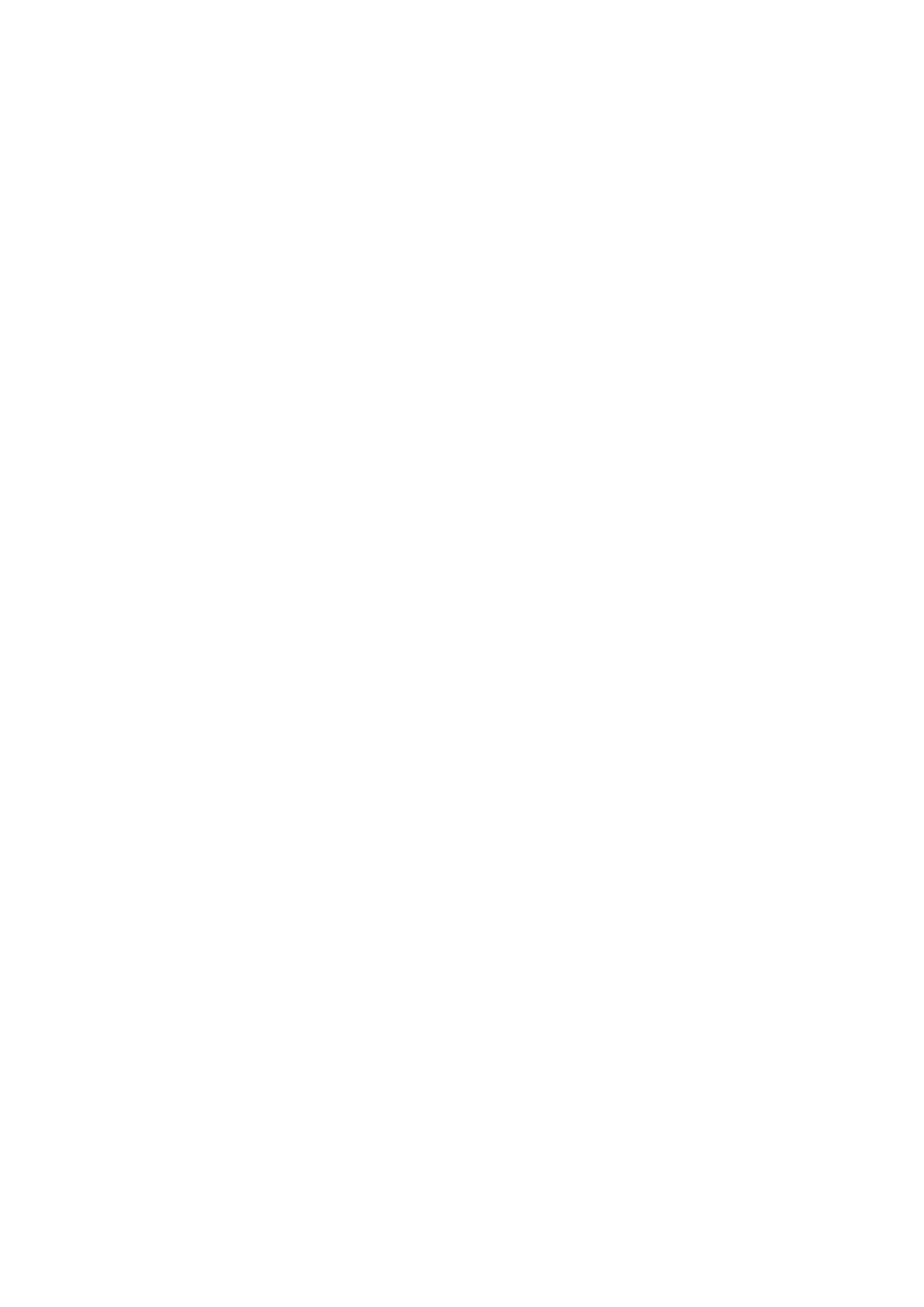| 12:33 1  | letter on Friday afternoon, late evening Astana time.                             | 13:33 1  | Q. Do you confirm the witness statement?                                                                      |
|----------|-----------------------------------------------------------------------------------|----------|---------------------------------------------------------------------------------------------------------------|
|          |                                                                                   |          |                                                                                                               |
| 2        | Over the weekend we communicated with Mr S Rakhimov, and                          | 2        | A. Yes, I do.                                                                                                 |
| 3        | obviously as of Monday we were here in the hearing.                               | 3        | Q. Could you please describe briefly your education and                                                       |
| 4        | I will ask again whether it is possible for him to come;                          | 4        | your professional background?                                                                                 |
| 5        | I understand that it has been tried to do it. I also                              | 5        | A. In 1985 I graduated from the Moscow State University                                                       |
| 6        | know from experience how difficult it was to arrange for                          | 6        | majoring in economic cybernetics, and in 1988 I also made a PhD                                               |
| 7        | the visa for everyone else, and we started this well in                           | 7        | Study, so defended my thesis. In 1989 I worked as                                                             |
| 8        | advance.                                                                          | 8        | a teacher of the Institute of Economy in Almaty.                                                              |
| 9        | So I'm not sure it is possible to do it, and I'm not                              | 9        | After that, I was the first deputy of                                                                         |
| 10       | sure it is reasonable really to request this, given that                          | 10       | [Kazkommertsbank] until 1995, and in 1995 I was invited                                                       |
| 11       | we received it only as of the beginning of the hearing.                           | 11       | to take the position of the Deputy Minister of Finance,                                                       |
|          | 12 MR SMITH: We made the request as soon as we saw the new                        | 12       | and until 1998 I worked as the Deputy Minister of                                                             |
| 13       | witness statement.                                                                | 13       | Finance and the head of the Treasury at the Ministry of                                                       |
| 14       | THE CHAIRMAN: That's true. All you can do is try.                                 | 14       | Finance.                                                                                                      |
| 15       | DR NACIMIENTO: Exactly.                                                           | 15       | In 1998 I was appointed the Minister of Finance, and                                                          |
| 16       | THE CHAIRMAN: Otherwise make sure that he's available on                          | 16       | in 1999 I was appointed Minister of Agriculture. In                                                           |
| 17       | Monday.                                                                           | 17       | 2001 I was appointed the chairman of the State Bank of                                                        |
| 18       | So if you could perhaps, even over lunch, give us                                 | 18       | Development. And after that I took one-and-a-half-year                                                        |
| 19       | the short list of the witnesses, and then we are all                              | 19       | break and worked in commercial business related to                                                            |
| 20       | clear in which order we go.                                                       | 20       | banking.                                                                                                      |
| 21       | DR NACIMIENTO: I will do this.                                                    | 21       | In 2003 I was invited to take the position of the                                                             |
| 22       | THE CHAIRMAN: And the video-conference witnesses you can                          | 22       | Deputy Prime Minister in the government, and in 2005                                                          |
| 23       | separately state, because it depends how far we get.                              | 23       | I was appointed Minister of Industry and Trade of                                                             |
| 24<br>25 | Alright. 1.30 is the time for us to meet again.<br>Thank you.                     | 24<br>25 | Kazakhstan. In 2007 I became head of the national<br>holding company -- pardon me, 2006 -- called Samruk, and |
|          |                                                                                   |          |                                                                                                               |
|          | Page 77                                                                           |          | Page 79                                                                                                       |
|          |                                                                                   |          |                                                                                                               |
|          |                                                                                   |          |                                                                                                               |
| 12:35 1  | $(12.35 \text{ pm})$                                                              | 13:36 1  | in the autumn of 2007 I became Minister of Mineral                                                            |
|          |                                                                                   |          |                                                                                                               |
| 2<br>3   | (Adjourned until 1.30 pm)                                                         | 2        | Resources and Energy.                                                                                         |
| 4        | $(1.32 \text{ pm})$<br>THE CHAIRMAN: We restart the hearing. We are going to hear | 3<br>4   | In 2010 I was appointed Minister of Oil and Gas, and                                                          |
| 5        | first Mr Mynbaev.                                                                 | 5        | this is the position I have been holding until this<br>date.                                                  |
| 6        | MINISTER SAUAT MUKHAMETBAYEVICH MYNBAEV (called)                                  | 6        | Thank you.                                                                                                    |
| 7        | (Evidence interpreted)                                                            | 7        | Q. Thank you. Could you describe the functions of the                                                         |
| 8        | THE CHAIRMAN: As you may be aware, every witness is                               | 8        | Ministry of Oil and Gas and your function as the                                                              |
| 9        | required to make a short declaration to us at the                                 | 9        | minister?                                                                                                     |
| 10       | beginning of the testimony. I think you have a sheet of                           | 10       | A. When it comes to the functions of the ministry:                                                            |
| 11       | paper in front of you: if you would be kind enough to                             | 11       | execution of the state policy and interdepartmental                                                           |
| 12       | read that out to us.                                                              | 12       | coordination of the work in the field of oil and gasoil                                                       |
| 13       | THE WITNESS: Good afternoon. I am aware that in my                                | 13       | chemistry, transportation -- transportation of oil and                                                        |
| 14       | testimony I have to tell the truth and nothing but the                            | 14       | gas, the matters of petrochemical industry and                                                                |
| 15       | truth. I am also aware that if I do not comply with                               | 15       | hydrocarbonate resources, subsoil use and other related                                                       |
| 16       | this obligation, I may face severe legal consequences.                            | 16       | matters connected to these main functions.                                                                    |
|          | 17 THE CHAIRMAN: Thank you very much.                                             | 17       | As for my role of the minister, it's quite clear                                                              |
| 18       | Will you introduce the witness?                                                   | 18       | that authority of the minister in principle, it's                                                             |
| 19       | DR NACIMIENTO: Thank you, Chairman.                                               | 19       | a person who is responsible for all the actual matters                                                        |
| 20       | $(1.33 \text{ pm})$                                                               | 20       | related to the functions of the ministry and all the                                                          |
| 21       | Direct examination by DR NACIMIENTO                                               | 21       | daily operations or the daily issues which may arise in                                                       |
| 22       | Q. Minister, you submitted the witness statement in this                          | 22       | relation to the field of the ministerial authority, yes.                                                      |
| 23       | arbitration. Is there anything that you would like to                             | 23       | Q. Thank you.                                                                                                 |
| 24       | add or amend in this regard?                                                      | 24       | I have one question regarding an allegation raised                                                            |
|          | 25 A. No.                                                                         | 25       | by claimant in this arbitration, and that relates to the                                                      |
|          | Page 78                                                                           |          | Page 80                                                                                                       |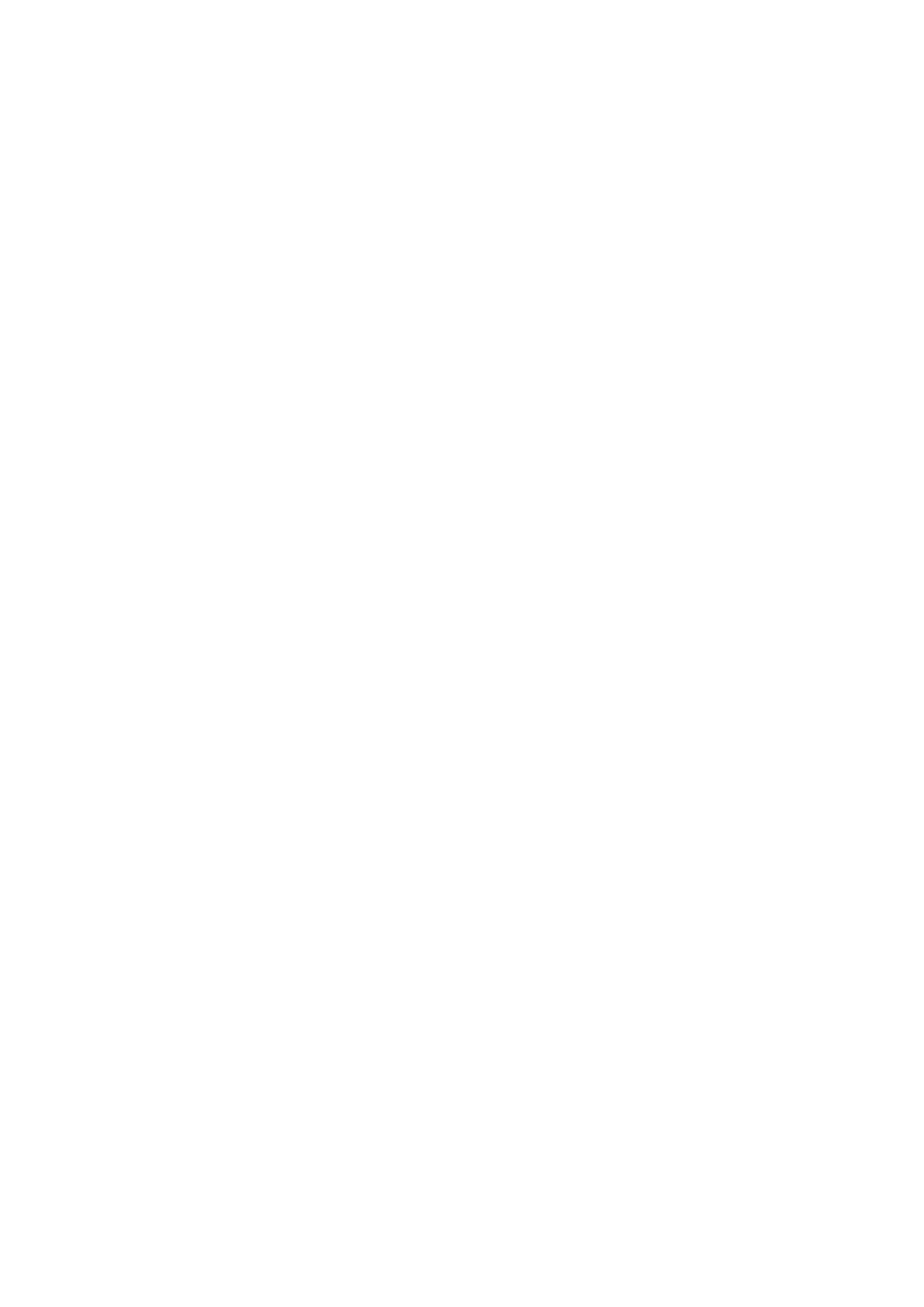# STATI et al -v- REPUBLIC OF KAZAKHSTAN

# Day 3 - Hearing on Jurisdiction and the Merits SCC Arbitration V (116/2010) Wednesday, 3rd October 2012

| 13:38 1 | new Law on Subsoil Use. The claimants allege that          | 13:42 1        | A. So having collected such proposals from various                                                              |
|---------|------------------------------------------------------------|----------------|-----------------------------------------------------------------------------------------------------------------|
|         |                                                            |                |                                                                                                                 |
|         | Kazakhstan enacted that law at a convenient time so as     | $\overline{c}$ |                                                                                                                 |
| 2<br>3  | to be able to terminate claimants' contracts easier.       | 3              | ministries, such commission makes a plan for legislative<br>work for the following year. After that, this plan, |
| 4       | In this context, could you describing the process          | 4              | this draft plan will be reviewed by the government, and                                                         |
|         | for enacting laws in Kazakhstan, in particular the usual   | 5              | at a meeting of the government the members will vote.                                                           |
| 5       |                                                            |                |                                                                                                                 |
| 6       | duration in general, and also in this specific case?       | 6              | And if they don't have any comments, if the members of                                                          |
| 7       | A. In principle, every department or every ministry,       | 7              | the government have no comments, then the draft plan                                                            |
| 8<br>9  | whenever it intends to either amend the existing           | 8<br>9         | will be confirmed for the legislative work for the<br>following year.                                           |
|         | legislation or bring to life a new law, it formalises      |                |                                                                                                                 |
| 10      | its suggestions in a certain way. Within the Ministry      | 10             | After confirming such legislative work plan, each                                                               |
| 11      | of Justice of Kazakhstan there is an interdepartmental     | 11             | ministry is responsible for its own interdepartmental                                                           |
| 12      | commission for legislative work, and this commission       | 12             | cooperation to confirm the drafts of the legislative                                                            |
| 13      | decides whether a proposal, one or the other proposal of   | 13             | acts and bring in the final version to the Parliament,                                                          |
| 14      | the ministry will be acceptable.                           | 14             | and the ministry reports on this kind of preparatory                                                            |
| 15      | So the Commission collects all the proposals from          | 15             | work some one or two times a month.                                                                             |
| 16      | various agencies --                                        | 16             | Besides, the Parliament also has the right to                                                                   |
| 17      | THE CHAIRMAN: Sorry, somehow I don't get the translation.  | 17             | initiate legislative acts. Further on, when it comes to                                                         |
| 18      | THE INTERPRETER: I'm very sorry for that. Which is the     | 18             | the time it takes for discussing one or the other                                                               |
| 19      | last portion of translation which you did hear, sir?       | 19             | proposal, bill, it depends really on the nature of such                                                         |
| 20      | I can see the script. Just a second, sir. You              | 20             | bill: some of them take a short time; some of them are                                                          |
| 21      | haven't missed anything, sir.                              | 21             | very complex and take a longer time to discuss.                                                                 |
| 22      | "So the Commission collects all the proposals from         | 22             | In particular the bill that we are speaking about,                                                              |
| 23      | various agencies --"                                       | 23             | subsoil use, unfortunately it took not so short time to                                                         |
| 24      | I reminded the witness his last words, which are on        | 24             | discuss. I believe it took a bit longer than one and                                                            |
| 25      | the transcript, sir.                                       | 25             | a half years to discuss this bill.                                                                              |
|         | Page 81                                                    |                | Page 83                                                                                                         |
|         |                                                            |                |                                                                                                                 |
| 13:40 1 | A. And having collected these proposals, the Commission    | 13:44 1        | Q. Thank you.                                                                                                   |
|         |                                                            |                |                                                                                                                 |
|         |                                                            |                |                                                                                                                 |
| 2       | makes a proposal for the plan of legislative work for      | 2              | I have another question again relating to                                                                       |
| 3       | the following year.                                        | 3              | an allegation raised by claimants in this arbitration,                                                          |
| 4       | DR NACIMIENTO: I think part of it was not translated. It's | $\overline{4}$ | and it relates to Kazakhstan's general attitude towards                                                         |
| 5       | on the transcript, but it's not translated for everyone    | 5              | foreign investors.                                                                                              |
| 6       | to hear. Should we read it again?                          | 6              | Could you describe generally the investment climate                                                             |
| 7       | THE INTERPRETER: Excuse me. Do you mean that the court     | 7              | in Kazakhstan?                                                                                                  |
| 8       | reporter heard it, but not the ?                           | 8              | A. When it comes to the oil and gas sector, it's a rather                                                       |
| 9       | THE CHAIRMAN: Yes, that seems to be the case. Somehow we   | 9              | complex sector, and naturally the Republic is interested                                                        |
| 10      | have to -- if it is on the record, maybe we can leave it   | 10             | in investments and technologies, in organisational                                                              |
| 11      | at that.                                                   | 11             | skills which accompany such foreign investments.                                                                |
| 12      | DR NACIMIENTO: It seems to me to be on the record, but     | 12             | For this particular reason, when it comes to the oil                                                            |
| 13      | I haven't heard it.                                        | 13             | production, the share of the national companies is                                                              |
| 14      | THE INTERPRETER: Would you like me to read the transcript? | 14             | approximately 25%. In the other 75% of cases, a larger                                                          |
| 15      | DR NACIMIENTO: Yes, please.                                | 15             | share belongs to the foreign investments, the majority                                                          |
| 16      | THE CHAIRMAN: Well, we have the transcript ourselves,      | 16             | is foreign investment.                                                                                          |
| 17      | obviously. It's really in your hands. If you want the      | 17             | I can just name a few companies who are working                                                                 |
| 18      | testimony to start again on this point, you may. It's      | 18             | currently in the oil and gas sector in Kazakhstan:                                                              |
| 19      | in your hands.                                             | 19             | ExxonMobil, Chevron, ConocoPhillips. These are the USA                                                          |
| 20      | DR NACIMIENTO: It's really just a very small bit, and it's | 20             | companies. When it comes to European companies, we have                                                         |
| 21      | just the beginning. I think we can continue, and if        | 21             | Shell, Total, Eni, M®rsk. When it comes to other                                                                |
| 22      | I may just ask the interpreter to remind the minister of   | 22             | companies, there is, for example, national Korean                                                               |
| 23      | the last sentences.                                        | 23             | company; CNPC, the national Chinese company; national                                                           |
| 24      | THE INTERPRETER: Sure. I will start with the sentence:     | 24             | company of India; and entering is the national company                                                          |
| 25      | "Within the Ministry of Justice Of Kazakhstan  "           | 25             | of Malaysia.                                                                                                    |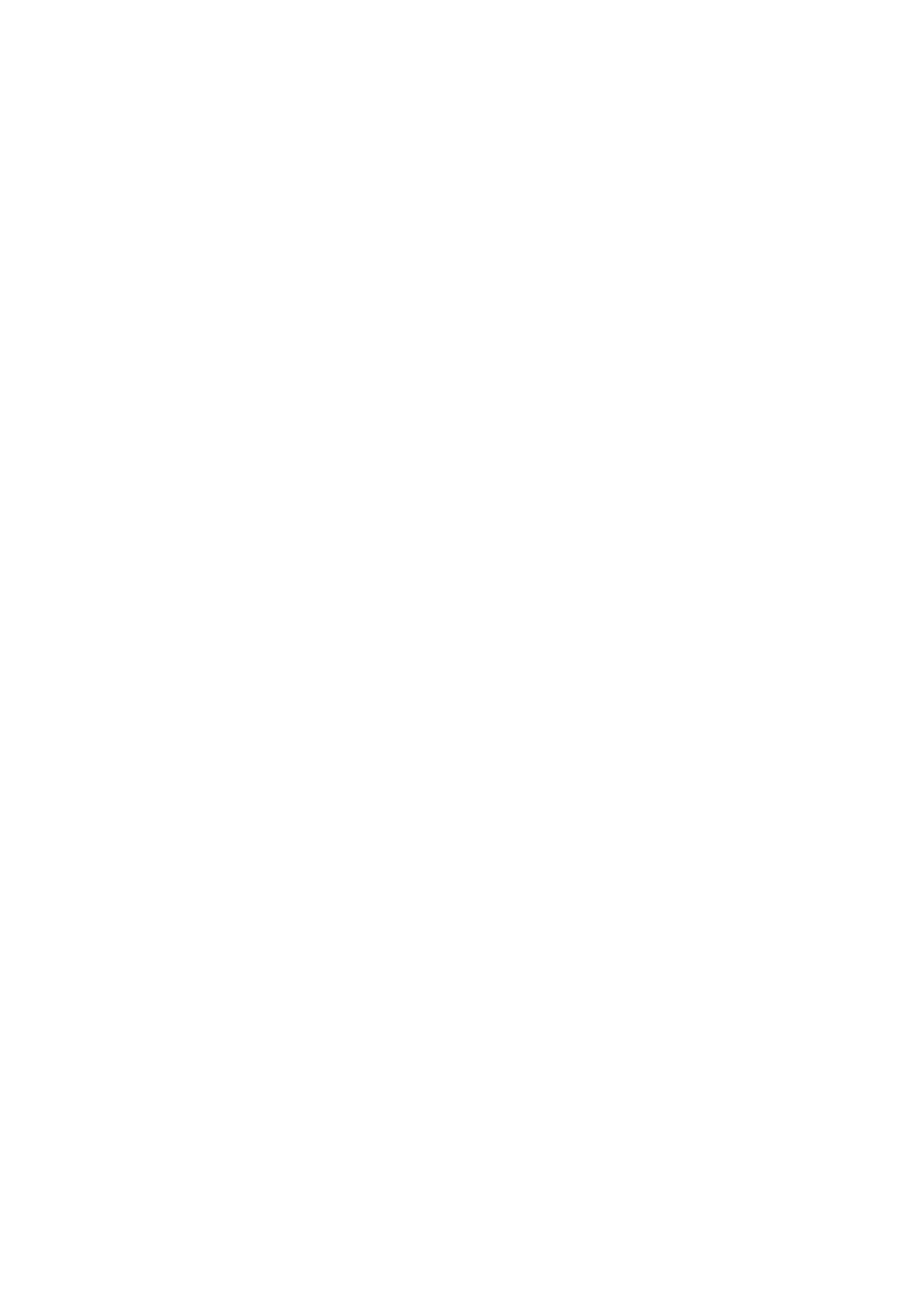| 13:46 1 | I could go on stating the names, such as Statoil.          | 13:51 1 | Do you see that?                                               |
|---------|------------------------------------------------------------|---------|----------------------------------------------------------------|
| 2       | Statoil is at the stage of signing: they are soon to       | 2       | A. Yes, I do.                                                  |
| 3       | sign a contract concerning Abay block.                     | 3       | Q. And there are two gentlemen that are listed above as        |
| 4       | And for this reason, the oil and gas sector without        | 4       | this note being to the attention of. Can you identify          |
| 5       | such companies wouldn't be able to exist.                  | 5       | those gentlemen?                                               |
| 6       | DR NACIMIENTO: Thank you. I have no further questions.     | 6       | A. Mr Sukeev and Mr Kalmurzaev.                                |
| 7       | THE CHAIRMAN: Alright. We come to cross-examination.       | 7       | Q. And who is Mr Sukeev?                                       |
| 8       | MR SMITH: We have witness binders, Mr Chairman, that we    | 8       | A. Mr Sukeev is the Deputy Prime Minister and Mr Kalmurzaev    |
|         |                                                            |         |                                                                |
| 9       | will hand to the witness and to the Tribunal.              | 9       | was at that moment head of the financial police.               |
| 10      | $(1.46 \text{ pm})$                                        |         | 10 Q. To whom did you report as, at the time, Minister of      |
| 11      | Cross-examination by MR SMITH                              | 11      | Energy and Natural Resources?                                  |
| 12      | Q. Minister Mynbaev, good afternoon.                       |         | 12 A. The matters of oil and gas sector belong directly to the |
| 13      | A. Good afternoon.                                         | 13      | Prime Minister's authority.                                    |
| 14      | Q. A few preliminary questions. Do you read English?       |         | 14 Q. And is it your testimony, Minister Mynbaev, that you     |
| 15      | A. Not very well.                                          | 15      | were not made aware by President Nazarbayev of his             |
| 16      | Q. Let me ask: you have before you a binder, I think there | 16      | directive to the first Deputy Prime Minister and the           |
| 17      | is a clip, and we will be moving back and forth within     | 17      | head of the financial police to look into the operations       |
| 18      | the binder. But I will ask that you look at the last       | 18      | of Anatolie Stati in the energy sector in Kazakhstan?          |
| 19      | exhibit in the binder, which is tab 20 in the binder.      |         | 19 A. You have asked me how soon I have learnt. I have learnt  |
| 20      | THE CHAIRMAN: Whenever you refer to a tab, mention the     | 20      | some time after, but I do not recall the date. But it          |
| 21      | exhibit number nevertheless for the record.                | 21      | is certain that I did not learn about it immediately.          |
| 22      | MR SMITH: I will. It's Exhibit C-8, for the record.        | 22      | Q. Why are you certain about that?                             |
| 23      | Minister, when did you first become aware of               | 23      | A. Because I learnt at the moment when the inspections of      |
| 24      | President Voronin's letter to President Nazarbayev?        | 24      | the financial police were carried out.                         |
| 25      | A. I don't recall the exact date.                          |         | 25 Q. Do you find it unusual, Mr Minister, based on your       |
|         | Page 85                                                    |         | Page 87                                                        |
|         |                                                            |         |                                                                |
| 13:49 1 | Q. Did you become aware of the letter shortly after it was | 13:54 1 | experience as head of the energy sector on behalf of the       |
| 2       | sent to President Nazarbayev in October 2008?              | 2       | Government of Kazakhstan, that an enquiry from the             |
| 3       | A. The letter was not addressed to the Ministry of Energy  | 3       | President of Moldova regarding the operations of               |
| 4       | and Natural Resources.                                     | 4       | a foreign investor in the country of Kazakhstan in the         |
| 5       | Q. I understand that, Mr Minister. Thank you. But that     | 5       | energy sector would not be sent to your attention, but         |
| 6       | doesn't answer my question. My question was: did you       | 6       | would rather be sent to the attention of the First             |
| 7       | become aware of the letter soon after it was sent to       | 7       | Deputy Prime Minister and the head of the financial            |
| 8       | President Nazarbayev in October 2008?                      | 8       | police?                                                        |
| 9       | A. I believe not.                                          | 9       | A. I have difficulties commenting on this action of the        |
| 10      | Q. As the Minister of Energy and Natural Resources, you    | 10      | head of the state. But this instruction was not                |
| 11      | would agree, would you not, that in October 2008 the       | 11      | addressed to me.                                               |
| 12      | operations of both Tolkynneftegaz and [KPM] were under     |         | 12 Q. Do you see in paragraph 2.2 of your witness statement    |
| 13      | your authority as Minister of Energy?                      | 13      | you indicate that, "The [Ministry of Gas] has the              |
| 14      | A. That's correct.                                         | 14      | following main tasks "? Do you see that?                       |
| 15      | Q. Okay. At tab 20 (C-8) there is a Russian translation.   | 15      | A. I have opened 2.2.                                          |
| 16      | It appears behind the English translation; it's the        | 16      | Q. And I asked you: in paragraph 2.2, do you see that you      |
| 17      | third page behind the tab. This is the letter from         | 17      | indicate in your statement that, "The [Ministry of Gas]        |
| 18      | President Voronin to President Nazarbayev with a cover     | 18      | has the following main tasks"? Do you see that?                |
| 19      | note from President Nazarbayev. Do you see that?           | 19      | A. Yes, I do see this.                                         |
| 20      | A. Yes, I do.                                              | 20      | Q. And do you see in 2.2(b) of that paragraph that among       |
| 21      | Q. And you will see that President Nazarbayev, in response | 21      | the main tasks of the Ministry of Gas is:                      |
| 22      | to President Voronin's letter, indicates:                  | 22      | "(b) supervision of inter-industry coordination in             |
| 23      | "Based on the petition of [the] Moldovan side,             | 23      | the fields of oil and gas, petrochemical industries,           |
| 24      | thoroughly check company's activities and determine its    | 24      | transportation of hydrocarbons and main pipeline               |
| 25      | further operations in the best interest of the country."   | 25      | transport "                                                    |
|         |                                                            |         |                                                                |
|         | Page 86                                                    |         | Page 88                                                        |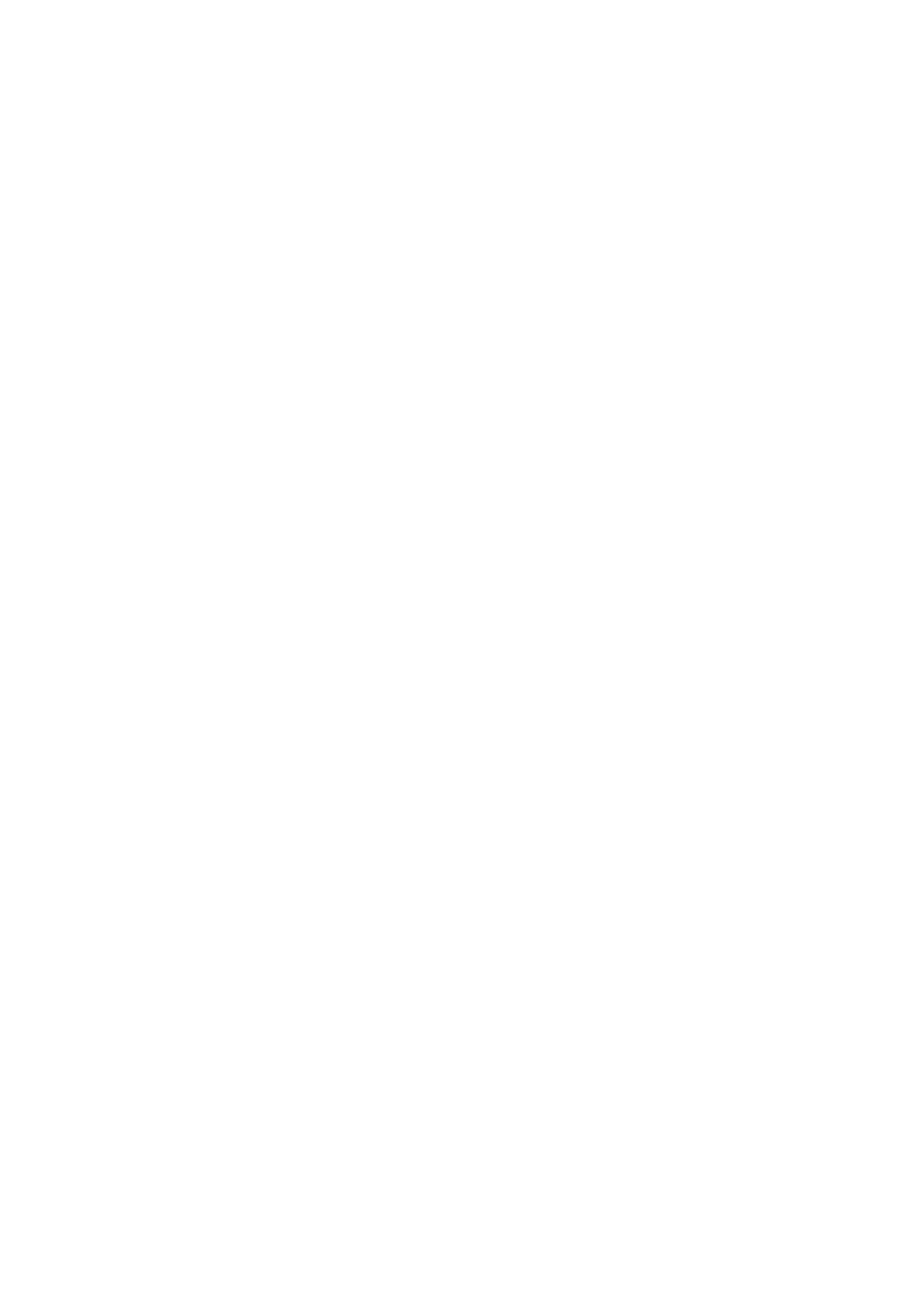| 13:56 1        | A. Yes, I see. However, the ministry in most cases is not      | 14:00 1                  | Q. And you would also agree with me, would you not, that                                                                                                    |
|----------------|----------------------------------------------------------------|--------------------------|-------------------------------------------------------------------------------------------------------------------------------------------------------------|
| $\overline{c}$ | involved in investigations of the financial police,            | 2                        | oil and gas operators operating in Kazakhstan are                                                                                                           |
| 3              | especially criminal investigations.                            | 3                        | entitled to rely on the accuracy of the information                                                                                                         |
| 4              | Q. I appreciate that. My question really had nothing to do     | 4                        | provided to them by the Ministry of Energy and Natural                                                                                                      |
| 5              | with the financial police.                                     | 5                        | Resources on whether or not they are required to obtain                                                                                                     |
| 6              | My question was: would you agree that among the main           | 6                        | a main pipeline licence?                                                                                                                                    |
| 7              | tasks of the Ministry of Gas -- at the time, the MEMR --       | 7                        | A. Until 2007, I believe, yes.                                                                                                                              |
|                |                                                                |                          | Q. And you would further agree with me, would you not,                                                                                                      |
| 8              | is the supervision of inter-industry coordination in the       | 8                        |                                                                                                                                                             |
| 9              | field of main pipeline transport?                              | 9                        | Mr Minister, that if the Ministry of Energy and Natural                                                                                                     |
| 10             | A. That's correct.                                             | 10                       | Resources, through the routine inspection of oil and gas                                                                                                    |
| 11             | Q. What is a main pipeline?                                    | 11                       | operators in the country, identified a main pipeline                                                                                                        |
| 12             | A. I may be mistaken if I'm not precise in my definition,      | 12                       | that required a main pipeline licence, they were under                                                                                                      |
| 13             | but the definition has a contractual territory, the            | 13                       | a duty to inform the operator of the need for that                                                                                                          |
| 14             | points of collection or gathering. There is a technical        | 14                       | licence?                                                                                                                                                    |
| 15             | definition of this term, and it's purely technical. And        | 15                       | A. I believe that the request or application for a licence                                                                                                  |
| 16             | since I am not a technical expert myself, I normally           | 16                       | is something that the operator or the owner of the                                                                                                          |
| 17             | trust to the colleagues of the ministry, I rely on their       | 17                       | facility has to submit, as the ministry may not control                                                                                                     |
| 18             | opinion on this matter.                                        | 18                       | all the facilities of industrial use all over the                                                                                                           |
| 19             | Q. So in your capacity as Minister of Energy in Kazakhstan,    | 19                       | territory of Kazakhstan; the ministry does not have                                                                                                         |
| 20             | your view is that whether a pipeline is or is not a main       | $20\,$                   | resources, does not have the staff that would allow such                                                                                                    |
| 21             | pipeline is a question of purely technical definition?         | 21                       | inspections. However, whether the operator himself                                                                                                          |
|                |                                                                |                          |                                                                                                                                                             |
| 22             | A. In my opinion, yes.                                         | $22\,$                   | approached or not, this is something that lies within                                                                                                       |
| 23             | Q. You would agree with me, would you not, that your           | 23                       | the liability of the operator.                                                                                                                              |
| 24             | ministry was responsible for the licensing of main             | 24                       | Q. Thank you, Mr Minister. My question was a little                                                                                                         |
| 25             | pipelines in Kazakhstan in the oil and gas sector, until       | 25                       | different, but that's helpful.                                                                                                                              |
|                | Page 89                                                        |                          | Page 91                                                                                                                                                     |
|                |                                                                |                          |                                                                                                                                                             |
| 13:58 1        | the law was changed in 2007 to reassign that                   | 14:02 1                  | My question to you is: if, in the course of routine                                                                                                         |
|                |                                                                |                          |                                                                                                                                                             |
| $\overline{c}$ | responsibility for the Agency for Regulation, I believe,       | 2                        | inspections of oil and gas operators, the ministry                                                                                                          |
| 3              | of Natural Monopolies?                                         | 3                        | determines that an operator has a pipeline which is in                                                                                                      |
| 4              | A. I came to the Ministry of Energy and Mineral Resources      | $\overline{\mathcal{A}}$ | need of a main pipeline licence for operation, you would                                                                                                    |
| 5              | already after this resolution. And during my time at           | 5                        | agree with me, would you not, that the ministry should                                                                                                      |
| 6              | the ministry, the ministry did not issue licences for          | 6                        | notify the operator of the need for that licence?                                                                                                           |
| 7              | main or other pipelines.                                       | 7                        | A. If the ministry inspected and revealed such a fact, of                                                                                                   |
| 8              | Q. Right. But you understand, do you not, Mr Minister,         | 8                        | course the ministry must notify.                                                                                                                            |
| 9              | that prior to your arrival in August 2007, the Ministry        | 9                        | Q. If the Ministry of Energy and Natural Resources, through                                                                                                 |
| 10             | of Energy and Natural Resources did have responsibility        | $10\,$                   | its routine inspections of an oil and gas operator --                                                                                                       |
| 11             | for the licensure of main pipelines?                           | 11                       | again, the premise of the question is that it identifies                                                                                                    |
| 12             | A. Historically, yes. The thing is, when functions are         | 12                       | a pipeline that requires a main pipeline licence. Would                                                                                                     |
|                |                                                                |                          |                                                                                                                                                             |
| 13             | forwarded or handed over from one ministry to another,         | 13                       | the ministry be, in your view, under any duty to note                                                                                                       |
| 14             | these functions are forwarded together with accompanying       | 14                       | the absence of such a main pipeline licence in its                                                                                                          |
| 15             | people and the documentation. So the Ministry of Energy        | 15                       | inspection report?                                                                                                                                          |
| 16             | did not have anything connected to the licensing of main       | 16                       | A. This supposes that the ministry inspected this                                                                                                           |
| 17<br>18       | pipelines left at the moment when I came into the<br>ministry. | 17<br>18                 | particular issue. Subsoil use is quite complex industry. If to list all<br>the aspects, they are Kazakh content,<br>educational matters, subsoil use of the |
|                |                                                                | 19                       |                                                                                                                                                             |
| 19             | Q. Thank you. Would you agree with me, Mr Minister, that       |                          | country: there is a large list of the issues.                                                                                                               |
| 20             | during the time period when the Ministry of Energy and         | 20                       | If it [the ministry] inspected the status of main pipelines,                                                                                                |
| 21             | Natural Resources had responsibility for the licensure         | 21                       | and revealed that the operator does not have such a license, it                                                                                             |
| 22             | of main pipelines, that ministry was competent to              | $22\,$                   |                                                                                                                                                             |
| 23             | identify whether or not a pipeline was in fact main or         | 23                       | would reflect it in the report. But it might be                                                                                                             |
| 24             | not?                                                           | 24                       | that the inspection did not aim at verifying the particular question<br>of main pipeline.                                                                   |
| 25             | A. If these functions belonged to the ministry, yes.           | 25                       | Q. Thank you.                                                                                                                                               |
|                | Page 90                                                        |                          | Page 92                                                                                                                                                     |
|                |                                                                |                          |                                                                                                                                                             |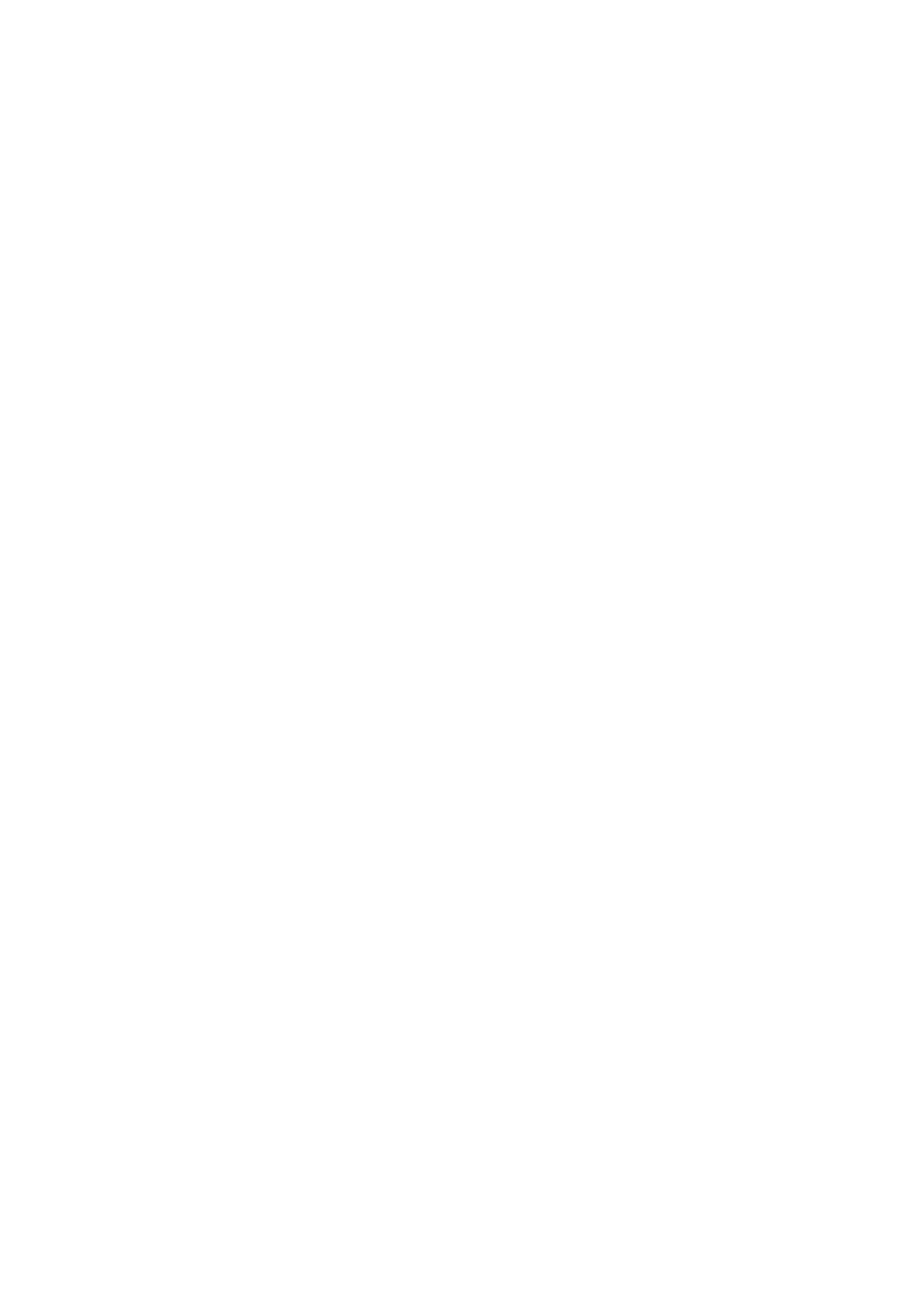| 14:05 1                  | You testified a moment ago, as I recall, that you           | 14:08 1 | the ministry may and even has the duty to note this        |
|--------------------------|-------------------------------------------------------------|---------|------------------------------------------------------------|
| 2                        | agreed with me that in 2007 the responsibility for          | 2       | breach.                                                    |
| 3                        | licensure of main pipelines was moved from the Ministry     | 3       | Q. Thank you. Let me ask you a different question.         |
| 4                        | of Energy and Natural Resources to the Agency for           | 4       | Minister, if an oil and gas operator in Kazakhstan         |
| 5                        | Regulation of Natural Monopolies; correct?                  | 5       | today wants guidance from the Government of Kazakhstan     |
| 6                        | A. Yes.                                                     | 6       | as to whether it's required to obtain a main pipeline      |
| 7                        | Q. So would it be fair, Mr Minister, to conclude from that  | $\tau$  | licence to operate a pipeline, to whom should it direct    |
| 8                        | that, following 2007, the Ministry of Energy and Natural    | 8       | that question?                                             |
| 9                        | Resources did not have the competency within its            | 9       | A. I'm not sure I understood. When you speak about the     |
| 10                       | inspection teams of individuals who could identify          | 10      | "operator", what do you mean?                              |
| 11                       | whether an operator operated a main pipeline, since it      | 11      | Q. Let me be more specific. If my client, TNG and KPM, had |
| 12                       | no longer had responsibility for that function?             | 12      | had a question in 2008 or thereafter as to whether it      |
| 13                       | A. That's correct; they didn't have it.                     | 13      | was required to obtain a main pipeline licence to          |
| 14                       | Q. So if a pipeline inspection report prepared by the       | 14      | operate a pipeline, to whom within the Government of       |
| 15                       | Ministry of Energy and Natural Resources in 2008 or         | 15      | Kazakhstan should it have addressed its enquiry?           |
| 16                       | thereafter notes that an oil and gas operator does not      | 16      | A. To the Agency for Regulation of Natural Monopolies.     |
| 17                       | have a main pipeline licence, you would find that highly    | 17      | Q. And, Mr Minister, if the Agency for Regulation of       |
| 18                       | unusual, since that is not within the competency of the     | 18      | Natural Monopolies has provided a sworn statement in       |
| 19                       | ministry?                                                   | 19      | connection with this arbitration that it is incompetent    |
| 20                       | DR NACIMIENTO: I'm sorry, counsel. All this line of         | 20      | to determine whether a pipeline is or is not a main        |
| 21                       | questioning goes to some routine inspections where the      | 21      | pipeline, would you find that surprising?                  |
| 22                       | minister certainly in his function is not involved, and     | 22      | A. Well, apparently it would be surprising. I don't know   |
| 23                       | it's the kind of detail --                                  | 23      | what they actually replied, what the Agency for            |
| 24                       | MR SMITH: Madam, you're entitled to re-direct this witness  | 24      | Regulation of Natural Monopolies replied.                  |
| 25                       | and not guide the witness.                                  | 25      | Q. Let's move on.                                          |
|                          | Page 93                                                     |         | Page 95                                                    |
|                          |                                                             |         |                                                            |
|                          |                                                             |         |                                                            |
| 14:07 1                  | DR NACIMIENTO: Yes, I'm objecting to this line of           | 14:10 1 | You are aware, are you not, Mr Minister, that the          |
| $\overline{c}$           | questioning. That's a kind of detail the minister does      | 2       | Ministry for Energy and Natural Resources conducted        |
| 3                        | not have to know: it's routine inspections.                 | 3       | frequent inspections of the oil and gas operations of      |
| $\overline{\mathcal{A}}$ | MR SMITH: He's had no difficulty answering these questions, | 4       | both of my clients' companies, KPM and TNG; correct?       |
| 5                        | counsel, no difficulty at all.                              | 5       | A. I don't think so. In my view these were planned         |
| 6                        | THE CHAIRMAN: Let me just interfere. I think the question   | 6       | inspections or routine inspections. And if you mean        |
| 7                        | is in order. The decision-making process in the             | 7       | that during 2010 there were two inspections, well, there   |
| 8                        | ministry has been discussed from the very beginning, and    | 8       | was a special case then.                                   |
| 9                        | that is now qualified. So I see no problem with that.       | 9       | Q. Thank you, Mr Mynbaev. I was probably imprecise. My     |
| 10                       | MR SMITH: Mr Minister, let me go back to my question.       | 10      | question was: you would confirm, would you not, that my    |
| 11                       | You would agree with me, would you not, that after          | 11      | clients' operations in Kazakhstan were subject to          |
| 12                       | 2007, when the responsibility for licensure of main         | 12      | frequent routine inspections in the ordinary course of     |
| 13                       | pipelines moved from your ministry to the Agency for the    | 13      | business?                                                  |
| 14                       | Regulation of Natural Monopolies, the ministry would        | 14      | A. I don't think so. Until 2010, one can probably check    |
| 15                       | have no competency, as part of its routine inspections,     | 15      | the relevant statistics, but I don't think so.             |
| 16                       | to make any notation one way or the other as to whether     | 16      | Q. Is it your understanding, as minister, that oil and gas |
| 17                       | an oil and gas operator possessed or did not possess        | 17      | operators are not subject to routine inspections by your   |
| 18                       | a main pipeline licence; correct?                           | $18\,$  | agency?                                                    |
| 19                       | A. The fact is that when you referred me to paragraph 2.2   | 19      | A. Maybe I didn't quite understand your question. Why are  |
| 20                       | of my witness statement concerning the authority of the     | 20      | they not subject? Of course there is a time schedule       |
| 21                       | ministry, it describes the function of coordination.        | 21      | for regular inspections. These may be different for        |
| 22                       | The ministry as a whole follows up for each subsoil user    | 22      | different companies because the companies are different,   |
| 23                       | to what extent they comply with their contractual           | 23      | they have different sizes, they find themselves in         |
| 24                       | obligations, and if another agency discovers this or        | 24      | different situations in a given region.                    |
| 25                       | that violation within its own scope of competence, then     | 25      | Q. Thank you. I was simply seeking your confirmation, if   |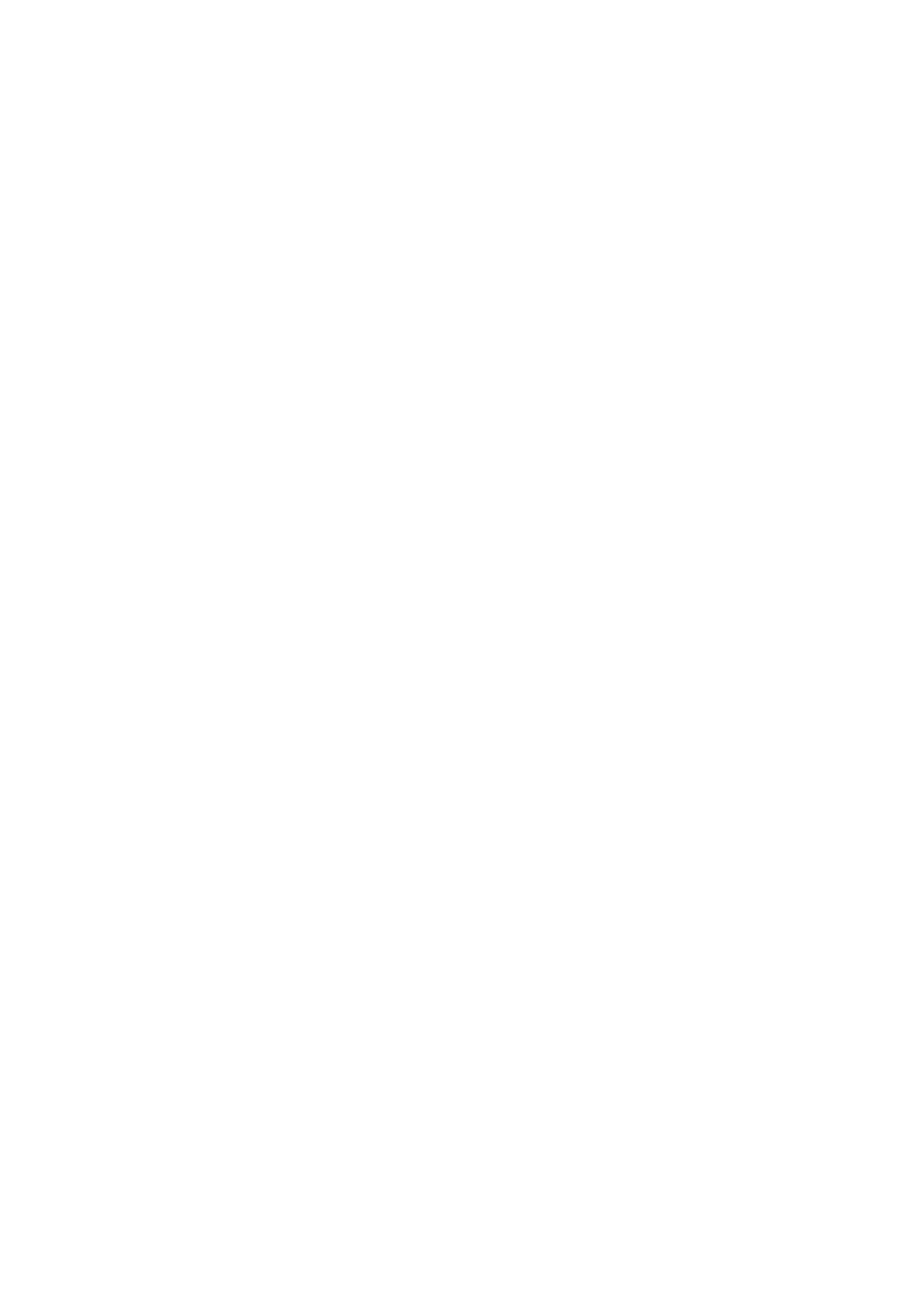| 14:12 1        | you know, that my clients' companies were subject to        | 14:18 1 | Q. And, Minister, is it even made rarer by the fact that   |
|----------------|-------------------------------------------------------------|---------|------------------------------------------------------------|
| $\overline{2}$ | routine inspections by the ministry. Do you know one        | 2       | you don't recall being notified by President Nazarbayev    |
| 3              | way or the other?                                           | 3       | that he had received a letter from the President of        |
| 4              | A. I can confirm that in January 2010 I believe there was   | 4       | Moldova to look into the operations of an oil and gas      |
| 5              | a planned inspection.                                       | 5       | company in your sector?                                    |
| 6              | Q. Is it your testimony, Minister, that prior to the        | 6       | A. Well, you know, the investigation was being carried out |
| 7              | planned inspection in January 2010 you're simply not        | 7       | by the financial police, and we learnt from the            |
| 8              | aware of whether KPM and TNG were subject to inspections    | 8       | financial police that such examination of the subsoil      |
| 9              | by the ministry?                                            | 9       | users was being carried out. And to the extent that the    |
| 10             | A. I have no such knowledge.                                | 10      | personnel of the ministry might be involved, I assume      |
| 11             | Q. Look, if you would, at Exhibit C-86. It's tab 5 in your  | 11      | that within their area of competence they were actually    |
| 12             | binder. And I apologise, it's in a landscape format,        | 12      | involved. But any special steps on the part of the         |
| 13             | I believe. That may only be the English: the Russian is     | 13      | ministry as a whole, or minister personally, were not      |
| 14             | actually in a portrait format.                              | 14      | taken.                                                     |
| 15             | Do you have that before you, sir?                           | 15      | Q. You would agree with me, would you not, that President  |
| 16             | A. Yes, I can see it.                                       | 16      | Nazarbayev is very hands-on when it comes to the           |
| 17             | Q. This is an inspection report of the company KPM dated    | 17      | operations of foreign investors in the oil and gas         |
| 18             | November 2008.                                              | 18      | sector?                                                    |
| 19             | Am I correct in understanding that you've not seen          | 19      | A. Yes, of course, when it comes to major projects.        |
| 20             | this report before today, to the best of your               | 20      | Q. Are you familiar with a Professor Olcott?               |
| 21             | recollection?                                               | 21      | A. I know that this was somehow used -- probably this is   |
| 22             | A. That's correct.                                          | 22      | an expert. Well, something like this, I don't know any     |
| 23             | Q. You are aware, are you not, that in response to          | 23      | details.                                                   |
| 24             | President Nazarbayev's directive to thoroughly look into    | 24      | Q. Do you understand that Professor Olcott, who is         |
| 25             | the operations of Mr Stati in Kazakhstan, your agency,      | 25      | associated with the Carnegie Institute in Kazakhstan,      |
|                | Page 97                                                     |         | Page 99                                                    |
|                |                                                             |         |                                                            |
| 14:15 1        | under your leadership, was in fact instructed to inspect    | 14:20 1 | has been retained by the Government of Kazakhstan as       |
|                |                                                             |         |                                                            |
| $\overline{c}$ | my clients' compliance with their subsoil use contract      | 2       | an expert in this matter?                                  |
| 3              | obligations?                                                | 3       | A. Yes.                                                    |
| 4              | A. Unfortunately I don't remember any special,              | 4       | Q. In connection with her report at [paragraph] 25 -- and  |
| 5              | extraordinary inspection measures on the part of the        | 5       | this was actually put on the screen for everyone in this   |
| 6              | ministry. But one may say that I personally was             | 6       | room in the opening presentations -- Professor Olcott      |
| 7              | probably aware of the substance of this some time from      | 7       | has said that:                                             |
| 8              | the autumn of 2009.                                         | 8       | " President Nazarbayev has grown weaker over time          |
| 9              | Q. Is it your testimony, Minister, that you were not made   | 9       | and  has himself grown older and less interested           |
| 10             | aware that the President of Kazakhstan had ordered the      | 10      | in managing the daily events in an increasingly more       |
| 11             | Prime Minister of Kazakhstan and the financial police to    | 11      | complex country."                                          |
| 12             | conduct an investigation of a foreign investor in the       | 12      | That's the position of the respondent in this case.        |
| 13             | energy sector until one year after that investigation       | 13      | Do you agree that President Nazarbayev has grown           |
| 14             | was ordered?                                                | 14      | weaker over time, and he has grown older and less          |
| 15             | A. Probably I learnt about that a bit earlier. But if       | 15      | interested in managing the daily events in Kazakhstan?     |
| 16             | something was being carried out in a routine order, it      | 16      | A. He is of course getting older. And as to what extent he |
| 17             | was mostly inspections carried out by the financial         | 17      | is interested in the daily events, it's difficult for me   |
| 18             | police, as I understand.                                    | 18      | to judge. But it's not only the head of state; even        |
| 19             | Q. Is it unusual, Minister, for the President of Kazakhstan | 19      | myself, a minister, work concurrently with several major   |
| 20             | to direct the financial police to inspect energy            | 20      | projects, such as Karachganak, Kashagan, and these         |
| 21             | companies?                                                  | 21      | require a lot of time. I spend much time in Europe, in     |
| 22             | A. This happens not often, I would say.                     | 22      | London. And to expect that one should know all the         |
| 23             | Q. It was pretty extraordinary, wasn't it?                  | 23      | details of smaller companies would be probably not         |
| 24             | A. I think I would agree that this is quite a rare          | 24      | justified. I can't say I know everything in the daily      |
| 25             | situation.                                                  | 25      | work of my sector at my level.                             |
|                | Page 98                                                     |         | Page 100                                                   |
|                |                                                             |         |                                                            |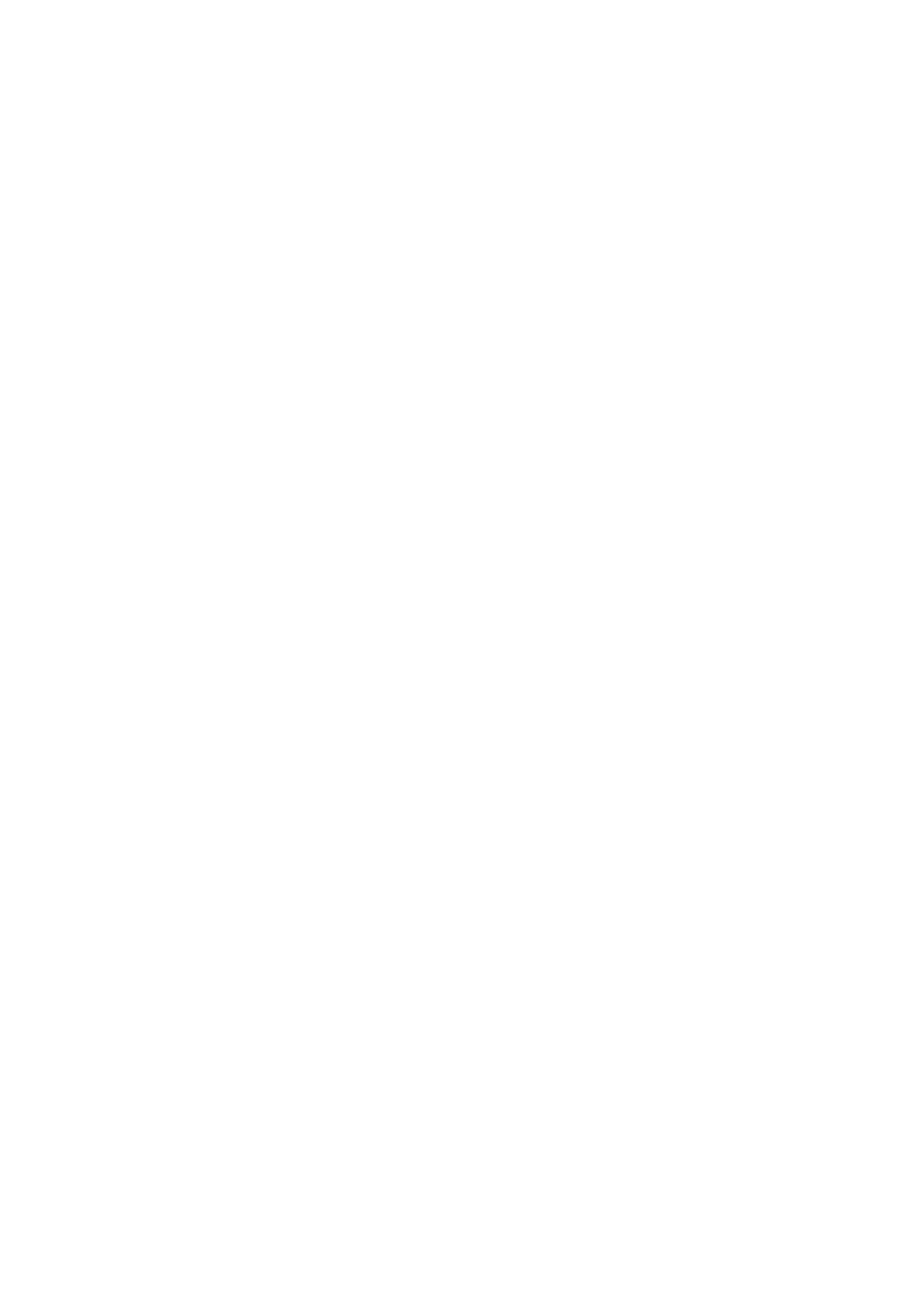- 14:22 1 Q. But you would agree with me, Minister, would you not,
	- that President Nazarbayev seems to have taken a specific
	- interest in my clients' operations in Kazakhstan?
	- A. Well, in general I don't think so. The instruction that
	- I saw afterwards was the instruction to examine the
	- case, to look into the situation, and apparently if
	- this -- if the head of another state approaches the
	- President of Kazakhstan, one can't leave such a letter
	- without consequence.
	- Q. But you know, do you not, Mr Minister, that in fact
	- President Nazarbayev asked President Voronin to write
	- 12 him the letter that we looked at, which is [tab 20,
	- C-8], the first letter we looked at?
	- A. Well, this would be really saying too much. I don't
	- believe this at all.
	- Q. You don't believe it. Do you have any evidence that
	- President Nazarbayev did not request President Voronin
	- to write him the letter?
	- A. Of course I don't have any evidence. But in my view
	- 20 this is a totally inadequate supposition, that one
	- should ask the head of another country to write a letter
	- to oneself requesting investigation of a specific
	- company. This is an inadequate supposition.
	- Q. Minister, have you been informed or are you aware that
	- President Voronin has in fact stated that he was

#### Page 101

| 14:25 1 | requested by President Nazarbayev to write the letter     |
|---------|-----------------------------------------------------------|
| 2       | regarding Mr Stati's operations?                          |
| 3       | A. No. I don't know this.                                 |
| 4       | Q. Okay. Let me show you -- and this is, I apologise, not |
| 5       | in your hearing bundle -- but it's Exhibit C-9. I am      |
| 6       | providing the witness with a Russian version. (Handed)    |
| 7       | My question to you, Mr Minister -- take as much time      |
| 8       | as you would like to review the document -- is: is this   |

- not evidence that in October 2008 you were written
- directly by the financial police indicating that your
- ministry should investigate the operations of Mr Stati's
- companies in Kazakhstan, pursuant to an order issued by
- the Deputy Prime Minister numbered 6497 of
- 16th October 2008?
- A. I hadn't seen this letter. Now I see that, it says
- literally the following:
- "In case companies relating to Mr Stati are
- identified, please provide the following information... "
- Virtually every day there are dozens of letters of
- this kind arriving, not only from the financial police
- but from other agencies.
- So I think this letter was redirected to a specific
- department, to a relevant department, and the department
- looked into this, and whether they found or not found
- something. I think this is quite a common letter,

Page 102

- 14:27 1 ordinary letter: there are dozens of such letters arriving addressed to the minister or deputy ministers every day. Q. So it's your testimony -- so the record is clear -- that it's virtually an everyday occurrence that the Deputy
	- Prime Minister of Kazakhstan directs the financial
	- police to look into oil and gas operators in your
	- country?
	- A. I said that dozens of letters from all the agencies, not
	- necessarily from the financial police. Something may be
	- requested from the Ministry of Labour. The Ministry of
	- Economy may ask something else: for example, to submit
	- 13 balances for the next year. Obviously such letters are
	- directed to the relevant department.
	- It is a routine letter which is registered at the
	- ministry, as any other agency has to reply to this.
	- There must have been a reply to this letter; I don't
	- know what it was. I haven't seen it.
	- Q. How often does your ministry get orders from the Deputy
	- Prime Minister directing the financial police to look
	- into foreign investors in your country?
	- A. Not often, I think. But that letter from the Deputy
	- Prime Minister to the Ministry of Oil and Gas, of
	- a different content, arrive virtually every day.
	- 25 Q. The letter you have before you, Mr Minister, indicates

#### Page 103

- 14:29 1 that there is an order no. 6497 from the Deputy Prime Minister; do you see that? It's in the first sentence.
	- A. Yes, I see it.
	- Q. Do you recall seeing that order from the Deputy Prime
	- Minister?
	- A. No.
	- Q. Do you know why the respondent has not produced that
	- order in connection with this arbitration?
	- A. I don't know.
	- 10 O. Thank you for that. We'll move on.
	- Look back, if you would, at tab 5 in your witness
	- binder. This again is Exhibit C-86. I'll ask
	- specifically in your original Russian version at
	- page 32, if you would take a look at that. It's under
	- the heading VIII, "Additional Information".
	- A. Yes, I see.
	- Q. Just take a moment and read the two paragraphs to
	- yourself that appear there. (Pause)
	- A. I've read it.
	- Q. Again, this document is an inspection report prepared by
	- your ministry. The first paragraph indicates that
	- according to the reply -- it doesn't indicate who made
	- the enquiry -- of the Agency on Regulation of Natural
	- Monopolies, KPM and TNG -- my clients' companies -- own
	- certain kinds of licences for their activities. And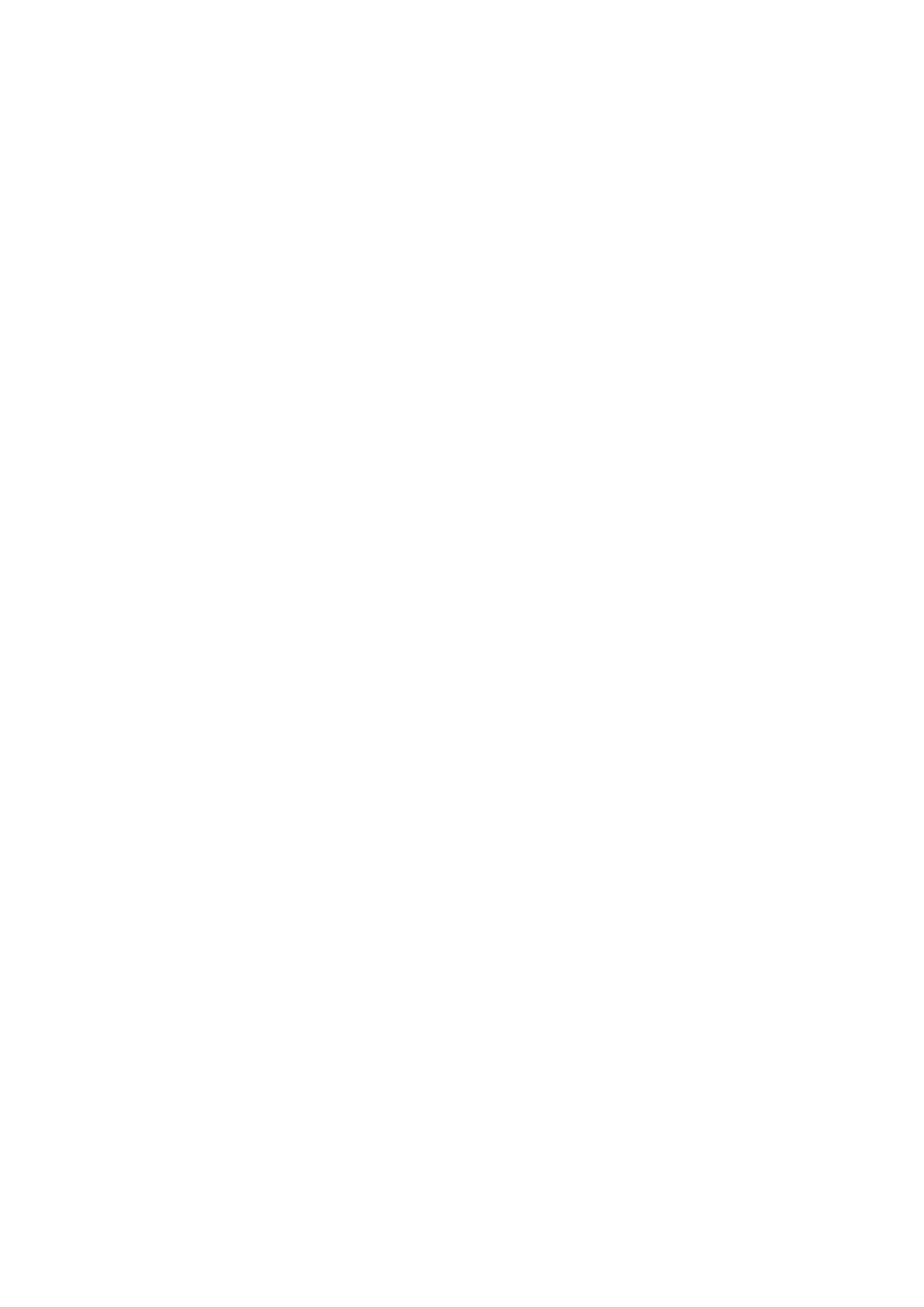|                | 14:32 1 then in the second paragraph it says:                                                              | 14:36 1 a main pipeline licence was required for a pipeline                                                        |
|----------------|------------------------------------------------------------------------------------------------------------|--------------------------------------------------------------------------------------------------------------------|
| $\overline{c}$ | "The above-stated licences, issued to these legal                                                          | $\overline{c}$<br>operator. Is that correct?                                                                       |
| 3              | entities by the Department of Energy and Mineral                                                           | A. Yes, after these functions were handed over, it's<br>3                                                          |
| 4              | Resources of the Republic of Kazakhstan, do not give                                                       | correct, for the year 2008.<br>$\overline{4}$                                                                      |
| 5              | them the right to use the main gas pipelines, oil                                                          | Q. Are you aware, Mr Minister, whether the financial<br>5                                                          |
| 6              | pipelines and oil-products pipelines."                                                                     | police, in connection with their oversight of your<br>6                                                            |
| 7              | Do you see that?                                                                                           | ministry's investigation in November 2008, instructed<br>7                                                         |
| 8              | A. Yes, I see these lines. But in my opinion, whether                                                      | 8<br>the representatives of your ministry to include the                                                           |
| 9              | intentionally or not, I believe you are manipulating                                                       | 9<br>language that appears in section VIII regarding pipeline                                                      |
| 10             | them; you are distorting the information a bit. Here                                                       | licences?<br>10                                                                                                    |
| 11             | they say the two companies have the licences for the                                                       | A. I don't think so.<br>11                                                                                         |
| 12             | activities, and here you took a pause. But I have to                                                       | 12<br>Q. I want to make sure the record is clear, sir. You don't                                                   |
| 13             | list the activities as they are stated in this document,                                                   | 13<br>think that the financial police directed your                                                                |
| 14             | and these activities are listed in the                                                                     | representatives from the ministry to include that<br>14                                                            |
| 15             | THE INTERPRETER: The witness is reading the list of                                                        | language, or you don't know?<br>15                                                                                 |
| 16             | activities from the document. Just a second, sir.                                                          | A. The first alternative: I do not know. And I don't<br>16                                                         |
| 17             | I will quote from the English translation to keep you on                                                   | 17<br>believe.                                                                                                     |
| 18             | the same page.                                                                                             | 18<br>Q. And you don't believe it because you would agree with                                                     |
| 19             | A. And here you see that in the list of the activities                                                     | 19<br>me, would you not, that it would have been entirely                                                          |
| 20             | there is a difference between main pipelines and the                                                       | improper and illegal for the financial police to direct<br>20                                                      |
| 21             | regular or simple pipelines. I don't know who is the                                                       | representatives of the Ministry of Energy and Natural<br>21                                                        |
| 22             | person who drafted -- the person who drafted this                                                          | $22\,$<br>Resources to include language in the ministry's                                                          |
| 23             | document must have drawn the line between main pipelines                                                   | 23<br>inspection report? Correct?                                                                                  |
| 24             | and just pipelines. This is the first time I've seen                                                       | 24<br>THE CHAIRMAN: Strike the "illegal", please.                                                                  |
| 25             | this document, but I immediately make the difference                                                       | MR SMITH: Let me rephrase the question.<br>25                                                                      |
|                | Page 105                                                                                                   | Page 107                                                                                                           |
|                |                                                                                                            |                                                                                                                    |
|                |                                                                                                            |                                                                                                                    |
|                |                                                                                                            |                                                                                                                    |
| 2              | 14:34 1 between these two: main pipelines and just pipelines.                                              | 14:38 1 You do not believe, do you, sir, that the financial<br>2                                                   |
| 3              | Q. Thank you, Minister. It was not a distinction that was<br>lost on our clients either.                   | police would have done this, because you would agree<br>with me that it would have been entirely improper for<br>3 |
| 4              |                                                                                                            | 4                                                                                                                  |
| 5              | Let me ask you this question: do you know whether<br>your ministry, at any point prior to Exhibit C-86, in | the financial police to direct representatives of your<br>5<br>ministry to include such language?                  |
| 6              | its routine inspections of my clients' companies, ever                                                     | 6<br>A. I believe it would be improper to give such                                                                |
| $\tau$         | made a similar notation of the absence of a main                                                           | $\tau$<br>instructions. However, if the financial police                                                           |
| 8              | pipeline licence?                                                                                          | 8<br>possessed certain information, then the financial police                                                      |
| 9              | A. Unfortunately I do not know. As I already said, the                                                     | 9<br>may inform the ministry of the facts that the police is                                                       |
| 10             | minister does not always read the acts on all the                                                          | 10<br>aware of.                                                                                                    |
| 11             | inspections, because the number of contracts in the                                                        | Q. Well, can we agree, Minister, that the financial police<br>11                                                   |
| 12             | field of oil and gas today is 204. So I physically am                                                      | have no competence to determine whether or not a main<br>12                                                        |
| 13             | unable to do it all, and I am dealing with several large                                                   | pipeline licence is required for an oil and gas pipeline<br>13                                                     |
| 14             | projects, whereas other officials of the ministry work                                                     | 14<br>in Kazakhstan?                                                                                               |
| 15             | with other issues according to the duties allocated to                                                     | A. I believe this is a function of the Agency for<br>15                                                            |
| 16             | them.                                                                                                      | 16<br>Regulation of Natural Monopolies.                                                                            |
| 17             | Q. I appreciate that, Minister, and I am not expecting that                                                | 17<br>Q. Thank you. Let's move on to another topic.                                                                |
| 18             | you read every inspection report of an oil and gas                                                         | 18<br>You testified in direct on the significance of                                                               |
| 19             | operator.                                                                                                  | 19<br>foreign investment in the oil and gas sector to the                                                          |
| 20             | I do have a question, though, which is: in                                                                 | 20<br>economy of Kazakhstan. I want to ask you a few                                                               |
| 21             | November 2008, this was well after the Ministry of                                                         | 21<br>questions around that.                                                                                       |
| 22             | Energy and Natural Resources had responsibility for                                                        | $22\,$<br>First, you would agree with me, would you not, that                                                      |
| 23             | licensing of main pipelines. I believe I heard you                                                         | 23<br>when seeking information regarding the status of their                                                       |
| 24             | testify earlier that there was not competency within                                                       | 24<br>subsoil use contracts, foreign investors are entitled to                                                     |
| 25             | your ministry as of 2008 to determine whether or not                                                       | 25<br>rely on information that they are provided by your                                                           |
|                | Page 106                                                                                                   | Page 108                                                                                                           |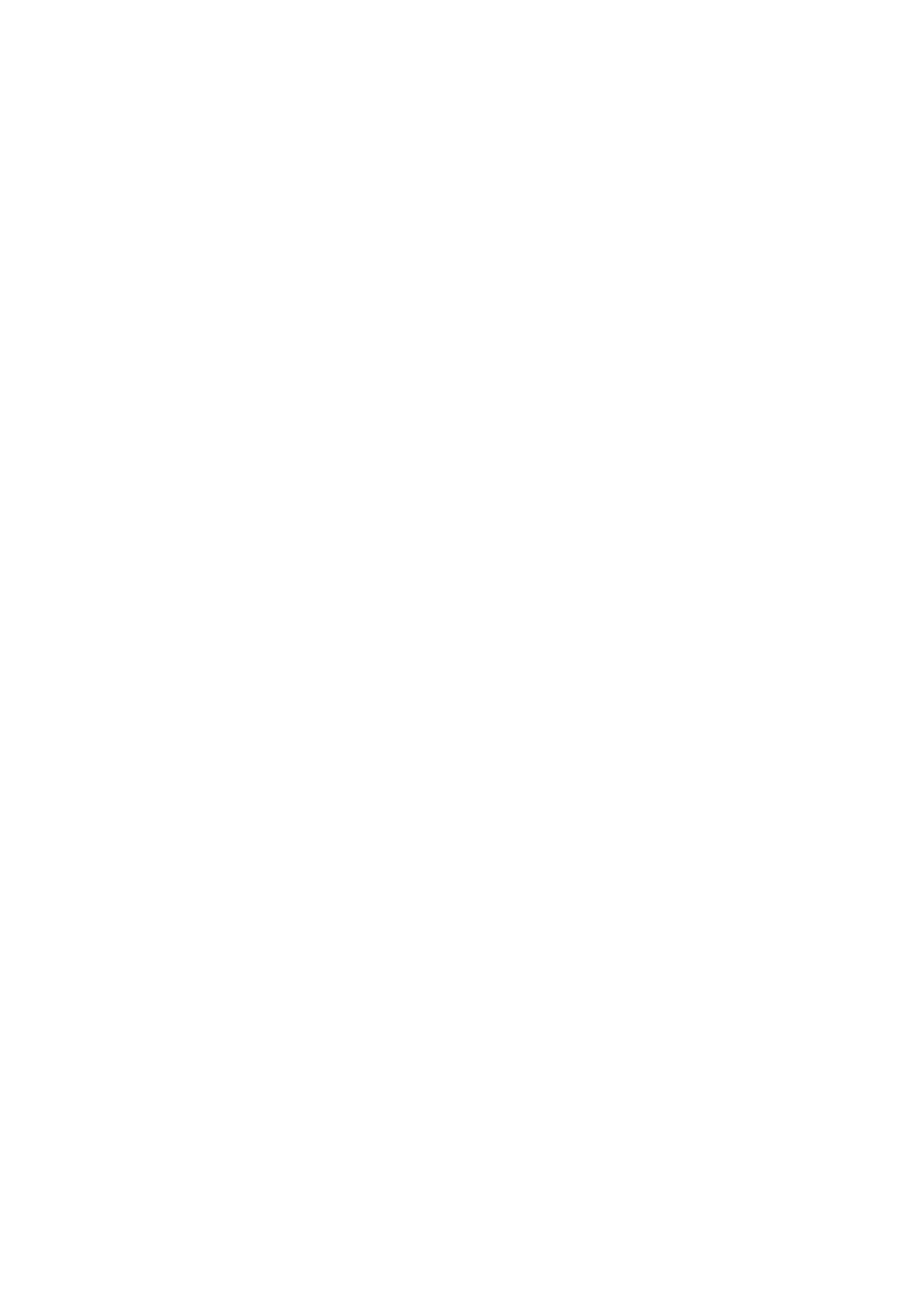- 14:40 1 ministry?
	- A. May I ask you to clarify? What kind of information are
	- you speaking about? What kind of information provided
	- by the ministry to the foreign investors?
	- Q. Well, let's take an example. If an investor makes
	- an application for the extension of an exploration
	- contract, would that investor be entitled to rely on
	- having the ministry follow through on written
	- commitments that it makes to that investor regarding the
	- granting of that extension request?
	- A. I'm afraid I did not really understand the question.
	- I beg your pardon.
	- 13 O. Sure. Let me ask it again.
	- If an investor makes an application to have its
	- subsoil use exploration contract extended, would you
	- agree with me that that investor is entitled to rely on
	- having the ministry comply with a written commitment
	- 18 that it has made to that investor that such extension
	- will be granted?
	- A. I'm afraid I don't know what you mean by "commitment"
	- 21 It is clear that the ministry must follow the laws and
	- must follow all the government procedures existing
	- according to the national legislation.
	- Q. Okay. Fair enough.
	- Let's look at tab 19 in your binder; it's

#### Page 109

| 14:42 1 | Exhibit R-163. (Pause) Are we both together at tab 19?  |
|---------|---------------------------------------------------------|
| 2       | Okay. The Russian is the second document.               |
| 3       | This is a letter dated April 9th 2009 to                |
| 4       | Tolkynneftegaz from a Mr A Batalov. He's listed as      |
| 5       | "Executive Secretary". Who is Mr Batalov?               |
| 6       | A. He worked, I understand, as per this date he was the |
| 7       | executive secretary of the ministry.                    |
| 8       | Q. What is the role of the executive secretary of the   |

- ministry?
- A. At that date he was responsible for the matters of
- subsoil use, among other matters. He also performed
- other functions.
- Q. Would it be fair to understand that Mr Batalov, or
- whoever was serving in the executive secretary role of
- the ministry, had ultimate authority within the ministry
- as it relates to matters of subsoil use contracts?
- A. Yes, he was conducting correspondence.
- Q. And would you agree with me that if Mr Batalov made
- a representation or commitment on behalf of the
- ministry, it would be fair for the recipient of that
- representation of commitment to rely upon it as being
- 22 truthful and accurate?
- A. Mr Batalov has to perform his duties within the scope of
- his authority, the scope that is well regulated,
- written.

Page 110

- 14:45 1 Q. And within that scope it included subsoil use contracts; correct? A. Yes. Q. Would you please read into the record -- it's a very short letter -- those two sentences at tab 19. THE CHAIRMAN: I'm sorry, I don't believe in witnesses having to read documents. If you want the text to be on
	- 8 the record, I suggest you read it yourself, and we can
	- all read it at the same time.
	- MR SMITH: That was my original inclination. There has been
	- such a battle over translations, including as to that
	- document: that was the reason. But let me read the
	- respondent's translation of the document into the
	- record.
	- It states, Mr Minister:
	- "The Ministry of Energy and Mineral Resources of the
	- Republic of Kazakhstan has reviewed your requests
	- No. 721T dated 24.03.09 and No. 680T dated 18.03.09 and
	- has resolved to: Permit extension of the exploration
	- period by 2 years until 30.03.2011."
	- Let's stop there.
	- What is your understanding, sir, of the meaning of
	- that sentence?
	- DR NACIMIENTO: May I interrupt you? Here this is one of
	- the letters where we had a disagreement on the wording

#### Page 111

| 2 | meaning is different. Can we ask you to read the              |
|---|---------------------------------------------------------------|
| 3 | Russian?                                                      |
| 4 | MR SMITH: I've read from your translation, counsel, R-163.    |
|   | 5 DR NACIMIENTO: Can we ask the minister to read the Russian? |
|   | 6 MR SMITH: I was just instructed not to do it, but I would   |
|   |                                                               |

14:46 1 and on the Russian, and we believe that the Russian

- be happy for him to do it.
- 8 DR NACIMIENTO: Can we do it?
- MR SMITH: Could you read the Russian text, sir.
- THE CHAIRMAN: Okay.
- THE INTERPRETER: The interpreter read the interpretation
- from the Russian text, sir.
- DR NACIMIENTO: I have a second objection. This is
- referring to the entitlement, and that is a legal
- question; that is not a question for the minister.
- MR SMITH: I don't believe I have posed a question yet.
- THE CHAIRMAN: Please.
- MR SMITH: My question to you, Minister, is ...(Pause)
- A. I am ready.
- Q. I believe your counsel's asked that you actually read
- the first sentence into the record.
- 22 A. So you want me to read it in Russian?
- Q. Yes, please.
- A. "Ministry of Energy has reviewed your request and
- decided to permit extension of the exploration period by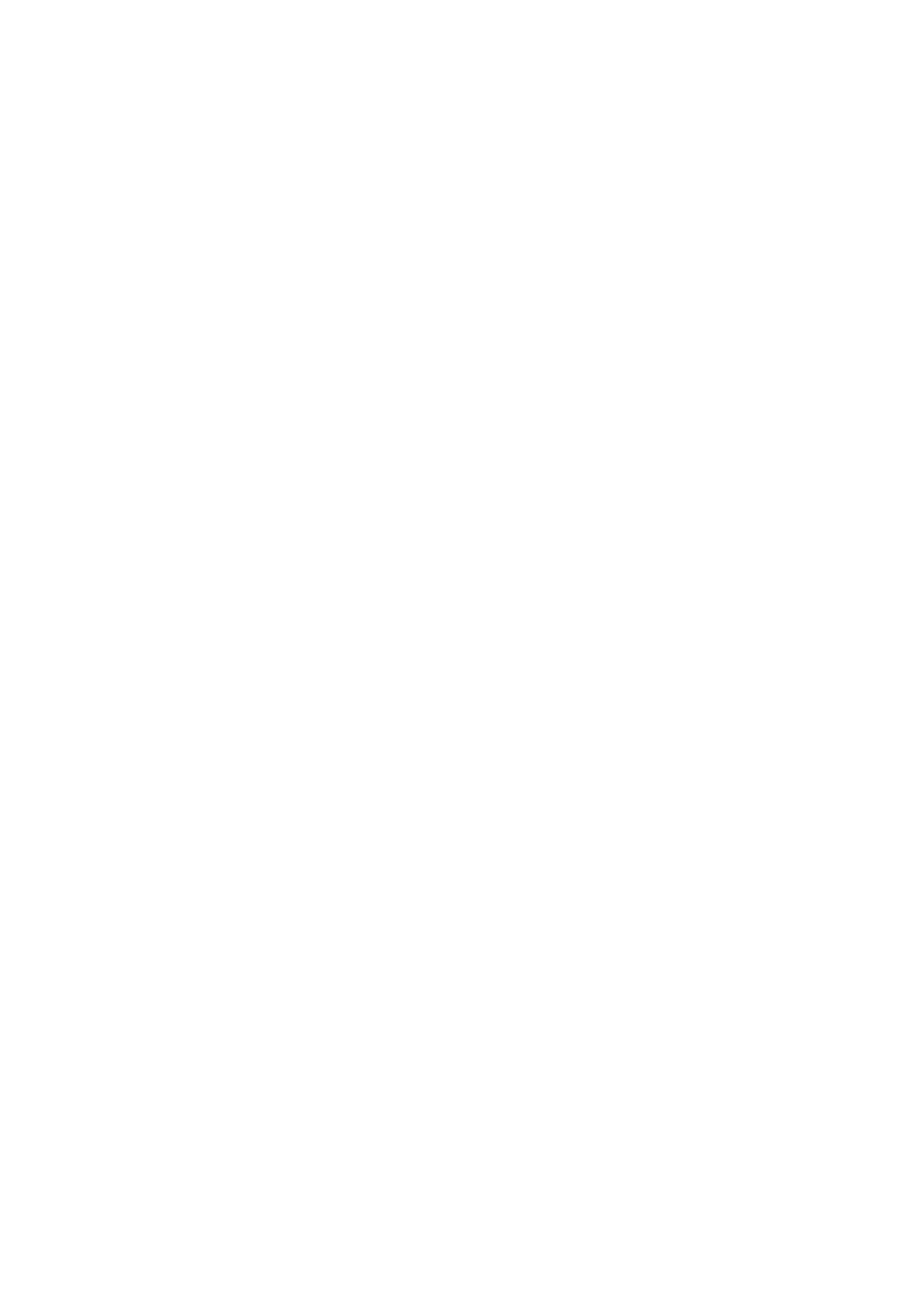| 14:48 1 two years." |                                                                  | 14:52 1 hand; in this particular case, a matter of extension.              |
|---------------------|------------------------------------------------------------------|----------------------------------------------------------------------------|
| 2                   | And incorporate the related amendments into the                  | 2<br>As far as I understand, your client, when it comes                    |
| 3                   | contract no. 302, and so on.                                     | to the second portion of the work that I've just<br>3                      |
| 4                   | Q. I would ask you, sir, not as a legal question but in          | 4<br>described, concerning the legal formalising of these                  |
| 5                   | your capacity as the minister and any other capacity as          | 5<br>amendments to the contract, your client has not                       |
| 6                   | a non-lawyer: what do you understand to mean that the            | performed this work. Thank you.<br>6                                       |
| 7                   | ministry has decided to permit the extension?                    | Q. What efforts were made by the government, if you know,<br>7             |
| 8                   | A. Let me try to explain to you the routine or the process       | to provide my client with comments on its proposed<br>8                    |
| 9                   | as it was then and as it is now, since it hasn't been            | 9<br>addendum or amendment to the subsoil use contract, after              |
| 10                  | changed.                                                         | 10<br>your ministry sent my client the letter dated                        |
| 11                  | There is a so-called expert commission at the                    | April 9th 2009?<br>11                                                      |
| 12                  | ministry, and this commission, when there is a request           | A. Frankly speaking, I do not know what efforts we are<br>12               |
| 13                  |                                                                  | 13<br>speaking about, since the draft addendum is something to             |
|                     | from a subsoil user, for example, to extend a contract           | 14<br>be issued by the subsoil user himself, and then he will              |
| 14                  | or to extend the contractual territory or -- well,               | 15<br>submit it; no one else will do it for him. And his                   |
| 15                  | mainly these two issues. These matters, since these are          | 16<br>draft will either be approved and accepted, or it will               |
| 16                  | the matters of subsoil use, and sensitive matters and            | 17<br>be amended. So it will be regular work on the text of                |
| 17                  | complex matters, they are subjected to the expert                | 18<br>this draft.                                                          |
| 18                  | commission. The expert commission will make a decision,          | Q. Are you aware, Minister, whether my client in fact<br>19                |
| 19                  | and the commission -- well, the decision actually is             | provided the proposed addendum and failed to receive any<br>20             |
| 20                  | made by the competent authority, but the commission              | response or comment from the government on that proposed<br>21             |
| 21                  | gives recommendations. The commission gives                      | addendum?<br>22                                                            |
| 22                  | recommendations as to whether the subsoil user may count         | A. Unfortunately I don't know.                                             |
| 23                  | on extension or not.                                             | 23                                                                         |
| 24                  | If the commission decides to recommend extension of              | Q. You would agree with me, would you not, that if your<br>24              |
| 25                  | a contract, the next step will be legal formalising and          | 25<br>ministry provides a letter to my client in response to               |
|                     | Page 113                                                         | Page 115                                                                   |
|                     |                                                                  |                                                                            |
|                     |                                                                  |                                                                            |
|                     |                                                                  |                                                                            |
|                     |                                                                  |                                                                            |
|                     | 14:51 1 work with the amendment of the contract, and it is clear | 14:54 1 an extension request that says that the ministry has               |
| 2                   | that such an amendment needs to be agreed upon, not only         | $\overline{c}$<br>decided to grant the request and a related addendum will |
| 3                   | within the Ministry of Energy. But the key issues are            | 3<br>be incorporated, it would be bad faith on the part of                 |
| 4                   | the tax issues: that would be the Ministry of Finance            | the government not then to provide any comments<br>4                       |
| 5                   | and the Ministry of Economy. And these two ministries            | 5<br>whatsoever on a proposed addendum provided by my client               |
| 6                   | are the authorities who have to carry out their own              | for comment?<br>6                                                          |
| 7                   | expert review of such addenda, and if such a contract            | DR NACIMIENTO: I believe this question has been asked. He<br>7             |
| 8                   | has been approved, such addenda are initialled.                  | 8<br>doesn't know about it.                                                |
| 9                   | And after such approvals with all the related                    | MR SMITH: I think that's a very different question than<br>9               |
| 10                  | authorities, these particular amendments will be                 | I asked before. I'd like an answer.<br>10                                  |
| 11                  | initialled from the relevant authorities. So the                 | THE INTERPRETER: Excuse me, sir, could you please finish<br>11             |
| 12                  | ministry has to gather all these initials. That is               | the part of your question. You said it would be -13 THE<br>12              |
| 13                  | quite some work; it might take half a year, it might             | CHAIRMAN: And try to exclude the bad faith section,                        |
| 14                  | take eight months.                                               | because that would be legal again, I think.<br>14                          |
| 15                  | And when these amendments have been approved, the                | DR NACIMIENTO: The witness has said that he doesn't know<br>15             |
| 16                  | ministry has signed off these amendments to the                  | 16<br>about it.                                                            |
| 17                  | contract, at this moment the amendment will be                   | MR SMITH: Counsel, we don't need to coach the witness. Let<br>17           |
| 18                  | registered with the Ministry of Oil and Gas. And from            | me re-ask my question.<br>18                                               |
| 19                  | the moment these amendments have been registered with            | DR NACIMIENTO: I'm not coaching. You are inviting him to<br>19             |
| 20                  | the Ministry of Oil and Gas, these amendments will enter         | 20<br>speculate.                                                           |
| 21                  | into force and be legally binding.                               | THE CHAIRMAN: I'm afraid his judgment as a layman is asked<br>21           |
| $22\,$              | Until this moment, it is clear that the user of                  | 22<br>for. I told counsel that it should not be a legal                    |
| 23                  | subsoil is in correspondence with the Ministry of                | question. But I think it's quite proper. Go ahead.<br>23                   |
| 24                  | Economy and with the Ministry of Finance, as well as the         | MR SMITH: Mr Minister, let's back up. We've both looked at<br>24           |
| 25                  | Ministry of Energy, in order to resolve the issues at            | 25<br>together -- and you've read into the record -- the                   |
|                     | Page 114                                                         | Page 116                                                                   |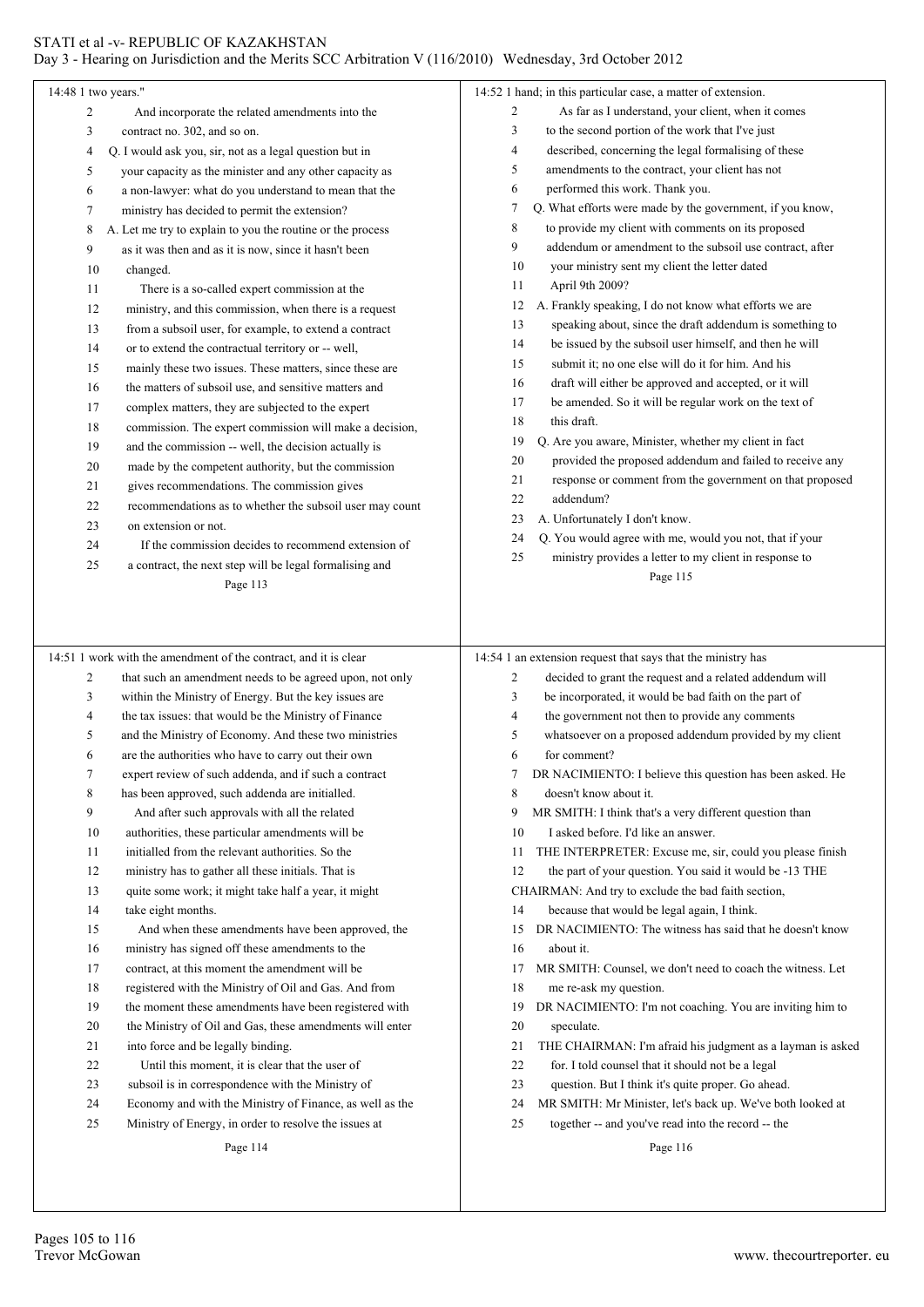- 14:56 1 April 9th 2009 letter from your ministry to my client
	- indicating that your ministry had decided to permit
	- extension of the Tolkynneftegaz contract.
	- My question to you is: if my client, in response to
	- this letter, provided a proposed addendum to the
	- contract to reflect that extension, and the Government
	- of Kazakhstan, through its many ministries, failed to
	- respond to or provide comments on that addendum for
	- a period of longer than 12 months, that would be
	- improper and inappropriate fulfillment of the
	- government's obligations to my client as a foreign
	- investor; would you agree with that?
	- A. Well, in the text signed by Mr Batalov, in the second
	- portion you can see the following: the amendments to the
	- contract to be executed accordingly. Whether there is a text of such amendments,
	- how this was exactly discussed
	- with TNG, I personally do not know.
	- Q. Let's move on to another question related to this.
	- In fact it's the case, isn't it, Minister, that your
	- ministry treated the TNG contract as if it were extended
	- because in January 2010 it inspected our clients'
	- compliance with that contract; and then in July 2010
	- 23 vour ministry terminated that contract as if the
	- extension had been granted?
	- A. Well, the thing is the contracts for subsoil use are

Page 117

14:59 1 rather complex contracts. The subject-matter of the contract is rather complex. As a rule, the ministry tries not to attempt to terminate such contracts, but instead takes some measures in order to reach an agreement with the subsoil user. And in this particular case I am not aware of the facts as to the monitoring of this contract; I am just not aware.

- Q. And tell me if you are not, and we can move to another question; but are you aware, Minister, that this TNG contract -- which you would probably have no reason to know this, but it's been referred to as contract 302; that's the number of the contract in this case -- by its own terms was set to expire, absent the extension we have been discussing, on March 31st 2009? Are you aware of that?
- A. Until the dispute resolution by means of arbitration, I had no idea that such a contract no. 302 concerning exploration, I had no idea this contract existed.
- Q. Let me have you look at Exhibit C-386, and that is at tab 13 in your binder. This is an inspection report of Tolkynneftegaz for an inspection period, as you will see on the second page, from January 25th to February 5th 2010.

Mr Minister, I recall you testified earlier that you do recall ordering an inspection of both KPM and TNG's

|                | Page 118                                                    |
|----------------|-------------------------------------------------------------|
| 15:02 1        | operations in January 2010. Is that correct?                |
| 2              | A. Yes.                                                     |
| 3              | Q. And C-386 is your ministry's report for Tolkynneftegaz   |
| 4              | as a result of that inspection.                             |
| 5              | I would ask if you would look at section 9.2, but           |
| 6              | let me direct you to the page in Russian. It's at           |
| 7              | page -- unfortunately there are no page numbers. It's       |
| 8              | section 9.2 in the Russian. Tell me when you're there.      |
| 9              | A. Yes, I have it, indeed.                                  |
| 10             | Q. You'll see at section 9.2 it references contract 302 and |
| 11             | then it indicates table 13 is "Compliance with the          |
| 12             | contractual obligations in the period 1998 to 2009". Do     |
| 13             | you see that?                                               |
| 14             | A. Yes, I see it.                                           |
| 15             | Q. And you will also see that with respect to contract 302, |
| 16             | my client was well in excess, was it not, of its            |
| 17             | obligations in terms of financial contributions in          |
| 18             | support of the exploration programme?                       |
| 19             | A. Yes, I have to read through it.                          |
| 20             | THE CHAIRMAN: It's a long section. Perhaps you could        |
| 21             | direct the witness to certain passages.                     |
| 22             | MR SMITH: Yes, I will. Thank you, Mr Chairman. I was        |
| 23             | actually looking simply at the table, at the totals.        |
| 24             | One column is under the "Agreement", which I believe        |
| 25             | is the subsoil use contract, "Obligations regarding the     |
|                | Page 119                                                    |
|                |                                                             |
|                |                                                             |
| 15:04 1        | minimum Operating Hours". And then "Compliance with         |
| $\overline{c}$ | [that]" as well, and those are the compliance               |
| 3              | obligations.                                                |
| 4              | A. Yes, I see the table.                                    |
| 5              | O. Help me here, and this may truncate the examination on   |
| 6              | this point. But in the table, the number that appears       |
| 7              | at the bottom \$30,030,000, do you see that?                |
| 8              | A. Yes. I see it.                                           |

- Q. What is that column intended to reflect? Because there
- may be a translation issue with this document.
- A. As I understand here, we have the years and the
- obligations regarding the minimum working programme, and
- I see that on most -- for most years the minimal working

 programme has not been completed, and I see that there is some extraordinary, literally, or excess of -16 completed with excess

- only for years -- I can list
- 17 the -- read from the table.
- So this is the first time I actually see this table,
- and I see that in 1999 the working programme was not
- completed; in the year 2000 it was not completed; in
- 2001 it was not completed; in 2002 it was not completed;
- in 2003, not completed. In 2004 it is completed; in
- 2005, not completed; in 2006, not completed; 2007, not
- completed. It is completed for the years 2008 and 2009.
- So counting out of the eleven years, it's been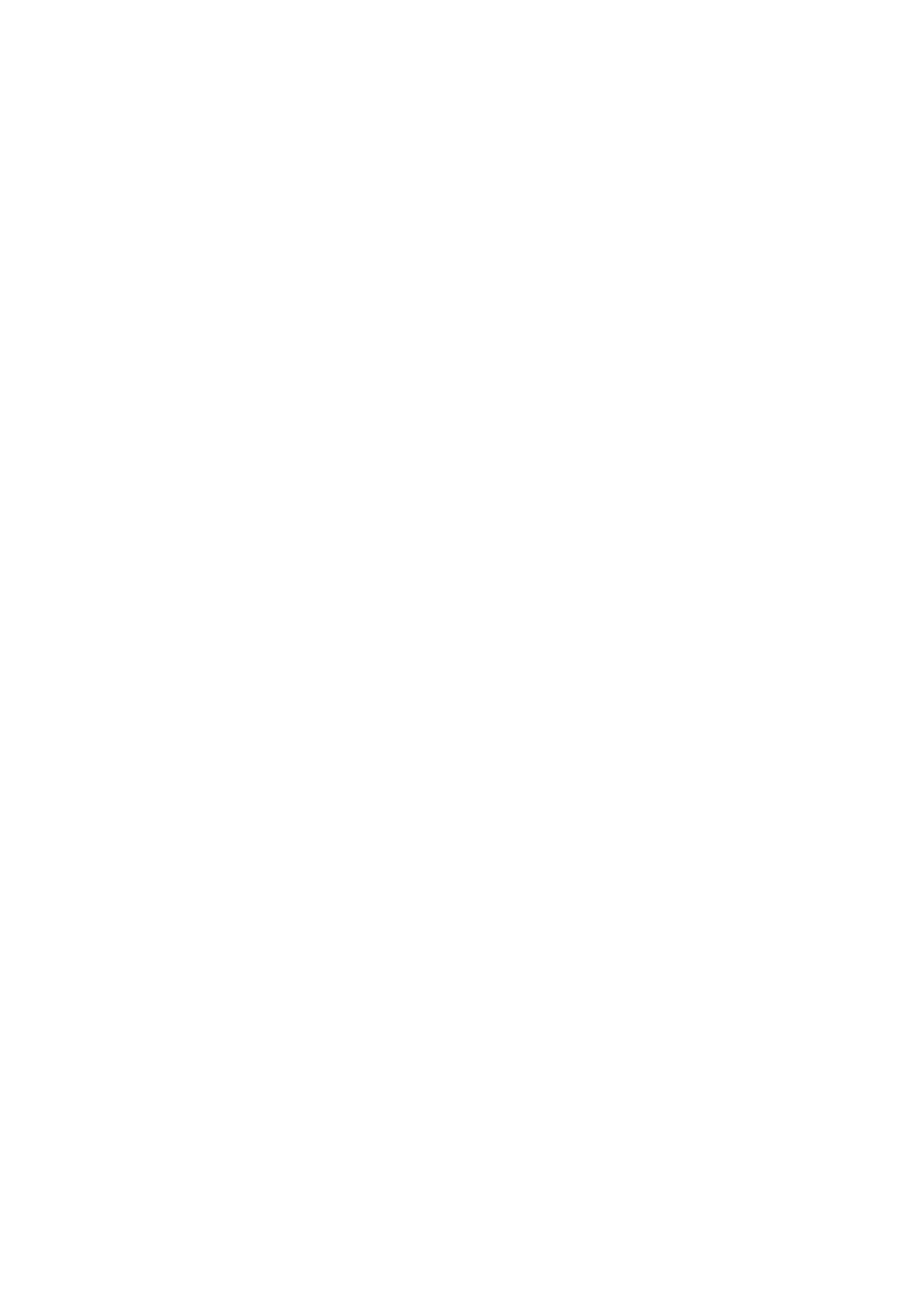|          | 15:07 1 completed for three years and not completed for eight                                              |          | 15:12 1 DR NACIMIENTO: I'm sorry, again, "expropriation", that's                                                        |
|----------|------------------------------------------------------------------------------------------------------------|----------|-------------------------------------------------------------------------------------------------------------------------|
| 2        | years.                                                                                                     | 2        | a legal term here.                                                                                                      |
| 3        | Q. Let's make sure we are defining terms here first. You                                                   | 3        | MR SMITH: I would assume that the Ministry of Energy knows                                                              |
| 4        | would agree that these columns are reflecting US dollars                                                   | 4        | well what expropriation is.                                                                                             |
| 5        | expended; correct?                                                                                         | 5        | DR NACIMIENTO: It's still a legal term.                                                                                 |
| 6        | A. It's not stated here, but I assume it's so.                                                             | 6        | THE CHAIRMAN: I'm sorry, whatever you call it, it is clear                                                              |
| 7        | Q. Okay. And you pointed out a number of prior years,                                                      | 7        | to the minister what we are talking about. He is not                                                                    |
| 8        | years prior to calendar year 2008 and 2009, where our                                                      | 8        | being asked to define it legally.                                                                                       |
| 9        | client fell short in terms of its financial                                                                | 9        | A. In actual fact the state has no automatic duties to                                                                  |
| 10       | expenditures. But I'm correct in understanding that                                                        | 10       | extend all the exploration contracts. The term of the                                                                   |
| 11       | your ministry never once, during any of those years,                                                       | 11       | contract is the actual term of its validity, and the                                                                    |
| 12       | noted a noncompliance or terminated the contracts on                                                       | 12       | government never took any steps to terminate the                                                                        |
| 13       | that basis; correct?                                                                                       | 13       | contract.                                                                                                               |
| 14       | A. We did not terminate this contract, as I understand.                                                    | 14       | Now, whether to extend the term of the contract or                                                                      |
| 15       | Q. And you also understand, do you not, that in fact for                                                   | 15       | not is a legal issue, and it actually takes place after                                                                 |
| 16       | a substantial period of that time the contract was in                                                      | 16       | a respective addendum is signed.                                                                                        |
| 17       | force majeure as a result of flooding?                                                                     | 17       | MR SMITH: Mr Minister, since this was an inspection you                                                                 |
| 18       | A. Honestly speaking, I don't know about this. But judging                                                 | 18       | ordered, do you know why your ministry was inspecting my                                                                |
| 19       | by this table, force majeure occurred during eight out                                                     | 19       | clients' compliance with contract 302 in January 2010,                                                                  |
| 20       | of the eleven years.                                                                                       | 20       | if the contract expired by its own terms -- which                                                                       |
| 21       | Q. And then the aggregate spending by our client as of the                                                 | 21       | I understand to be the position of the state in this                                                                    |
| 22       | end of 2009 exceeded the minimum commitment by over                                                        | 22       | arbitration -- in March 2009?                                                                                           |
| 23       | \$22 million; correct?                                                                                     | 23       | A. Obviously I could not issue any specific directives with                                                             |
| 24       | A. This excess results from a single year, namely 2008, and                                                | 24       | respect to contract 302. But if there was a general                                                                     |
| 25       | I think it must be in some way artificial. However,                                                        | 25       | directive to carry out an examination, I think one                                                                      |
|          | Page 121                                                                                                   |          | Page 123                                                                                                                |
|          |                                                                                                            |          |                                                                                                                         |
|          | 15:09 1 this contract throughout all this period had not been                                              |          | 15:14 1 should look into legal niceties here. And I don't know                                                          |
| 2        | terminated, and the company had opportunity to carry out                                                   | 2        | why this table made its way into the report.                                                                            |
| 3        | their operations. The contract had not been terminated                                                     | 3        | Q. Maybe this may explain something -- I don't know,                                                                    |
| 4        | and the ministry by no means always resorts to some                                                        | 4        | Minister -- but at paragraph 38 of Professor Olcott's                                                                   |
| 5        | punitive measures.                                                                                         | 5        | report, and I believe this was quoted in the                                                                            |
| 6        | Q. Mr Minister, you say it must be artificial. You have no                                                 | 6        | respondent's opening at slide 5 on liability.                                                                           |
| 7        | basis for that statement, do you? You in fact know,                                                        | $\tau$   | Respondent's position, through Professor Olcott, is:                                                                    |
| 8        | don't you, that in 2008 my client made substantial                                                         | 8        | " I [Professor Olcott] gained a new appreciation                                                                        |
| 9        | expenditures in connection with exploration wells, and                                                     | 9        | of the power and autonomy of bureaucrats, the rigidity                                                                  |
| 10       | in fact it reported a substantial discovery as a result                                                    | 10       | with which some execute their tasks, not because they                                                                   |
| 11       | of that to your agency?                                                                                    | 11       | have been ordered to do so, but because this is their                                                                   |
| 12       | A. I have no knowledge. And the only thing I can say is                                                    | 12       | sphere of power and they will not have it denied."                                                                      |
| 13       | that something counts as a discovery when the assets are                                                   | 13       | She then goes on later:                                                                                                 |
| 14       | entered into the national balance sheet. As far as                                                         | 14       | "Rather I find the opposite to be true; most                                                                            |
| 15       | I know, this hasn't happened. All the exploration work                                                     | 15       | bureaucrats I encounter are literalists, eager to                                                                       |
| 16       | remains as such, all the prospected blocks remain as                                                       | 16       | enforce the very letter of Kazakh law, with no notion                                                                   |
| 17       | such until they are entered into the national balance.                                                     | 17       | that there might be a spirit of the law that demands                                                                    |
| $18\,$   | One can invest as much money as you wish, and yet not                                                      | 18       | some flexibility from them."                                                                                            |
| 19       | have a confirmed balance.                                                                                  | 19       | My question to you, sir: does that accurately                                                                           |
| 20       | Q. Well, they are not entered into the national balance                                                    | 20       | describe the bureaucrats within your ministry, and how                                                                  |
| 21<br>22 | because your client expropriated my clients' properties                                                    | 21       | they apply their duties under the oil law of Kazakhstan?<br>A. I would say, referring to this example of the table that |
| 23       | and did not permit them to complete their exploration;<br>and under the state's stewardship, no additional | 22<br>23 | we have here, that the ministry had been displaying                                                                     |
| 24       | exploratory work has been done. Isn't that correct,                                                        | 24       | flexibility during eight years.                                                                                         |
| 25       | Minister?                                                                                                  | 25       | Q. My question to you is whether you agree with                                                                         |
|          |                                                                                                            |          |                                                                                                                         |
|          | Page 122                                                                                                   |          | Page 124                                                                                                                |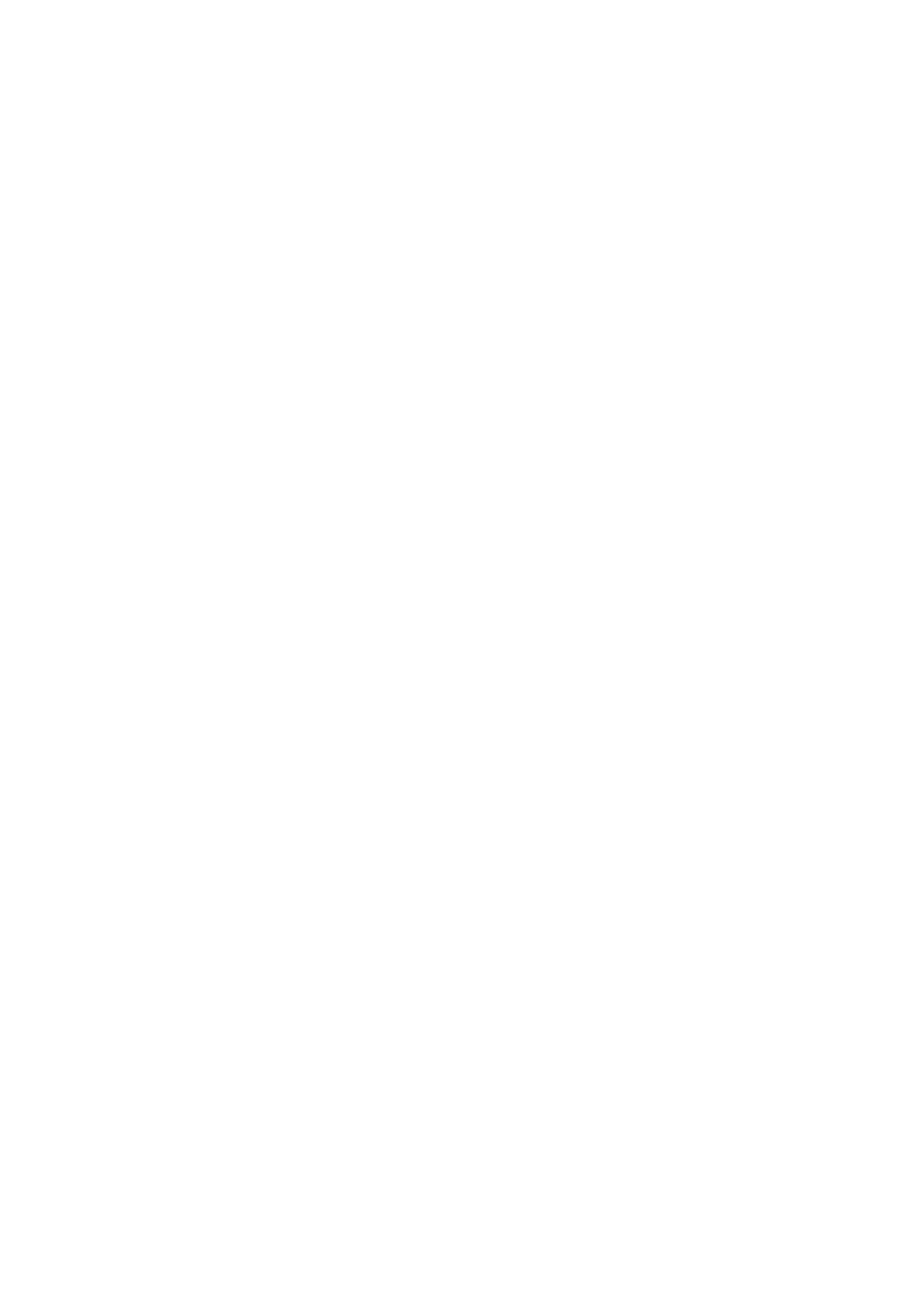| 15:16 1 respondent's expert on Kazakhstan, who indicates that               | 15:22 1 "- unlicensed operation of  trunk oil and gas            |
|-----------------------------------------------------------------------------|------------------------------------------------------------------|
| 2                                                                           | pipelines [has been committed]  "                                |
| bureaucrats that work within your government are:                           | 2                                                                |
| 3                                                                           | 3                                                                |
| " literalists, eager to enforce the  letter of                              | Do you see that?                                                 |
| [the] law, with no notion that there might be a spirit                      | A. Yes, I see it.                                                |
| 4                                                                           | 4                                                                |
| 5                                                                           | Q. Contract 302 covered an exploratory block where, to the       |
| of the law that demands some flexibility from them."                        | 5                                                                |
| Do you agree that that accurately describes the                             | best of my knowledge, there were no pipelines. Do you            |
| 6                                                                           | 6                                                                |
| employees of the Ministry of Energy and Natural                             | know why my client is being given a ground for potential         |
| 7                                                                           | 7                                                                |
| 8                                                                           | termination of its contract 302 no. 302 for operating            |
| Resources?                                                                  | 8                                                                |
| 9                                                                           | 9                                                                |
| A. Well, in the civil service, as in any other bureaucracy,                 | a trunk pipeline with respect to that contract?                  |
| 10                                                                          | A. I don't know. In this case I don't know this.                 |
| there are its own peculiarities. Each official has his                      | 10                                                               |
| or her formally described scope of competence, and they                     | Q. Let's turn now to the contract termination that is            |
| 11                                                                          | 11                                                               |
| 12                                                                          | addressed in the bulk of your statement.                         |
| have to comply with the relevant official regulations.                      | 12                                                               |
| 13                                                                          | At paragraph 5 in your witness statement -- do you               |
| But when a major decision is being taken, the                               | 13                                                               |
| 14                                                                          | 14                                                               |
| responsibility for the substance of such decision starts                    | have that in front of you? In that paragraph you                 |
| 15                                                                          | discuss the termination of the subsoil use contracts of          |
| at a relatively high level. It may be the minister or                       | 15                                                               |
| deputy minister who takes such a decision and assumes                       | 16                                                               |
| 16                                                                          | TNG and KPM; correct?                                            |
| 17                                                                          | A. Yes, I see it.                                                |
| responsibility, of course again within a certain scope.                     | 17                                                               |
| 18                                                                          | Q. And when you say in your statement that the termination       |
| So they take certain substantive decisions, and each of                     | 18                                                               |
| 19                                                                          | 19                                                               |
| them has its own limits of flexibility.                                     | of those contracts was lawful -- on a number of                  |
| 20                                                                          | 20                                                               |
| So one can display certain flexibility. On the                              | occasions you've refused to answer questions because you         |
| 21                                                                          | 21                                                               |
| other hand, there are job descriptions, regulations, and                    | are not a lawyer and they call for legal conclusions -22 do you  |
| 22<br>this I think is the life of any official.                             | know why you are giving an opinion to this                       |
| 23                                                                          | 23                                                               |
| Q. Thank you, sir, for that. You would agree with me,                       | Tribunal in your statement that the termination of the           |
| 24                                                                          | 24                                                               |
| would you not, that the decision to terminate a party's                     | contracts of KPM and TNG were lawful?                            |
| 25                                                                          | 25                                                               |
| subsoil use contract is a significant decision that is                      | A. Because on the order for termination of the contract -        |
| Page 125                                                                    | Page 127                                                         |
| 15:18 1 made at the highest level within your ministry?                     | 15:24 1 and the decision was taken on the merits of the case, as |
| A. With respect to termination, let's say introduction of                   | 2                                                                |
| 2                                                                           | I understand -- it was initialled by the lawyers of the          |
| 3                                                                           | 3                                                                |
| trust management for KPM and TNG, this was a major                          | ministry.                                                        |
| 4                                                                           | Q. Was that decision literal compliance with the law or was      |
| substantive decision, let's say, taken at my level.                         | 4                                                                |
| 5                                                                           | it in compliance with spirit of the law, as Professor            |
| Q. Let's look at tab 1 in your binder, which is                             | 5                                                                |
| 6                                                                           | 6                                                                |
| Exhibit C-7. You will see under Exhibit C-7 this is                         | Olcott defines it? Or do you know?                               |
| 7                                                                           | A. In my view the order was signed by my deputy,                 |
| a letter on the letterhead of the ministry, signed by                       | 7                                                                |
| 8                                                                           | Mr Magauov, who was at that time acting minister. But            |
| Mr Safinov. He is the executive secretary; is that                          | 8                                                                |
| 9                                                                           | 9                                                                |
| correct?                                                                    | I think if I were at my office, I would have taken the           |
| A. Yes.                                                                     | same decision.                                                   |
| 10                                                                          | 10                                                               |
| 11                                                                          | 11                                                               |
| Q. And you can see that this is a notice of infringement of                 | Just imagine July 2010 and the social problems have              |
| 12                                                                          | 12                                                               |
| obligations to my client, Tolkynneftegaz, under contract                    | arisen there: the employees are not paid their salaries;         |
| 13                                                                          | there are no managers in place; the oil is pumped; money         |
| no. 302. Do you see that?                                                   | 13                                                               |
| A. Yes, I see the letter.                                                   | 14                                                               |
| 14                                                                          | is directed one doesn't know where; not a single dollar          |
| 15                                                                          | 15                                                               |
| Q. You would agree that for such a significant decision                     | is invested in the field. One couldn't -- this couldn't          |
| 16                                                                          | 16                                                               |
| being made by a letter of July 14th 2010, your ministry                     | go on physically, so one had to take some decision, and          |
| 17                                                                          | 17                                                               |
| would not be giving a notice of infringement for                            | essentially such decision as to introduce temporary              |
| 18                                                                          | 18                                                               |
| a contract that had in fact expired over a year earlier?                    | management. And this had been going for quite some               |
|                                                                             |                                                                  |
| A. I think one would need to look into the formal legal                     | 19                                                               |
| 19                                                                          | time. It was obvious that the investor was not going to          |
| 20                                                                          | 20                                                               |
| aspects, and I can't comment on this.                                       | do anything and hardly anything would be remedied. This          |
| Q. Let me have you then look at the -- there are four                       | 21                                                               |
| 21                                                                          | was the actual situation in June[July] 2010.                     |
| 22                                                                          | 22                                                               |
| grounds provided for notice of infringement; I want to                      | Obviously, as always, there are procedural legal                 |
| 23                                                                          | 23                                                               |
| look at the third, which is the third bullet or dash -24 I'm sorry,         | aspects which the minister or deputy minister, acting            |
| there are five, and I want to look at the 25 fourth, my apologies, where it | minister, refers to the legal department. You asked me<br>24     |
| says in the English:                                                        | 25<br>before whether there's a certain flexibility or no         |
| Page 126                                                                    | Page 128                                                         |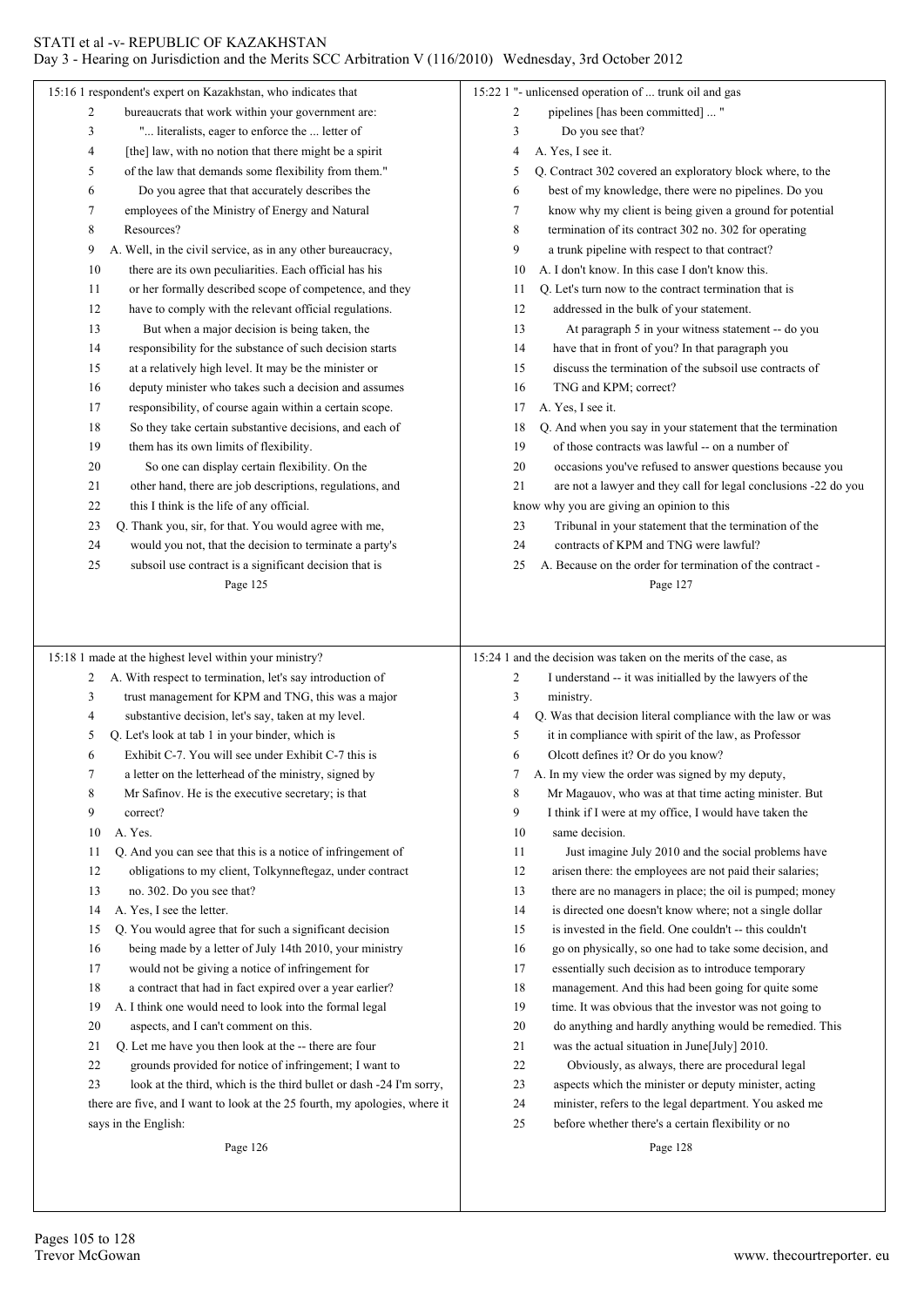| 15:27 1                  | flexibility. So the substantial decision is one thing    |
|--------------------------|----------------------------------------------------------|
| $\overline{c}$           | and observing certain procedures is another thing.       |
| 3                        | It is, of course, essential to observe the               |
| $\overline{\mathcal{L}}$ | procedures, and I suppose that such procedural matters   |
| 5                        | had been also complied with because the respective       |
| 6                        | initials of the legal department were there on the draft |
| 7                        | order, and they are responsible for observing all the    |
| 8                        | procedural provisions.                                   |
| 9                        | Now, apart from the procedure, substantively the         |
| 10                       | situation was such that there was actually no            |
| 11                       | alternative, no alternative to introducing temporary     |
| 12                       | management, trust management. And this was the           |
| 13                       | situation that had been going on for months and there    |
| 14                       | was no end in sight.                                     |
| 15                       | Q. Thank you, sir, for that answer.                      |
| 16                       | Let me ask you this: you had ordered an -- I believe     |
| 17                       | it's called -- extraordinary verification inspection     |
| 18                       | that took place in January and February 2010 of the      |
| 19                       | operations of both KPM and TNG; correct?                 |
| 20                       | A. I beg your pardon?                                    |
| 21                       | Q. Yes, let me rephrase the question.                    |
| 22                       | You were discussing the events in June and               |
| 23                       | July 2010. I want to take you back to the inspection     |
| 24                       | that you ordered that took place in January and          |
| 25                       | February 2010, so only four months earlier. Do you       |
|                          |                                                          |

# Page 129

#### 15:29 1 recall that inspection?

- A. Yes.
- Q. In connection with that inspection, do you recall that
- your agency generated very comprehensive inspection
- reports? They appear in your binder at tabs 12 and 13:
- tab 12 for Kazpolmunay and tab 13 for Tolkynneftegaz.
- Those are Exhibits C-385 and C-386. Do you recall
- receiving those inspection reports?
- A. It's a rather large report. Clearly I do not recall the
- details of the text. However, already at that time it
- was clear that the matter of trunk pipelines and the tax
- matters had not been resolved, already early in 2010.
- Q. Well, in fact by early 2010 isn't it the case, sir, that
- KPM had been assessed a fine of US\$145 million in
- connection with the criminal trial of its general
- manager, Mr Cornegruta? That had already taken place;
- correct?
- A. That's correct. There was a court judgment to that effect.
- 
- Q. Well, let's go back to Exhibits C-385 and C-386. Just
- hold those and look at tab 9. I want to make sure that
- we are in agreement. This is Exhibit C-171. I want to
- direct your attention to the last page behind that tab.
- Are you with me? We are on the very last page, which is
- an order dated January 22nd 2010. I want to confirm

# Page 130

| 15:33 1 |                | that that bears your signature.                                   |
|---------|----------------|-------------------------------------------------------------------|
|         | $\mathfrak{D}$ | A. It does.                                                       |
|         | 3              | Q. Okay. And in that order, you order the unscheduled             |
|         | 4              | inspection, as of January 22nd 2010, of Tolkynneftegaz;           |
|         | 5              | and there is also a similar order, bearing your                   |
|         | 6              | signature, with respect to [KPM]. Correct?                        |
|         | 7              | A. I recall signing these documents, I believe I did, in          |
|         | 8              | respect of both companies.                                        |
|         | 9              | Q. Then if we look back at the results of that inspection         |
|         | 10             | that you ordered, which is at [tabs 12 and 13] in your            |
|         | 11             | binder -- let me ask a general question, and we can get           |
|         | 12             | more specific -- both of those inspections in fact                |
|         | 13             | concluded that my clients were in compliance with their           |
|         | 14             | subsoil use contract obligations; correct?                        |
|         | 15             | A. Apparently so.                                                 |
|         | 16             | Q. So four months prior to the unscheduled inspections that       |
|         | 17             | you initiated in the summer of 2010, your agency had              |
|         | 18             | done a thorough and complete unscheduled inspection of            |
|         | 1 <sub>0</sub> | and official could be foot food formal are accepted to called all |

- my clients, and in fact had found no material contract violations; correct?
- A. In this respect, these very substantial decisions which
- are made by the minister, it is clear that the tax
- issues, the issues related to the trunk pipeline, they
- 24 did not get regulated in the winter. And in fact the
- ministry, and me personally, impersonated by me,

#### Page 131

| 15:35 1        | resisted -- I don't know what other word to use -- I did  |
|----------------|-----------------------------------------------------------|
| 2              | not want to terminate these contracts. I did not want     |
| 3              | to. It seemed that the investor must find a way to        |
| $\overline{4}$ | resolve his issues. And it is my right to decide          |
| 5              | whether I follow the recommendations of the inspections   |
| 6              | or not.                                                   |
| 7              | So this is not a legal or formalistic decision any        |
| 8              | longer; this is a decision on the merits.                 |
| 9              | In fact, in July the situation was no longer              |
| 10             | tolerable, and a substantive decision at the level of     |
| 11             | a person who carried out the ministerial duties -- and    |
| 12             | here I make no difference between myself or my deputy -13 |
|                | it's a decision on the merits. Something needed to be     |
| 14             | undertaken because the situation could no longer remain   |
| 15             | as it was in July.                                        |
| 16             | Q. Thank you, Minister. Let me ask if I understand you    |
| 17             | correctly.                                                |
| 18             | Would I be correct in understanding that the              |
| 19             | decision to terminate the subsoil use contracts in the    |
| 20             | summer of 2010 was not based on lack of compliance with   |
| 21             | those contracts, because in fact your ministry had found  |
| 22             | my clients to be not only in compliance with the          |
| 23             | contracts four months earlier, but to have greatly        |
| 24             | exceeded their financial obligations? And we can go       |
| 25             | back if you question that.                                |
|                |                                                           |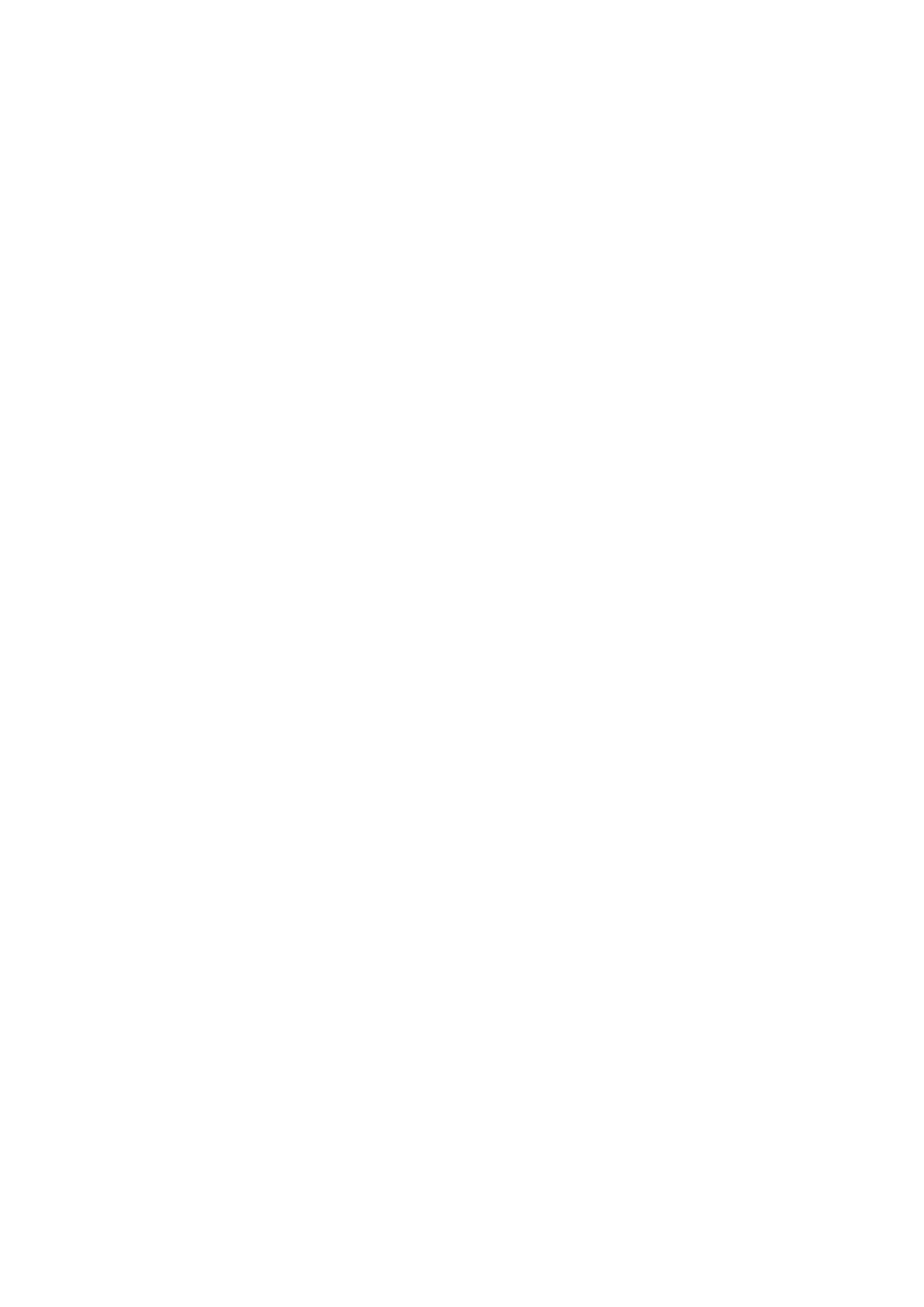|                | 15:37 1 But it was as a result of the main pipeline fine    | 16:02 1 the cross-examination.                                              |
|----------------|-------------------------------------------------------------|-----------------------------------------------------------------------------|
| 2              | that had been assessed against my company, as a result      | MR SMITH: Thank you.<br>2                                                   |
| 3              | of the prosecution of Mr Cornegruta and as a result of      | 3<br>Minister, you said before the break that in                            |
| $\overline{4}$ | a significant tax assessment, and in particular             | considering whether to terminate the KPM and TNG<br>$\overline{4}$          |
| 5              | a disputed tax assessment related to corporate income       | 5<br>contracts in contracts in 2010, you noted that in 2009                 |
| 6              | taxes: those were the two reasons that were given, they     | 6<br>the fiscal scope of the works for KPM and TNG were not                 |
| $\tau$         | were the principal reasons for the decision of your         | $\tau$<br>achieved, and you gave a couple of examples: number of            |
| 8              | ministry to terminate my clients' contracts; correct?       | $\,8\,$<br>wells drilled, as well as the amount of money committed          |
| 9              | A. I disagree.                                              | 9<br>was not achieved either. Do you recall that testimony?                 |
| 10             | Q. Okay. Why do you disagree?                               | A. I was speaking about the number of wells.<br>10                          |
| 11             | A. Because if you look at the list of noncompliance matters | Q. Because you in fact know that my clients not only<br>11                  |
| 12             | revealed by the commission in July 2010, this is            | 12<br>achieved but far exceeded their minimum work programme                |
| 13             | a comprehensive list. And not only the trunk pipeline       | 13<br>obligations, and that is documented in the inspection                 |
| 14             | matter and not only the tax matters, but also               | 14<br>that you ordered that was completed in February 2010;                 |
| 15             | noncompliance as to the contractual duties related to       | 15<br>correct?                                                              |
| 16             | education and the decommissioning fund and other            | A. I've said already that the financial obligations were<br>16              |
| 17             | matters.                                                    | exceeded in the years 2008 and 2009, and not completed<br>17                |
| 18             | In fact, in 2009 the physical scope of the works did        | 18<br>in the eight preceding years.                                         |
| 19             | not get achieved. So we did still make some attempt.        | Q. Let's be specific, because I believe you were talking<br>19              |
| 20             | And when it comes to the amount of the drilled wells in     | 20<br>about the exploration contract then. Let's look at the                |
| 21             | the field, this amount was not achieved either.             | 21<br>inspection you ordered; it appears at tab 12, C-385.                  |
| 22             | We were trying to extend this agony, or prolong this        | 22<br>This is the inspection of KPM, and I'll ask you to look               |
| 23             | term, and we hoped the investor would find a way out of     | 23<br>at page 6 of the Russian version.                                     |
| 24             | this. And in fact the notice from the ministry already      | A. And you mentioned the page?<br>24                                        |
| 25             | regarding 2009 -- I am very sure I recall it -- this        | Q. Yes, page 6. Are you there? We are looking at<br>25                      |
|                | Page 133                                                    | Page 135                                                                    |
|                | 15:39 1 notice was sent to TNG. And I don't know if I'm     | 16:04 1 section VII, "Borankol Field", "Information about                   |
| $\overline{c}$ | entitled to, but I do remember this notice was drafted      | fulfillment of minimum work programs". Do you see that?<br>2                |
| 3              | and was issued by the ministry; I do have it in my          | A. Yes, I see it. Shall I read this section?<br>3                           |
| 4              | memory. I can ask -- according to the governance,           | Q. I will ask you -- and if you feel the need to read it,<br>$\overline{4}$ |
| 5              | I will ask my lawyers to produce this notice and            | 5<br>absolutely; that's your privilege. But let me ask you                  |
| 6              | demonstrate it.                                             | 6<br>to look at the third paragraph, which begins:                          |
| 7              | THE CHAIRMAN: May I just ask, we are at a time when         | $\tau$<br>"The obligations regarding the minimum work program               |
| 8              | a coffee break may be needed: by the witness, but by all    | for the period 1999 -- 2009 amounted to a total of<br>8                     |
| 9              | of us. But if you want to finish something first, we        | 9<br>71,915 thousand US dollars. De facto there were                        |
| 10             | can do that.                                                | 10<br>performed works amounting to 473,014.3 thousand                       |
| 11             | MR SMITH: This will take longer, so let's take it now.      | 11<br>US dollars, which exceeds [the] amount of contractual                 |
| 12             | THE CHAIRMAN: Okay. So we have a break until 4 o'clock.     | 12<br>obligations by 6.6 times."                                            |
| 13             | Thank you.                                                  | 13<br>Do you see that?                                                      |
| 14             | May I recall to you, Minister, something that I've          | A. Yes, I see this table. And you showed me a table before<br>14            |
| 15             | had to tell every witness: that during the break you        | 15<br>which I also saw for the first time for contract 302,                 |
| 16             | should not discuss the matter with the parties.             | 16<br>and my comment with reference to the financial                        |
| 17             | THE WITNESS: May I come into the room?                      | 17<br>obligations under contract 302 with respect to Tabyl                  |
| 18             | THE CHAIRMAN: Of course, you can have a coffee and          | 18<br>block.                                                                |
| 19             | everything; just don't discuss the testimony with the       | 19<br>Now, as far as the Borankol field is concerned,                       |
| 20             | party, that's all.                                          | $20\,$<br>I personally, until the year 2010, when the company KPM           |
| 21             | THE WITNESS: Thank you.                                     | 21<br>was apparently handed over into trust management, many                |
| 22             | $(3.40 \text{ pm})$                                         | 22<br>things were not known to us; in particular, the extent                |
| 23             | (A short break)                                             | 23<br>of the growing flooding or watering of the wells already back in the  |
| 24             | $(4.02 \text{ pm})$                                         | year 2008. And                                                              |
| 25             | THE CHAIRMAN: Right, we are all back, so we continue with   | with respect to the lack of the necessary numbers of drilled wells,<br>24   |
|                | Page 134                                                    | 25<br>one should make a distinction between the financial                   |
|                |                                                             | Page 136                                                                    |
|                |                                                             |                                                                             |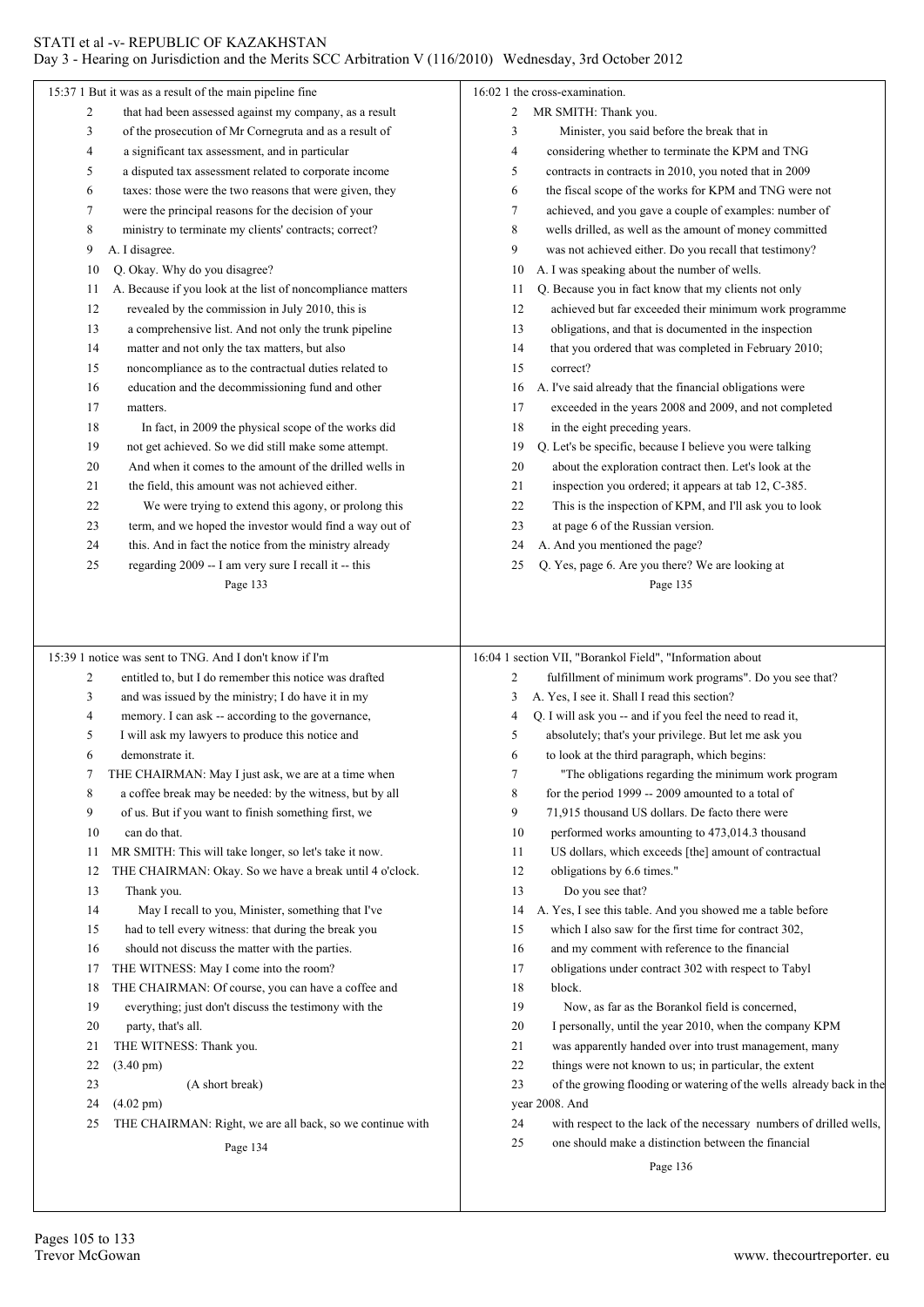| 16:07 1 obligations and the physical volume of work.                  | 16:12 1 education and training of specialists. Do you recall  |
|-----------------------------------------------------------------------|---------------------------------------------------------------|
| As I understand, in 2009 the physical volume of work                  | $\overline{c}$                                                |
| 2                                                                     | that? (Pause)                                                 |
| 3                                                                     | Did you understand my question?                               |
| was not performed. You show me now performance of                     | 3                                                             |
| 4                                                                     | A. Not quite, I'm afraid.                                     |
| financial obligations. If this is an excerpt from our                 | 4                                                             |
| 5                                                                     | Q. Before the break you said that one of the reasons that     |
| report, of course I accept this. I was talking about                  | 5                                                             |
| 6                                                                     | you chose to terminate the contracts of my clients in         |
| the failure to drill the necessary number of wells in                 | 6                                                             |
| 2009, which, as it became known to me personally -- it                | 7                                                             |
| 7                                                                     | 2010 was that they had failed to comply with their            |
| 8                                                                     | 8                                                             |
| became known to me personally after July 2010.                        | contractual duties related to education. Do you recall        |
| Q. Minister, if you will look at the table which appears              | 9                                                             |
| 9                                                                     | that?                                                         |
| 10                                                                    | A. Yes.                                                       |
| on -- again in section VII, after the provision that's                | 10                                                            |
| quoted, you will see the ministry has prepared a table                | Q. You in fact know, don't you, sir, that my clients had in   |
| 11                                                                    | 11                                                            |
| 12                                                                    | 12                                                            |
| of contractual obligations under the minimum work                     | fact fulfilled their obligations, both with respect to        |
| programme in US dollars, as compared to fulfilment of                 | KPM and TNG, on the training of Kazakh specialists, and       |
| 13                                                                    | 13                                                            |
| those obligations.                                                    | were seeking guidance from your ministry regarding where      |
| 14                                                                    | 14                                                            |
| You would agree with me, would you not, that with                     | to contribute additional funds in excess of their             |
| 15                                                                    | 15                                                            |
| respect to Borankol field, KPM had exceeded its minimum               | 16                                                            |
| 16                                                                    | contractual obligations?                                      |
| work programme obligations in terms of funding by over                | 17                                                            |
| 17                                                                    | I will ask you to look at the Russian version of the          |
| 18                                                                    | 18                                                            |
| US\$400 million? Correct?                                             | document behind tab 12 (C-385) at page 11 of the              |
| A. Yes, I see this table, and if it is really an excerpt              | 19                                                            |
| 19                                                                    | Russian, page 10 of the English. Do you see                   |
| 20                                                                    | 20                                                            |
| from the report, I can do nothing but accept it and                   | section 7.1? (Pause)                                          |
| 21                                                                    | Are you with me, sir?                                         |
| agree. But again I mention the fact that probably the                 | 21                                                            |
| 22                                                                    | A. I am reading. (Pause)                                      |
| money was spent on something else. But in 2009 the                    | 22                                                            |
| 23                                                                    | It is said here, as I understand, that the funding            |
| requisite number of wells were not drilled.                           | 23                                                            |
| Q. What is the basis for that statement?                              | 24                                                            |
| 24                                                                    | of education amounted to a smaller sum than contractual       |
| A. After KazMunaiGas assumed trust management, the picture            | 25                                                            |
| 25                                                                    | obligations. And the difference  And the management           |
| Page 137                                                              | Page 139                                                      |
|                                                                       |                                                               |
|                                                                       |                                                               |
|                                                                       |                                                               |
| 16:09 1 became more obvious from inside. The inspection carried       | 16:16 1 of KPM asked the ministry to whom the remaining money |
| 2                                                                     | $\overline{c}$                                                |
| [out] from outside with a small team cannot identify all              | should be directed.                                           |
| 3                                                                     | 3                                                             |
| the relevant facts. So the facts of the growing                       | Probably one should check whether such letter                 |
| 4                                                                     | existed. And I hope that the officials of the ministry        |
| flooding of the field back in 2008 became a kind of                   | 4                                                             |
| 5                                                                     | 5                                                             |
| discovery for us.                                                     | who are also witnesses on Kazakhstan's part will explain      |
| Q. In 2009, with respect again to Borankol -- and we are              | 6                                                             |
| 6                                                                     | these details, because I'm not aware of the details and       |
| 7                                                                     | I don't remember them.                                        |
| looking again at the chart that was prepared by your                  | 7                                                             |
| 8                                                                     | 8                                                             |
| ministry -- in 2009, during the year in which my clients              | I know that there were several positions, not only            |
| 9                                                                     | 9                                                             |
| were being subjected to a criminal prosecution for                    | with respect to the failure to allocate enough money for      |
| operation of a main pipeline and a disputed tax                       | education purposes but also a failure to provide the          |
| 10                                                                    | 10                                                            |
| 11                                                                    | 11                                                            |
| assessment, among other things, you would agree with me,              | necessary information, a failure to allocate sufficient       |
| 12                                                                    | 12                                                            |
| would you not, that your ministry reflected that my                   | money to the decommissioning fund, and also incomplete        |
| client spent approximately US\$50 million in excess of                | performance of the obligations with respect to                |
| 13                                                                    | 13                                                            |
| 14                                                                    | 14                                                            |
| what they had committed to the state to spend in that                 | education.                                                    |
| 15                                                                    | 15                                                            |
| year?                                                                 | Whether there's been a letter, who was addressed,             |
| A. I do not cast doubt on this table. I've said already               | 16                                                            |
| 16                                                                    | whether a response to this letter was received from the       |
| 17                                                                    | 17                                                            |
| that if this is really an excerpt from the report -18 which I haven't | Ministry of Energy unfortunately is not known; I'm not        |
| seen -- I must accept this. But                                       | 18<br>aware of this.                                          |
| actually I am saying that the requisite number of wells               | 19                                                            |
| 19                                                                    | Q. Well, Minister, you've identified as a ground for          |
| which would also prevent the flooding of the wells, was not drilled   | 20                                                            |
| 20                                                                    | terminating the contract -- this is the ministry's            |
| in 2009, and this knowledge was gained                                | 21<br>report, recall; this is not my clients'. Your report    |
| 21                                                                    | $22\,$                                                        |
| after KazMunaiGas assumed trust management of the field.              | from your ministry indicates that my client had excess        |
| Q. While we're looking for that, you also mentioned that              | 23                                                            |
| 22                                                                    | funds above the amount needed for training of Kazakh          |
| one of the things that my clients were not doing was not              | 24                                                            |
| 23                                                                    | specialists: it had excess funds of \$461,200. And that       |
| 24                                                                    | 25                                                            |
| complying with their contractual duties related to                    | it wrote a letter to your ministry, and your ministry         |
| Page 138                                                              | Page 140                                                      |
|                                                                       |                                                               |
|                                                                       |                                                               |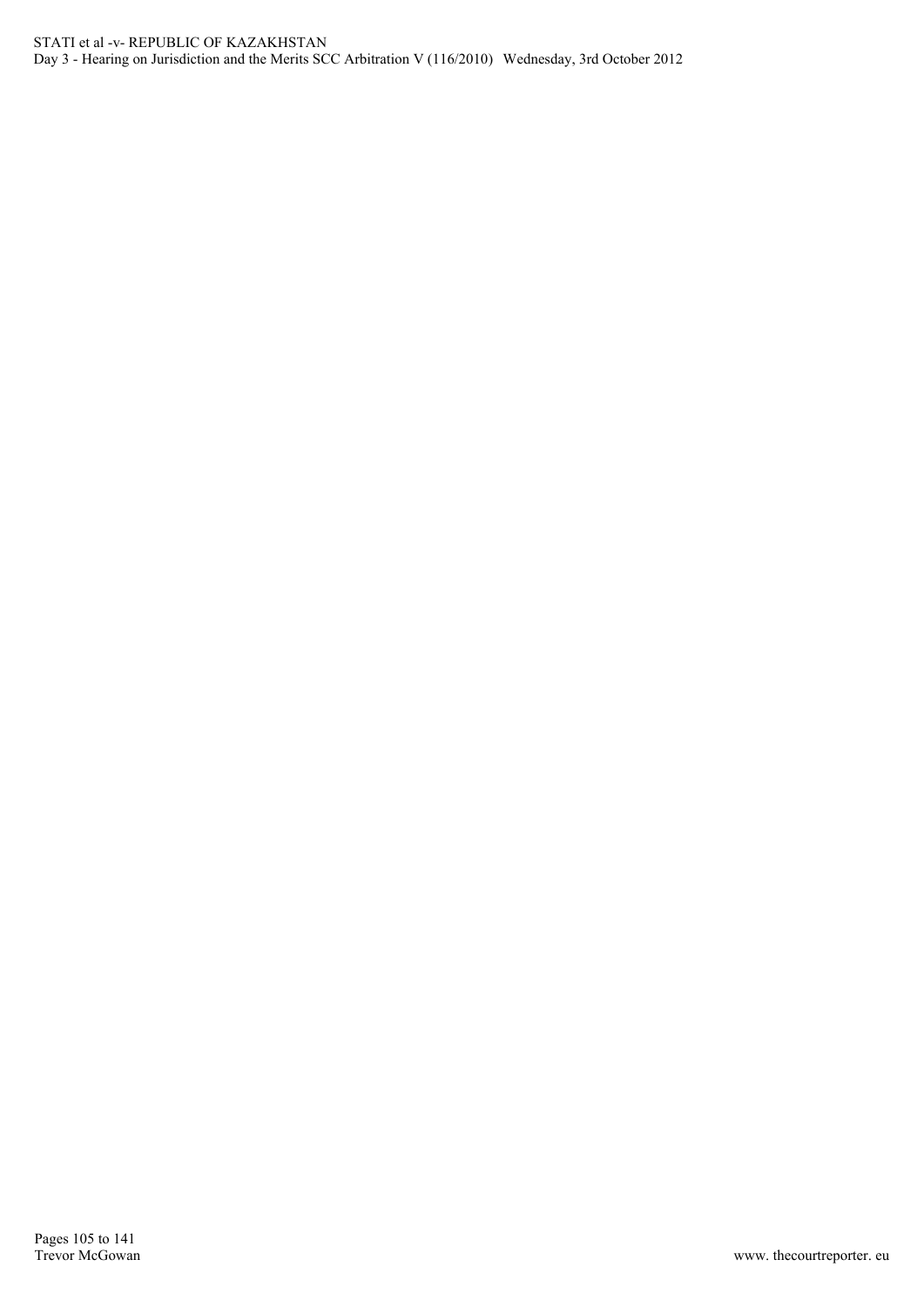|          | 16:18 1 never provided an answer as to where to send those                                                      |          | 16:22 1 who works there, the social consequences are, let's say,                                                  |
|----------|-----------------------------------------------------------------------------------------------------------------|----------|-------------------------------------------------------------------------------------------------------------------|
| 2        | funds.                                                                                                          | 2        | always in the remit of the government. So if there are                                                            |
| 3        | So explain to me why your ministry chose to                                                                     | 3        | some social problems, it's usually up to the government                                                           |
| 4        | terminate my clients' contract on that basis, if your                                                           | 4        | to try to resolve the situation.                                                                                  |
| 5        | ministry was non-responsive to its enquiries as to where                                                        | 5        | Q. Sir, in fact the reason that the Prime Minister had to                                                         |
| 6        | to provide the training funds?                                                                                  | 6        | visit at the time of the takeover was because there was                                                           |
| 7        | A. The facts that are mentioned in this report -- the lack                                                      | 7        | tension caused by the decision of the government to take                                                          |
| 8        | of funding and the failure to provide information, the                                                          | 8        | over the properties, and the employees of KPM and TNG,                                                            |
| 9        | failure to allocate money into the decommissioning                                                              | 9        | who had been fully paid their wages until that time,                                                              |
| 10       | fund -- were actually among the reasons for termination                                                         | 10       | were very concerned about their jobs in light of the                                                              |
| 11       | of the contract.                                                                                                | 11       | government takeover of the properties. Isn't that in                                                              |
| 12       | But the key reason, once again, was something else.                                                             | 12       | fact why the Prime Minister visited?                                                                              |
| 13       | The fact is that it was impossible not to terminate this                                                        | 13       | A. The government was not taking over. And I replied                                                              |
| 14       | contract in July because there were no managers present                                                         | 14       | before the break that the ministry was [prolonging] the                                                           |
| 15       | at this field. Essentially there was already a social                                                           | 15       | situation as long as it could. The termination might                                                              |
| 16       | conflict at this field: the workers were already                                                                | 16       | have taken place much earlier. And the trust management                                                           |
| 17       | gathering there and demanding payment of their wages and                                                        | 17       | was introduced at the stage where one could no longer                                                             |
| 18       | work.                                                                                                           | 18       | tolerate the continuation of the actual situation. The                                                            |
| 19       | Q. Mr Minister, the reason that my client didn't have                                                           | 19       | grounds to terminate the contract were in place much                                                              |
| 20       | certain senior-level managers in the summer of 2010 in                                                          | 20       | earlier than June 2010.                                                                                           |
| 21       | your country was because they were being hunted by the                                                          | 21       | Q. Sir, let me come back to my question.                                                                          |
| 22       | financial police -- correct? -- in connection with                                                              | 22       | What is your evidence, if any, that my clients had                                                                |
| 23       | criminal prosecutions associated with the operation of                                                          | 23       | failed to pay wages and that the social unrest in the                                                             |
| 24       | a main pipeline.                                                                                                | 24       | regions of Borankol and Tolkyn had anything to do with                                                            |
| 25       | A. The financial police was -- either it was hunting or                                                         | 25       | my clients?                                                                                                       |
|          | Page 141                                                                                                        |          | Page 143                                                                                                          |
|          |                                                                                                                 |          |                                                                                                                   |
|          | 16:20 1 not; to what extent it was hunting, I am not aware. But                                                 |          | 16:25 1 A. I met the people there, and they asked when one would                                                  |
| 2        | the fact [is] that the managers were not there, and                                                             | 2        | put an end to this. There was no one to speak to at                                                               |
| 3        | without some kind of management -- one couldn't tolerate                                                        | 3        | TNG; if I remember correctly, there was only one person.                                                          |
| 4        | that the fields were left without management.                                                                   | 4        | At the time of our visit, TNG was represented by just                                                             |
| 5        | Now, when you say the financial police was hunting,                                                             | 5        | one person, and one has to speak to someone. People,                                                              |
| 6        | whether it's true or not, with your permission, I would                                                         | 6        | the workers, must have a chance to speak to someone.                                                              |
| 7        | ask another question: do you think that if someone fails                                                        | $\tau$   | What were we expected to do?                                                                                      |
| 8        | to perform its payment obligations, should this person                                                          | 8        | Q. The visit that you made with the Prime Minister to                                                             |
| 9        | be hunted by financial police or not?                                                                           | 9        | announce the takeover of the properties in the summer of                                                          |
| 10       | Q. I guess the question depends on whether those payment                                                        | 10       | 2010, did your ministry or did the Prime Minister's                                                               |
| 11       | obligations are being legally or illegally imposed by                                                           | 11       | Office direct my clients to build helipads to welcome                                                             |
| 12       | your government, but I think that's for the Tribunal and                                                        | 12       | the helicopters coming in with the delegation from the                                                            |
| 13       | not for me.                                                                                                     | 13       | state?                                                                                                            |
| 14       | Let me ask you this: you've said a number of times                                                              | 14       | A. I don't know. In any case, the ministry does not work                                                          |
| 15       | that there was social unrest in the summer of 2010 that                                                         | 15       | with such issues.                                                                                                 |
| 16       | precipitated the need to take over my client's                                                                  | 16       | Q. Did you in fact arrive in a helicopter and land on                                                             |
| 17       | properties. What is your evidence that there was any                                                            | 17       | a helipad that had been built by my clients to welcome                                                            |
| 18       | social unrest in the region?<br>A. It is a known fact. And even within the framework of                         | 18<br>19 | your arrival?                                                                                                     |
| 19<br>20 |                                                                                                                 | 20       | A. It is possible, because we flew by helicopter over the                                                         |
| 21       | his visit to the region, the Prime Minister had not<br>planned to visit the facilities of KPM; he was forced to | 21       | entire region, including Zhenesin, where subsequently,<br>by the way, there was social unrest, which is in no way |
| 22       | visit them in order to calm down the population, which                                                          | 22       | related to Tolkyn [and Borankol]; just to mention that                                                            |
| 23       | in one way or another was involved at the territories                                                           | 23       | the social unrest in the making must be addressed                                                                 |
| 24       | where KPM facilities were situated.                                                                             | 24       | somehow and resolved. We apparently arrived by                                                                    |
| 25       | In actual fact, no matter how the investor works or                                                             | 25       | helicopter there as well because it was by helicopter                                                             |
|          | Page 142                                                                                                        |          | Page 144                                                                                                          |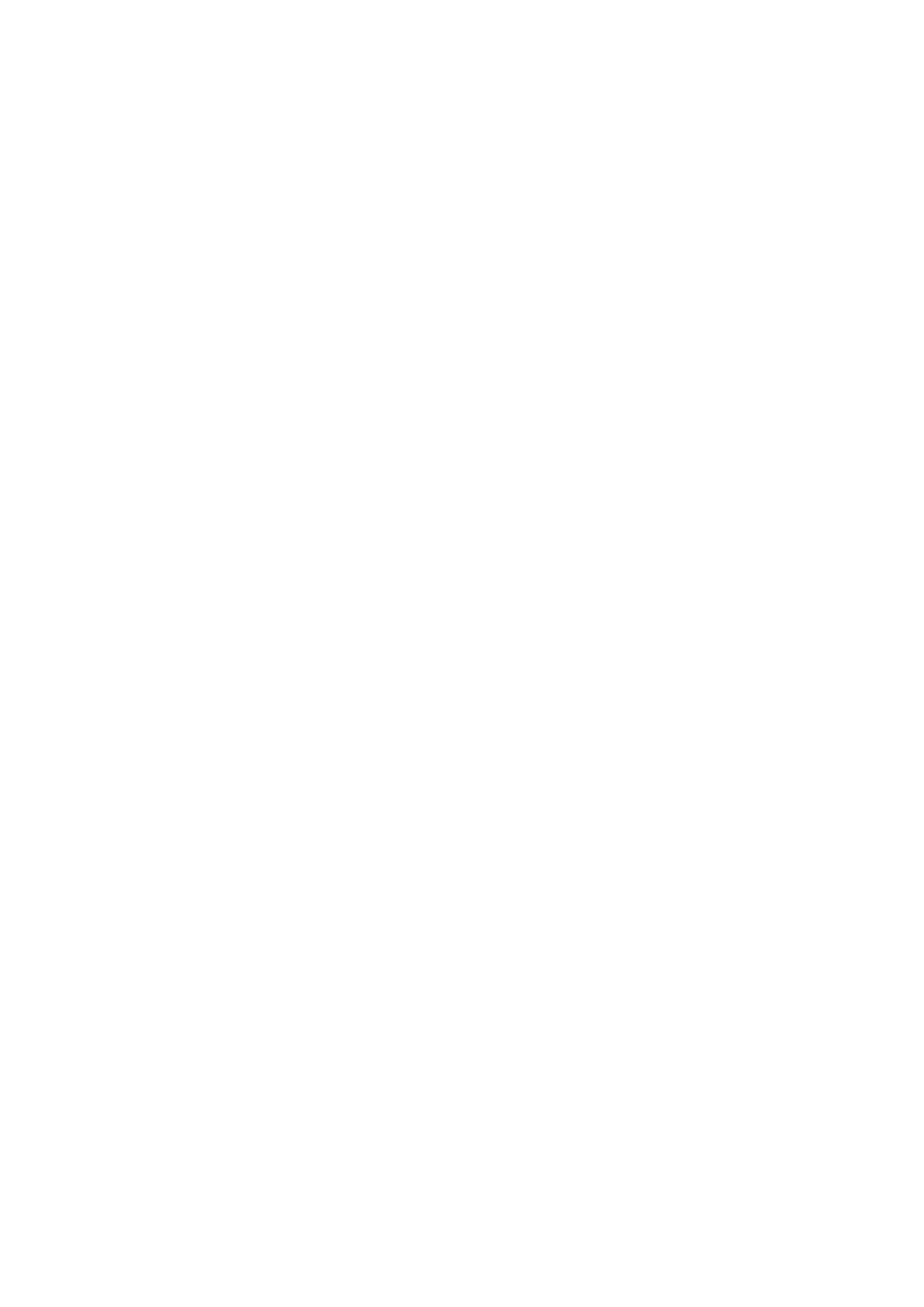|                | 16:27 1 that we were travelling at that time.                  |                | 16:33 1 conservation. The possible costs are carried by        |
|----------------|----------------------------------------------------------------|----------------|----------------------------------------------------------------|
| 2              | Q. It's true, is it not, Minister, after the state placed      | 2              | KazMunaiGas, and these costs are not reimbursed from the       |
| 3              | my clients' properties into trust management, there has        | 3              | account under trust management. So the plant itself is         |
| 4              | been social unrest specifically at Borankol and Tolkyn,        | $\overline{4}$ | in a state of conservation.                                    |
| 5              | including very violent confrontations with the                 | 5              | Q. Is it the case, Minister, that total employment of          |
| 6              | government, under its stewardship of the properties?           | 6              | Kazakh citizens at Borankol and Tolkyn today is far            |
| 7              | A. At Borankol territory there was no unrest. Everyone         | $\tau$         | fewer than were employed by my clients prior to the            |
| $\,8\,$        | received then and still receives their wages. There            | 8              | state takeover?                                                |
| 9              | were many applications with reference to unpaid pensions       | 9              | A. I don't know. I have no knowledge of exact figures.         |
| 10             | and some other payments due in the preceding period. So        | 10             | Q. Do you know whether there are more or less employees        |
| 11             | the government was paying part of the monies, not from         | 11             | today than there were in July 2010, when the government        |
| 12             | the accounts under trust management but from other             | 12             | placed my clients' assets into trust management?               |
| 13             | sources, in order to quell the possible source of social       | 13             | A. I reiterate that I do not know. The only thing that         |
| 14             | unrest.                                                        | 14             | I can do is I can guess. It is clear that there is             |
| 15             | Now, as for the account of trust management, our               | 15             | limited scope of work, limited to the maintenance of the       |
| 16             | lawyers counted that such payments might be                    | 16             | production levels, and there are no significant                |
| 17             | inappropriate, and there may be protests made,                 | 17             | investments carried out, and the money is placed at the        |
| 18             | challenged subsequently. Therefore the government made         | 18             | account of the trust manager.                                  |
| 19             | social payments to Borankol workers from other sources.        | 19             | So as a result, we can expect that the number of the           |
| 20             | Q. Have any new wells been drilled at either Borankol or       | 20             | employees will be reduced. By the way, the government          |
| 21             | Tolkyn since the government placed those properties or         | 21             | is trying to resolve the matter of employment of the           |
| 22             | assets into trust management?                                  | 22             | dismissed employees.                                           |
| 23             | A. Not initially. Initially, exactly not; probably not         | 23             | But this is what I can guess. But as to                        |
| 24             | even now. But the situation exactly is that something          | 24             | Specifically TNG and KPM, I have no figures to give you        |
| 25             | has to be done with the flooding.                              | 25             | as to the dynamics of such employment change.                  |
|                | Page 145                                                       |                | Page 147                                                       |
|                |                                                                |                |                                                                |
|                |                                                                |                |                                                                |
|                |                                                                |                |                                                                |
|                |                                                                |                |                                                                |
|                | 16:30 1 Q. Have any well work-overs been performed while these |                | 16:35 1 Q. It's true, is it not, Minister, that there has been |
| 2              | assets have been in the stewardship of the government?         | $\overline{c}$ | a substantial deterioration in the condition of both           |
| 3              | A. The layout is like this: KazMunaiGas carries out the        | 3              | Tolkyn and Borankol fields under the state's trust             |
| $\overline{4}$ | minimal possible volume of work in order to maintain           | $\overline{4}$ | management, as compared to the condition of those fields       |
| 5              | production from its own assets, and then an independent        | 5              | when my clients were operating those fields?                   |
| 6              | auditor checks where and for what purposes the money was       | 6              | A. Now we know the situation better, the thing is that         |
| 7              | spent to maintain the level of production. And after           | 7              | prior to 2008, Borankol and Tolkyn produced stable             |
| 8              | an independent auditor provides his report, KazMunaiGas        | 8              | volumes of gas; there were no significant fluctuations.        |
| 9              | receives compensation, these monies refunded from the          | 9              | And the percentage of flooding of the wells was also at        |
| 10             | account under trust management.                                | 10             | a minimum level.                                               |
| 11             | Q. My question was: have any well work-overs been performed    | 11             | From early 2008 these fields experienced                       |
| 12             | since the assets have been under state management? Is          | 12             | a significant increase of gas production; and                  |
| 13             | the answer to that "no"?                                       | 13             | I reiterate that this is exactly from early 2008, and we       |
| 14             | A. I have no knowledge of this, because it is KazMunaiGas      | 14             | are speaking about a very significant rise in production       |
| 15             | who carries out the management. Maybe my colleagues may        | 15             | levels. And together with this increase, they also             |
| 16             | reply, but I just don't know.                                  | 16             | experienced significant flooding, and the volume of the        |
| 17             | Q. The government also seized an LPG facility that was         | 17             | water extracted significantly increased as well, and           |
| 18             | approximately 90% complete at the time of seizure. Do          | 18             | that was noticed by the previous investors. It is clear        |
| 19             | you know whether any further construction has been             | 19             | that this increase of production was maintained for some       |
| 20             | performed on that LPG facility?                                | $20\,$         | one and a half or two years, and after that there was          |
| 21             | A. No work has been carried out, because again there was       | 21             | a decrease.                                                    |
| 22             | a legal opinion that these operations do not belong to         | $22\,$         | However, together with this, the level of flooding             |
| 23             | the category of works which have to be carried out in          | 23             | resulting from such increase in production was                 |
| 24             | a mandatory way, so that subsequently such costs can be        | 24             | significantly increased. Therefore, there are some             |
| 25             | challenged. Therefore, at present the plant is in              | 25             | issues as to the conditions of the field now.                  |
|                | Page 146                                                       |                | Page 148                                                       |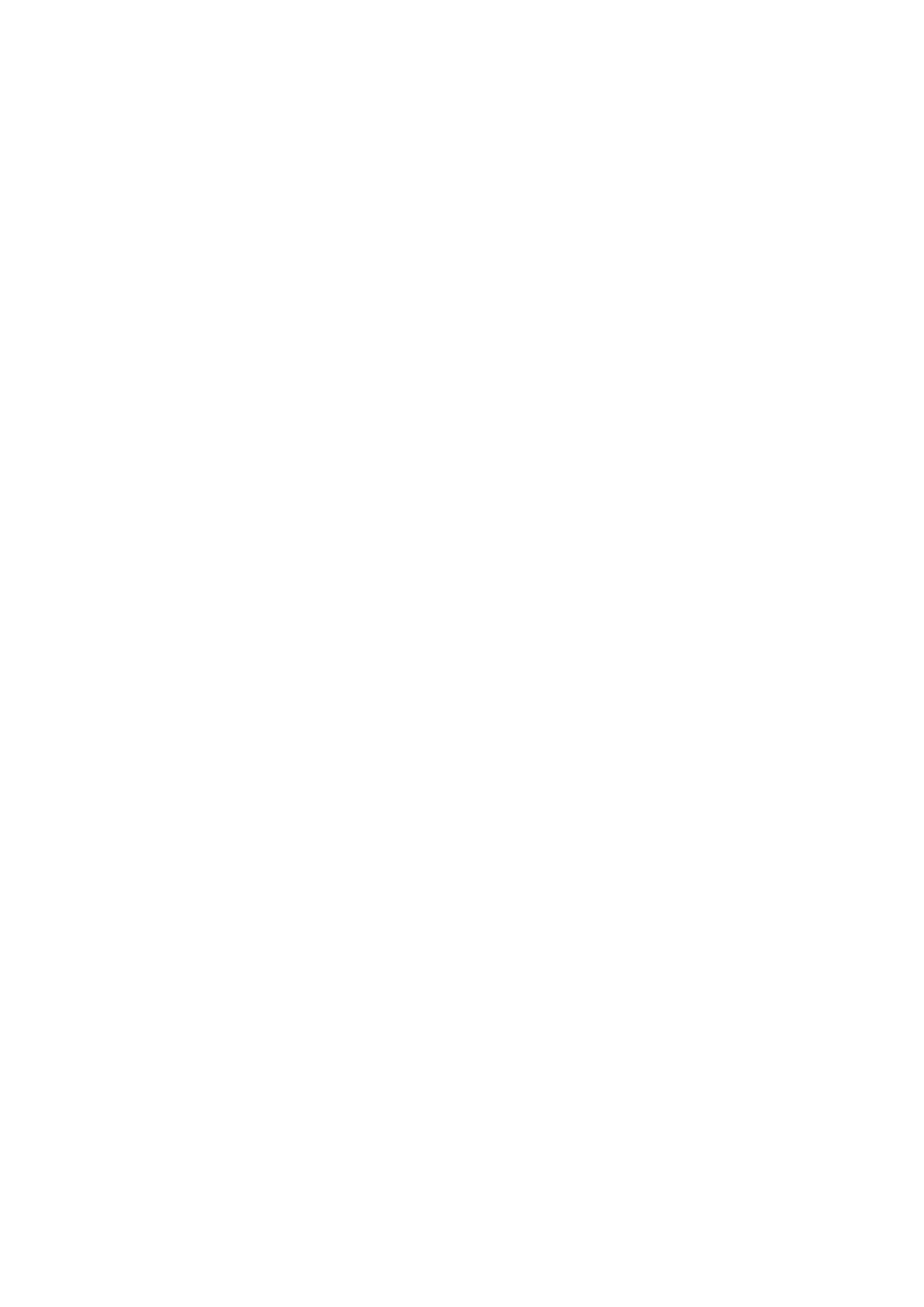### Wednesday, 3rd October 2012 STATI et al -v- REPUBLIC OF KAZAKHSTAN Day 3 - Hearing on Jurisdiction and the Merits SCC Arbitration V (116/2010)

| 16:38 1        | Q. The increase in production that you have referred to was | 16:44 1 | any such instructions.                                     |
|----------------|-------------------------------------------------------------|---------|------------------------------------------------------------|
| 2              | specifically approved by your ministry -- correct? -- as    | 2       | Q. Well, when I say "by you", is it not a reference to     |
| 3              | part of the approval of the minimum work programmes of      | 3       | an order issued by the Prime Minister, who is being        |
| 4              | my clients?                                                 | 4       | referenced in this letter, to the Ministry of Energy,      |
| 5              | A. There is a central commission within the ministry, the   | 5       | the Ministry of Finance, the Ministry of Justice and       |
| 6              | Commission for Development, and this commission consists    | 6       | Samruk?                                                    |
| $\overline{7}$ | not only of the employees of the ministry. And this         | 7       | And my question to you is: do you recall, in your          |
| 8              | programme was indeed approved.                              | 8       | capacity as minister at this time, that you had been       |
| 9              | Q. And as to the watering of the wells, in fact, in order   | 9       | issued an order by the Prime Minister to consult with      |
| 10             | to assist in addressing that watering, there has been no    | 10      | the Ministry of Finance, the Ministry of Justice and       |
| 11             | effort to work over any of those wells, consistent with     | 11      | Samruk regarding taking a decision about the state's       |
| 12             | normal business practices, while under state                | 12      | buyout of the assets of TNG and KPM?                       |
| 13             | stewardship; correct?                                       | 13      | A. I never received -- there were never such instructions. |
| 14             | A. Not only during the state stewardship, but even under    | 14      | And in fact the head of the region, understandably, as     |
| 15             | the previous investor's management. In 2009 they did        | 15      | any head, he is the first one liable for the social        |
| 16             | not drill the sufficient amount, necessary amount of        | 16      | peace in the region. He is to ensure that the              |
| 17             | wells.                                                      | 17      | enterprises in his territory work well, that the people    |
| 18             | Q. Alright. Let's move to a different topic, Minister.      | 18      | get employed and so on.                                    |
| 19             | I'd like you to look at tab 10 in your binder,              | 19      | So I know that Kazpolmunay and Tolkyn cooperated           |
| 20             | C-293. This is a letter dated [August 26th] 2009 from       | 20      | with akim, and akim defended, always defended this         |
| 21             | the akim of Mangystau oblast to the Prime Minister,         | 21      | enterprise. He lobbied this enterprise, if you like.       |
| 22             | Prime Minister Massimov.                                    | 22      | And moreover, they always worked on some kind of           |
| 23             | My first question to you is: have you seen this             | 23      | three-party contract on gas supply to the plant            |
| 24             | document before today?                                      | 24      | producing fertilisers. It took them quite a long time,     |
| 25             | A. There had been several letters from akim; I'm not sure   | 25      | but they failed to achieve something.                      |
|                |                                                             |         |                                                            |

#### Page 149

| 16:40 1        | I saw this particular one. I have to read the text of    | 16 |
|----------------|----------------------------------------------------------|----|
| 2              | it, if I may.                                            |    |
| 3              | Q. Please do. (Pause)                                    |    |
| $\overline{4}$ | Minister, you have had an opportunity to review          |    |
| 5              | $C-293?$                                                 |    |
| 6              | A. Yes, I have read it.                                  |    |
| 7              | Q. Have you seen it before today?                        |    |
| 8              | A. I don't recall this letter.                           |    |
| 9              | Q. The position "Akim of Mangystau Oblast", what is that |    |
| 10             | position, if you know?                                   |    |
| 11             | A. It's the head of the region.                          |    |
| 12             | Q. Okay. And in the first paragraph of this letter from  |    |
| 13             | the head of the region to the Prime Minister, it states  |    |
| 14             | that the head of the region had raised:                  |    |
| 15             | " a question about making a decision regarding           |    |
| 16             | the state's buyout of assets of subsoil users  [Ascom    |    |
| 17             | Group, TNG and KPM]."                                    |    |
| 18             | Do you see that?                                         |    |
| 19             | A. I see that.                                           |    |
| 20             | Q. And you see in the next paragraph that it references  |    |
| 21             | a June 5th 2009 instruction no. 11-18/3712 issued by the |    |
| 22             | Prime Minister to the Ministry of Energy and Mineral     |    |
| 23             | Resources, the Ministry of Finance, the Ministry of      |    |
| 24             | Justice and Samruk. Do you see that?                     |    |
| 25             | A. I don't know where it says: by you. We haven't issued |    |
|                | Page 150                                                 |    |
|                |                                                          |    |
|                |                                                          |    |

16:46 1 The functions of the regional leader include assistance to the business and ensuring social peace, and he does not have anything within the scope of his authority to deal with buyout of assets of any enterprise, as akim or as any other leader of a region. He doesn't have these kinds of functions in his scope. And if we speak about ministries, a ministry doesn't deal with buyout of enterprises either. Purchase of enterprises or buyout is not -- historically there is no such fact where a ministry would purchase or buy out a company, and the Ministry of Oil and Gas in particular. What I know is that Tolkyn attempted to sell itself and its companies, and he even opened the data room and made the data room available to potential buyers; and when these potential buyers became familiar with the facilities that they were to purchase, they one after another withdrew their intentions. Q. Minister, let me direct you back to any question. Are you denying that the Prime Minister gave an order no. 11-18/3712 directed to your ministry, as well as the Ministry of Finance, the Ministry of Justice and Samruk regarding taking a decision about buying the subsoil assets of TNG and KPM? A. I deny. I deny this. And I add that KazMunaiGas, or Page 152

Page 151

#### Trevor McGowan www. thecourtreporter. eu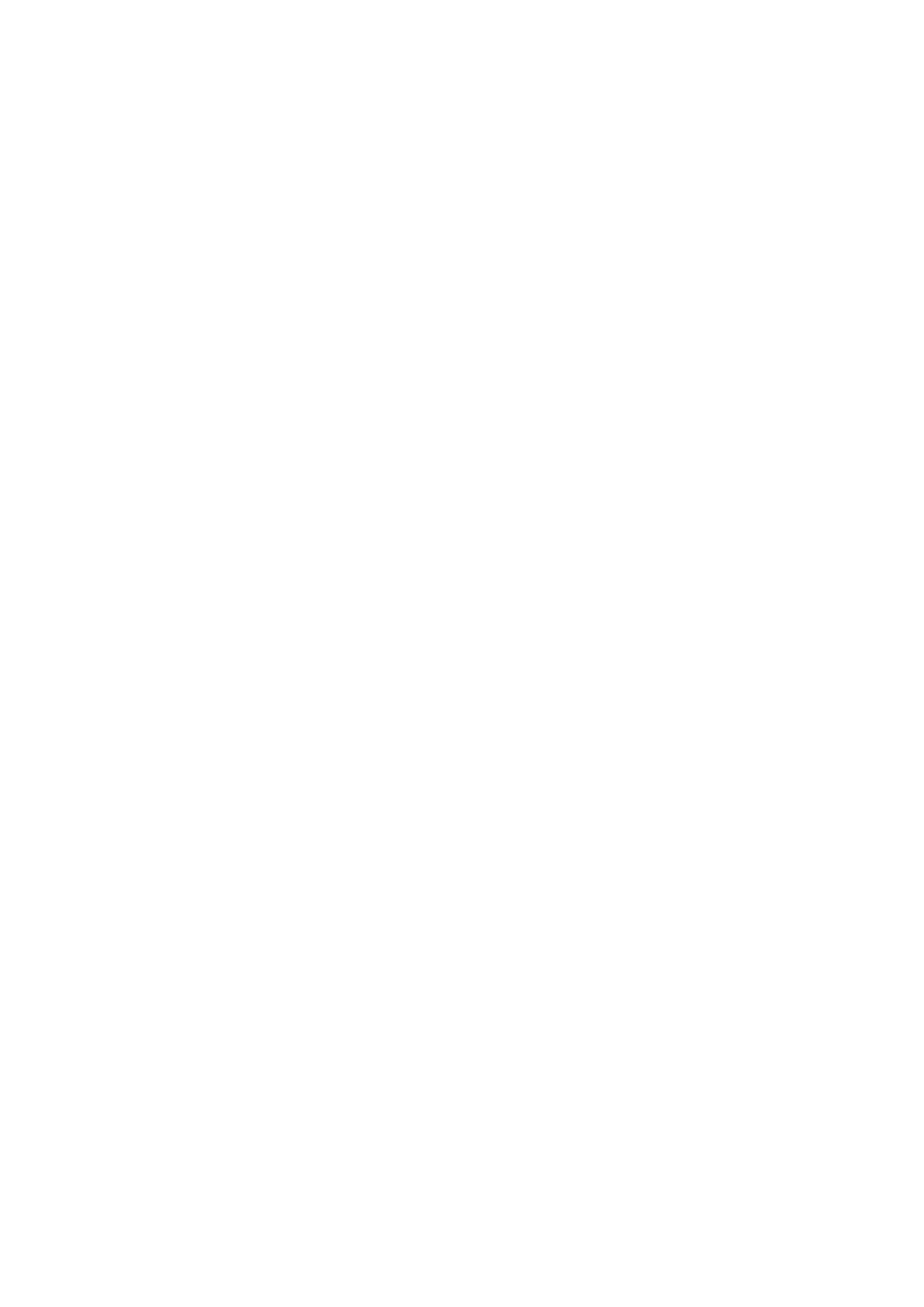## Wednesday, 3rd October 2012 STATI et al -v- REPUBLIC OF KAZAKHSTAN Day 3 - Hearing on Jurisdiction and the Merits SCC Arbitration V (116/2010)

- 16:48 1 a department within KazMunaiGas, as far as I understand,
	- was engaged in carrying out negotiations with Tolkyn
	- companies.
	- Q. So, to be clear, Minister, if this Tribunal were to
	- order the government to produce this numbered directive
	- from the Prime Minister, it's your view that it would
	- not exist within the files of the government; is that
	- correct?

A. I wish I could see the text of this order -10 Q. We do too,

#### Minister.

- A. -- or of this directive.
- 12 Q. We do too. It's not been produced.
- Let me move to the next paragraph, where the akim
- says that there has been a failure of your ministry to
- provide the necessary information regarding an analysis
- and a provisional estimate of the value of the assets of
- Ascom.
- Do you recall the ministry being asked to provide
- such an estimate?
- A. What can we provide? Even if we really wanted to, what
- estimates can we provide for this company? When it
- comes to requesting the information on provisional
- estimates of the assets, this is not a serious request.
- 24 The ministry never makes such estimates.
- Q. Samruk, which is referred to in that same paragraph, is

#### Page 153

- 16:50 1 it capable of making such an estimate?
	- A. Samruk may make such an estimate; not by themselves, but
	- by a daughter company, production and exploration, through the access to data
	- room. And this was what happened at the time -- sorry,
	- through visiting the data room, and together with other
	- potential buyers, they visited the data room of
	- Tolkynneftegaz, Kazpolmunay.
	- Q. You had previously headed Samruk; is that correct?
	- A. I headed it until I moved to the Ministry of Energy and
	- Mineral Resources. For one year I was the chairman of
	- the board of national company Samruk. The company was
	- founded in my presence.
	- Q. And at the time of C-293, August 2009, Samruk was headed
	- by Mr Kulibayev; correct?
	- A. Quite possibly, because after me I believe the company
	- was headed by Mr Bozumbayev, I'm not sure; after him,
	- Mr Kelimbetov; then Bozumbayev; then Kulibayev. And
	- particularly in August 2009, well, I'm not sure whether
	- it was Mr Kulibayev, but at some point he was the head of Samruk.
	- Q. And in the last paragraph of the letter, the akim
	- 22 states:
	- "... we consider that it is necessary for the
	- Competent Body to give instructions about speeding up
	- the commencement of proceedings on termination of the

| 16:53 1        | Contract of Subsoil Use until expiration date."            |
|----------------|------------------------------------------------------------|
| $\overline{2}$ | Do you see that?                                           |
| 3              | A. Just a second. (Pause) As you know, there were no       |
| 4              | instructions, and the ministry did not take any            |
| 5              | decisions.                                                 |
| 6              | Q. Well, with all due respect, we -- at least on this side |
| 7              | of the table -- do not know that, because we have not      |
| 8              | seen the instructions referred to above by the Prime       |
| 9              | Minister.                                                  |
| 10             | Let me move to tab 11 in your binder, which is             |
| 11             | Exhibit C-294, which is a letter dated September 21st      |
| 12             | 2009 from your ministry, and from the executive            |
| 13             | secretary of your ministry, Mr Safinov, to the Ministry    |
| 14             | of Industry and Trade. Have you seen this document         |
| 15             | before today?                                              |
| 16             | A. I did see this document the day before I arrived in     |
| 17             | Paris.                                                     |
| 18             | Q. This document was provided to you in connection with    |
| 19             | your preparation; is that correct?                         |
| 20             | A. I looked through the documents, and this letter was     |
| 21             | among them.                                                |
| 22             | Q. In the first paragraph of the ministry's letter, it     |
| 23             | states:                                                    |
| 24             | "In compliance with order No. 4489 of A Musin, the         |
| 25             | Head of the Administration of the President of the         |
|                | Page 155                                                   |
| 16:55 1        | Republic of Kazakhstan, dated September 21, 2009,          |
| $\overline{2}$ | in addition to letter No. 04-17-1384 of Akym of            |

Page 154

- Mangystau region dated September 10, 2009 regarding
- acquisition of assets of [TNG] by KaspyAzot LLP, we
- inform you as follows."
- Do you see that?
- A. Yes, I do.
- Q. And KaspiyAzot is the ammonia manufacturing plant that
- was being considered for the region at the time; is that
- correct?
- A. Yes.
- Q. And Mr Kulibayev has an interest in KaspiyAzot; is that correct?
- A. I disagree. Mr Kulibayev has nothing whatsoever to do
- with KaspiyAzot. And it is actually KaspiyAzot that was
- lobbied by akim of Mangystau region, because he wanted
- to have a plant in their region, a plant for producing
- fertilisers. And he had a Japanese investor, a company
- called Marubeni. And the Japanese Marubeni and
- KaspiyAzot, Tolkyn, all these were in long negotiations
- together with Tolkyn concerning supply of gas to this
- potential plant for producing fertilisers.
- So at some moment I understand they failed to reach
- an agreement. At least -- well, they failed to reach
- an agreement.

Page 156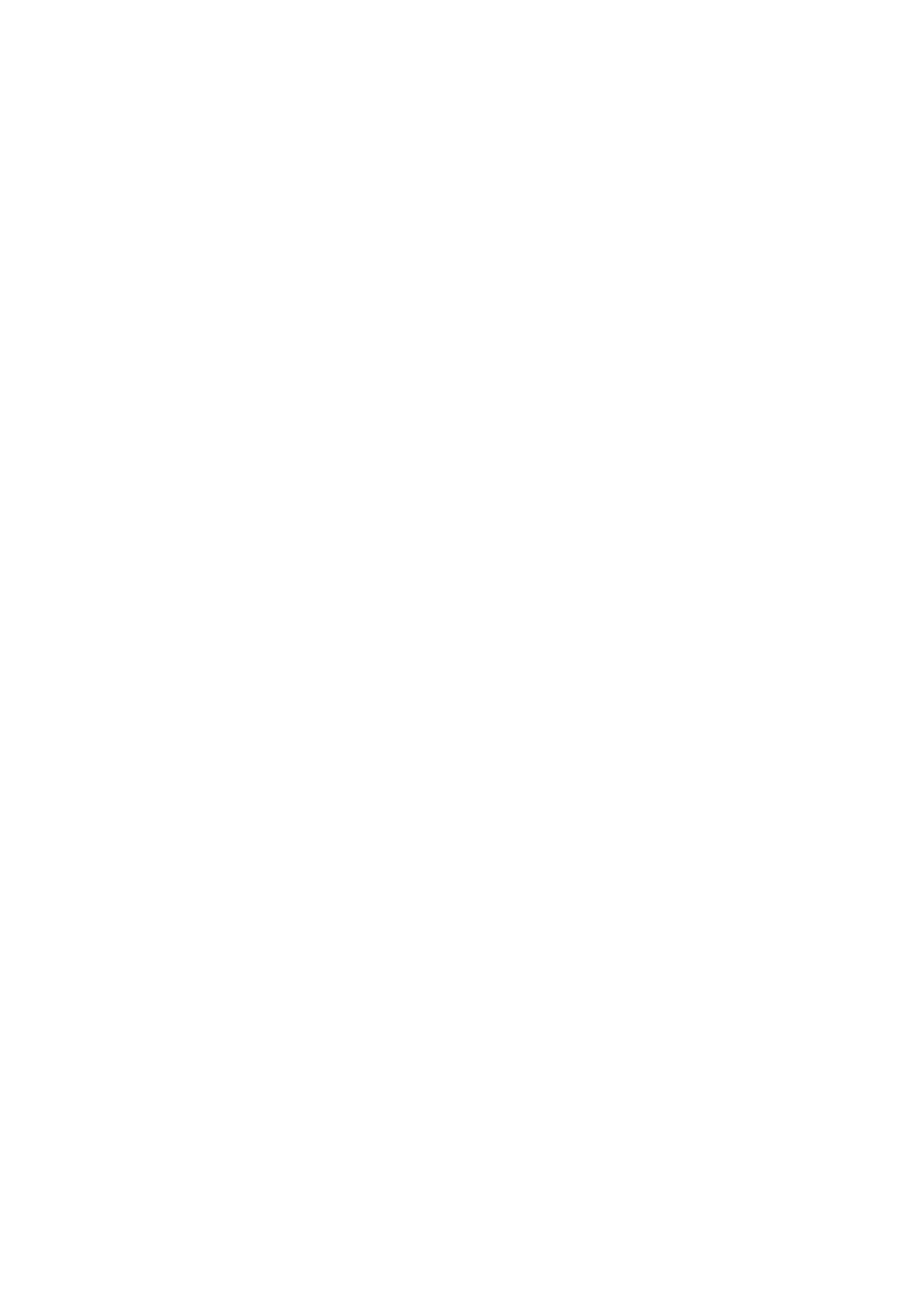|        | 16:58 1 Q. The ammonia manufacturing facility that was being |                | 17:01 1 a letter addressing it to a head of the administration, |
|--------|--------------------------------------------------------------|----------------|-----------------------------------------------------------------|
| 2      | contemplated by KaspiyAzot needed a dedicated supply of      | $\overline{c}$ | naturally the head of the administration will forward           |
| 3      | natural gas; correct? Because that's the principal           | 3              | this letter. He has no choice; he has to forward it to          |
| 4      | feedstock for the manufacturing of ammonia?                  | 4              | some related state authorities.                                 |
| 5      | A. That's right.                                             | 5              | So I cannot agree with you that the administration              |
| 6      | Q. And -- go ahead.                                          | 6              | made an order. The administration cannot issue such             |
| 7      | A. And it is my understanding that Tolkynneftegaz also was   | 7              | an order. Sorry for that.                                       |
| 8      | interested in supplying gas to KaspiyAzot.                   | 8              | But I forgot the second part of your question while             |
| 9      | Q. In the next line of the letter -- it's underlined in the  | 9              | I was giving you a comment on the first part of your            |
| 10     | Russian as well as in the English -- the English             | 10             | question.                                                       |
| 11     | translation says:                                            | 11             | Q. The question, sir, is: isn't it clear from C-294, which      |
| 12     | "In relation to making offers on a free of charge            | 12             | is a letter, again, sent by your ministry to the                |
| 13     | transfer of assets of [TNG]."                                | 13             | Ministry of Energy and Trade, that consideration, as at         |
| 14     | This is a letter on the ministry's letterhead. What          | 14             | September 2009, was being given within the Government of        |
| 15     | is a "free of charge transfer of assets"?                    | 15             | Kazakhstan to taking the assets of Tolkynneftegaz from          |
| 16     | A. Specifically what we did not agree was the specific       | 16             | my clients and giving them free of charge to KaspiyAzot?        |
| 17     | structure of that, since KaspiyAzot is a private company     | 17             | A. Well, I don't know what is meant under "free of charge       |
| 18     | with a foreign investor's shareholding. And                  | 18             | transfer"; and, as you can see, the Ministry of Mineral         |
| 19     | Tolkynneftegaz -- what these companies agreed upon, what     | 19             | Resources and Energy says that this is impossible,              |
| $20\,$ | kind of property structure was agreed, I have no idea.       | 20             | impossible for any state authority, without decision by         |
| 21     | So it may be that they agreed to exchange assets; maybe      | 21             | Tolkynneftegaz itself.                                          |
| 22     | they agreed that the gas will be supplied in some other      | 22             | What was the subject-matter of the agreement, since             |
| 23     | way. That's something that is part of their negotiation      | 23             | this letter is a reaction to a suggestion or proposal           |
| 24     |                                                              | 24             | which came from akim of the region, akim of the region          |
|        | process.                                                     | 25             | which is trying to establish a plant producing                  |
| 25     | But at the moment when the ministry wrote its<br>Page 157    |                | Page 159                                                        |
|        |                                                              |                |                                                                 |
|        |                                                              |                |                                                                 |
|        |                                                              |                |                                                                 |
|        |                                                              |                |                                                                 |
|        | 17:00 1 letter, this is the ministerial position, and you    |                | 17:03 1 fertilisers in the region, so it would be most logical  |
| 2      | underlined it in the next -- in the third paragraph. It      | $\overline{c}$ | to ask Tolkyn what was the subject-matter of their              |
| 3      | was highlighted by you, and I am reading the fifth           | 3              | agreement with KaspiyAzot. I am not informed of the             |
| 4      | paragraph of the letter:                                     | 4              | details of their agreement; the only thing I know is in         |
| 5      | " neither a competent body nor other interested              | 5              | the end they failed to reach an agreement.                      |
| 6      | state bodies have the right ", and so far.                   | 6              | Q. In fact, the position of your ministry in this letter is     |
| $\tau$ | So this is their decision. If they agree to supply           | $\tau$         | that what was at least being discussed regarding                |
| 8      | gas to someone this is up to them; this is not a matter      | 8              | a potential free of charge transfer of assets without my        |
| 9      | for the ministry. This is not up to the ministry; this       | 9              | clients' consent would be illegal under Kazakh law;             |
| 10     | is not -- the Ministry of Energy -- this is not up to        | 10             | correct?                                                        |
| 11     | any other authorities.                                       | 11             | A. Well, a state authority is built in such a way that any      |
| 12     | Q. Thank you, Minister. But clearly in the letter -- and     | 12             | letter that you send to a state authority, even if it's         |
| 13     | the underlining is actually not ours; it was that of         | 13             | an inadequate letter, since this letter is registered as        |
| 14     | your executive secretary -- there had been discussions       | 14             | incoming, the ministry has to respond to this letter.           |
| 15     | within the government, including in compliance with          | 15             | So if you receive a letter concerning a flight to               |
| 16     | an order, apparently, no. 4489 that we've not seen from      | 16             | the moon, the ministry would have to start its answer,          |
| 17     | the head of the Administration of the President of the       | 17             | "Regarding the flight to the moon ", and then to give           |
| 18     | Republic, to discuss a free of charge transfer of TNG's      | 18             | detailed explanation why it is impossible . Otherwise the       |
| 19     | assets to KaspiyAzot; correct?                               | 19             | ministry would be considered as not answering timely to         |
| 20     | A. Well, you see, when you speak about an order, the form of | 20             | incoming letters, and for that there would be some              |
| 21     | an order does not exist within the administration in         | 21             | officials -- some officials of the ministry would lose          |
| $22\,$ | respect of the government. What can be done in respect       | 22             | their bonuses.                                                  |
| 23     | of the government, what is mandatory for the government      | 23             | So we express the position of the ministry, namely:             |
| 24     | are resolutions by the Prime Minister, the directives of     | 24             | what can one speak about, what does one mean                    |
| 25     | the government. And if the head of the region writes         | 25             | if there is no consent of [Tolkynneftegaz] on the matter.       |
|        | Page 158                                                     |                | Page 160                                                        |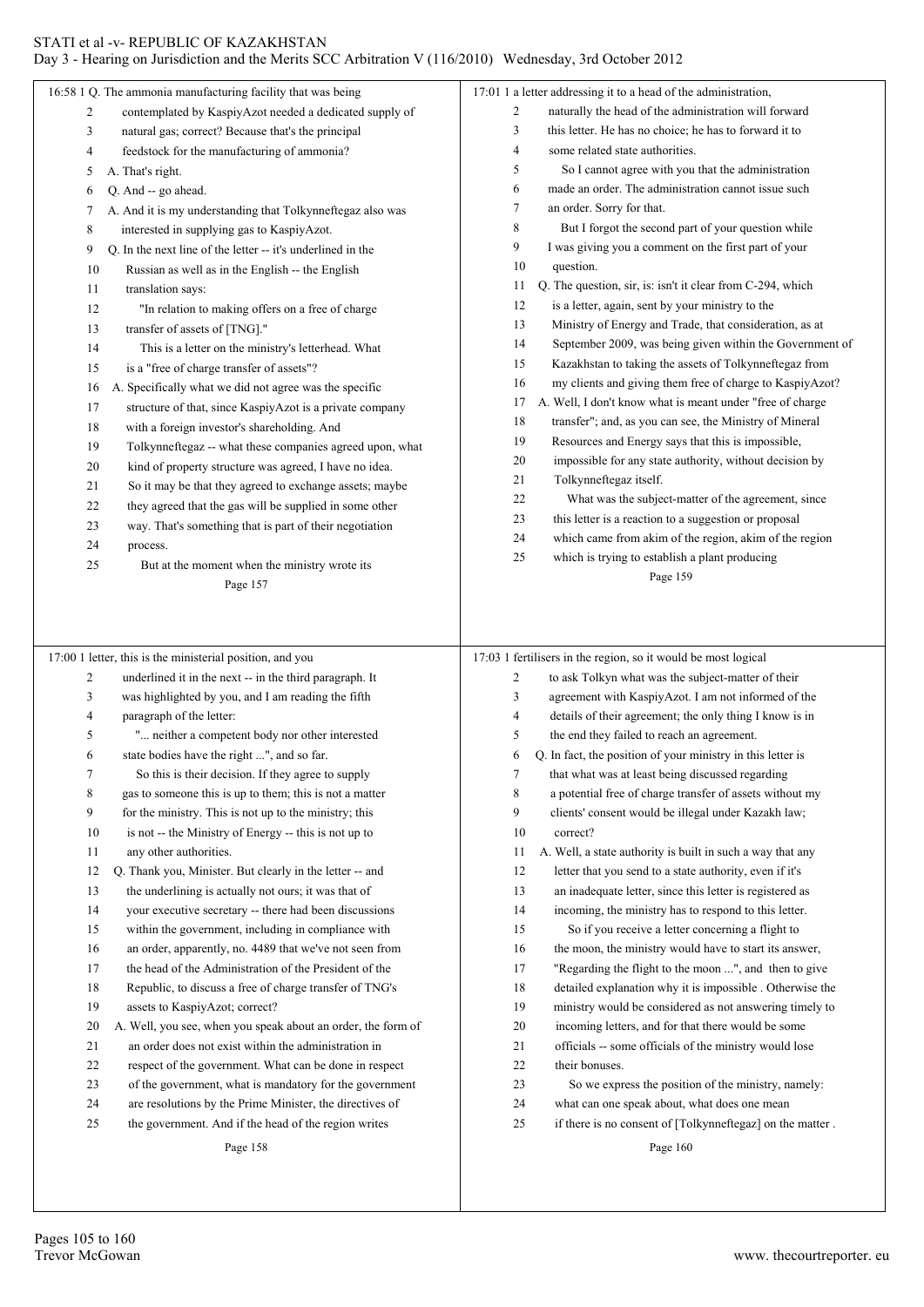|        | 17:05 1 Q. Okay. Well, the letter does concede, does it not,                                 |                     | 17:09 1 Q. Let me ask you to look at tab 2 in your binder -2 THE CHAIRMAN:                                    |
|--------|----------------------------------------------------------------------------------------------|---------------------|---------------------------------------------------------------------------------------------------------------|
| 2      | Minister, that your ministry was -- and I am quoting                                         |                     | Sorry, before you move on, could I just ask                                                                   |
| 3      | from, at least on the English, the next-to-last                                              | 3                   | for some clarification.                                                                                       |
| 4      | paragraph at the bottom of page 1:                                                           | 4                   | Minister, you have described, in response to several                                                          |
| 5      | "At the same time, the Ministry has been considering                                         | 5                   | questions, the hierarchy between the various                                                                  |
| 6      | a possibility of an early termination of the contracts                                       | 6                   | institutions, the ministries and so on. And I am aware                                                        |
| 7      | with the companies. The analysis of the contracts has                                        | 7                   | that on tab 10, C-293, there is this mentioning of                                                            |
| 8      | shown that there are no direct grounds for termination                                       | 8                   | an instruction that you say you are not aware of that,                                                        |
| 9      | of contracts since there are no facts established by                                         | 9                   | and that didn't exist. It was an instruction which is                                                         |
| 10     | a court evidencing a failure to fulfil the contract                                          | 10                  | supposed to be by the Prime Minister to the ministry.                                                         |
| 11     | and/or work program."                                                                        | 11                  | So if you look at that, but that's only an example.                                                           |
| 12     | So your ministry was actively considering at this                                            | 12                  | If we then look at -- have you found what I'm                                                                 |
| 13     | time the potential early termination of my client's                                          | 13                  | talking about? It's tab 10, the first page. You had                                                           |
| 14     | contracts; correct?                                                                          | 14                  | a discussion with counsel before that. In the second                                                          |
| 15     | A. Actually we, the ministry, tried to defend these two                                      | 15                  | paragraph an instruction is mentioned, with a number,                                                         |
| 16     | companies as long as it could, and this lasted until                                         | 16                  | allegedly by the Prime Minister to the Ministry of                                                            |
| 17     | July 2010. We were actively defending them, and there                                        | 17                  | Energy and Mineral Resources, and other ministries.                                                           |
| 18     | were no free of charge transfer of assets.                                                   | 18                  | I recall that you said you were not aware of this                                                             |
| 19     | And frankly, if this company had sold its assets in                                          | 19                  | instruction. Now, I'm not asking about that instruction                                                       |
| 20     | time to some large, rich investor such as Total or                                           | 20                  | itself, but as an example.                                                                                    |
| 21     | someone else, it would be the ideal outcome for the                                          | 21                  | If you then turn to tab 11, again the first page,                                                             |
| 22     | ministry because such a solid investor would make some                                       | 22                  | which is C-294, and look at the first paragraph, it says                                                      |
| 23     | orders in their place and eliminate any social issues                                        | 23                  | in the English:                                                                                               |
| 24     | related to it. However, this never happened.                                                 | 24                  | "In compliance with order no. 4489 of A Musin, the                                                            |
| 25     | And the ministry, even if akim said something or                                             | 25                  | Head of the Administration of the President of the                                                            |
|        | Page 161                                                                                     |                     | Page 163                                                                                                      |
|        |                                                                                              |                     |                                                                                                               |
|        |                                                                                              |                     |                                                                                                               |
|        |                                                                                              |                     |                                                                                                               |
|        | 17:07 1 recommended something particular to develop certain                                  |                     | 17:11 1 Republic of Kazakhstan "                                                                              |
| 2<br>3 | enterprise in his region, what we are saying is that                                         | $\overline{c}$<br>3 | And then it goes on from there.                                                                               |
| 4      | there are no grounds, and this is what you read in the<br>paragraph that you've just quoted. | 4                   | This is a letter from your ministry. Now, from that<br>I would take it that the head of the Administration of |
| 5      | This also confirms that there is no such conspiracy                                          | 5                   | the President of the Republic has authority to give                                                           |
| 6      | theory maintained by all the state authorities. Each                                         | 6                   | orders to your ministry; I suppose that would also imply                                                      |
| $\tau$ | state authority expresses their own position, and you                                        | $\tau$              | that the President of the Republic himself can give                                                           |
| 8      | can see that these positions are not coordinated. And                                        | 8                   | instructions or orders to the ministry. But on the                                                            |
| 9      | our ministry, in this case, objects within the scope of                                      | 9                   | other hand, you said certain decisions can only be taken                                                      |
| 10     | our authority; we carry out our functions.                                                   | 10                  | by the Council of Ministers.                                                                                  |
| 11     | Q. But you would agree that the ministry apparently was                                      | 11                  | So I am trying to find out: who can, in the                                                                   |
| 12     | not, at least initially, made aware of President                                             | 12                  | hierarchy, instruct whom? Who can give orders to whom?                                                        |
| 13     | Voronin's letter to President Nazarbayev, and his                                            | 13                  | Could you enlighten us a bit on that?                                                                         |
| 14     | directive to his Prime Minister and to the financial                                         | 14                  | A. Well, the akim of a region can write a letter to the                                                       |
| 15     | police, until your ministry was instructed, as one of                                        | 15                  | Prime Minister or, for example, to the head of the                                                            |
| 16     | many, to commence investigations; correct?                                                   | 16                  | presidential administration, and both react somehow to                                                        |
| 17     | A. I said that the letter of Mr Voronin, the head of the                                     | 17                  | this letter. They may tell the ministries to look                                                             |
| 18     | state, did not reach us. This letter was forwarded to                                        | 18                  | carefully into the substance of this letter.                                                                  |
| 19     | the financial police, and these police carried out their                                     | 19                  | But it is not an order, in my understanding; it is                                                            |
| 20     | investigations. In the course of their investigations                                        | 20                  | just a reaction to a letter. An order has clear status:                                                       |
| 21     | at some point -- I don't know how late into the                                              | 21                  | it is, for example, a directive from the Prime Minister,                                                      |
| 22     | investigations -- they came to the Ministry of Energy                                        | 22                  | and he alone may sign this as his directive, and the                                                          |
| 23     | and Mineral Resources, and from this moment we were                                          | 23                  | ministers are obliged to carry out such directive. It                                                         |
| 24     | aware of the investigations carried out by the financial                                     | 24                  | is not necessarily a reaction to a letter or something;                                                       |
| 25     | police.                                                                                      | 25                  | it is just a directive, an order from the Prime                                                               |
|        | Page 162                                                                                     |                     | Page 164                                                                                                      |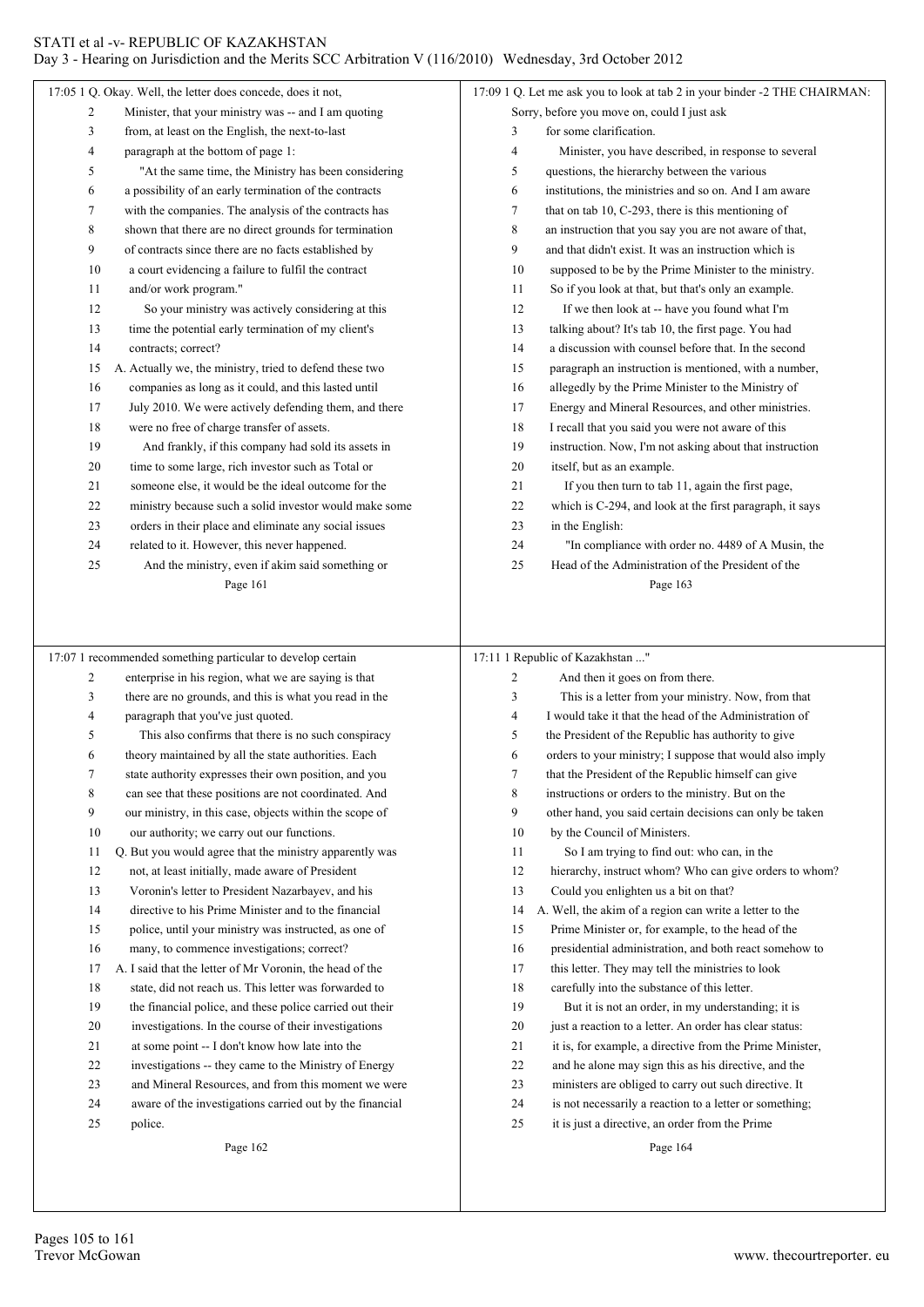| 17:13 1        | Minister.                                                                                                      | 17:171  | cases probably I don't agree with the heads of regions     |
|----------------|----------------------------------------------------------------------------------------------------------------|---------|------------------------------------------------------------|
| $\overline{c}$ | Then there are also decisions of the government, on                                                            | 2       | on certain issues.                                         |
| 3              | more serious issues. It is not correspondence; it is                                                           | 3       | But to discuss some issue together with the akim, if       |
|                | a decision taken by the government for which the members                                                       |         | it is an essential matter for the region, social issues    |
| 4              |                                                                                                                | 4       |                                                            |
| 5              | of the government have voted. And it is to be carried                                                          | 5       | are involved, matters of employment, and so on, I am       |
| 6              | out also unconditionally, without further discussions.                                                         | 6       | obliged to look into this and assist them as far as        |
| 7              | Now, with respect to the ministers, the head of the                                                            | 7       | possible.                                                  |
| 8              | presidential administration has no authority to issue                                                          | 8       | THE CHAIRMAN: Alright.                                     |
| 9              | directives or instructions. But it is also obvious that                                                        | 9       | Now, I take it from what you said before that the          |
| 10             | the head of the presidential administration may perform                                                        | 10      | Prime Minister can issue orders to the ministries.         |
| 11             | his duties not necessarily through instructions to                                                             | 11      | A. Yes.                                                    |
| 12             | ministers. A minister is a member of the cabinet headed                                                        | 12      | THE CHAIRMAN: May I also take it that the President of the |
| 13             | by the Prime Minister.                                                                                         | 13      | Republic may issue orders to the ministries?               |
| 14             | THE CHAIRMAN: Thank you very much, so far.                                                                     | 14      | A. Yes.                                                    |
| 15             | Now, if we look again at tab 11, Exhibit C-294, the                                                            | 15      | THE CHAIRMAN: Okay. I think that's all I need to know.     |
| 16             | first paragraph. You will recall that I read it out at                                                         | 16      | Thank you very much.                                       |
| 17             | the beginning. There your own ministry says there was                                                          | 17      | MR SMITH: Let me have you, Minister, look at Exhibit C-23, |
| 18             | an order 4489 by A Musin, the head of the Administration                                                       | 18      | which is tab 2 in your binder. My first question to you    |
| 19             | of the President of the Republic.                                                                              | 19      | is whether you have seen this document, including its      |
|                |                                                                                                                | 20      | attachments, before today.                                 |
| 20             | So there your ministry seems to accept that the head<br>of the Administration of the President of the Republic |         | A. Yes, I've seen it.                                      |
| 21             |                                                                                                                | 21      |                                                            |
| 22             | can issue orders to a ministry. Is that a correct                                                              | 22      | Q. When do you recall first seeing this?                   |
| 23             | understanding?                                                                                                 | 23      | A. I don't remember exactly, but it was a long time ago.   |
| 24             | A. If we read this paragraph in its entirety, "in                                                              | 24      | The fact is that this document, its author visited me      |
| 25             | compliance with the instructions" probably is more                                                             | 25      | during my reception hours, came to reception to visit      |
|                | Page 165                                                                                                       |         | Page 167                                                   |
|                |                                                                                                                |         |                                                            |
| 17:151         | proper. Let's say it's not "order" but "instructions"                                                          | 17:19 1 | me.                                                        |
|                |                                                                                                                |         |                                                            |
| $\overline{c}$ | of the head of the administration, in addition to the                                                          | 2       | Q. Did he visit you in connection with the subject-matter  |
| 3              | letter of the akim of Mangystau region.                                                                        | 3       | of this letter?                                            |
| 4              | So it was akim who addressed the head of the                                                                   | 4       | A. Not exactly. In fact, I was told that Mr Andreyev was   |
| 5              | administration, so there must be instructions to someone                                                       | 5       | asking to be received by me, and I was told that he was    |
| 6              | to review the letter of the akim, and here are                                                                 | 6       | the former director of Tolkyn or Kazpolmunay, and          |
| 7              | instructions to the ministry to review this letter by                                                          | 7       | I thought it necessary to receive him. And the author      |
| 8              | the akim. We do it, but if we take some decision on the                                                        | 8       | of this letter came together with Mr Andreyev.             |
| 9              | basis of this letter, it will not be the decision of the                                                       | 9       | Q. Okay. So both Mr Andreyev as well as Mr Zaharov visited |
| 10             | head of the presidential administration; it will be                                                            | 10      | you; correct?                                              |
| 11             | a decision taken by the government.                                                                            | 11      | A. Yes.                                                    |
| 12             | THE CHAIRMAN: Well, yes. Do I understand then correctly                                                        | 12      | Q. And what was the substance or subject-matter of that    |
| 13             | that even if the English word "order" is not correct,                                                          | 13      | meeting?                                                   |
| 14             | and we accept "instruction", that an instruction to look                                                       | 14      | A. In fact they showed me this letter, which seemed to me  |
| 15             | into a matter will have a number, like 4489, so that it                                                        | 15      | not serious. But I hoped that probably Mr Andreyev         |
| 16             | is orderly administered; but that it is not mandatory                                                          | 16      | wanted to propose something, being a former director of    |
| 17             | for the ministry to follow whatever is in there?                                                               | 17      | Tolkyn, to settle the situation somehow. But I didn't      |
| 18             | A. It is not mandatory to perform exactly what is stated                                                       | 18      | really understand what they wanted.                        |
| 19             | there. When the head of a region addressed the head of                                                         | 19      | Q. In the letter on page 1 it indicates in the fourth      |
| 20             | the presidential administration, the head of the                                                               | 20      | paragraph in English, and I believe -- yes, the fourth     |
|                |                                                                                                                | 21      | paragraph:                                                 |
|                |                                                                                                                |         |                                                            |
| 21             | administration forwarded this letter to certain                                                                |         |                                                            |
| 22             | agencies, and it may well happen that the head of the                                                          | 22      | "The suggestion offered for discussion may resolve         |
| 23             | region may be wrong. But still we are obliged to                                                               | 23      | the question of nationalization of the assets posed in     |
| 24             | discuss this letter together, and I am not in the chain                                                        | 24      | 2008."                                                     |
| 25             | of command under the head of the region. In 90% of                                                             | 25      | Do you see that?                                           |
|                | Page 166                                                                                                       |         | Page 168                                                   |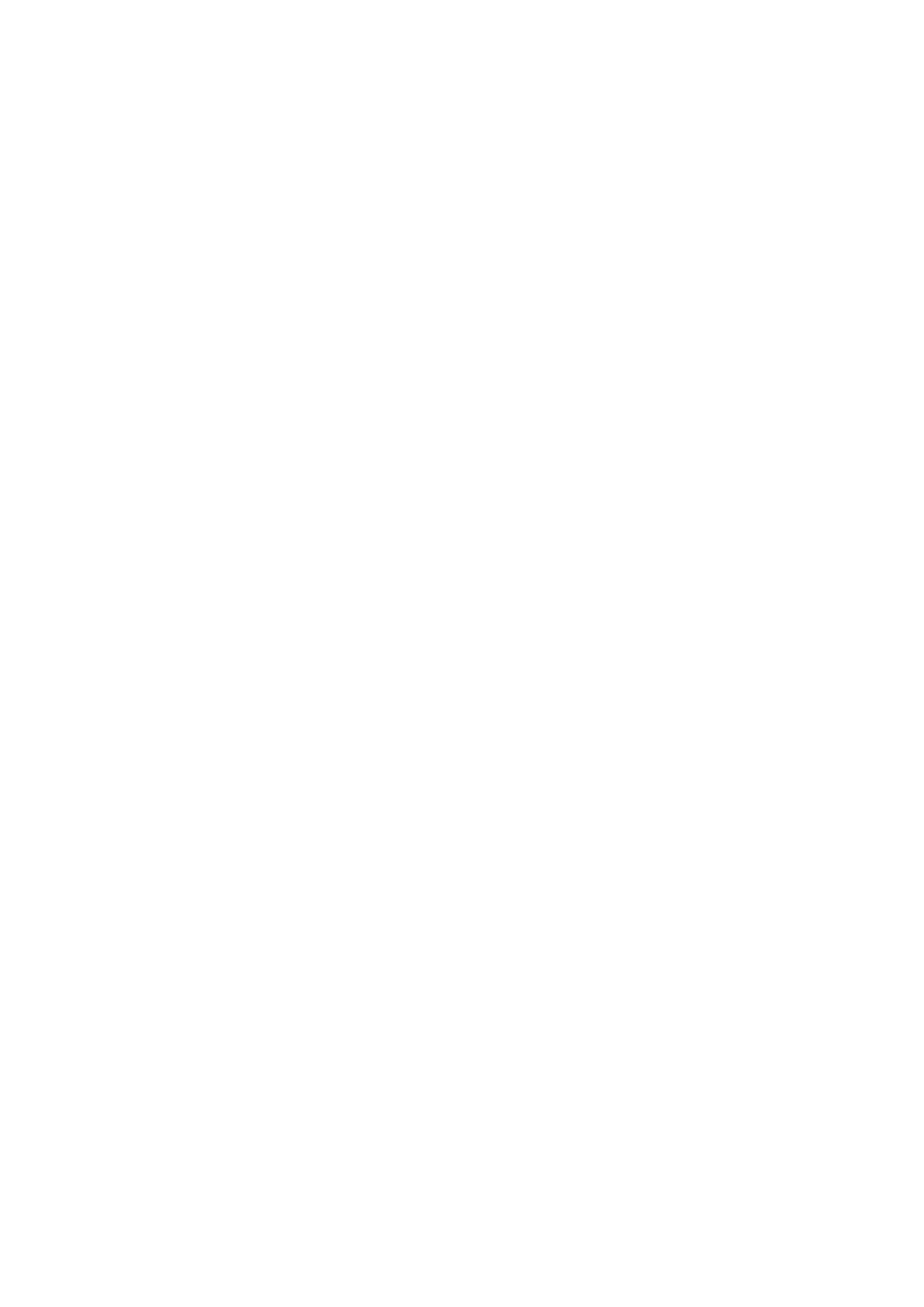| 17:22 1 A. Yes, I see.                                                        | 17:27 1 A. I wouldn't conceal that before my trip to Paris, looking                                                   |  |
|-------------------------------------------------------------------------------|-----------------------------------------------------------------------------------------------------------------------|--|
| Q. Do you recall in your discussion with Mr Zaharov and<br>2                  | through the documents, I discovered that they were<br>2                                                               |  |
| 3<br>Mr Andreyev a discussion of the potential                                | 3<br>linked, presented together. In what way or how this                                                              |  |
| nationalisation of the assets of KPM and TNG?<br>$\overline{4}$               | personal instruction came into the possession of<br>4                                                                 |  |
| A. In my view, as I understood, they had some divergences<br>5                | 5<br>Mr Andreyev or Zakharov, I have no knowledge.                                                                    |  |
| with the management or shareholders of Tolkynneftegaz<br>6                    | Q. Let's talk for a moment about the personal instruction<br>6                                                        |  |
| 7<br>and Kazpolmunay, and they wanted to solve some financial                 | itself. Do you recall receiving this personal<br>7                                                                    |  |
| 8<br>issues of their own, and for some reason they believed                   | 8<br>instruction from President Nazarbayev with respect to                                                            |  |
| 9<br>that the government may be interested in their services.                 | 9<br>KPM and TNG?                                                                                                     |  |
| And they had a very peculiar understanding of<br>10                           | A. One may say: yes, I do remember.<br>10                                                                             |  |
| 11<br>legislation, nationalisation and so on.                                 | Q. And in particular, you were charged, along with<br>11                                                              |  |
| 12<br>So I think probably not Mr Andreyev but Mr Zaharov                      | 12<br>Mr Massimov and Mr Kulibayev, with addressing the first                                                         |  |
| 13<br>was a person far removed from the facts of real life.                   | 13<br>issue in that personal instruction; correct?                                                                    |  |
| Q. Let me go back. I appreciate that. Let me go back to<br>14                 | A. Yes. As I said, I remember this. The President as well<br>14                                                       |  |
| 15<br>my question, which was: do you recall a discussion of                   | 15<br>as the Prime Minister visit all the areas of the country                                                        |  |
| 16<br>their suggestion that there had been a question of                      | 16<br>twice a year, and he visited the Mangystau region. As                                                           |  |
| nationalisation of Mr Stati's assets that had been posed<br>17                | I understand, he did not visit Tolkyn specifically.<br>17                                                             |  |
| 18                                                                            | 18                                                                                                                    |  |
| by the government in 2008?                                                    | However, Mr Kusherbayev, the akim of the region, as<br>19<br>a person interested in normal functioning of enterprises |  |
| A. In actual fact, even at that time, I didn't have any<br>19                 |                                                                                                                       |  |
| 20<br>particular desire to speak seriously to these people,                   | in the region and responsible for the social atmosphere<br>20                                                         |  |
| 21<br>because who are they? Why did they write something                      | in the region, drew the attention of the head of state<br>21                                                          |  |
| $22\,$<br>about nationalisation? There was no reason to discuss.              | 22<br>to the problems that existed at Tolkyn enterprises and                                                          |  |
| 23<br>Having read the first page of this letter, I didn't even                | 23<br>Kazpolmunay.                                                                                                    |  |
| 24<br>continue, I didn't finish its reading, and that was -25 I just bid them | Q. And -- sorry, continue.<br>24                                                                                      |  |
| goodbye.                                                                      | A. And the head of state instructed Messrs Massimov,<br>25                                                            |  |
| Page 169                                                                      | Page 171                                                                                                              |  |
|                                                                               |                                                                                                                       |  |
|                                                                               |                                                                                                                       |  |
|                                                                               |                                                                                                                       |  |
|                                                                               |                                                                                                                       |  |
| 17:24 1 Q. Did you respond to the letter?<br>2                                | 17:29 1 Kulibayev and Mynbaev to look into these issues, and<br>2                                                     |  |
| A. Honestly speaking, we must reply to every letter, so<br>3                  | from that moment of course we were working quite closely<br>3<br>with this issue.                                     |  |
| probably something was replied. But even if there was<br>4                    |                                                                                                                       |  |
| a response, it must have been just a very formal reply.                       | Q. Midway down the paragraph, the issue that's described<br>4                                                         |  |
| But maybe there was even no reply at all, because in my<br>5                  | 5<br>is:                                                                                                              |  |
| 6<br>view this was something outlandish, inadequate.                          | 6<br>"The governor of the region K Kusherbayev reported                                                               |  |
| Q. Appended to the letter is a personal instruction from<br>7                 | 7<br>that as a result of inspections by law enforcement body                                                          |  |
| 8<br>President Nazarbayev dated November 19th 2009; do you                    | 8<br>it took place a full stop of trades (oil and gas                                                                 |  |
| 9<br>see that?                                                                | 9<br>extraction) and the construction of the Gas Refining                                                             |  |
| A. Yes.<br>10                                                                 | 10<br>Factory, compressor stations and gas gathering units.                                                           |  |
| Q. Do you recall this personal instruction from<br>11                         | Nearly 3 thousand people are fired, that leads to<br>11                                                               |  |
| President Nazarbayev being appended to the letter<br>12                       | 12<br>conditions for social tension. Why is it necessary to                                                           |  |
| provided to you by Mr Zaharov and Mr Andreyev?<br>13                          | 13<br>stop the production?"                                                                                           |  |
| A. Unfortunately, exactly because I did not complete<br>14                    | Do you see that?<br>14                                                                                                |  |
| reading of this letter, I failed to see this attachment.<br>15                | 15<br>A. Yes, I am reading.                                                                                           |  |
| Because this is something absolutely unrelated to<br>16                       | Q. Do you agree that the interruption of the construction<br>16                                                       |  |
| Zaharov's letter, instruction, and I can't say anything<br>17                 | 17<br>of what is referred to here as a "gas refining factory",                                                        |  |
| 18<br>else but something stolen, extracted by someone -19 probably Mr         | 18<br>and the interruption of oil and gas extraction was                                                              |  |
| Andreyev -- from somewhere and attached to                                    | 19<br>occasioned by inspections by law enforcement bodies?                                                            |  |
| 20<br>Mr Zaharov's letter. So these two documents, if the                     | 20<br>A. Obviously a short instruction cannot trace all the                                                           |  |
| 21<br>first one may be called a document, are totally                         | 21<br>cause-and-effect relations. Very short and                                                                      |  |
| 22<br>unrelated.                                                              | 22<br>comprehensive instructions may contain certain imprecise                                                        |  |
| 23<br>Q. But you don't deny that they were attached to                        | 23<br>moments.                                                                                                        |  |
| 24<br>Mr Zakharov's letter; you just question the source of                   | 24<br>But the fact is that there were problems in the                                                                 |  |
| 25<br>that information?                                                       | 25<br>fields, mentioned here by the head of state, who                                                                |  |
| Page 170                                                                      | Page 172                                                                                                              |  |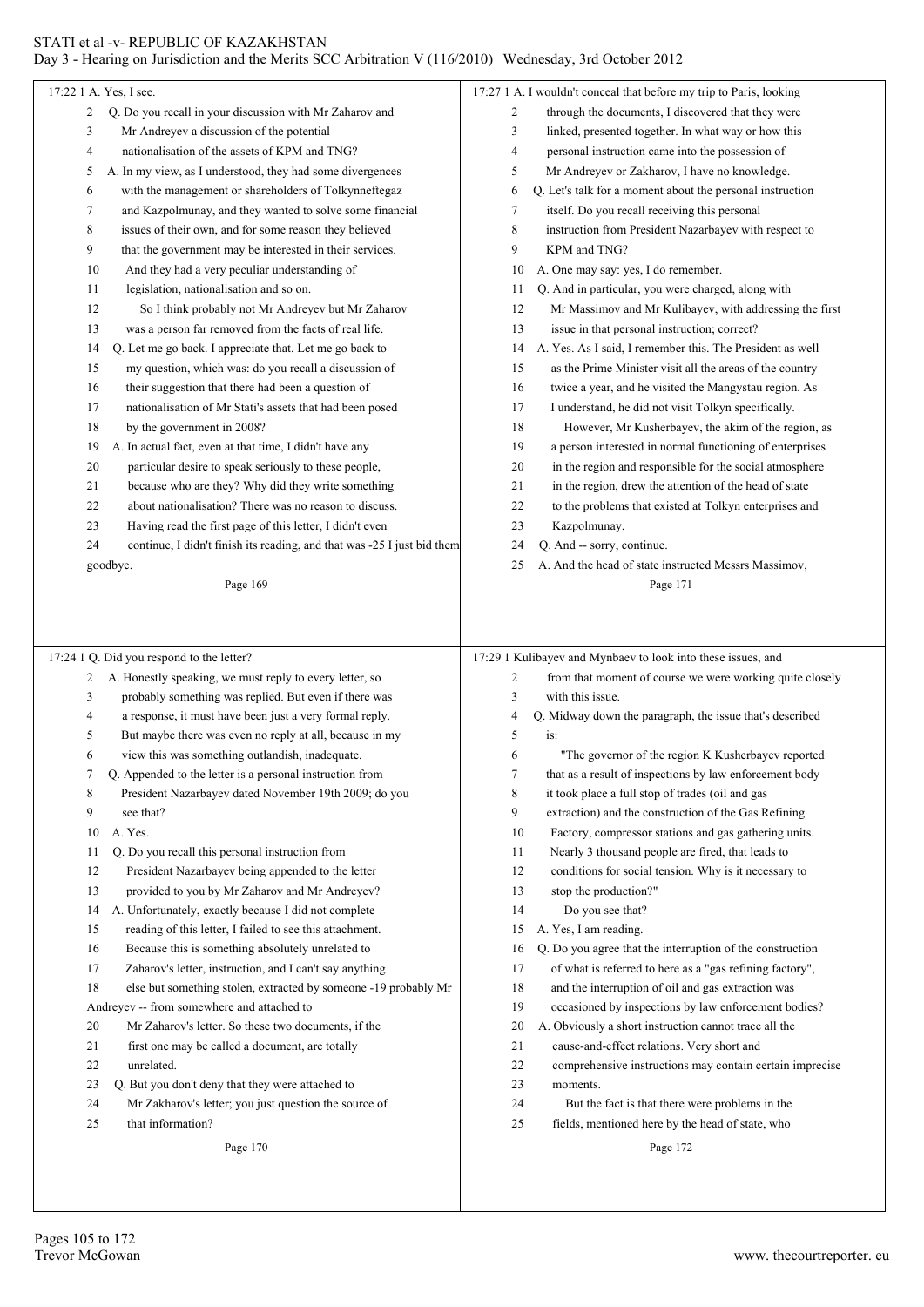Pages 105 to 173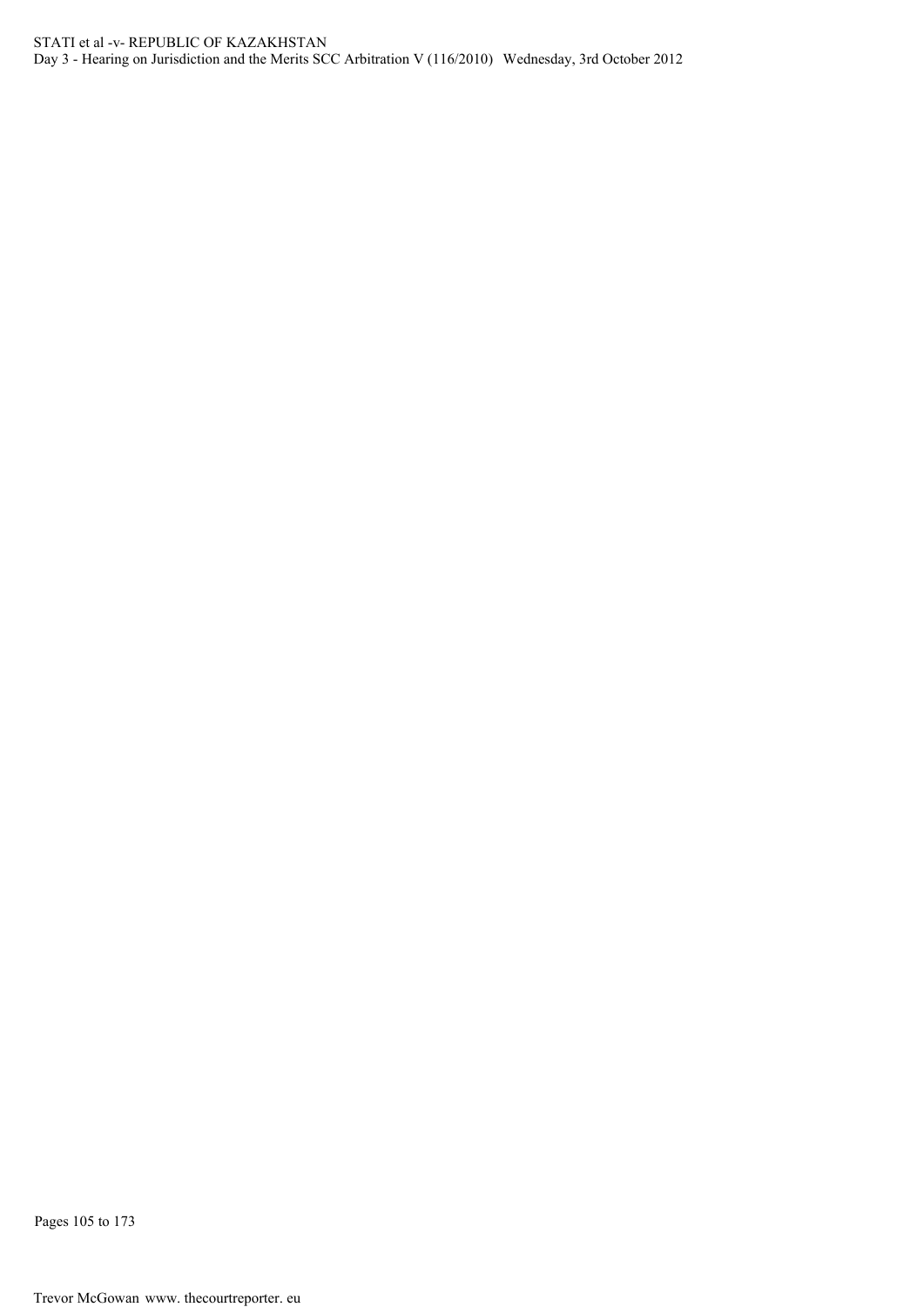| 17:31 1 | requests that some urgent measures be taken, in one way        | 17:36 1  | THE WITNESS: Thank you very much.                                          |
|---------|----------------------------------------------------------------|----------|----------------------------------------------------------------------------|
| 2       | or another, so that the social issues be addressed, so         | 2        | $(5.36 \text{ pm})$                                                        |
| 3       | that the relations with the investor be settled somehow.       | 3        | (The hearing adjourned until 9.30 am the following day)                    |
| 4       | And you asked me a question from which you infer               | 4        |                                                                            |
| 5       | a cause-and-effect relation between the inspections by         | 5        |                                                                            |
|         |                                                                |          |                                                                            |
| 6       | the law enforcement bodies and the problems. We have           | 6        |                                                                            |
| 7       | a different vision of the cause-and-effect relationship,       | 7        |                                                                            |
| 8       | because the fact that the head of state gives                  | 8        |                                                                            |
| 9       | an instruction here to look into these issues and              | 9        |                                                                            |
| 10      | resolve it, this was the starting point for our work.          | 10       |                                                                            |
| 11      | As you know, even after this instruction, the actual           | 11       |                                                                            |
| 12      | termination of the contract happened only eight months         | 12       |                                                                            |
| 13      | afterwards. So throughout this period attempts were            | 13       |                                                                            |
| 14      | being made to find a solution.                                 | 14       |                                                                            |
| 15      | Q. If you know, why is Mr Kulibayev being charged with         | 15       |                                                                            |
| 16      | responsibility for this issue, along with yourself and         | 16       |                                                                            |
| 17      | Mr Massimov?                                                   |          |                                                                            |
|         |                                                                | 17<br>18 |                                                                            |
|         | 18 A. I don't know this. But I think that probably at that     |          |                                                                            |
| 19      | time Mr Kulibayev was the head of Samruk-Kazyna.               | 19       |                                                                            |
| 20      | Q. What does his role as the head of Samruk-Kazyna have to     | 20       |                                                                            |
| 21      | do with the issues that are presented in                       | 21       |                                                                            |
| 22      | President Nazarbayev's instruction?                            | 22       |                                                                            |
|         | 23 A. The fact is that the national oil company is part of     | 23       |                                                                            |
| 24      | Samruk-Kazyna.                                                 | 24       |                                                                            |
| 25      | Q. So as of the date of this instruction, the national oil     | 25       |                                                                            |
|         | Page 173                                                       |          | Page 175                                                                   |
|         |                                                                |          |                                                                            |
|         |                                                                |          |                                                                            |
|         |                                                                |          |                                                                            |
| 17:33 1 | company was looking into the potential for acquiring,          |          | <b>INDEX</b>                                                               |
|         |                                                                |          |                                                                            |
| 2       | one way or another, the assets of TNG and KPM; correct?        |          | PAGE                                                                       |
| 3       | A. If these issues were not resolved, then the national        |          | MR ALEXANDRU CONDORACHI (continued) 2                                      |
| 4       | company, or any other potential investors, would be able       |          | Cross-examination by MR TIRADO (continued) 2                               |
| 5       |                                                                |          | Re-direct examination by MS ROEBUCK FREY 8                                 |
|         | to look into the possible acquisition.<br>Л ЛТ) СІ Л ЛТТТТ. ТІ |          |                                                                            |
| 6       | MR SMITH: That's fine.                                         |          | MR ALEXANDRU COJIN (called) 11<br>Direct examination by MS ROEBUCK FREY 12 |
| 7       | THE CHAIRMAN: Obviously the question is: how much longer       |          | Cross-examination by MR RAMSDEN 14                                         |
| 8       | will you take?                                                 |          | Direct examination by MS ROEBUCK FREY 30                                   |
| 9       | MR SMITH: I may be completed. I am just looking at my          |          | MR VEACESLAV STEJAR (called)32                                             |
| 10      | notes.                                                         |          | Direct examination by MS ROEBUCK FREY 33                                   |
| 11      | THE CHAIRMAN: Right. (Pause)                                   |          | Cross-examination by DR NACIMIENTO 35                                      |
| 12      | MR SMITH: We pass the witness.                                 |          | Questions from THE TRIBUNAL  42                                            |
| 13      | THE CHAIRMAN: Okay. Thank you very much. Any questions in      |          | Further cross-examination by DR NACIMIENTO 43                              |
|         |                                                                |          |                                                                            |
| 14      | re-direct to the minister?                                     |          | MR EDUARD CALANCEA (called)  44                                            |
|         |                                                                |          | Direct examination by MS ROEBUCK FREY 45                                   |
|         | 15 DR NACIMIENTO: No questions, thank you.                     |          | Cross-examination by MR TIRADO 47                                          |
| 16      | THE CHAIRMAN: Thank you. Any questions from my colleagues?     |          |                                                                            |
|         | 17 MR HAIGH: No, thank you.                                    |          | MYNBAEV (called)                                                           |
| 18      | THE CHAIRMAN: Any questions from you, Sergey?                  |          |                                                                            |
| 19      | PROFESSOR LEBEDEV: No.                                         |          | Direct examination by DR NACIMIENTO 78                                     |
| 20      | THE CHAIRMAN: Alright. No questions from me.                   |          |                                                                            |
| 21      | So thank you very much for your patience. This is              |          | Cross-examination by MR SMITH 85                                           |
| 22      | the end of the testimony.                                      |          |                                                                            |
| 23      | Obviously it is the end of our hearing today, so we            |          |                                                                            |
| 24      | continue with the next witness tomorrow at 9.30. Have          |          |                                                                            |
| 25      | a good evening.                                                |          |                                                                            |
|         | Page 174                                                       |          |                                                                            |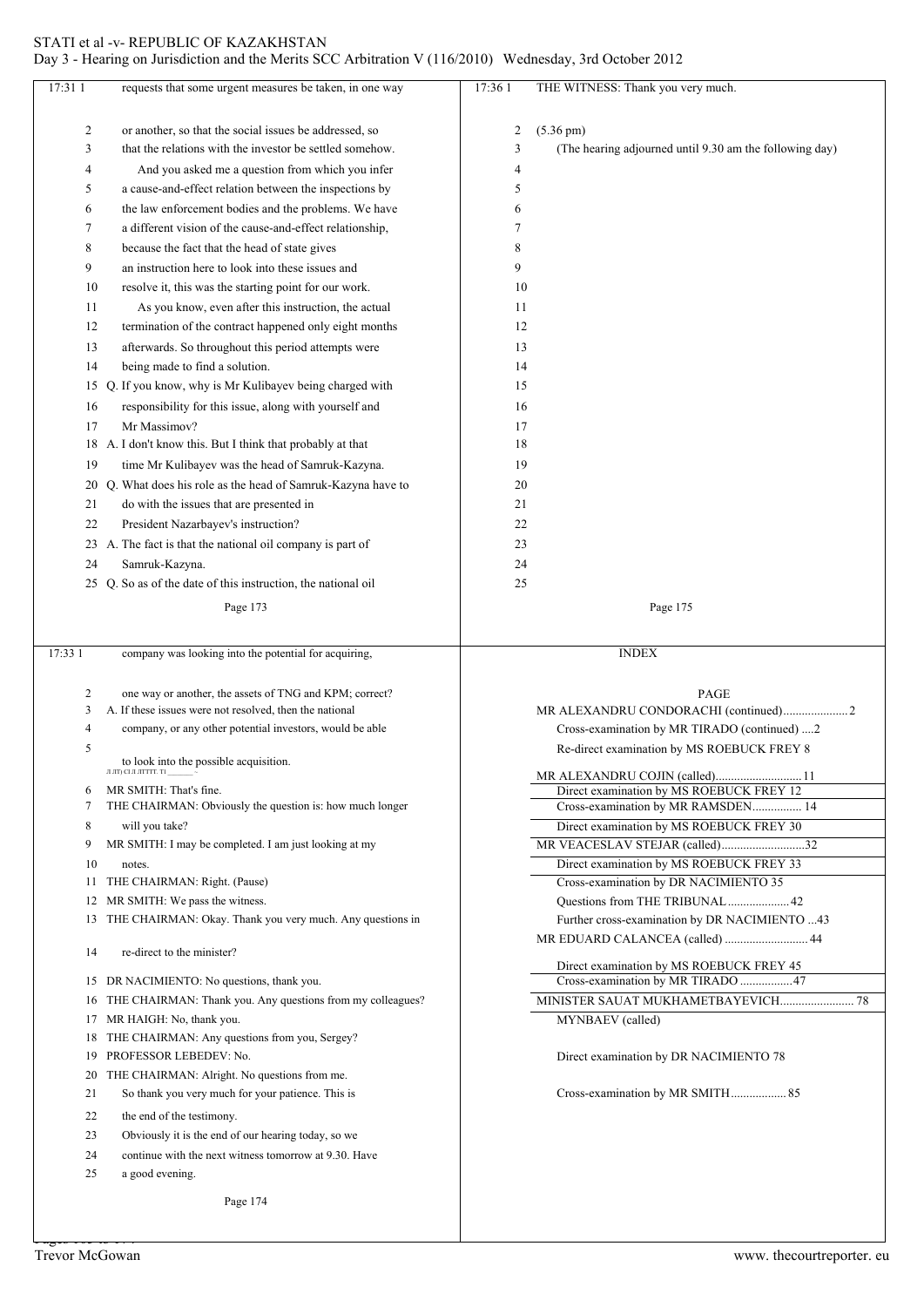Wednesday, 3rd October 2012

alright 1:19 11:12

Abay  $85:3$  ability 59:11 able 6:14 19:4 20:14 70:5 81:3 85:5 174:4 about 3:3 7:10 8:1 10:3,4,12 18:23 19:1821:4 23:16 24:19 25:16 18 29:20 30:19  $31.1533.16363399$ 42:9 44:1 46:4,25 47:1 50:5,9,11,13 51:13 52:11 66:25 67:5 71:7 83:22 87:21.22 95:9  $98.15109.3115.13$ 116:8 116:16 121:18 123:7 135:10.20 136:1 137:5 143:10 148:14 150:15 151:11 152:7,23 154.24 158.20 160.23 163:13 19 169:22 171:6 ahove  $4.6887.3$  $140.23.155.8$ above-stated 105:2 absence 92:14 106:7 ahsent  $118.13$ absolutely 18:10,11  $22.9136.5170.16$ Academy 45:19 accept 12:3 20:19 45:1 51:19 137:5,20 138:18 165:20 166:14 acceptable 81:14 accepted 72:17 115:16 accompanied 23:23 24:16 25:3 accompany 25:6,8 26:3  $30:12,14,15,2284:11$ accompanying 22:18 90:14 according 8:21 10:23 20:5 25:10 67:11 104:22 106:15 109:23 134:4 accordingly  $35:841:19$  $54.2024117.15$ account 24:23 70:20 145:15 146:10 147:3,18 accounting 41:17 68:16 accounts 68:9  $145.12$  accrued  $4.18$ accuracy 12:12,14  $45.91191.3$ accurate 110:22 accurately 124:19  $125:6$  $acensation 28.8$ accusations 28.16 accused 27:25 28:6 29:5,6 achieve  $151.25$  achieved 133:19,21  $135.7912$ acknowledge 66:12

 $72:1.12$ acquiring 174:1 acquisition 156:4  $174:5$  acting 128:8,23 action 88:9 actions 57:2 active 26:9 actively 161:12,17 activities 3:19 4:3 28:7 71:23 86:24 104:25 105:12.13.14.16.19 activity 25:11.28:1 acts 47:21,24 48:2,6 48:19.23 50:8.20.23  $51.160.1963.11$ 83:13,17 106:10 actual 48:4 54:6 80:19 123:9,11 128:21 142:25 143:18 169:19 173:11 actually 5:11 6:21 7:3 7:25 8:1 10:22 15:7 16:17 19:3.7.23 20:7.21:12 23:16 24:14 25:3 39:12 40:16 46:4 51:24 60:25 61:4 70.12.19.71.17.73.6 75:13 95:23 97:14  $99.11$ 100 5 112:20<br>113 19 119:23 120 18 123:15 129 10 138:19 141 10 156:15 158 13 161:15 add 39:22 78:24  $152:25$  addenda  $114:7.8$  addendum  $15:13.24$ 17:13,14,20,21 18:3 18:8, 13, 24 19:1, 3  $19.2023206923$  $21 \cdot 1$   $22 \cdot 1$  13 16 115.9 13 20 22  $116.25117.58$ 123:16 addition 44:5  $66.9$ 156:2 166:2 additional  $4.17$ 10:11 17:24 34:8 66:4,6,7 66:8,15,15 69:3.11 104:15 122:23 139:15 address 37:12  $47.57$ 73:12 160:18 addressed 86:3 88:11 95:15 103:2 127:12 140:15  $144.23$  166.4 19 173:2 addressing 149:10 159:1 171:12

adjourned 78:2 175:3 administered 166:16 administration 155:25 158:17.21 159:1,2,5 159:6  $163.25$   $164.4$   $164.16$ 165:8, 10, 18 165:21 166:2,5,10 166:20,21 admission 2:6 advance  $77.8$ Advocates 1:22 affects  $12-19$ Affinities 40:10 Affinity 37:8,24 38:13  $69.1670.312711$  $73:1$  afford  $69:8$ afraid 67:15 109:11 109:20 116:21 139:4 after 6:5 19 22 23 7:8 7:12 39:18 46:24 47:5 58:2,9 70:4 76:10.16 79:9.18  $83.31086.17$ 87:20 90:5 94:11 98:13 106:21 107:3 114:9 115:9 123:15 137:8,10,25 138:22 145:2 146:7 148:20  $152.17154.1516$  $173.11$  afternoon  $2.574.20$  $77:1$ 78:13 85:12,13 afterwards  $101:5$  $173.13$  again 6.6  $11-1030.838-12$ 40:5,8 42:25 44:17 48:11 50:23 54:4 56:4,12 57:15 58:25 59:14 67:9 71:8 77:4.24 82:6  $82.1884.292.11$ 104:12,20 109:13 116:14 123:1 125:17 137:10,21  $138.67141.12$  $1/6.21$  150.12 163:21 165:15 against 5:6,20  $29:24$ 133:2 agencies  $81:1623102:21103:9$ 166:22 agency 2:6 90:2 93:4 94:13,24 95:16,17 95:23 96:18 97:25 103:16 104:23 108:15 122:11 130:4 131:17 aggravated 68:24 69:2 aggregate 121:21 ago 21:3 93:1 167:23 agony 133:22 agree 24:7 51:16 56:20 57:9,11 59:5

60:23 61:11 62:15 62:16 64:12,19 68:24 69:1,1,3 71:25 86:11 89:6.23 90:19 91:1,8 92:5 94:11  $98.2499.15100.13$  $101:1107:18$ 108:2,11,22 109:16 110:18 115:24 117:12 121:4 124:25 125:6  $125:23$   $126:15$  $137.1521138.11$ 157:16 158:7 159:5 162:11 167:1 172:16 agreeable 44:25 agreed 9:25 37:6 53:9  $69.151770.193.2$ 114:2 157:19.20.21 157:22 agreement 57:20 118:5 119:24 130:22 156:24,25 159:22 160:3,4,5,24 agrees  $18.25$ Agriculture 79:16 ahead 6:15 116:23 157:6 aided  $23.23$  aim  $92.24$ **Akhmetov** 75:4.7.21 akim 149.21.25.150.9 151:20.20 152:5 153:13 154:21 156:16 159:24,24 161:25 164:14 166:3,4,6,8 167:3 171:18 Aktau  $30.2431.20$  Akvm 156:2 ALAN 2:11 **ALEXANDRA** 1:18 **ALEXANDRE 2:23 ALEXANDRU 2:1**  $11:18$  176:3.6 allegation 80:24 84:3 allegations 28:22  $29.2376.22$ allege 81:1 allegedly 54:10 163:16 alleviate 54:2 allocate  $140.011$ 141:9 allocated 13:3.9 106:15 allocation 13:17 allow 57:1 72:4  $91:20$  allowed  $13.1821$  Almaty 79:8 alone 56:20  $57:9.18$ 164:22 along  $171:11$  $173:16$ already  $11.23$ 39:8,8 39:22 53:18 56:22 56:24 62:16 76:14 90:5 106:9 130:10 130:12,16  $133:24$  $135:16$ 

138:16 141:15,16

36:11 44:2.12

14:6 19:11 35:16  $41.22$   $45.3$   $74.13$ 77:24 85:7 149:18  $167:8$  $174:20$ altered  $10:15$ alternative 107:16 129:11,11 although  $26.2$  always  $55.13$ 106:10 122:4 128:22  $143.2151.2022$  $AMAN$   $2.13$  amend 78:24 81:8 amended 115:17 amendment  $114:1,2$  $114.17115.9$ amendments 19:1  $113.2$   $114.10$  15 16 114:19.20 115:5 117:14 ammonia 156:8 157:1 157:4 among 39:6 10 19 40:10 88:20 89.6 110.11 138.11 141:10 155:21 amount 15:16 64:6,8 68:14,22  $70.6971.1112$ 133:20.21 135:8 136:11  $140.23$   $149.16$  16 amounted  $136.8$  $139.24$ amounting 29:1  $136:10$  amounts 64:7 71:20  $71.21$ AMY  $1:18$ analysis 153:15 161:7 **ANASTASIA 2:8 Anatolie** 1:12 29:20 87:18 Andrevev  $168.489168.15$ 169:3,12 170:13,19 171:5 and/or 161:11 announce 144:9 annual  $38.2$  another  $7.916.12239.925$ 43:1 84:2 90:13 94:24 101:7 101:21 108:17 117:18 118:8 129:2 142:7.23 152:18 173:2  $174.2$  answer  $10.3$  $20.31120.1523.11$ 34:10 38:7,9 39:8,21 43:16 44:11 49:4 52:24 53:13 56:22 56:24 62:19 64:14 64:25  $65.176716866$  $116:10$  127 $:20$  129 $:15$ 141:1 146:13 160:16 answered 43:14 52:21 answering 94:4  $160:19$  anvone

anything 38:22 39:22 62:4 67:5 78:23 81:21 90:16 128:20 128:20 143:24 152:3 170:17 anywhere 1:22 apart 129:9 apologies 3:22  $15:13$ 16:15 126:25 apologise 97:12 102:4 apostils  $64:1$ apparently  $16:20.22$  $17.760.561.2495.22$  $101.6131.15136.21$ 144:24 158:16 162:11 appeal 5:17,20 51:5.9  $51:9$ appealed 5:16 50:21 appear 29:18 76:24  $104.18$  130.5 appeared 1:19,22 10:5 APPEARING 2:1 appears 4:7 62:14 86:16 107:9 120:6 135:21 137:9 appended 170:7,12 appendices  $60:17$ 64:7 appendix 59:25  $60:2$  $62.2363.13$ application 24:19 59:24 60:6 64:13 67:8, 10, 12, 12, 15 91:15  $109.6, 14$  applications 145:9 applied 17:1  $21-13$ 58:11 applies 17:25 apply  $124:21$ appointed 41:18  $79:15$ 79:16.17.23 80:3 appreciate  $48:20$ 76.25 89.4 106.17 169:14 appreciation 124:8 approach 52:14 approached 91:22 approaches 101:7 appropriate 56:18  $74:18$  approval 53:25 59:22 149:3 approvals  $114:9$  approved  $114.815$ 115:16 149:2.8 approximately 84:14 138:13 146:18 April 14:12,16 22:25 23:15 59:21  $110.3115.11117.1$ arbitration 1:1.1.2  $36:143:1444:3$ 55:3 58:1,9,12 59:2 78:23 80:25 84:3 95:19 104:8 118:16  $123.22$ 

**Trevor McGowan** Page 1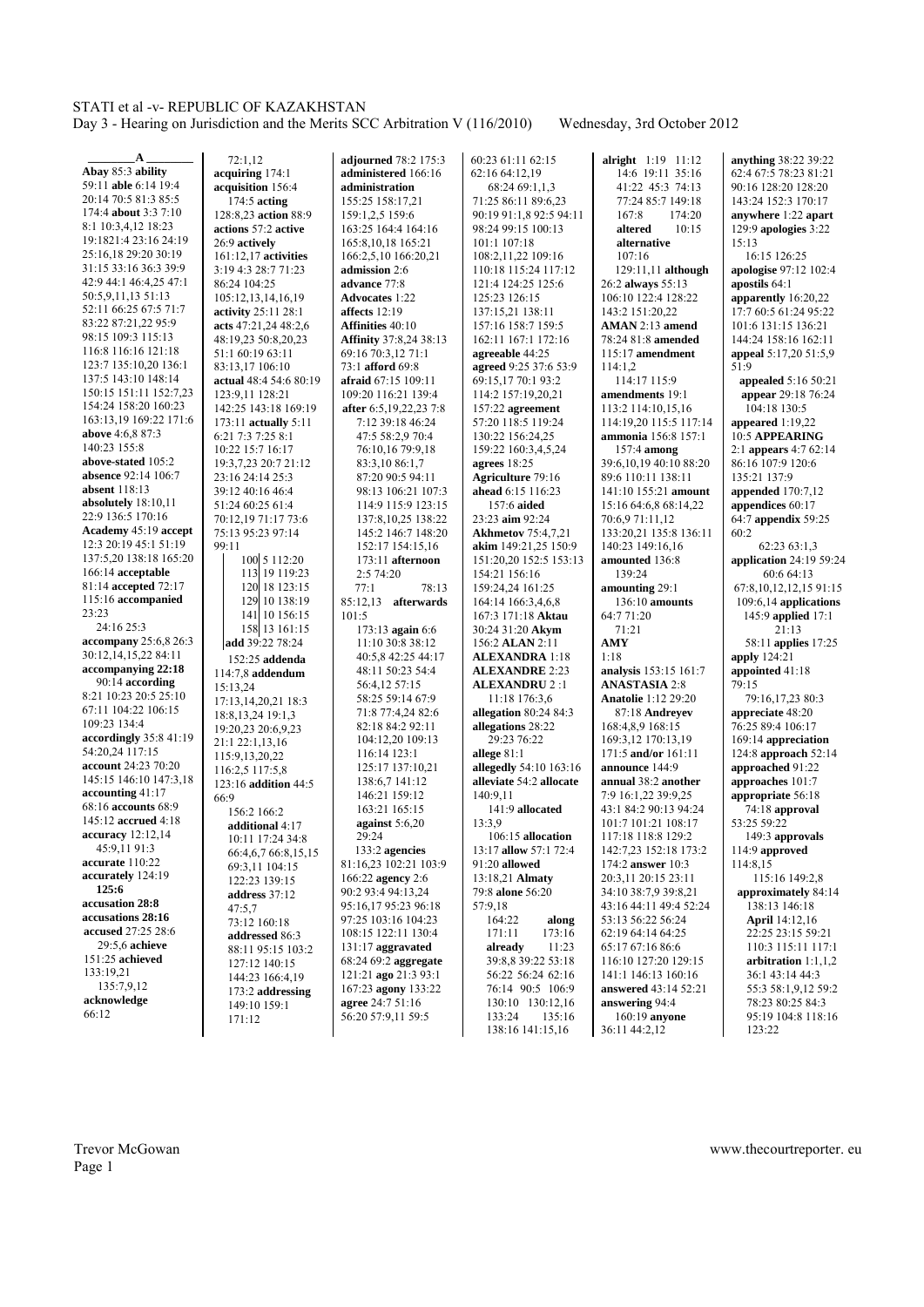| arbitrator 43:1                         | attempting 22:16                              | 45:13 79:4                   | 70:14 73:17 76:20              | 48:24 95:2                    | capable 154:1          |
|-----------------------------------------|-----------------------------------------------|------------------------------|--------------------------------|-------------------------------|------------------------|
| archived 73:22                          | attempts 173:13                               | back-tax 4:18                | 83:24 86:9 90:2                | breaches 48:15 49:24          | capacity 89:19 113:5   |
| area 99:11                              | attend 24:11                                  | back-taxes 4:15 5:5          | 91:7,15 97:4,13                | 50:3,5,9,10,11,14             | 113:5 151:8            |
| areas 25:11 171:15                      |                                               | 6:87:14                      |                                |                               | car 56:11              |
|                                         | attendant 59:25<br><b>attended</b> 25:3 36:13 |                              | 101:15,16 105:9                | <b>break</b> $32:9,1174:18$   |                        |
| arise 57:1 80:21                        |                                               | bad 116:3,13                 | 106:23 107:17,18               | 79:19 134:8,12,15             | carefully 164:18       |
| arisen $128:12$                         | 42:13                                         | <b>balance</b> 70:8 73:10    | 108:1,6,15 111:6               | 134:23 135:3 139:5            | Carnegie 2:17 99:25    |
| arises $20:17$                          | attention 25:5,12 87:4                        | 122:14,17,19,20              | 112:1,16,20 116:7              | 143:14                        | carried 21:14 87:24    |
| around 23:13 68:11                      | 88:5,6 130:23                                 | balances 103:13              | 119:24 124:5                   | <b>brief</b> 8:10 30:8        | 98:16,17 99:6,9        |
| 108:21                                  | 171:21                                        | bank 70:20 79:17             | 129:16 131:7                   | <b>briefly</b> 2:9 45:12 79:3 | 132:11 138:1           |
| arrange 77:6                            | attitude 84:4                                 | banking 79:20                | 135:19 154:15                  | <b>BRILL 2:17</b>             | 146:21,23 147:1,17     |
| arrival 90:9 144:18                     | attractive 58:15,21                           | <b>based</b> 5:8 20:24 34:5  | 168:20                         | bring $81:983:13$             | 162:19,24 165:5        |
| arrive 103:24 144:16                    | 59:3,6                                        | 86 23 87:25 132:20           | believed 169:8                 | $bugg$ 52:4                   | carries 146:3,15       |
| arrived 144:24 155:16                   | attributable 71:11                            | basically $37:1263:8$        | belong 87:12 146:22            | bugged $52:2$                 | carry 13:4 21:17 34:1  |
| arriving 102:20 103:2                   | <b>Aubakirov</b> 75:15,23                     | <b>basis</b> 14:2 55:7 56:20 | belonged 90:25                 | <b>build</b> 13:21 144:11     | 69:8 114:6 122:2       |
| <b>Article 3:18 4:2.8</b>               | audit 49:21,22,23,25                          | 57:10 121:13 122:7           | belongs 84:15                  | building 13:11                | 123:25 162:10          |
| 48:10                                   | auditor $146:6,8$                             | 137:24 141:4 166:9           | <b>Besides 83:16</b>           | <b>built</b> 8:22 144:17      | 164:23                 |
| artificial 121:25 122:6                 | auditors 70:13,14,22                          | <b>Batalov</b> 21:22 110:4,5 | best 7:7 32:17 86:25           | 160:11                        | carrying 153:2         |
| Ascom 1:13 2:5 68:12                    | 70:22                                         | 110:13,18,23                 | 97:20 127:6                    | <b>bulk</b> 127:12            | case 5:18 7:18,20,24   |
| 68:17,21 150:16                         | audits 49:17 50:1                             | 117:13                       | <b>better</b> 64:24 148:6      | <b>bullet</b> 8:19 62:7,10,17 | 11:10 22:12,22         |
| 153:17                                  | August 2:21,23 90:9                           | <b>battle</b> 111:11         | <b>between</b> 1:11 40:6       | 126:23                        | 23:19 26:16 33:13      |
| asked 1:15 2:15,19                      | 149:20 154:13,18                              | bear $57:8$                  | 41:1 63:6 105:20,23            | bullets 62:7                  | 49:6,12 64:12 81:6     |
|                                         |                                               |                              |                                |                               |                        |
| 11:8 17:7 26:13                         | author 167:24 168:7                           | bearing 131:5                | 106:1 132:12                   | <b>bundle</b> 3:23 16:12,14   | 82:9 96:8 100:12       |
| 29:19 39:9 42:3                         | <b>authorities</b> 7:24 13:13                 | bears $131:1$                | 136:25 163:5 173:5             | 102:5                         | 101:6 102:17 115:1     |
| 47:3 53:14 57:5                         | 114:6, 10, 11 158:11                          | became 24:18 79:24           | <b>bid</b> 169:25              | burden $69:7.7$               | 117:19 118:6,12        |
| 66:9 72:7 73:16                         | 159:4 162:6                                   | 80 1 137:7,8 138:1           | <b>bill</b> 83:19,20,22,25     | bureaucracy 125:9             | 127:10 128:1           |
| 76:20 87:19 88:16                       | authority $80:18,22$                          | 138:4 152:16                 | <b>binder</b> $3:1385:16,18$   | bureaucrats 124:9,15          | 130:13 144:14          |
| 101:11 112:20                           | 86:13 87:13 94:20                             | become 85:23 86:1,7          | 85:19,19 97:12                 | 124:20 125:2                  | 147:5 162:9            |
| 116:7,10,21 123:8                       | 110:15.24 113:20                              | <b>before</b> 1:8 4:4 12:9   | 104:12 109:25                  | business 48:18 79:19          | cases 84:14 89:1 167:1 |
| 128:24 140:1 144:1                      | 152:4 159:20                                  | 15 10 20:3,11 27:23          | 118:20 126:5 130:5             | 96:13 149:12 152:2            | cassation 6:4,8        |
| 153:18 173:4                            | 160:11,12 162:7,10                            | 28 1,5,7,10,12               | 131:11 149:19                  | busy $1:1331:9$               | cast 138:16            |
| asking 20:2 30:2 38:23                  | 164:5 165:8                                   | 34 11 40:1 47:22,25          | 155:10 163:1                   | button $57:14$                | category 146:23        |
| 39:9 48:21,25 66:25                     | automatic 123:9                               | 66 13 74:21 75:17            | 167:18                         | <b>buttons</b> 32:16          | cause 57:2 69:10       |
| 71:9 163:19 168:5                       | autonomy 124:9                                | 85 16 97:15,20               | binders 85:8                   | buy 59:7 $152:10$             | 71:18 72:18            |
| aspects 126:20 128:23                   | autumn 80:1 98:8                              | 103:25 116:10                | binding $114:21$               | buyers $152:15,16$            | caused 69:3 72:2       |
| assessed 130:14 133:2                   | available 2:10 11:23                          | 128:25 135:3                 | bit 5:24 48:25 49:3            | 154:6                         | 143:7                  |
| assessment $5:5$ 133:4                  | 77:16 152:15                                  | 136:14 139:5                 | 54:21 72:9 75:17               | buying $152:23$               | cause-and-effect       |
| 133:5 138:11                            | avenue 1:4                                    | 143:14 149:24                | 82:20 83:24 98:15              | buyout 150:16 151:12          | 172:21 173:5,7         |
| assessments 7:2                         | avoid 55:15                                   | 150:7 155:15,16              | 105:10 164:13                  | 152:4,8,9                     | central 149:5          |
| asset 56:15 59:9                        | aware 20:16 30:20                             | 163:2,14 167:9,20            | <b>BITENOV 2:16</b>            | buys $59:7$                   | Centre 1:4             |
| assets 59:7 122:13                      | 32:23,24 33:2 45:1                            | 171:1                        | block $16:22,22$ $18:1$        | <b>BOCKSTIEGEL 1:9</b>        | certain 21:14,15 26:4  |
| 145:22 146:2,5,12                       | 49:21,24 50:2,8                               | beg 109:12 129:20            | 85:3 127:5 136:18              |                               | 35:5 40:5 47:4 51:1    |
| 147:12 150:16                           | 53:3 55:1,11 58:9                             | began $23:1358:9$            | blocks 16:21 17:2,8            | $\mathbf C$                   | 54:22 62:7 69:6,7      |
| 151:12 152:4,24                         | 78:8,13,15 85:23                              | beginning $42:367:24$        | 122:16                         | c 62:3,5,8,12,18 63:19        | 72:23 81:10 87:21      |
| 153:16.23 156:4                         | 86:1,7 87:15 96:1                             | 68 12 73:13 77:11            | <b>board</b> 154:11            | 63:21                         | 87:22 104:25 108:8     |
| 157:13,15,21                            | 97:8,23 98:7,10                               | 78:10 82:21 94:8             | <b>bodies</b> 23:11 50:13      | cabinet 165:12                | 119:21 125:17,18       |
| 158:19 159:15                           | 101:24 107:5                                  | 165:17                       | 158:6 172:19 173:6             | Calancea 42:22 44:20          | 125:20 128:25          |
| 160:8 161:18,19                         | 108:10 115:19                                 | begins $136:6$               | body 154:24 158:5              | 44:21 45:6 46:6               | 129:2 141:20 162:1     |
| 168:23 169:4,17                         | 118:6,7,9,14 140:6                            | <b>behalf</b> 1:19,22 23:24  | 172:7                          | 47:13 50:2 56:20              | 164:9 166:21 167:2     |
| 174:2                                   | 140:18 142:1                                  | 24:15 88:1 110:19            | bonuses $160:22$               | 57:8 62:23 64:12              | 172:22                 |
|                                         | 162:12,24 163:6,8                             | behaviour 30:3               | <b>Borankol</b> 136:1,19       | 66:25 67:18 74:8,14           | certainly 93:22        |
| assist 149:10 167:6<br>assistance 152:2 | 163:18                                        | <b>behind</b> 86:16,17       | 137:16 138:6                   | 176:15                        | Chagnoux 75:4 76:8     |
| associated 17:13                        | away 14:6 47:10                               | 130:23 139:18                | 143:24 144:22                  | calculated 6:2                | 76:10,12               |
| 99:25 141:23                            |                                               |                              |                                |                               |                        |
|                                         | <b>Aytkaliev 34:9</b>                         | <b>being</b> $2:107:1710:8$  | 145:4,7,19,20 147:6<br>148:3.7 | calendar 121:8                | chain 166:24           |
| assume 61:3 66:9                        |                                               | 10:20 11:13 12:18            |                                | call 51:14,16 52:2,17 52:19   | chair $45:15,18$       |
| 99:10 121:6 123:3                       | $\, {\bf B}$                                  | 18:16 39:25 41:10            | both 32:17 49:21,23            | 53:1,3 123:6 127:21           | chairman 1:3,14,18     |
| assumed 137:25                          | <b>b</b> $62:3,5,8,11,18$ $63:19$             | 53:4,5 66:3 75:21            | 86:12 96:4 110:1               |                               | 3:15 6:12,13 8:8       |
| 138:22                                  | 63:21 88:22                                   | 87:4 98:16 99:2,6,9          | 116:24 118:25                  | called 11:18 32:13            | 9:17,22 10:1,2         |
| assumes $125:16$                        | back 1:10 4:12 5:19                           | 110:21 123:8                 | 129:19 131:8,12                | 44:20 46:7 59:25              | 11:12,20 12:4 14:6     |
| Astana 5:17,21,25                       | 8:14 18:3,7 20:21                             | 125:13 126:16                | 139:12 148:2                   | 78:6 79:25 129:17             | 16:12 20:1,4,16        |
| 77:1                                    | 43:4 54:21 56:4,12                            | 127:7 138:9 141:21           | 164:16 168:9                   | 156:19 170:21                 | 22:5 25:16.21 27:7     |
| atmosphere 171:20                       | 57:15 85:17 94:10                             | 142:11 151:3                 | <b>bottom</b> 18:22 19:17      | 176:6,10,15,18                | 30:1,7 31:22,25        |
| attached 46:19 60:4,6                   | 104:11 116:24                                 | 153:18 156:9 157:1           | 19:18 28:25 65:3,8             | calls 52:9 63:12              | 32:3,6,9,15,20 33:3    |
| 170:19,23                               | 129:23 130:20                                 | 159:14 160:7                 | 65:20 120:7 161:4              | <b>calm</b> 142:22            | 35:16,24 36:2 38:9     |
| attachment 60:25                        | 131:9 132:25                                  | 168:16 170:12                | <b>bound</b> 58:15,21 59:2     | came 28:20 31:7 35:4          | 39:17 40:8,18 41:22    |
| 64:3 73:21 170:15                       | 134:25 138:4                                  | 173:14,15                    | box $46:14$                    | 58:7 90:4,17 159:24           | 41:24 42:7,18,22,24    |
| attachments 167:20                      | 143:21 152:19                                 | <b>BEKETAYEV 2:9</b>         | Bozumbayev 154:16              | 162:22 167:25                 | 43:3,7,13 44:17,21     |
| attempt 118:3 133:19                    | 169:14,14                                     | <b>believe</b> 25:25 28:7    | 154:17                         | 168:8 171:4                   | 45:3 47:10 48:25       |
| attempted 152:13                        | background 36:17                              | 36:9 40:23 67:12             | breach 47:23,25 48:14          | cancelled 5:18                | 54:15 59:16 62:21      |

Trevor McGowan<br>Page 2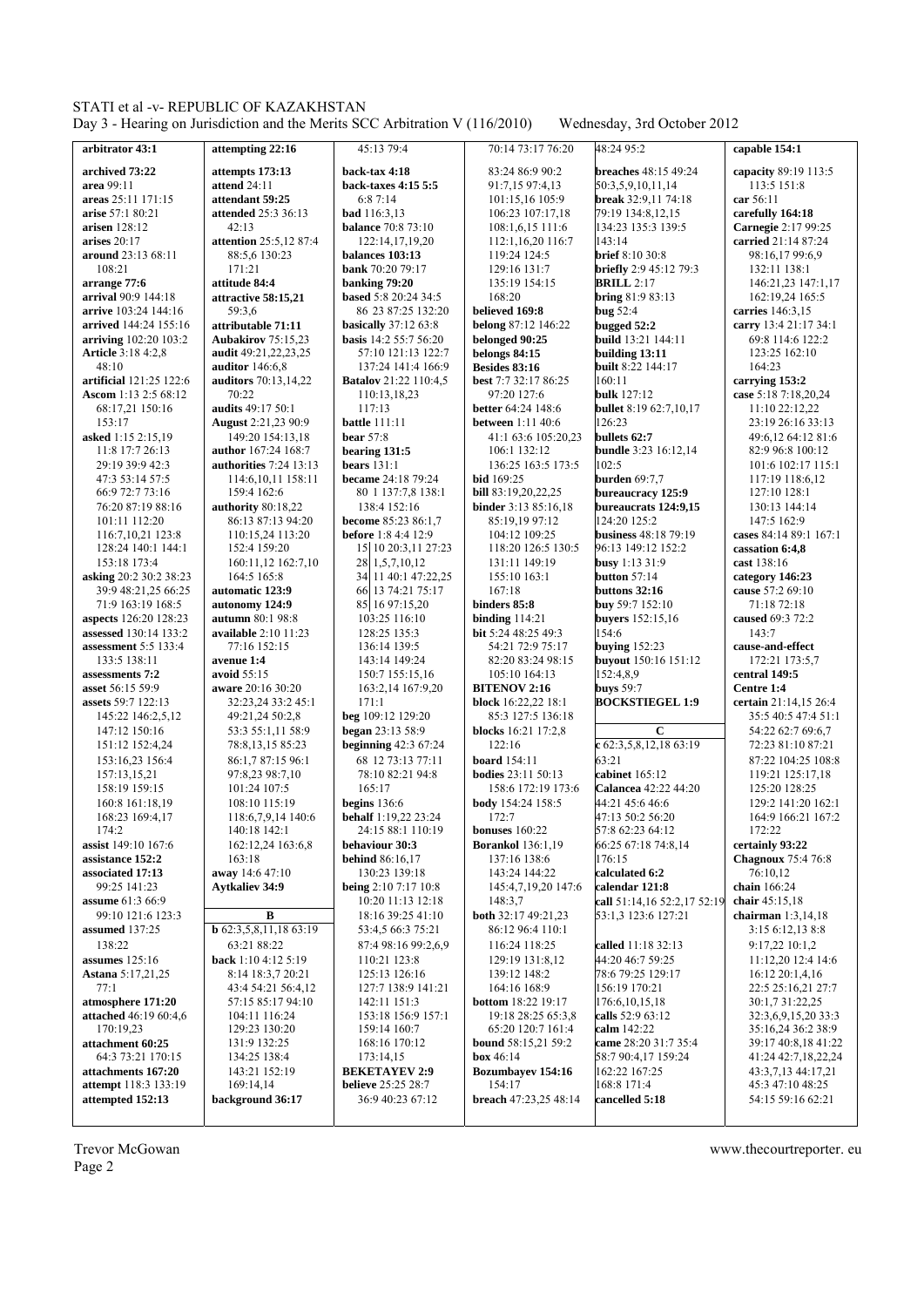Wednesday, 3rd October 2012

| 63:5,23 72:7,19         | 14:3 36:20             | 70:15 72:5 80:10           | 156:18 157:17          | Condorachi 1:4 2:1,4        | continued 2:1,3 176:3  |
|-------------------------|------------------------|----------------------------|------------------------|-----------------------------|------------------------|
| 74:9,11,13 75:5,11      | clear 10:16 22:15 25:6 | 83:17 84:8,12,20,21        | 161:19 173:23          | 6:11 8:6,15,16 10:3         | 176:4                  |
|                         |                        |                            | 174:1,4                |                             |                        |
| 75:14,16,20,24 76:5     | 53:24 58:19 65:21      | 99:16,19 115:2             |                        | 11:9 44:14 176:3            | continuity 54:25       |
| 76:6,15,18 77:14,16     | 67:6 69:10 76:3        | 117:15 133:20              | company's 86:24        | conduct 98:12               | contract 12:18,19,22   |
| 77:22 78:4,8,17,19      | 77:20 80:17 103:4      | 153:22                     | compared 137:13        | conducted 96:2              | 12:24 13:6,10,23       |
| 79:17 81:17 82:9,16     | 107:12 109:21          | coming 65:5 66:20          | 148:4                  | conducting 51:20            | 14:2, 19, 22 15:2, 7   |
| 85:7,8,20 94:6          | 114:1,22 123:6         | 144:12                     | compensation 57:23     | 110:17                      | 15:14, 17, 21, 23 16:5 |
| 107:24 111:6            | 130:11 131:22          | command 166:25             | 59:11 146:9            | conference 52:19            | 17:13,20 18:6 19:3     |
| 112:10,17 116:13        | 147:14 148:18          | commence 162:16            | competence 37:16,17    | confidential 52:20          | 19:23 20:6, 14, 23     |
| 116:21 119:20,22        | 153:4 159:11           | commenced 58:1             | 94:25 99:11 108:12     | confirm 12:1,12,14          | 26:18,19 48:16         |
| 123:6 134:7,12,18       | 164:20                 | commencement               | 125:11                 | 14:18 33:1,10 39:3          | 58:14,20 59:1,7,13     |
| 134:25 154:10           | clearly 6:23 65:20     | 154:25                     | competency 93:9,18     | 40:12 45:9,11 66:14         | 85:3 98:2 109:7,15     |
| 163:2 165:14            | 130:9 158:12           | comment 19:10              | 94:15 106:24           | 72:14,17 79:1 83:12         | 113:3,13,25 114:1,7    |
| 166:12 167:8,12,15      | client 95:11 115:2,5,8 | 115:21 116:6               | competent 50:13        | 96:10 97:4 130:25           | 114:17 115:5,9         |
| 174:7,11,13,16,18       | 115:10,19,25 116:5     | 126:20 136:16              | 64:15 67:16 90:22      | confirmation 96:25          | 117:3,6,15,20,22,23    |
| 174:20                  | 117:1,4,11 119:16      | 159:9                      | 113:20 154:24          | confirmed 26:17             | 118:2,7,10,11,12,17    |
| challenge $7:2,3,4,8$   | 121:9,21 122:8,21      | commenting 88:9            | 158:5                  | 39:15 55:24 83:8            | 118:18 119:10,15       |
| 50:18 51:7,10           | 126:12 127:7           | comments 83:6,7            | complete 64:19 67:10   | 122:19                      | 119:25 121:14,16       |
|                         |                        |                            |                        |                             |                        |
| challenged $4:206:3,6$  | 138:13 140:22          | 115:8 116:4 117:8          | 67:15,15 75:24         | confirming 83:10            | 122:1,3 123:11,13      |
| 7:4,17 10:8 145:18      | 141:19                 | <b>Commerce 1:2</b>        | 122:22 131:18          | confirms $4:22\,5:3$        | 123:14,19,20,24        |
| 146:25                  | clients 39:1 96:4,11   | commercial 25:23           | 146:18 170:14          | 162:5                       | 125:25 126:12,18       |
| <b>Chamber 1:2</b>      | 97:1 98:2 101:3        | 26:1 79:19                 | completed $120:14,16$  | conflict 141:16             | 127:5,8,9,11,25        |
| chance 144:6            | 104:24 106:3,6         | commercially 17:6          | 120:20, 20, 21, 21, 22 | confrontations 145:5        | 131:14,19 135:20       |
| change 147:25           | 117:21 122:21          | commission 81:12,12        | 120:22,23,23,24,24     | confusion 4:11 19:12        | 136:15,17 140:20       |
| changed 90:1 113:10     | 123:19 131:13,19       | 81:15,22 82:1 83:2         | 121:1,1 135:14,17      | connected 28:4 80:16        | 141:4,11,14 143:19     |
| <b>Chapter 8:24</b>     | 132:22 133:8           | 113:11, 12, 18, 18, 19     | 174:9                  | 90:16                       | 151:23 155:1           |
| charge 157:12,15        | 135:11 138:8,24        | 113:20,21,24               | completely 48:23       | connection 21:8 95:19       | 161:10 173:12          |
| 158:18 159:16,17        | 139:6,11 140:21        | 133:12 149:5,6,6           | complex 83:21 84:9     | 100:4 104:8 107:6           | contracts 14:19 17:24  |
| 160:8 161:18            | 141:4 143:22,25        | commitment 109:17          | 92:17 100:11           | 122:9 130:3,15              | 38:15 39:4,16 54:3     |
| charged $171:11$        | 144:11,17 145:3        | 109:20 110:19,21           | 113:17 118:1,2         | 141:22 155:18               | 58:2 81:3 106:11       |
| 173:15                  | 147:7,12 148:5         | 121:22                     | complexity 125:19      | 168:2                       | 108:24 110:16          |
| chart 138:7             | 149:4 159:16 160:9     | commitments 54:23          | compliance 2:12,12,14  | <b>ConocoPhillips 84:19</b> | 111:1 117:25 118:1     |
| check 86:24 96:14       | client's 142:16 161:13 | 55:18,20 109:9             | 2:14 98:2 117:22       | consent 160:9               | 118:3 121:12           |
| 140:3                   | Cliffson 59:22 66:18   | committed 50:3 127:2       | 119:11 120:1,2         | consequence 101:9           | 123:10 127:15,19       |
| checks 146:6            | 67:3,5                 | 135:8 138:14               | 123:19 128:4,5         | consequences 33:1           | 127:24 132:2,19,21     |
| chemistry 80:13         | climate 84:6           | <b>committee</b> 4:20 5:22 | 131:13 132:20,22       | 54:2 55:15 78:16            | 132:23 133:8 135:5     |
| Chevron 84:19           | clip $85:17$           | 5:25 6:3 13:14             | 155:24 158:15          | 143:1                       | 135:5 139:6 161:6,7    |
| <b>Chief</b> 2:16       | closely 172:2          | 23:21 24:15 30:13          | 163:24 165:25          | conservation 147:1,4        | 161:9,14               |
| Chinese 84:23           | closure 55:12          | committees 7:21            | complicated 24:18      | consider 18:12 154:23       | contractual 38:15      |
| choice 159:3            | <b>CNPC</b> 84:23      | committee's 5:5 26:5       | 55:23                  | consideration 159:13        | 40:12 49:24 70:5       |
| chose 139:6 141:3       | coach 116:17           | common 102:25              | complied 61:24 129:5   | considered 6:2 156:9        | 89:13 94:23 113:14     |
| chronology 48:4,4       | coaching 116:19        | communicated 66:22         | comply 32:25 70:5      | 160:19                      | 119:12 133:15          |
| circumstances 21:9      | coffee 134:8,18        | 77:2                       | 78:15 94:23 109:17     | considering 135:4           | 136:11 137:12          |
| 52:15                   | Cojin $11:15,18,20$    | companies 7:16,21          | 125:12 139:7           | 161:5,12                    | 138:25 139:8,16,24     |
| citizens 147:6          |                        | 23:11 27:22 38:16          |                        | consistent 149:11           |                        |
|                         | 12:8,16 13:19 14:11    |                            | complying 138:25       |                             | contractually 20:9     |
| city $5:17$             | 14:13 15:17 17:16      | 39:16,19 40:5,13           | comprehensive 64:17    | consists 149:6              | 21:1 22:2,13           |
| civil 125:9             | 18:15 19:13 20:11      | 49:20,23 50:17,21          | 130:4 133:13           | consolidated 41:5,7         | contrary 48:2          |
| claim 2:17 5:16 50:15   | 20:12 21:24 22:11      | 71:3,13 84:13,17,20        | 172:22                 | 41:13                       | contribute 139:15      |
| 57:25                   | 30:11 176:6            | 84:20,22 85:5 96:4         | compressor 172:10      | conspiracy 162:5            | contributions 119:17   |
| claimant 10:9 65:18     | colleague 1:5          | 96:22,22 97:1 98:21        | conceal 171:1          | constituent 61:17,19        | control 91:17          |
| 74:25 80:25             | colleagues $10:174:11$ | 100:23 102:12,17           | concede 161:1          | constructed 14:1            | convenient 81:2        |
| claimants $1:14,192:2$  | 89:17 146:15           | 104:24 105:11              | concept 12:24,25 13:8  | construction 13:10          | conversation 46:24     |
| 2:8,17,18 3:25 9:19     | 174:16                 | 106:6 131:8 152:14         | 13:24 14:1 67:12       | 146:19 172:9,16             | 47:1,2 51:18,20,22     |
| 30:7 35:23 42:4.8       | collected 82:1 83:1    | 153:3 157:19 161:7         | concerned 71:4         | consult 151:9               | 52:1,4,5,7 53:11,15    |
| 42:10 43:10,13 44:2     | collection 89:14       | 161:16                     | 136:19 143:10          | contact 25:9                | 53:19                  |
| 44:13 58:1 59:10        | collector 8:22 9:10,11 | company 21:21 25:10        | concerning $41:585:3$  | contain 67:4 172:22         | conversations 50:14    |
| 75:6 81:1,3 84:3        | 10:22                  | 25:25 27:25 28:4,16        | 94:20 115:4 118:17     | contained 33:20 76:23       | 52:23                  |
| clarification 15:22     | collects 9:12 81:15,22 | 28:20 37:2,25 38:14        | 156:21 160:15          | contemplated 157:2          | cooperated 151:19      |
| 16:25 43:18 63:16       | Collegium 1:22         | 38:24 40:11 41:4,18        | conclude 39:13 93:7    | content 51:17 103:24        | cooperation 2:10       |
| 66:8 76:18 163:3        | column 119:24 120:9    | 43:23 55:10 56:25          | concluded 131:13       | contents 12:12 33:10        | 83:12                  |
| clarifications 76:6     | columns 121:4          | 57:5,7 65:6 66:21          | concludes 73:11 74:14  | 45:9 53:7,9,14,16           | coordinated 162:8      |
| clarified 43:12         | combined 40:17,20      | 66:23 67:14 71:24          | conclusions 4:19       | context 6:13 81:4           | coordination 80:12     |
| clarify $1:126:1611:1$  | 68:14,22 71:13         | 72:18,23 79:25             | 127:21                 | continuation 19:8           | 88:22 89:8 94:21       |
| 15:11 20:12 25:16       | come 4:12,20 14:6      | 84:23,23,24,24             | concurrently 100:19    | 143:18                      | copies 2:11 61:14,17   |
| 35:2 38:1 41:2          | 33:4 35:16 43:4        | 97:17 99:5 101:23          | condensate 17:4,6      | continue 1:3,19 17:8        | 61:19 64:8             |
|                         |                        |                            |                        |                             |                        |
| 42:10 43:6,22 46:2      | 47:10 77:4 85:7        | 122:2 133:2 136:20         | condition 73:9 148:2,4 | 21:11 82:21 134:25          | copy 3:12 15:3 16:15   |
| 109:2                   | 134:17 143:21          | 152:11 153:21              | conditions 55:23 57:6  | 169:24 171:24               | 33:7 45:6 46:1 47:6    |
| classification 12:20,23 | comes 5:15 7:16 41:4   | 154:3,11,11,15             | 73:7 148:25 172:12     | 174:24                      | 47:6 48:10 64:23,24    |
|                         |                        |                            |                        |                             |                        |

Trevor McGowan<br>Page 3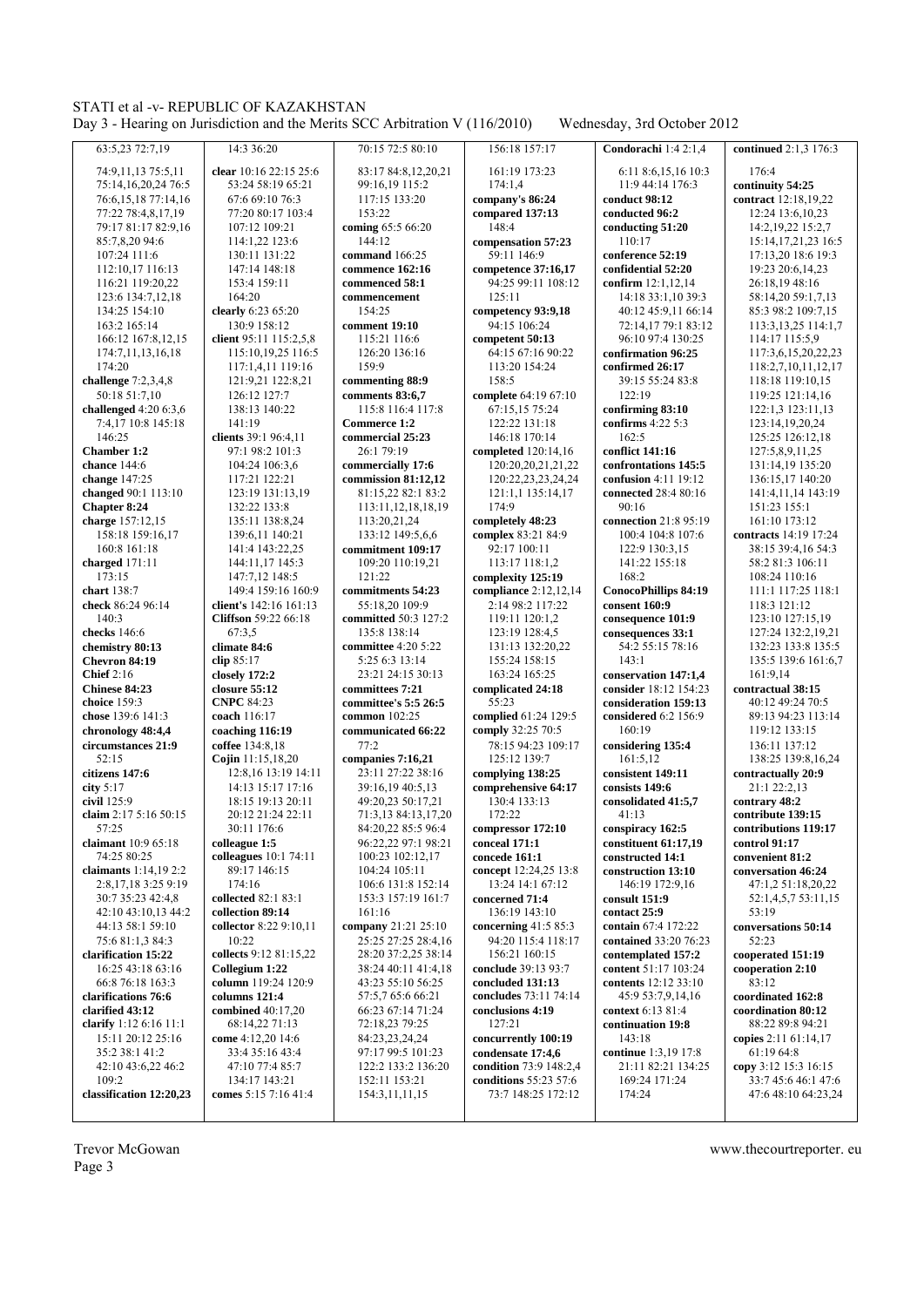65:15 Cornegruta 2:6 24:4 26:13 27:5 31:17 130:16 133:3 corner 65:13.17 corporate  $4:15,175:5$  $7.14$  133.5 correct  $2:247:1511:16$ 14:12,15,20 14:23 15:17,19,22  $17.111171868$ 18:11 20:7,25 22:23  $22.2523.11518$ 24:5 25:7 26:6 28:6 28:14 36:17,18,21 36:22 37:6 38:17 44:11 51:5 52:3  $54.10558568$ 58:17 59:10.23 60:8  $62.1364.2166.1$ 67:8,22 68:1,5 69:14,17 70:24 71:1 72:3.14 73:18.19 76.9 11 86.14 89.10 93:5.13 94:18 96:4 97:19,22 107:2,4,23 111:2 119:1 121:5 121:10,13,23 122:24 126:9 127:16 129:19 130.17 18 131.6 14 131:20 132:18 133:8 135:15 137:18 141:22 149:2,13 153:8 154:8,14 155:19 156:10.13  $157.3158.19160.10$  $161.14$   $162.16$ 165:22 166:13 168:10 171:13 174:2 corrected 9:20 correctly 16:5 24:22  $25.2436643.21$  $49.1458.1362.10$ 70:24 72:19 132:17 144:3 166:12 correspondence  $46.1246.13$ 73:18.20 110:17 114:23 165:3 corresponds 62:11,18 63:20 costs 146:24 147:1.2 Council 164:10 counsel  $10.345.25$ 63:12 76:7.19 93:20 94:5 112:4 116:17 116:22 163:14 counsel's 112:20 count 36:24 113:22 counted  $145.16$  counting  $75.20$ 120:25 country 86:25 88:4 91:11 92:19

100:11 101:21 103:8,21 141:21 171:15 counts 122:13 couple 135:7 course 3:23 10:14 12:14.24 14:18.25 15:23 17:16 22:6.15 24:13.25 29:10 30:25 49:20 25 50:5 51:7,19 52:12 58:6 60:7,13,21 68:10 92:1,8 96:12.20.99:19.100:16  $101:19$  125:17 129:3  $134.18$   $137.5$   $162.20$ 172:2 court 1:25 4:21 5:4,10 5:13,17,19,21 6:1 7:15 82:7 130:18 161:10 courts 5:4 7:5,19,22 cover  $66.21767.225$ 68:3 86:18 covered  $26.5$  127.5 covers 15:24 co-signed 59:23 create 26:17 criminal 10:7.19 28:1 28:4579111621 89:3 130:15 138:9 141:23 criteria 10:18,20 cross 14:6  $35.1647.10$ cross-examination  $1.19231041410$ 30:11 31:4 35:18 43:9 47:12 85:7,11 135:1 176:4,8,12,14 176:17,20 currently 36:3 84:18 customers 37:8.23.38:7.18.23.25 39:4 39:5.6.7.10.11.15 39:20 40:10 69:16 70:2,4,7 cut 15:15 cybernetics 79:6 cycle 55:15 C-114 33:17.21 C-115 2:8, 11, 20, 24 3:2  $C-1162:1216C-171$ 130:22 C-190 51:16 54:5.18 C-23 167:17 C-293 149:20 154:13 163:7 C-294 155:11  $150-11$ 163:22 165:15 C-385 130:7,20 135:21 139:18 C-386 118:19 119:3  $130.720$  $C-510$  48:17  $C-526$  59:20  $C-53$ 15:14,14  $17:22$  $18.4 \text{ C} - 533.64.20$ C-67 16:11,12 17:18  $C-7$  126:6,6

C-711 45:22 46:7,10 73:14 C-711.1 45:22 C-8 85:22 86:15 101:13 C-86 27:11  $97:11$  $104.12106.5$  $C-9$  102:5  $C-93$ 150:5 D Da  $61:10$ daily 80:21.21 100:10  $100 \cdot 15$  17 24 damage 57:2 dash 126:23 data 152:14,15  $154:3$ 154:5.6 date 2:23.24 21:19 64:24 65:2,3,7,9,20 65:23 66:3 70:8 74:4,4 80:5 85.25.87.20.110.6.10 155:1 173:25 dated  $2.2048:6750:2459:21$  $97.17110.3111.1818$ 115:10 130:25 149:20 155:11 156:1.3 170:8 dates 21:4 daughter 154:3 DAVID 1:10 day  $1.674675910219$  $103.3$  24 155.16 175.3 days 26:23 49:10 50:22 51:6 De 136:9 deal 152:4,8 dealing  $37:23.38:12$ 106:13 deals 92:17 dealt 41:16 debt 70:11.25 71:6.10 72:5,25 December 41:19 47:15,17 70:6 decide 132:4 decided 7:3.25 68:13 68:17.21 112:25 113:7 116:2 117:2 117:16 decides 81:13 113:24 decision 5:14 6:3,5,6  $7:1911111526:24$ 68:23 113:18 113:19 125:13,14 125:16,24,25 126:4 126:15 128:1,4,10 128:16,17 129:1 132:7.8.10.13.19  $133:7143:7150:15$ 151:11 152:23 158:7 159:20 165:4 166:8,9,11 decisions 7:4,6 8:21 8:23 29:11  $125:18$ 131:21 155:5 164:9  $165.2$ 

decision-making 94:7 declaration 1:7 11:22 12:2 32:20 44:23 78:9 decommissioning 133:16 140:12 141:9 decrease 148:21 dedicated 157:2 defend 161:15 defended 79:7 151:20 151:20 defending 161:17 define 123:8 defines 128:6 defining 121:3 definitely 76:15 definition 89:12,13,15 89:21 delegation 144:12 demand 52:18 demanded 55:25 demanding 141:17 demands  $124.17$ 125:5 demonstrate  $5:11$ 134:6 denied 5:16  $7:22$  $124:12$  denv 152:25,25 170:23 denying 152:20 department  $2:10,12$ 2:14.16 64:15.15 81:7  $102.232323103.14$ 105:3 128:24 129:6 153:1 depends 75:17  $77:23$ 83:19 142:10 deposit 17:4,7 deputy  $2.927.1579.9$ 79:11.12.22 87:8.16 88:7 102:13 103:2.5 103:19,22 104:1,4 125:16 128:7,23 132:12 describe 45:12  $46.647.279.380.7$ 84:6 124:20 described 69:25 73:17 115:4 125:11 163:4 172:4 describes 26:11 94:21  $125.6$ describing 29:17 81:4 descriptions 125:21 design 8:23 10:18,20 designs 29:11 desire 169:20 destination 9:14 detail 31:11 93:23  $94.2$  detailed 8:23,23 details 71:7 99:23 100:23 130:10 140:6,6  $160:4$ deterioration 56:15  $148.2$  determine 86:24 95:20 106:25

Wednesday, 3rd October 2012

108:12 determines 92:3 develop 51:1,2 162:1 development 16:2.4 16:23 17:5 79:18 149:6 difference  $10:1563:5$ 105:20,25 132:12 139:25 different 6:24 18:10 60:18 91:25 95:3 96:21.22.22.23.24 103:24 112:2 116:9  $140.18$   $173.7$ differentiating 72:15 differently 7:25 difficult 1:18 16:13 49:3 72:9 77:6 100:17 difficulties  $71:19.21$ 71:25 72:2,8,13,18 88:9 difficulty 72:16 94:4,5 direct 12:7 30:10 33:4 33:6 37:14 45:5 68:6 73:13 78:21 95:7 98:20  $107.20$   $108.4$  18 119:6.21 130:23 144:11 152:19 161:8 176:7 176:9,11,16,19 directed 103:14 107:13 128:14 140:2 152:21 directing 103:20 directions 28:18 directive 87:16 97:24 123:25 153:5,11 162:14 164:21,22 164:23,25 directives 55:24 123:23 158:24 165:9 directly 13:8 30:17 53:12 66:22 87:12 102:10 director 2:10 14:11,16 15:1 22:10 24:2,6,8 24:10.11.23 25:23 25:25 26:1 27:15 41:18  $47.141668.19$ 168:6,16 directs 103:6 disagree 133:9,10 156:14 disagreed 35:5 disagreement  $111.25$  disclosed 70:9 discovered 171:2 discovers 94:24 discovery 122:10.13 138:5 discuss 23.21 83.21 24  $83.25127.15$ 134:16,19 158:18 166:24 167:3 169:22 discussed 94:8 160:7 discussing  $2:5$  19:19  $23.683.18118.14$ 129:22 discussion 18:23 31:12,15,17

51:20 163:14 168:22 169:2,3,15 discussions 31:3 158:14 165:6 dismissed 147:22 display  $125:20$ displaying 124:23 dispute 9:23 118:16 disputed 33:14 133:5 138:10 distinction  $40:663:14$  $106.2136.25$ distorting 105:10 district 13:14 disturb 31:9 divergences 169:5 dividend 68:13.18.22 Division  $2:11.13$  doctor  $45:1417$  document 2:16.25 3:20.25 9:2.19 10:4 11:8 16:11 18:3.7 18:16 26:15 27:11  $37.15$  18 21 22 38.2 38:11 39:24 40:23 46:7,11,13,15,16,19 46:20 47:1 64:6 65:1,4,5,5,9,12,14 65:16.18.19.25 71:15 73:12.16.23 73:25 74:1,3,5,7 102:8  $104:20$ 105:13,16,23,25 110:2 111:12,13 120:10 139:18 149:24  $155.1416155.18$ 167:19.24 170:21 documentation 90:15 documented 135:13 documents 11:3 15:8 16:14 22:18 29:1 45:23.24 46:3 47:4  $50.1260.136$ 61:13,14,17,19,22 63:18 64:1,7,17,21 65:14 66:2.12.18.21  $66.246734101117$  $131.7155.20170.20$ 171:2 doing 32:17 64:16 138:24 dollar 128:14 dollars 121:4  $136.911$ 137:13 done 27:2 39:3 61:8 76:5 108:2 122:24 131:18 145:25 158:22

Trevor McGowan Page 4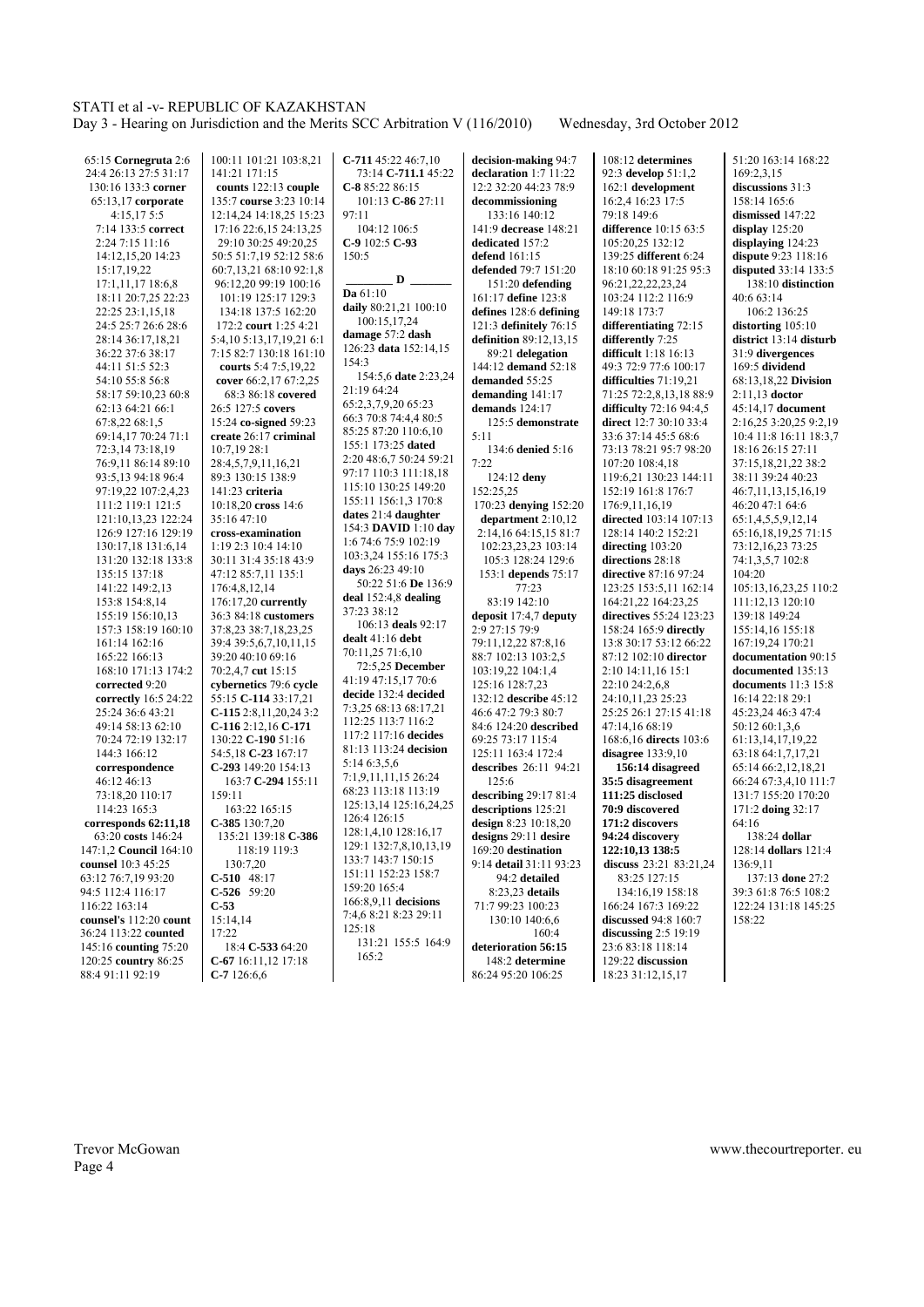Wednesday, 3rd October 2012

| doubt 138:16                           | 143:16,20                                   | 98:13,20 105:3                            | <b>Europe</b> 100:21                      | 140:22,24                                  | exploit 58:17,23 59:4                        |
|----------------------------------------|---------------------------------------------|-------------------------------------------|-------------------------------------------|--------------------------------------------|----------------------------------------------|
| down 15:16 18:20                       | early 22:25 23:15                           | 106:22 107:21                             | European 84:20                            | exchange 9:22 157:21                       | exploration 13:3                             |
| 56:13 65:19 142:22                     | 130:12,13 148:11                            | 111:16 112:24                             | evaluation 30:3                           | exclude 116:13                             | 15:25 16:1,3,8 17:8                          |
| 172:4                                  | 148:13 161:6,13                             | 114:3,25 123:3                            | even 7:10 49:3 55:2                       | <b>Excuse</b> 3:7 13:19 37:9               | 18:5 20:10 21:2,7                            |
| dozens 102:19 103:1,9                  | easier 1:9 65:18 75:25                      | 125:7 140:17                              | 58:19 67:6 77:18                          | 38:1 40:1,22 44:4                          | 21:13 22:2,1431:13                           |
| Dr 1:21 35:18 36:1,5                   | 81:3                                        | 150:22 151:4 154:9                        | 95:1 99:1 100:18                          | 48:11 82:7 116:11                          | 109:6,15 111:19                              |
| 37:12,20 38:5,12                       | easy 29:10                                  | 158:10 159:13,19                          | 142:19 145:24                             | execute 124:10                             | 112:25 118:18                                |
| 39:24 40:9,20 41:21                    | economic 37:2 45:14<br>45:16,16,18,19 79:6  | 162:22 163:17<br>enforce 124:16 125:3     | 149:14 152:14<br>153:20 160:12            | executed 117:15<br>execution 80:11         | 119:18 122:9,15,22<br>123:10 135:20          |
| 42:24 43:6,9 44:6<br>44:16 75:2,8,8,13 | economics 36:17                             | enforcement 172:7,19                      | 161:25 166:13                             | executive 110:5,7,8,14                     | 154:3                                        |
| 75:15, 19, 23 76: 4, 11                | 45:15,17                                    | 173:6                                     | 169:19,23 170:3,5                         | 126:8 155:12                               | exploratory 122:24                           |
| 76:17,25 77:15,21                      | economy 41:10 79:8                          | engaged 153:2                             | 173:11                                    | 158:14                                     | 127:5                                        |
| 78:19,21 82:4,12,15                    | 103:12 108:20                               | <b>English</b> 3:16,18 4:6                | evening 77:1 174:25                       | exhaustive 56:23                           | explored 16:21 59:18                         |
| 82:20 85:6 93:20                       | 114:5,24                                    | 9:20 10:16,21 18:22                       | event 48:15                               | exhibit 2:8,11,12,12                       | express 29:18                                |
| 94:1 111:24 112:5,8                    | <b>EDUARD 44:20</b>                         | 19:19 85:14 86:16                         | events 27:6 100:10,15                     | 2:16,203:1,5,24                            | expressed 63:22                              |
| 112:13 116:7,15,19                     | 176:15                                      | 97:13 105:17                              | 100:17 129:22                             | 4:25 8:14 15:6,14                          | expresses 162:7                              |
| 123:1,5 174:15<br>176:12,14,19         | education 45:14 79:3<br>133:16 139:1,8,24   | 126:25 139:19<br>157:10,10 161:3          | eventually 18:25<br>ever 34:22 53:7 70:11 | 16:16 17:22 33:17<br>33:20 45:22 48:9,17   | expropriated 122:21                          |
| draft $46:883:4,7$                     | 140:10,14                                   | 163:23 166:13                             | 71:10 106:6                               | 51:16 54:5,18 59:20                        | expropriation 6:4,6,7<br>6:19,22,23 7:9,12   |
| 115:13,16,18 129:6                     | educational 45:12                           | 168:20                                    | every 63:8 65:5 78:8                      | 59:20 64:20 69:20                          | 123:1,4                                      |
| drafted $105:22,22$                    | 92:18                                       | Eni 84:21                                 | 81:7,7 102:19 103:3                       | 73:14 85:19,21,22                          | extend 37:7 69:15                            |
| 134:2                                  | effect 12:23 23:7                           | enlighten 164:13                          | 103:24 106:18                             | 97:11 102:5 104:12                         | 70:1 113:13,14                               |
| drafts $83:12$                         | 56:18 68:10 130:19                          | enough 11:25 32:22                        | 134:15 170:2                              | 106:5 110:1 118:19                         | 123:10,14 133:22                             |
| drawn 105:23                           | effectively 50:2                            | 44:24 59:18 65:22                         | everybody 1:3                             | 126:6.6 130:22                             | extended 19:2 21:7                           |
| drew $171:21$<br>dried $21:11$         | effort 149:11                               | 67:16 78:11 109:24<br>140:9               | everyday 103:5                            | 155:11 165:15<br>167:17                    | 69:18 109:15<br>117:20                       |
| drill 13:5 137:6                       | efforts $115:7,12$<br>eight 114:14 121:1,19 | enquire 76:21                             | everyone 36:16 43:17<br>43:19 55:22 77:7  | exhibited 2:7                              | extension 15:8 16:10                         |
| 149:16                                 | 124:24 135:18                               | enquiries 141:5                           | 82:5 100:5 145:7                          | exhibits 4:11 130:7,20                     | 17:10 18:13,18,24                            |
| drilled 133:20 135:8                   | 173:12                                      | enquiry 88:2 95:15                        | everything 10:5                           | exist 23:11 85:5 153:7                     | 19:2,7,22 20:5,8,22                          |
| 137:23 138:20                          | either 9:14 27:7 44:14                      | 104:23                                    | 100:24 134:19                             | 158:21 163:9                               | 21:6,13 109:6,10,18                          |
| 145:20                                 | 53:16 62:5 81:8                             | ensure 54:7,8,8,20,24                     | evidence 2:2 11:19                        | existed 16:17 118:18                       | 111:19 112:25                                |
| drilling 21:15                         | 106:3 115:16                                | 55:4151:16                                | 13:15 20:25 27:5                          | 140:4 171:22                               | 113:7,23,24 115:1                            |
| due 14:22 15:2,21                      | 133:21 135:9                                | ensuring 152:2                            | 32:14 78:7 101:16                         | existing 55:25 70:5                        | 116:1 117:3,6,24                             |
| 17:3 20:17 145:10<br>155:6             | 141:25 145:20<br>152:8                      | enter 57:6,6 114:20<br>entered 6:5,21 7:6 | 101:19 102:9<br>142:17 143:22             | 81:8 109:22<br>expect 100:22 147:19        | 118:13<br>extensions 17:2                    |
| Duisengaliev 34:5                      | electronic 46:12 73:18                      | 122:14,17,20                              | evidencing 161:10                         | expected 61:2,4 144:7                      | extensive 4:14                               |
| duration 81:6                          | elements 13:11,21,25                        | entering 84:24                            | exact 85:25 147:9                         | expecting 11:21                            | extent 20:13 68:2                            |
| during $1:13\,24:22$                   | 45:2                                        | enterprise $151:21,21$                    | exactly 30:15 44:7,10                     | 106:17                                     | 94:23 99:9 100:16                            |
| 28:11 30:11,12,25                      | eleven 120:25 121:20                        | 152:5 162:2                               | 57:24 63:17 69:6                          | expects 60:24                              | 136:22 142:1                                 |
| 31:4,17 34:19,22,23                    | eliminate 161:23                            | enterprises 151:17                        | 77:15 117:16                              | expended 121:5                             | extracted 148:17                             |
| 34:24 35:11 42:5,14                    | email 46:13,14,19,25                        | 152:8,9 171:19,22                         | 145:23,24 148:13                          | expenditure 69:4,6,11<br>69:12             | 170:18                                       |
| 43:11,24 44:13<br>49:20,25 50:3 90:5   | 46:25 47:5,6<br>employed 147:7              | entire 6:20 7:5 16:5<br>42:11 144:20      | 166:18 167:23<br>168:4 170:14             | expenditures 121:10                        | extraction 172:9,18<br>extraordinary 98:5,23 |
| 90:20 96:7 121:11                      | 151:18                                      | entirely 56:17 107:19                     | examination 8:12 12:7                     | 122:9                                      | 120:15 129:17                                |
| 121:19 124:24                          | employee 25:24 36:23                        | 108:3                                     | 30:10 33:6 37:14                          | expenses 67:25 68:3                        | ExxonMobil 84:19                             |
| 134:15 138:8                           | employees 33:25 54:9                        | entirety 165:24                           | 42:4 45:5 74:14,16                        | 69:5                                       |                                              |
| 149:14 167:25                          | 54:23 60:20 68:4                            | entities 105:3                            | 78:21 99:8 120:5                          | experience 38:3,6 77:6                     | F                                            |
| duties 37:2,24 38:13                   | 125:7 128:12 143:8                          | entitled 13:4 91:3                        | 123:25 176:5,7,9,11                       | 88:1                                       | face 32:25 78:16                             |
| 55:17 106:15                           | 147:10,20,22 149:7                          | 93:24 108:24 109:7                        | 176:16,19                                 | experienced 27:23                          | facilities 55:5 91:18                        |
| 110:23 123:9                           | employment 57:7                             | 109:16 134:2                              | examine 101:5                             | 28:2,11,13,15,16                           | 142:21,24 152:17                             |
| 124:21 132:11                          | 147:5,21,25 167:5                           | entitlement 112:14<br>entity 41:3         | example 61:14 84:22                       | 148:11,16<br>expert 2:16 9:11 36:21        | facility 9:15 91:17<br>146:17.20 157:1       |
| 133:15 138:25<br>139:8 165:11          | enacted 81:2<br>enacting 81:5               | entry $27:9,12$                           | 103:12 109:5<br>113:13 124:22             | 36:22 89:16 99:22                          | fact 12:25 16:19 18:21                       |
| duty 7:16 8:4 36:15                    | encounter 124:15                            | environmental 2:12                        | 163:11,20 164:15                          | 100:2 113:11,17,18                         | 19:24 22:15 27:1                             |
| 43:16 91:13 92:13                      | end $1:23$ 2:4 7:20                         | 2:14 55:16                                | 164:21                                    | 114:7 125:1                                | 29:8 30:1 51:4                               |
| 95:1                                   | 11:12,14 18:21                              | equally 53:3                              | examples 135:7                            | experts 13:16                              | 56:23 58:14,20 59:1                          |
| dynamics 147:25                        | 22:21 37:6 54:25                            | equivalent 24:1                           | exceeded 121:22                           | expiration 155:1                           | 59:17 68:8 90:23                             |
|                                        | 67:6 68:11 69:14                            | especially $21:1489:3$                    | 132:24 135:12,17                          | expire 14:22 15:2,21                       | 92:7.22.24 94:19 98:1                        |
| E<br>each 60:9,10 83:10                | 121:22 129:14<br>144:2 160:5 174:22         | essence 13:1<br>essential 129:3 167:4     | 137:16<br>exceeds 136:11                  | 15:23 17:3 118:13<br>expired 123:20 126:18 | 99:1 101:10,25 115:19<br>117:19              |
| 94:22 125:10,18                        | 174:23                                      | essentially 128:17                        | except $73:12$                            | explain $12:21,24$                         | 121:15 122:7,10                              |
| 162:6                                  | ended $21:7$                                | 141:15                                    | exceptional 29:7                          | 16:19 19:24 26:7                           | 123:9 126:18                                 |
| eager 124:15 125:3                     | <b>Endowment 2:17</b>                       | establish 38:5 159:25                     | excerpt 18:14 46:12                       | 33:22 48:5 50:23                           | 130:13 131:12,19                             |
| earlier 1:5 17:14,22                   | energy 80:2 86:3,10                         | established $18:4 161:9$                  | 73:17 137:4,19                            | 51:21 67:9 72:4,20                         | 131:24 132:9,21                              |
| 18:4 25:13 29:4                        | 86:13 87:11,18 88:1                         | estimate 153:16,19                        | 138:17                                    | 73:16 113:8 124:3                          | 133:18,24 135:11                             |
| 66:10 98:15 106:24                     | 88:5 89:19 90:4,10                          | 154:1,2                                   | excess 119:16 120:15                      | 140:5 141:3                                | 137:21 139:11,12                             |
| 118:24 126:18                          | 90:15,20 91:4,9                             | estimates $153:21,23$                     | 120:16 121:24                             | explained 62:25                            | 141:13 142:2,19,25                           |
| 129:25 132:23                          | 92:9 93:4,8,15 96:2                         | 153:24                                    | 138:13 139:15                             | explanation 6:15,16                        | 143:5,12 144:16                              |
|                                        |                                             |                                           |                                           |                                            |                                              |

Trevor McGowan<br>Page 5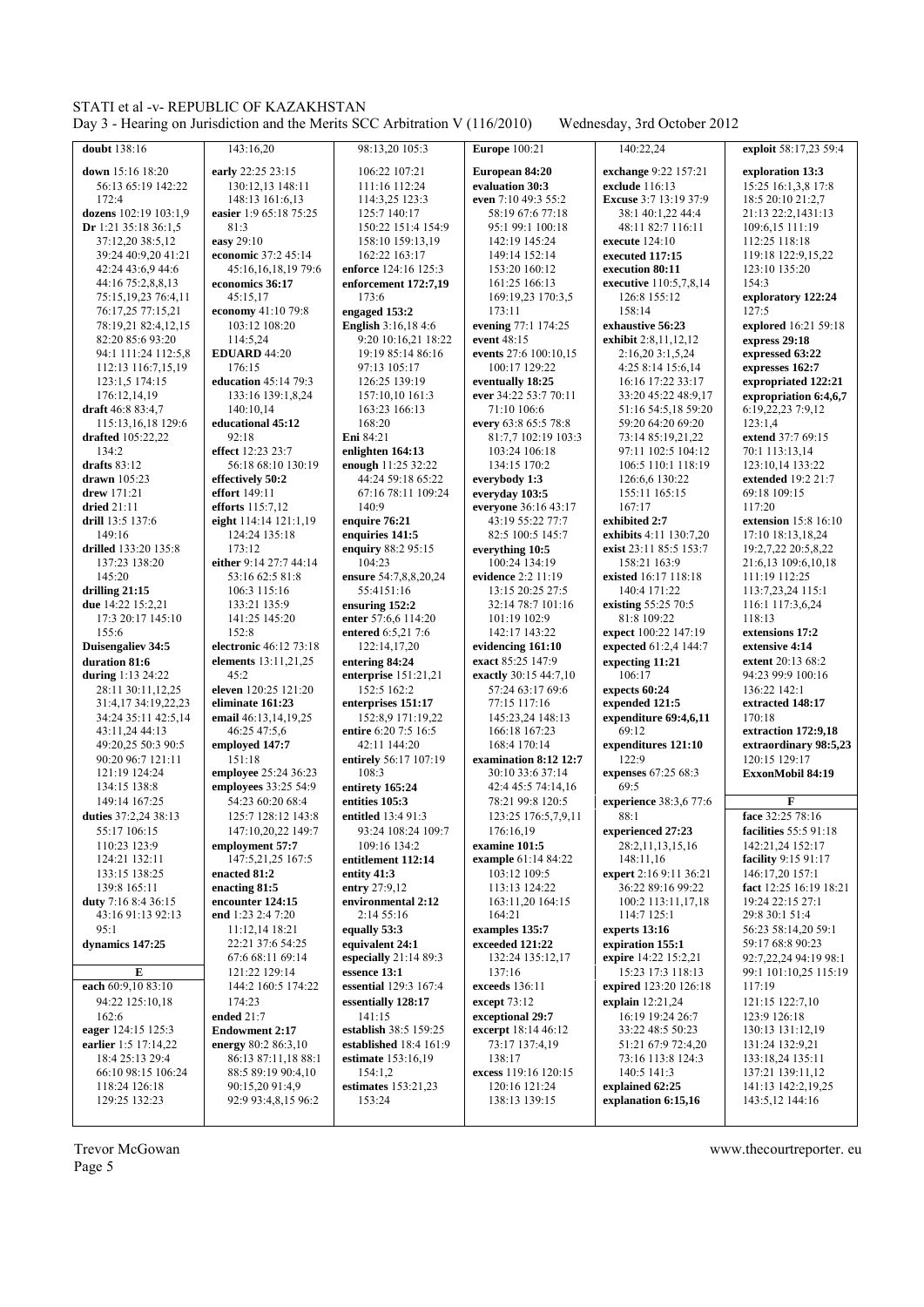160:6 167:24 168:4 14 169:19 172:24 173:8.23 facto 136:9 factory 172:10,17 facts 108:9 118:6 138:3.3 141:7 161:9 169:13 failed 115:20 117:7 139:7 143:23 151:25 156:23.24 160:5 170:15 fails 142:7 failure 57:22 137:6 140:9 10.11 141:8.9 153:14 161:10 fair 93:7 109:24 110:13,20 faith 116:3,13 fall 27:22 28:3 familiar  $45:22.24$  $68.151671.141499.20$ 152:16 far 37:9 44:15 59:18 75:17 77:23 115:2 122:14 135:12 136:19 147:6 153:1 158:6  $165.14$   $167.6$   $169.13$  $favour 6:18.21$   $fay$  $65:39202223$ February 118:23 129:18.25 135:14 feedstock 157:4 feel  $136.4$  fell  $121.9$ fertilisers 151:24 156:18,22 160:1 few 72:4 84:17 85:14 108:20 fewer 147:7 field 16:5 17:25 36:22 54:8 55:4 21 56:11 57:12 59.8 80.12 22 89.9 106:12 128:15 133:21 136:1,19 137:16 138:4,22 141:15,16 148:25 fields 9:13  $30.1416541$ 56:10.16.21.57:7.10 88:23 142:4 148:3,4,5,11 172:25 fifth 158:3 figure 71:14.15 figures 147:9,24 file 73:22 files  $153.7$ final 6:19,24 7:15 8:2 24:23 26:8 67:19 83:13 Finance 79.11.13.14.79.15 114:4.24 150:23 151:5,10 152:22 financial 2:10 24:16 26:3 9 27:3 21 28:19 29:18,19,25 30:3  $31.5733.253547$ 36:14 37:3 37:15 40:15,17,20 41:10,16,20 46:9 47:4 68:6,7,8,25 69:19 71:19.21 72:5 73.7987.91724  $88.789.2598.11$ 98:17,20 99:7,8 102:10,20 103:6,10 103:20 107:5,13,20

149:9 151:14 152:10

 $108:1,\!4,\!7,\!8,\!11$ 119:17 121:9 132:24 135:16 136:16.25  $137.4141.2225$ 142:5,9 162:14.19.24.169:7 find 16:15 19:4 28:21 66:17 67:3 87:25 93:17 95:21 96:23 124:14 132:3 133:23 164:11  $173:14$  findings 49:23 fine 10:11 37:20 59:18 76:4  $130.14$   $133.1$   $174.6$ finish 6:14 116:11 134:9 169:24 finished  $16.334.11$ 75:21 fired 172:11 first 5:15,19 13:23 14:17 15:7 22:24 23:1,2,20 27:15 28:24 29:16  $34.2634.1435.8$ 40:22.23 46:10 48:2.5 58:8 66:19 73:24 74:1 75:3 78:5 79:9 85:23 87:16 88:6 101:13 104:2,21 105:24 107:16  $108.22$   $112.21$   $120.18$  $121.3134.9136.15$ 149:23 150:12 151:15 155:22 159:9 163:13.21.22 165:16 167:18,22 169:23  $170.21$   $171.12$ first-instance 5:10.19 fiscal 135:6 five 21:22 22:19 32:7 32:9 126:24 FLEURIET 1:18 flew  $144.19$  flexibility 124:18.24 125:5.20 128:25 129:1 flight 160:15,17 flooding 21:9 121:17 136:23 138:4.21 145:25  $148.91622$ fluctuations  $148.8$ follow 62:21 109:8,21 109:22 132:5 166:17 followed 30:21,22 35:6 following 5:7 55:2 75:2 82:3 83:3.9 88:14.18 93:8 102:16,18 117:14 175:3 follows 94:22 156:5 force 6:5,22 7:7,16 21:9 114:21  $121 \cdot 17$  121  $\cdot 19$  forced  $142:21$  foreign 84:5,11,15,16 88:4 98:12 99:17 103:21 108:19,24 109:4 117:11 157:18 Forgive 4:10 forgot 159:8 form  $158.20$  formal  $126.19$ 170:4 formalises 81:9 formalising 113:25

115:4 formalistic 132:7 formally 125:11 format 97:12,14 former 168:6,16 formulated 25:2 forth  $1.10.85.17$  forward 47:4 159:2.3 forwarded 47:6 74:5 90:13,14 162:18 166:21 found  $4.25.2559.12$ 102:24,24 131:19  $132.21$   $163.12$  founded 154:12 four 7:11 8:18 21:22 22:19 34:18 126:21 129:25 131:16 132:23 fourth 126:25 168:19 168:20 framework  $142.19$ frankly 71:4 115:12 161:19 free 76:12 157:12,15 158:18 159:16,17 160:8 161:18 frequent 96:3.12 **FREV** 1.18 1.12 15  $3.7164.581012$ 9:16,24 10:10 11:5 11:8.16 12:5.7 13:19 14:4 15:10 19:13 20:11  $22.330.81031.2132.8$ 33:6 35:14 37:9.18 38:1 40:1 41:23 45:5 46:4 47:8 48:11 59:14 74:10 176:5.7.9.11.16 Friday 75:13 77:1 from 2:6.20  $3.2514624721$  $9.12.12$ 10:1.10 11:9 14:11 14:16 18:14,22 19:18 20:9 21:1 22:2.14 23:9.12.17  $25.1827.11330.7$ 31:5.7.8.22.25.32:3 38:2 41:24 42:2,18 42:19 46:12.16.20 47:14 48:16,22,24 48:25 50:12.14  $54.254.1957.5$  $58.1960.1466.5$ 72:23,23 73:17 74:13 75:5 76:8 77:6 79:5 81:15,22  $83.186.1786.19$ 88:2 90:13 93:3.7 94:8,13 95:5 98:7 99:3,7 102:20 102:21 103:9.10.11 103:19.22 104:1.4  $105.16$  17  $107.14$ 110:4 112:4.12 113:13 114:11,18 115:21 117:1 118:22 120:17 121:24 124:18 125:5 129:9 133:24  $137:4.20$ 138:1,2,17 139:14 140:16.22 144:12 145:11,12 145:19

146:5.9 147:2 148:11,13,23 149:20,25 150:12 153:6 155:12,12 158:16 159:11.15  $159.24160.25$ 161:3 162:23 164:2 164:3,3,21,25 167:9 169:13 170:7.11.19 171:8 172:2 173:4 174:16.18.20 176:13 front 2:14 11:11 17:11 17:18 32:21 33:8 44:22 45:7 61:23 73:15 74:23 78:11 127:14  $f_{\text{rozen}}$   $68.9$  fulfil  $161-10$  fulfilled 139:12 fulfillment  $117:10$ 136:2 fulfilment 137:13 full 67:7,11,12  $70.22$  $172.8$  fully  $23.10$  $30:19$  $55:11$  143:9 function 41:9 80:8 93:12.22.94:21.108:15 functional 23:10 functioning 171:19 functions 47:19 80:7 80:10.16.20 90:12 90:14.25 107:3 110:12  $152.16162.10$  fund  $133.16140.12$ 141:10 funding 137:17 139:23 141:8 funds 67:25 68:2 139:15 140:23.24  $141.26$  further  $3.11$  $8.69.1314.415.18$ 18:20 20:10 21:2 22:2.14 30:5 31:21,22,24 35:14 41:21 43:9 44:16  $47.863.2474.8$  $83.178568625$  $91.8146.191656$ 176:14 future 1:9 F113 69:21 F3 40:15 69:20,21,22 G **GABRIEL 1:13 gained** 124:8 138:21 GANI 2:16 gas 17:4.6 23:10 29:12 51:15 56:10 80:3.8 80:14 84:8.18 85:4 87:12 88:13.17.21 88:23 89:7,25 91:2 91:10 92:2,10 93:16 94:17 95:4 96:3.16 99:4.17 103:7.23 105:5  $106:12$  18  $108:13$  19  $114.18$   $114.20$   $127.1$ 148:8 148:12 151:23 152:11 156:21 157:3.8.22 158:8

#### gathering 89:14 141:17 172:10 gave 25:12 28:19 55:23 57:3 135:7 152:20 general 2:13,15 13:13 14:11.15 15:1 22:10 23:7 24:2.6.9.10.11 24:23 25:25 27:15 37:8.22.24 38:13 40:9 41:17,18  $47.1447.1669.16$  $70.31271.173.181.6$ 84:4 101:4 123:24 130:15 131:11 generally 84:6  $\frac{130.4}{\text{generated } }$ gentlemen 53:17 87:3  $87 - 5$ geological  $13:1,2,24$ geology 23:21 24:15  $30:13$  $26:4$ getting  $76.21$  $100:16$  give  $3.13$  $15.5827.527.14$ 45:25 48:21 52:16 65:15 75:1 76:1 77:18 105:4 108:6  $147.24$ 154:24 164:5.7.12 given 10:3 13:12 39:8 47:24 48:4 50:7,17 76:22 77:10 96:24 127:7 133:6 159:14 gives 74:19  $113.2121$ 173:8 giving 11:9 126:17 127:22 159:9.16 go 6:15 72:21 76:10 77:20 85:1 94:10 116:23 128:16 130:20 132:24 157.6 169:14 14 goes  $28.113799321$ 124:13 164:2 going 1:10,22 2:12 20:21 45:21,25 78:4 128:18.19 129:13 good 1:3,23 2:4 12:8  $21.1832.1535.19$ 35:20 45:6 47:13 78:13 85:12,13 174:25 goodbye 169:25 governance  $134.4$ government 23:12 60:24 61:1,4 79:22 83:4,5,7 88:2 95:5 95:14 100:1 109:22 115:7,21 116:4 117:6  $123.12$   $125.2$   $142.12$ 143:2.3.7.11 143:13 145:6,11,18 145:21 146:2,17 147:11,20 153:5,7 158:15.22.23.23.25  $159.14.165.2.45$  $166.11$   $169.9$   $18$ government's 117:11 governor 172:6

gradual 55:14

graduated 79:5 grant 116:2 granted 6:19 17:12,19 20:6,22 109:19 117:24 granting 109:10 grateful 64:10 74:21 grave 55:15 great 25:4 26:17 greater 25:12 greatly 132:23 ground 127:7 140:19 grounds 13:13 126:22  $143.19$   $161.8$   $162.3$ group 1:13 2:5 25:12 150:17 groups 34:1 growing 136:23 138:3 grown 100:8,9,13,14 guess 142:10 147:14 147:23 guidance 95:5 139:14 guide  $19.1793.25$  $H$ Haigh 1:10 3:11 10:2 10:14,16 11:1 32:1 41:25 42:3,14,17 43:18<br>44:4 45:25 63:24 74:12 174:17 half 83:25  $114.13$  $148.20$  hand  $33.15$  $85.9115.1$ 125:21 164:9 handed 15:4,11 16:23 51:23 52:7 60:25 90:13  $102.6107.3136.21$ hands 82:17,19 hands-on 99:16 happen  $166:22$ happened  $21:3,12$ 52:11 122:15 154:4 161.24 173:12 happens 98:22 happy 15:3 112:7 hard 3:12 39:1 hardly 19:16 128:20 having 31:15 34:12 50:12 82:1 83:1 109:8,17111:7 169.23 head  $2.1163.4$ 66.21 66.23 79.13 24 87:9 87:17 88:1,7,10 100:18 101:7,21 150:11,13,14 151:14,15  $154.19$   $155.25$ 158:17.25 159:1 2 162:17 163:25 164:4 15 165:7, 10, 18, 20 166:2,4,10,19,19,20 166:22,25 171:21  $171.25$   $172.25$  $173.81920$  headed 3:18 154:8,9 154:13,16 165:12 heading 104:15 heads  $167 \cdot 1$  healthier 73:9 hear 20:1 32:19 48:12 72:9 74:25 75:9 78:4 81:19 82:6 heard 14:14 74:23 82:8,13 106:23 hearing 1:4,7 3:13,23 16:12,14 32:15 36:10 37:13 77:3.11 78:4 102:5 174:23 175:3

**Trevor McGowan** Page 6

www.thecourtreporter. eu

Wednesday, 3rd October 2012

172:8,9,10,17,18 gasoil

80:12 gather 114:12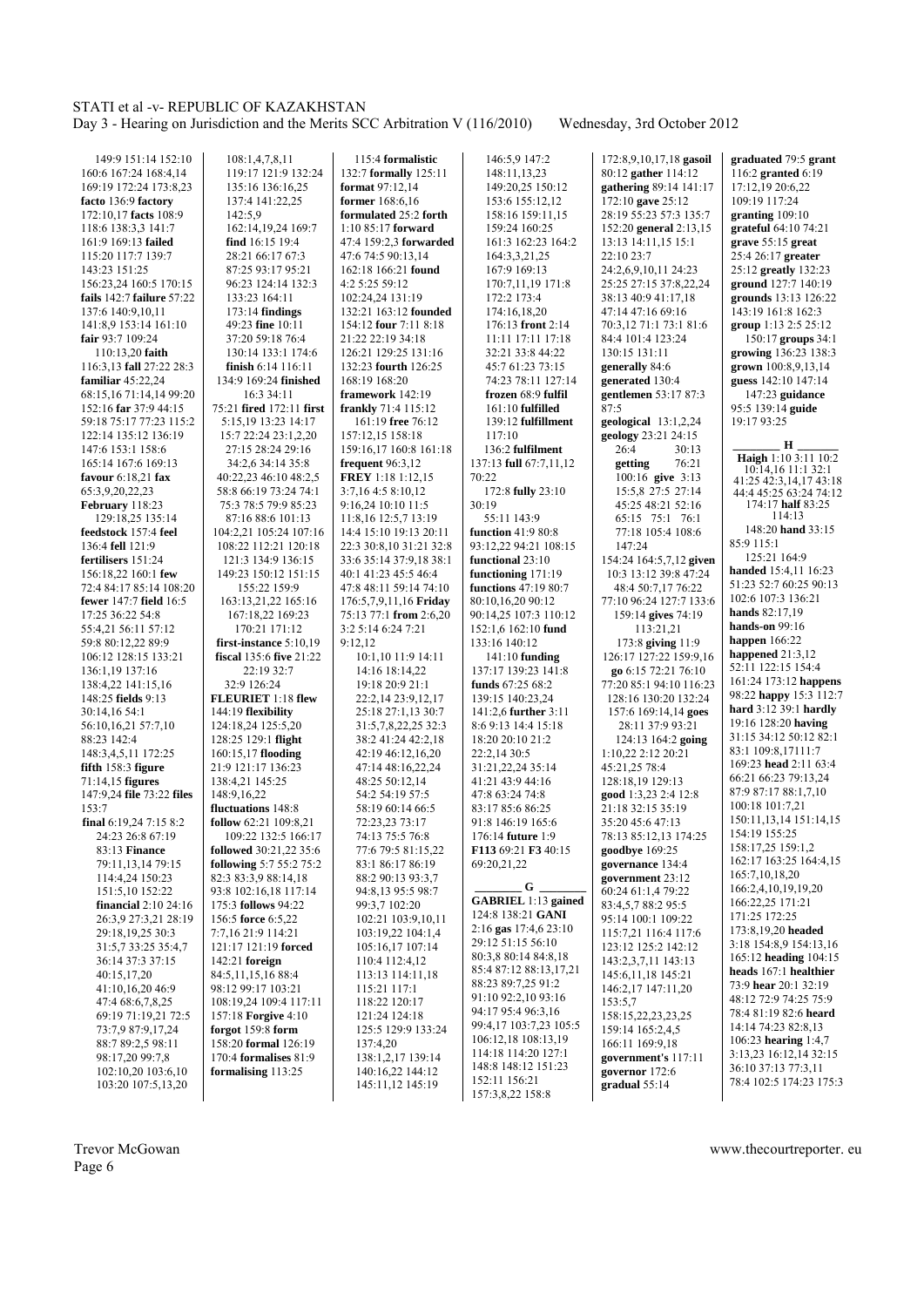helicopter 144:16,19  $144.2525$ helicopters 144:12 helipad 144:17 helipads 144:11 help  $3:13$  15:4 27:8 11 120:5 helpful 2:13 54:16 91:25 her  $46.22100.4$ 125:11 HERVE  $1:18$  hierarchy  $7:5$  $163:5$ 164:12 high 125:15 higher 45:14 highest 126:1 highlighted 158:3 highly 93:17 him 29:22 37:16.18.20  $72.7142175597621$ 77:4 101:12 101:18 112:7 115:15 116:19 154:16 168:7 himself  $44.591.21$  $100.9115.14164.7$ historically 90:12 152:9 history 6:20 hold 47:18 130:21 **holding** 79:25 80:4 HOLM 2.23 Honestly 121:18 170:2 hope 140:4 hoped 133:23 168:15 hours 120:1 167:25 hunted 141:21 142:9 hunting 141:25  $142.1142.5$ hydrocarbonate 80:15 hydrocarbons 56:14 88:24 **HELOISE** 1:18  $ICC 1.4$ idea 118:17,18 157:20 ideal 161:21 identified 91:11 102:18 140:19 identifies 92:11 **identify** 87:4 90:23 93:10 138:2 IGOR 1:22 illegal 27:25 54:3  $107.2024160.9$ illegally 142:11 **imagine** 128:11 immediately  $87:21$ 105:25 impact 68:6 impersonated 131:25 imply 164:6 important 5:7 39:6.7 39:11,14.20  $40.1052.1356.2166.8$ **imposed** 142:11 impossible  $57.16$ 141:13 159:19.20 imprecise 96:9 172:22 impression  $22:763:9$ improper  $107:20$ 108:3.6 117:10 improved 73:7,9 inaccurate 10:22 inadequate 101:20,23

160:13 170:6 inappropriate 117:10  $145:17$  inclination 111:10 include 26:10 107:8 107:14,22 108:5  $152 - 1$ included 27:10 111:1 including 5:4 6:8 13:11 26:4 111:11 144:20 145:5 158:15 167:19 income 133:5 incoming  $160.14.20$  incompetent 95:19 incomplete 64:13  $140.12$ incorporate 113:2 incorporated 116:3 incorrect  $65.24$ incorrectly  $40.3$ increase  $69.12$   $148.12$ 148:15,19,23 149:1 increased 148:17,24 increasing 138:20 increasingly 100:10 indeed  $8.832.433.3$  $51.965911991498$ independent 48:23 146:5.8 **INDEX** 176:1 India 84:24 indicate  $88.1317$ 104:22 indicated 10:17,20  $49.1174.2576.12$ indicates  $86:22$  103:25 104:21 119:11 125:1  $140.22$   $168.19$ indicating 102:10 117:2 individuals 93:10 industrial 16:23  $17:5$ 91:18 industries  $88.23$  industry  $3.19$  $4.3$ 79:23 80:14 155:14 infer 173:4 inform 53:5 70:11 73:24 74:3 91:13 108:9 156:5 information  $28:18$ 29:1.8.13.30:18.52:20  $91.3102.18104.15$ 105:10 108:8,23,25 109:2,3 136:1 140:11  $141.8$  153.15 22 170:25 informed 70:4  $74:4$ 101:24 160:3 infrastructure  $13:22$  $13.2567.21$ infrastructures 13.11 infringement 126:11 126:17.22 initial 5:18 initialled 114:8,11 128:2 initially 145:23.23  $162:12$  initials 114:12 129:6 initiate 83:17 initiated 131:17 inside 12:18 138:1 insisted 22:16 26:4,10

insistence  $27:3$ **inspect** 98:1,20 inspected 92:7,16,22  $117:21$  inspecting  $123:18$  inspection  $23.21.23$ 24:1.12.15.22 25:4 25:7,7,8,9,13 26:8  $26:16.25\ 27:10$ 30:12.13.25 47:22 48:19,23 50:16,20  $91 \cdot 1092 \cdot 15.20.21$ 92:24 93:10.14 97:5 97:7,17 98:5 104:20 106:18 107:23 118:20.21.25 119:4  $123.17129.1723$ 130:1.3.4.8 131:4.9 131:18 135:13,21  $135:22$   $138:1$ inspections 4:14,18 23:8 24:25  $25.227.2128.313$  $30.1730.192021$ 47:24 48:3,6 50:4,6,7,24 51:10 87:23 91:21  $92.2 10.93.21.94.3$ 94:15 96:3,6,6,7,12 96:17,21 97:2,8 98:17 106:6,11 131:12.16 132:5 172:7,19 173:5 instance 5:19 21:2  $63.7$ **instances** 4:21 6:8.9 instead 118:4 **Institute 1:2 79:8** 99:25 institutions  $163.6$  instruct  $164.12$ instructed  $98.1107.7$ 112:6 162:15 171:25 instruction 53:25 88:10 101:4,5 150:21 163:8.9.15 163:19.19  $166.14166.14$  $170.71117$ 171:4,6,8,13 172:20 173:9, 11, 22, 25 instructions 57:3 108:7 151:1.13 154:24 155:4.8 164:8 165:9,11,25 166:1,5,7 172:22 intended 120:9 intends  $81.8$ intentionally 5:10 105:9 intentions  $152.18$ interconnected 67:22 67:23 interdepartmental 80:11 81:11 83:11 interest  $72:24.73:2.3.8$ 86:25 101:3 156:12 interested 29:25 65:24 66:1 84:9 100:9,15 100:17 157:8 158:5

 $169.9171.19$ interesting 24:14 interests 65:25 interfere 94:6 international 2:10,17 45:16,18.19 55:11 56:3,25 interpretation 112:11 interpreted  $2.211.19$ 32:14 61:10 78:7 interpreter  $2.23.23.1.11.3.20$  $4:245:25:238:25$ 9:6 11:25 12:2 13:20 15:5 34:17 40:24 58:18 81:18 82.7 14 22 24  $105:15112:1111$  $116.11$ interpreters 2:22  $1:6$  $1:123:209:1$ interpreter's 4:25 9:7 interrupt  $3:116:11$  $21.2463.24111.24$ interrupting 4:5 44:4 interruption 172:16 172:18 intervention 64.11 interview 29:17.19 inter-industry 88:22 89:8 introduce  $78:18$ 128:17 introduced  $34.1825$  $143.17$ introducing 129:11 introduction 126:2 invalid 6:2 inverting 76:7 invest 122:18 invested  $128.15$ investigate 102:11 investigation 28:4,5 28:10.12.19 29:3 98:12,13 99:6 101:22 107:7 investigations  $80.23$ 162:16,20,20,22,24 investment 84:6,16 108:19 investments 84:10,11  $84.15147.17$ investor 58:16.22 59:3 59:6 88:4 98:12 109:5.7.9.14.16.18 117:12 128:19  $132:3$   $133:23$  $142.25$  156.18 161:20,22 173:3 investors 84:5 99:17 103:21  $108.24 109.4$ 148:18 174:4 investor's 149:15 157:18 invite 10:13 invited 42:11 79:10,21 inviting

#### 116:19 involved 22:6  $50.789.293.22$ 99:10.12 142:23 167:5 involvement 20:18 in-field 36:25 issue  $9.1810.1925906$ 92:17 120:10 123:15,23 159:6 165:8.22 167:3.10 167:13 171:13 172:3.4 173:16 issued 102:12  $105.2$  115 $\cdot$ 14 134 $\cdot$ 3 150:21.25 151:3.9 issues 37:3 57:18 72:5 80:21 92:18,19 106:15 113:15 114:3,4,25 131:23 131:23 132:4  $144.15$   $148.25$   $161.23$ 165:3 167:2 167:4 169:8 172:1 173:2,9,21 174:3 **italics** 60:11 61:8.18 62:4 6 11 14 17 63:7.11.17.20.25 64.4 9 item 56.7 61:6,8,12 items 60:8 62:11,18 63:19  $\frac{3}{\text{January } 97:4.7}$  $117.21$   $118.22$   $119.1$ 123:19 129:18.24 130:25 131:4 **Japanese** 156:18,19  $\overrightarrow{125:21}$  iobs 54:9 143:10 JOSEPH 1:21 judge 67:14 100:18 judging 10:5 121:18 judgment 5:9,13,18  $5:20,216:18,19,22$  $6:24$  67:17 116:21 130:18 judgments 5:12 6:20 6:21 July 46:17 48:8 51:19 52:12 74:1,2 117:22 126:16 129:23 132:9.15 133:12 137:8  $141.14$   $147.11$   $161.17$ June 2:23.24 64:22 65:10 67:7 128:11 128.21 129.22 143.20 150:21 Jurisdiction 1:7 iust 1:12 3:13  $4.3664.759616$  $10:2.710:14.16$  $11:8,10$ 13:24 15:11,22 18:12,21 19:13.25 20:2,11.21  $22.112323.5$ 25:6.12.16 28:23 33:19 34.13.38.1.7.22.39.3 40:1 41:25 42:24 43:1.4 43:6 45:25 46:2,4 48:12 52:21.24 53:17 54:21 56:12 57:14 62:13.21 67:9 69:10 71:8 72:11,13 72:17 73:12 75:20 76:1,6 81:20

82:20 82:21,22 84:17

Wednesday, 3rd October 2012

94:6 104:17 105:16.24  $106:1112:6115:3118:7$ 128:11 130:20 134:7,19 144:4.22 146:16 155:3 162:4 163:2 164:20.25 169:25 170:4.24 174:9 **Justice** 2:9,9,16 81:11 82:25 150:24 151:5 151:10 152:22 justified  $100.24$ 

K  $\overline{K}$  172:6 Kalmurzaev 87:6,8 Karachganak 100:20 KARL-HEINZ 1:9 Kashagan 100:20 KasnivAzot 156.8 12 156:15.15.20 157:2 157:8 17 158:19 159:16 160:3 KaspyAzot 156:4 **KATHERINE 2:20 Kazakh 5:4 124:16** 139:13 140:23 147:6 160:9 Kazakhstan 1:16 6:18 7:5,23 21:23 22:19 22:25 23:15 25:19 41:3 79:24 81:2,5 81:11 82:25 84:7 18 87:18 88.2.4 89.19 89.25  $91.21995495515$ 96:11 97:25 98:10,11,19 99:25 100:1,15 101:3,8 102:12 103:6 105:4  $108.1420111117171777$ 124:21 125:1 156:1  $159.15164.1$ Kazakhstan's 84.4  $140 - 5$ **Kazkommertsbank**  $79:10$ **KazMunaiGas** 54:2 137:25 138:22 146:3,8,14 147:2 152:25 153:1 Kazpolmunav 70:1 130:6 151:19  $168.6169.7171.23$ keep 4:5 55:25 57:4 75:20 105:17 keeping 34:12 Kelimbetov 154:17 **KENNETH 1:18 kept** 21.23 KEVIN 1:18 kev  $17:4.6114:3$ 141:12 Kim 75:8 kind 11:25 28:7 32:22 44:24 59:17 70:17 70.18 73.4 78.11  $83.1493.2394.2$  $102.20109.23$ 138:4 142:3 151:22 157:20 kindly 76:1 kinds 104:25 152:6 King 1:19 2:4.4 Kleber 1:4 KMG 51:15 knew 24:18 50:9 52:11 60:24 61:3 64:16 68:23,23

**Trevor McGowan** Page 7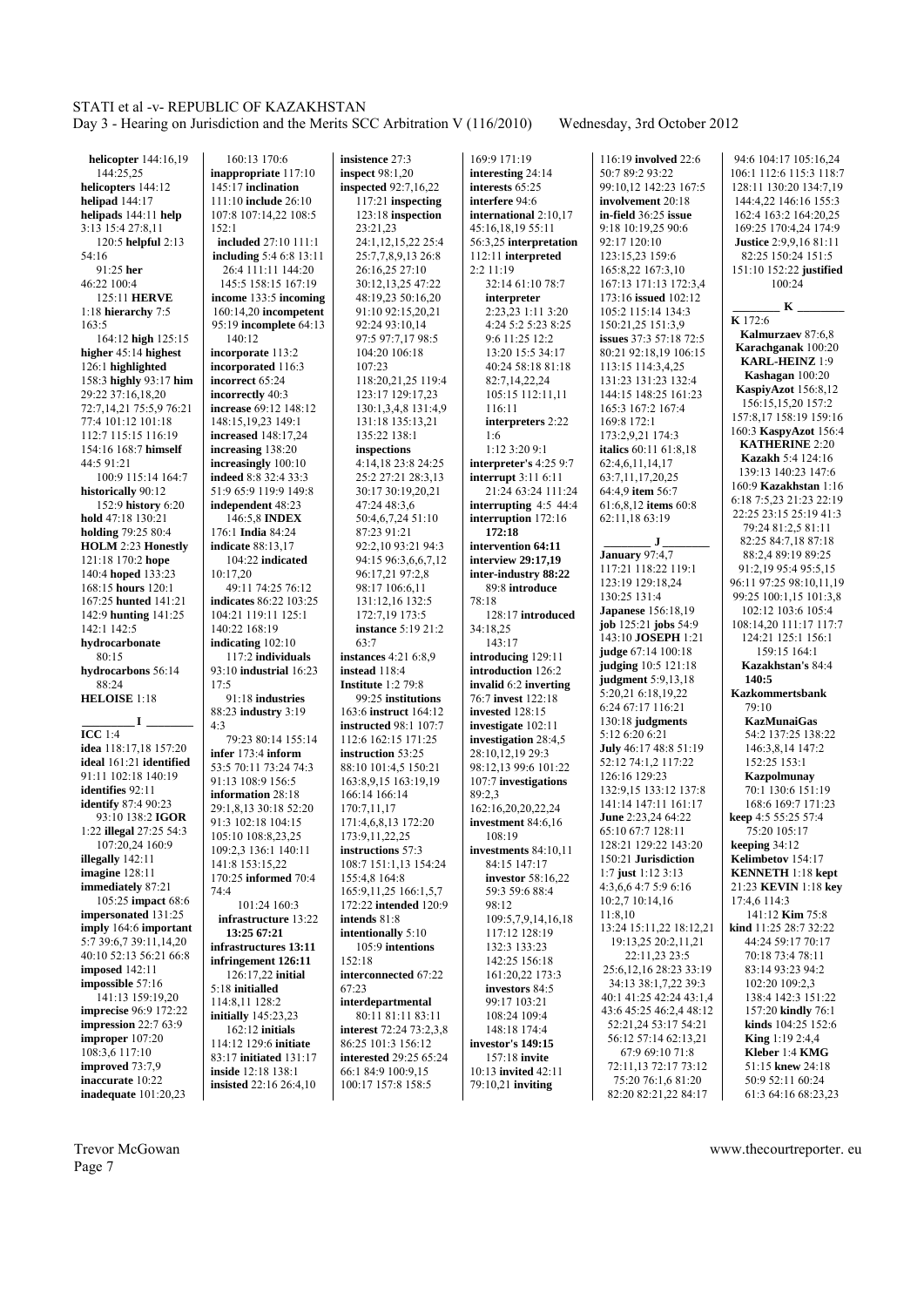Wednesday, 3rd October 2012

170:15,17,20,24

| <b>know</b> $1:183:8$  | 49:21 50:16 58:2,11     |
|------------------------|-------------------------|
| 9:9,11 10:14           | 59:13 67:21 68:3,4      |
| 11:20,22 27:12         | 68:7,7,13,13,15,16      |
| 29:21 38:10 44:21      | 68:17,21 71:3 86:12     |
| 46:18,20 50:5          | 95:11 96:4 97:8,17      |
| 50:11,13 51:25         | 104:24 118:25 126:3     |
| 58:11 60:1761:1,4      | 127:16,24 129:19        |
| 62:6,24 64:14 68:7     | 130:14 131:6            |
| 68:11,17,20 70:16      | 135:4,6,22 136:20       |
| 70:23 71:9,9 72:4      | 137:16 139:13 140:1     |
| 77:6 94:3 95:22        | 142:21,24 143:8         |
|                        | 147:24 150:17           |
| 97:1,2 99:6,21,22      |                         |
| 100:22,24 101:10       | 151:12 152:24 169:4     |
| 102:3 103:18 104:7     | 171:9 174:2 KPMG        |
| 104:9 105:21 106:4     | 70:13,22 KPM's 7:1      |
| 106:9 107:15,16        | 49:18                   |
| 109:20 115:7,12,23     | 67:25 68:5,24 69:4      |
| 116:8,15 117:17        | KPM's/TNG's 59:21       |
| 118:11 121:18          | <b>KPM/TNG 30:24</b>    |
| 122:7,15 123:18        | Kravchenko 75:3         |
| 124:1.3 127:7.10.10    | 76:10 Kulbaev           |
| 127:22 128:6,14        | 34:5 Kulibavev          |
| 132:1 134:1 135:11     | 154:14,17 154:19        |
| 139:11 140:8 144:14    | 156:12,14 171:12        |
| 146:16.19              | 172:1 173:15,19         |
| 147:9,10,13 148:6      | Kusherbayev 171:18      |
| 150:10,25 151:19       | 172:6                   |
| 152:13 155:3,7         | Kyrat 36:8              |
| 159:17 160:4 162:21    |                         |
| 167:15 173:11,15,18    | L                       |
| knowing $7:10$         | labour 71:8 103:11 lacl |
| knowledge 7:7 9:9      | 132:20 136:24           |
| 12:22 45:20 58:4       | 141:7 land 13:13        |
| 67:13 97:10 122:12     | 144:16 landscape        |
| 127:6 138:21 146:14    | 97:12 LANGE 1:21        |
| 147:9 171:5 known      | language 107:9,15,22    |
| 136:22 137:7,8         | 108:5 large 92:19       |
| 140:17 142:19          | 106:13                  |
| knows 123:3 Korean     | 130:9 161:20 larger     |
| 84:22                  | 60:11 84:14 largest     |
| <b>KOTLYACHKOVA</b>    | 37:7,23 38:6            |
| 1:18                   | 38:17,23,25 39:5,10     |
| KPM 5:6,20 6:9,21 7:13 | 39:14 40:5 69:15 70:2   |
| 10:18 23:9,25 24:2     | last 3:3 7:6 42:23      |
| 27:10,13,16            | 71:1775:13 81:19 81:24  |
| 29:3,6,13 37:6 40:21   | 82:23 85:18 130:23,24   |
| 41:1,4,11,12           | 154:21 lasted 161:16    |
| 41:17,20 47:18,19      | late 77:1 162:21 later  |
|                        |                         |

 $-1367.2168.34$ 75.12.124.13 latest 6.22  $:7,7,13,13,15,16$ 7:9 law 2:18,20,21,21 :17,21 71:3 86:12  $3.24948.1018516$  $:11\,96:4\,97:8.17$ 54:20,24 63:11 81:1  $4.24$  118:25 126:3  $81.2990 \cdot 1124 \cdot 16$ 27:16.24 129:19 124:17,21 125:4,5 0:14 131:6 128:4,5 160:9 172:7 5:4.6.22 136:20 172:19 173:6 lawful 37:16 139:13 140:1 127:19.24 laws 49:2 81:5 109:21 lawyer 2:21.24 143:8  $20.1248.2049.13$  $17.24$  150.17 1:12 152:24 169:4 60:18 62:24 74:6 127:21 lawyers 44:8,9 51:24 1:9 174:2 KPMG :13,22 KPM's 7:1 52:8 61:3 62:20,25 63:15 67:14 74:3,5  $:18$  $: 2568:5.2469:4$ 128:2 134:5 145:16  $'s/TNG's 59.21$ laver 13:0 lavman  $V$ TNG 30.24 116:21 layout 146:3 chenko 75:3 lead 56:14 leader :10 Kulbaev 152:1,5 leadership 98:1 leads  $172:11$  learn  $7:23$ Kulibavev 4.17 154:19  $87.21$  learnt  $8.1$  $12.14$   $171.12$  $87.191923$  $98.1599.7$  least  $173.1519$ erbayev 171:18 18:6,23 19:19 72:1 155:6 156:24 160:7  $\mathbf{u}$  36:8 161:3 162:12 leave  $56.1682.10101.8$  $\mathbf{L}$ Leaving 57:18  $\frac{1}{\text{ur }71:8103:11}$  lack Lebedev 1:9 11:3,5,7 20 136:24 32:2 174:19  $1:7$  land  $13:13$ lecturer 45:15.17 left 6 landscape 22:25 23:14 38:24 LANGE  $1:21$  $55.2163.1565.12$ age 107:9,15,22  $65.1690.17142.4$ 8:5 large 92:19 legal 2:10 8:4 22:5 33:1 48:12,21 57:18 :9 161:20 larger 59:14,16 60:18 61:3 11 84:14 largest 62:19 64:15.15 68:8  $37:7.23.38:6$  $78.16105.2112.14$  $17.23.25.39:5.10$ 113:4.25 115:4 4 40:5 69:15 70:2 116:14,22 123:2,5  $:37:642:23$ 123:15 124:1 126:19 75:13 81:19 81:24 127:21 128:22,24 85:18 130:23.24 129:6 132:7 146:22  $21$  lasted  $161:16$ legally 20:13 114:21 7:1 162:21 later

7:23.25 8:1 9:20 36:25 123:8 142:11 legible 19:16 legislation 2:12,12,14 2:15 61:25 81:9 109:23 169:11 legislative 81:12 82:2 83:2.8.10.12.17 lengthy 56:17 less 58:1,9,15,21 59:3 59:6.12 100:9.14 147:10 let 3:7 37:5 67:9 72:21 85:16 94:6.10 95:3 95:11 102:4 106:4 107:25 109:13 111:12 113:8 116:17 118:19 119:6 126:21 129:16.21  $131 \cdot 11$   $132 \cdot 16$   $136 \cdot 5$  $142.14$   $143.21$   $152.19$ 153:13 155:10 163:1 167:17 169:14,14 letter 2:6 3:2 16:9,17 16:20 21:19.22 60:4  $61.162.2363.2$ 66:2.4.10.13 17 19  $66.2025672771$ 85:24 86:1,3,7,17 86:22 99:3 101:8 12 101:13,18,21 102:1  $102.152225103.1$ 103:15.17.22.25 110:3 111:5 115:10 115:25 117:1,5 124:16 125:3 126:7 126:14,16 140:3,15 140:16.25 149:20  $150.812151.4$ 154:21 155:11,20 155:22 156:2 157:9 157:14 158:1,4,12 159:1.3.12.23 160:6 160:12 13 13 14 15  $160:23$   $161:1$ 162:13,17,18 164:3 164:14,17,18,20,24 166:3,6,7,9,21,24 168:3.8.14.19 169:23 170:1,2,7,12

letterhead 126.7 157:14 letters 49:13 51:8,11 57:5 102:19 103:1.9 103:13  $111.25$   $149.25$   $160.20$ let's 4:11 39:24 40:8 51:12 53:21 67:6 95:25 108:17 109:5 109:25 111:21 116:24 117:18 121:3 126:2.4.5 127:11  $130.20134.11$  $135:19.20$  143:1 149:18 166:1 171:6 level 100:25 125:15 126:1,4 132:10 146:7 148:10.22 levels  $147.16$   $148.15$  liability 91:23 124:6 liable 151:15 liaised 49:19 licence 26:5,12 31:13 31:14 58:17.23 59:4 91:6.12.14.15 92:4 92:6.12.14.22.93-17  $94.1895.713106.8$ 107:1 108:13 licences 90:6 104:25 105:2,11 107:10 licenses  $26:12$ licensing 2:19,22 3:19 4:2 89:24 90:16 106:23 licensure  $90:11,21$ 93:3 94:12 lies 91:22 lieutenant 36:7 life 8.22 81.9 125.22 169:13 light 29:23 143:10 like 2:8 8:13 9:19 10:12 16:19 18:19 19:7 20:12,20 27:22 33:15 37:18.19 38:1  $40.256.1159.1473.12$ 76.23 78.23 82.14 99:22 102:8 116:10 146:3 149:19 151:21 166:15 likely 59:12 limitation 20:19 limited  $1:14$  21:25 37:8 38:3.4.13

147:15.15 limits  $125:19$  line  $31:12$ 63:18 93:20 94:1 105:23 157:9 lines 18:22 19:18 27.19 105.8 linked 171:3 liquids 29:12 list 39:1 60:5 61:12,22 61:22.24 64:16.17 64:19 66:7 67:4 74:23 75:5,11,24 76:1 77:19  $92.19105.131519$ 120:16 133:11.13 listed 63:19 87:3 105:14 110:4 literal 128:4 literalists  $124.15$  $125.3$ literally 102:16 120:15 litigation 4:15 5:11,15 little 3:13 5:24 18:4 29:4 54:21 75.1791.24 LLP 1.22  $2.8870:1.1156:4$ loans 72:23,24,25 73:1 73:2,2,6 lobbied 151:21 156:16 local 13:13 locate 29:21 logical 160:1 London 100:22 long 7:22 36:15 119:20 143:15 151:24 156:20 161:16 167:23 longer 5:11 73:8 83:21 83:24 93:12 117:9 132.89 14 134.11  $143.17174.7$ long-term 8:22 look 19:13 26:20 46:10 48:9,17 51:12 59:20 61:6.8 62:3 64:20 65:8  $66:1767:271:616$ 76:2 85:18 87:17 97:11 97:24 99:4 101:6 103:7,20 104:11,14 109:25 118:19

**Trevor McGowan** Page 8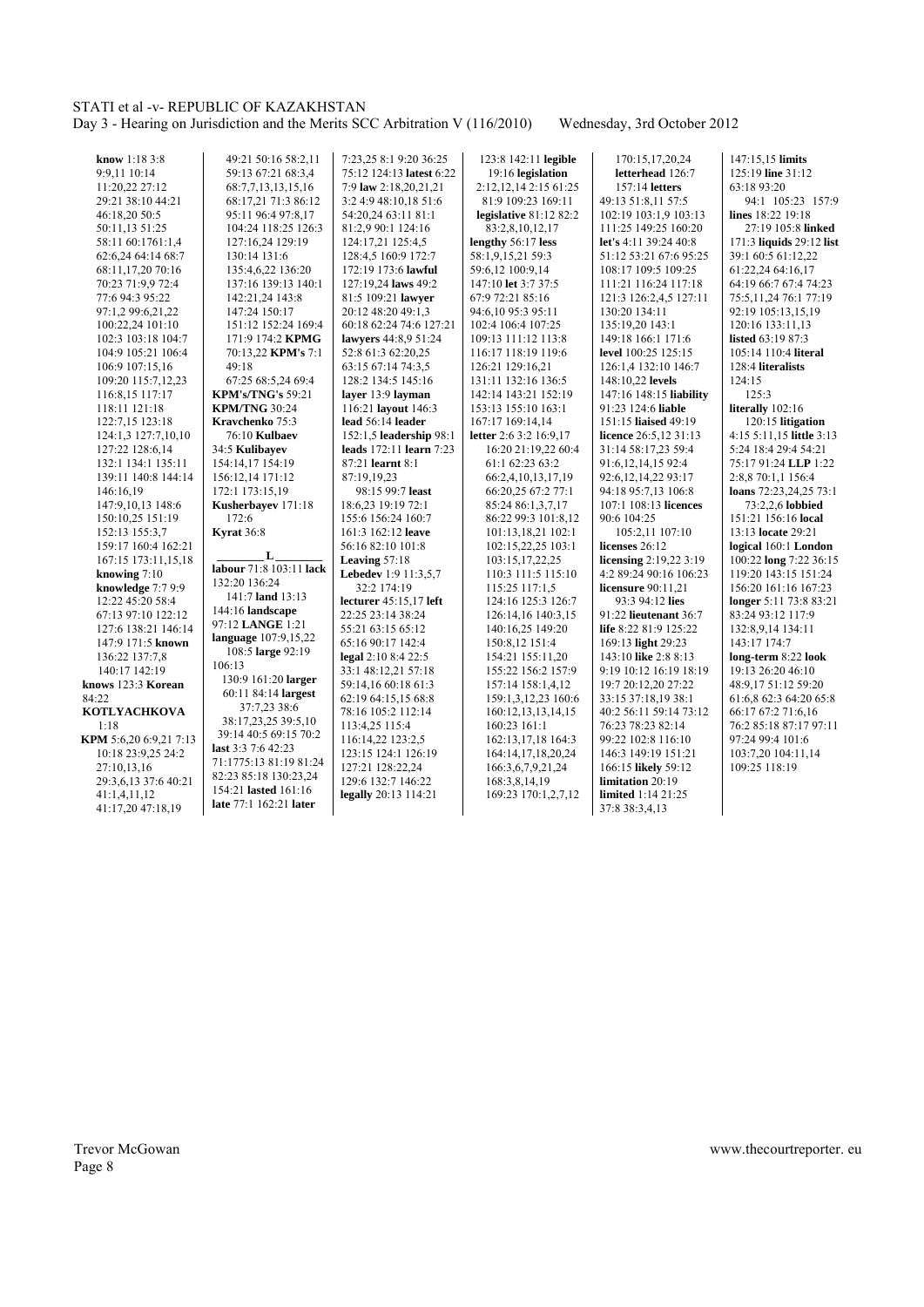Wednesday, 3rd October 2012

| 119:5 124:1 126:5                        | majority 84:15                             | 110:11,16 113:15                       | microphones 32:17                            | 163:17 164:17                                 | Moldova 88:3 99:4                          |
|------------------------------------------|--------------------------------------------|----------------------------------------|----------------------------------------------|-----------------------------------------------|--------------------------------------------|
| 126:19,21,23,24                          | make 1:6.9 5:7 10:7                        | 113:16,16,17 129:4                     | <b>Midway</b> 172:4                          | 167:10.13                                     | Moldovan 86:23                             |
| 130:21 131:9                             | 36:19 38:25 39:2,13                        | 130:12 133:11,14                       | might 21:18 55:2,12                          | ministry 2:9,16 22:18                         | moment 6:4,7 7:6 31:1                      |
| 133:11 135:20,22                         | 41:6 52:4 53:3                             | 133:17 167:5                           | 55:14 58:16,22 59:3                          | 26:20 51:14 66:14                             | 31:20 35:9,11,12                           |
| 136:6 137:9 139:17                       | 58:15,21 59:3,6                            | <b>MAX</b> 1:21                        | 61:1 65:23 66:20                             | 66:20,22,24 79:13                             | 87:9,23 90:17 93:1                         |
| 149:19 163:1,11,12                       | 67:17 77:16 78:9                           | may 14:12,16 22:7                      | 74:17 92:23 99:10                            | 80:8,10,20 81:7,10                            | 104:17 114:17,19                           |
| 163:22 164:17                            | 94:16 105:25                               | 25:16 32:17.25                         | 114:13,13 124:17                             | 81:14 82:25 83:11                             | 114:22 156:23                              |
| 165:15 166:14                            | 107:12 113:18                              | 33:15 35:2,22 37:12                    | 125:4 143:15                                 | 83:14 86:3 88:13,17                           | 157:25 162:23                              |
| 167:6,17 172:1                           | 121:3 130:21                               | 42:5 54:16 56:14                       | 145:16                                       | 88:21 89:1,7,17,24                            | 171:6 172:2                                |
| 173:9 174:5                              | 132:12 133:19                              | 62:21 71:16 72:3,8                     | <b>MIHAIL 2:5</b>                            | 90:4,6,6,9,13,15,18                           | moments 172:23                             |
| looked 101:12,13                         | 136:25 154:2                               | 73:14 75:6 78:8,16                     | million 68:14,18,22                          | 90:20,22,25 91:4,9                            | Monday 75:16 77:3                          |
| 102:24 116:24<br>155:20                  | 161:22                                     | 80:21 82:18,22                         | 121:23 130:14                                | 91:17,19 92:2,5,7,8                           | 77:17                                      |
| looking 3:5,16 33:24                     | makes 16:13 82:2 83:2<br>109:5,9,14 153:24 | 89:12 91:1795:1<br>96:21 97:13 98:6    | 137:18 138:13<br><b>Mineral 80:1 90:4</b>    | 92:9,13,16,17,21<br>93:3,8,15,19 94:8         | money 122:18 128:13<br>135:8 137:22 140:1  |
| 40:24 41:1 64:25                         | making 41:5 59:11                          | 103:10,12 108:9                        | 105:3 111:16                                 | 94:13,14,21,22 95:1                           | 140:9.12 141:9                             |
| 65:4 119:23 135:25                       | 71:22 144:23                               | 109:2 111:24                           | 150:22 154:10                                | 96:2 97:2,9 98:6                              | 146:6 147:17                               |
| 138:7,23 171:1                           | 150:15 154:1                               | 113:22 120:5,10                        | 159:18 162:23                                | 99:10,13 102:11                               | monies 145:11 146:9                        |
| 174:1,9                                  | 157:12                                     | 124:3 125:15 134:7                     | 163:17                                       | 103:11,11,16,19,23                            | monitoring 118:7                           |
| looks 18:19 19:7                         | Malaysia 84:25                             | 134:8,14,17 145:17                     | minimal 120:13 146:4                         | 104:21 106:5,14,21                            | <b>Monopolies 2:7 90:3</b>                 |
| lose 54:9 160:21                         | <b>MALTSEVA 2:8</b>                        | 146:15 150:2 154:2                     | minimum $120:1,12$                           | 106:25 107:8,14,21                            | 93:5 94:14 95:16,18                        |
| loss 57:2                                | management 54:1                            | 157:21 164:17,22                       | 121:22 135:12                                | 108:5,9 109:1,4,8                             | 95:24 104:24                               |
| lost $106:3$                             | 56:18 57:20 69:25                          | 165:10 166:22,23                       | 136:2,7 137:12,16                            | 109:17,21 110:7,9                             | 108:16                                     |
| lot 100:21                               | 126:3 128:18                               | 167:12,13 168:22<br>169:9 170:21       | 148:10 149:3                                 | 110:15,15,20                                  | month 83:15                                |
| LPG 146:17,20<br>Ltd 1:25 69:16 70:3,3   | 129:12,12 136:21<br>137:25 138:22          | 171:10 172:22                          | minister 2:9 75:2 78:6<br>78:22 79:11,12,15  | 111:16 112:24<br>113:7,12 114:3,4,5           | months 7:11,23 21:23<br>22:19 23:16 114:14 |
| lunch 74:18 76:16                        | 139:25 142:3,4                             | 174:9                                  | 79:16,22,23 80:1,3                           | 114:12,16,18,20,23                            | 117:9 129:13,25                            |
| 77:18                                    | 143:16 145:3,12,15                         | maybe 13:22 37:12,22                   | 80:9,17,18 82:22                             | 114:24,25 115:10                              | 131:16 132:23                              |
|                                          | 145:22 146:10,12                           | 58:12 62:3 64:24                       | 85:12,23 86:5,10,13                          | 115:25 116:1 117:1                            | 173:12                                     |
| М                                        | 146:15 147:3,12                            | 65:18 75:24 82:10                      | 87:8, 10, 14, 16, 25                         | 117:2,20,23 118:2                             | moon 160:16,17                             |
| <b>Mrersk 84:21</b>                      | 148:4 149:15 169:6                         | 96:19 124:3 146:15                     | 88:7 89:19 90:8,19                           | 121:11 122:4 123:3                            | moot 72:3                                  |
| machine 65:23                            | manager $130:16$                           | 157:21 170:5                           | 91:9,24 93:7,22                              | 123:18 124:20,23                              | more 5:20 8:23 9:17                        |
| madam 40:22 93:24                        | 147:18                                     | McGowan 1:24                           | 94:2,10 95:4,17                              | 125:7 126:1,7,16                              | 13:19 21:25 24:18                          |
| made 5:20 27:12                          | managers 128:13                            | mean 23:1 30:13,15                     | 96:1,16 97:6 98:9                            | 128:3 131:25                                  | 25:13,20 29:2,12                           |
| 29:24 47:6 51:24                         | 141:14,20 142:2                            | 35:25 43:22 44:4                       | 98:11,19 99:1,13                             | 132:21 133:8,24                               | 62:19 65:19 71:7                           |
| 52:13 53:6,20 70:16                      | managing $100:10,15$                       | 51:7 57:11 63:9                        | 100:19 101:1,10,24                           | 134:3 137:11 138:8                            | 73:3 95:11 100:10                          |
| 77:12 79:6 87:15<br>98:9 99:1 104:22     | mandatory 146:24<br>158:23 166:16,18       | 71:8 82:7 95:10<br>96:6 109:20 113:6   | 102:7,13 103:2,6,20                          | 138:12 139:14                                 | 131:12 138:1<br>147:10 165:3,25            |
| 106:7 109:18                             | Mangystau 149:21                           | meaning 111:22 112:2                   | 103:23,25 104:2,5<br>106:2,10,17 107:5       | 140:1,4,17,22,25,25<br>141:3,5 143:14         | moreover 57:4 151:22                       |
| 110:18 113:20                            | 150:9 156:3,16                             | means 55:18 64:9                       | 108:11 111:15                                | 144:10,14 149:2,5,7                           | morning 1:3,21,23 2:4                      |
| 115:7 122:8 124:2                        | 166:3 171:16                               | 118:16 122:4                           | 112:5, 15, 18 113:5                          | 150:22,23,23 151:4                            | 11:10 12:8 15:16                           |
| 126:1,16 131:22                          | manipulating 105:9                         | meant 43:13 62:10                      | 115:19 116:24                                | 151:5,5,10,10 152:7                           | 32:15 35:19,20 45:6                        |
| 144:8 145:17,18                          | manner 7:8 70:16,20                        | 71:3 159:17                            | 117:19 118:9,24                              | 152:10, 11, 21, 22, 22                        | 47:13 76:13                                |
| 152:15 159:6                             | 70:21                                      | measures 55:13 98:5                    | 122:6,25 123:7,17                            | 153:14,18,24 154:9                            | Moscow 1:22 79:5                           |
| 162:12 173:14                            | manufacturing 156:8                        | 118:4 122:5 173:1                      | 124:4 125:15,16                              | 155:4, 12, 13, 13                             | most 39:14 40:10 89:1                      |
| Magauov 128:8                            | 157:1,4                                    | meet 77:24                             | 128:8,23,23,24                               | 157:25 158:9,9,10                             | 120:13,13 124:14                           |
| main 9:4,6 16:22 26:6                    | many 12:17 41:24                           | meeting 83:5 168:13                    | 131:22 132:16                                | 159:12,13,18 160:6                            | 160:1                                      |
| 26:12,21 27:2 28:22<br>29:5,731:14 80:16 | 117:7 136:21 145:9<br>162:16               | meetings 25:12 31:3<br>megabyte 73:22  | 134:14 135:3 137:9<br>140:19 141:19          | 160:14, 16, 18, 19, 21<br>161:2,5,12,15,22,25 | mostly 98:17<br>move 18:20 22:22 23:5      |
| 88:14,18,21,24 89:6                      | <b>MARAT 2:9</b>                           | member $165:12$                        | 142:20 143:5,12                              | 162:9,11,15,22                                | 23:19 27:18 39:24                          |
| 89:9,11,20,24 90:7                       | <b>March</b> 14:23 15:3,21                 | members 24:16 43:23                    | 144:8 145:2 147:5                            | 163:10,16 164:3,6,8                           | 53:21 59:19 67:18                          |
| 90:11, 16, 22, 23 91:6                   | 16:3 17:3 118:14                           | 83:5,6 165:4                           | 148:1 149:18,21,22                           | 165:17,20,22 166:7                            | 95:25 104:10                               |
| 91:11,12 92:4,12,14                      | 123:22                                     | memory 73:15 134:4                     | 150:4, 13, 22 151:3, 8                       | 166:17                                        | 108:17 117:18                              |
| 93:3,11,17 94:12,18                      | <b>MARTHA 2:17</b>                         | <b>MEMR</b> 16:9 17:19,20              | 151:9 152:19,20                              | ministry's 107:7,22                           | 118:8 149:18                               |
| 95:6,13,20 105:5,20                      | Marubeni 156:19,19                         | 89:7                                   | 153:4,6,10 155:9                             | 119:3 140:20                                  | 153:13 155:10                              |
| 105:23 106:1,7,23                        | <b>MASON 2:4</b>                           | men 23:23                              | 158:12,24 161:2                              | 155:22 157:14                                 | 163:2                                      |
| 107:1 108:12 133:1<br>138:10 141:24      | <b>Massimov 149:22</b><br>171:12,25 173:17 | mention 9:5 67:20,24<br>85:20 137:21   | 162:14 163:4, 10, 16<br>164:15,21 165:1,12   | $minute\,45:25$<br>minutes 32:7,9 33:16       | moved 93:3 94:13<br>154:9                  |
| mainly $113:15$                          | material 131:19                            | 144:22                                 | 165:13 167:10,17                             | 33:18,20,22,24 34:2                           | moving 29:16 85:17                         |
| maintain 56:10 146:4                     | materials 47:5 66:5,6                      | <b>mentioned</b> 31:4 53:17            | 171:15 174:14                                | 34:6,7,14,15 35:1,3                           | much 5:11 7:25 8:1,6                       |
| 146:7                                    | 66:7,8,15,15                               | 62:16 135:24                           | 176:18                                       | 35:5,7,10,12                                  | 8:8 11:13,14 12:4                          |
| maintained 55:20                         | matter 1:1 49:22                           | 138:23 141:7                           | ministerial 80:22                            | missed 81:21                                  | 32:4 33:3 42:20                            |
| 148:19 162:6                             | 89:18 92:20 100:2                          | 163:15 172:25                          | 132:11 158:1                                 | missing $3:20$                                | 48:25 63:16 69:7                           |
| maintenance 147:15                       | 115:1 130:11                               | mentioning 163:7                       | ministers 103:2                              | mistake 75:6                                  | 74:15 78:17 100:21                         |
| majeure 21:9 121:17                      | 133:14 134:16                              | mere $51:4$                            | 164:10,23 165:7,12                           | mistaken 89:12                                | 101:14 102:7                               |
| 121:19                                   | 142:25 147:21                              | merits 1:7 128:1 132:8                 | Minister's 87:13                             | modified 65:23                                | 122:18 143:16,19                           |
| major 99:19 100:19                       | 158:8 166:15 167:4                         | 132:13                                 | 144:10                                       | modify $20:14$                                | 165:14 167:16                              |
| 125:13 126:3<br>majoring 79:6            | matters 80:14,16,19<br>87:12 92:18 110:10  | <b>Messrs</b> 171:25<br>met 35:8 144:1 | ministries $83:2$ 114:5<br>117:7 152:7 163:6 | MOG 59:22 66:12<br><b>MOHR</b> 1:18           | 174:7,13,21 175:1<br>MUKHAMETBAY           |
|                                          |                                            |                                        |                                              |                                               |                                            |

Trevor McGowan<br>Page 9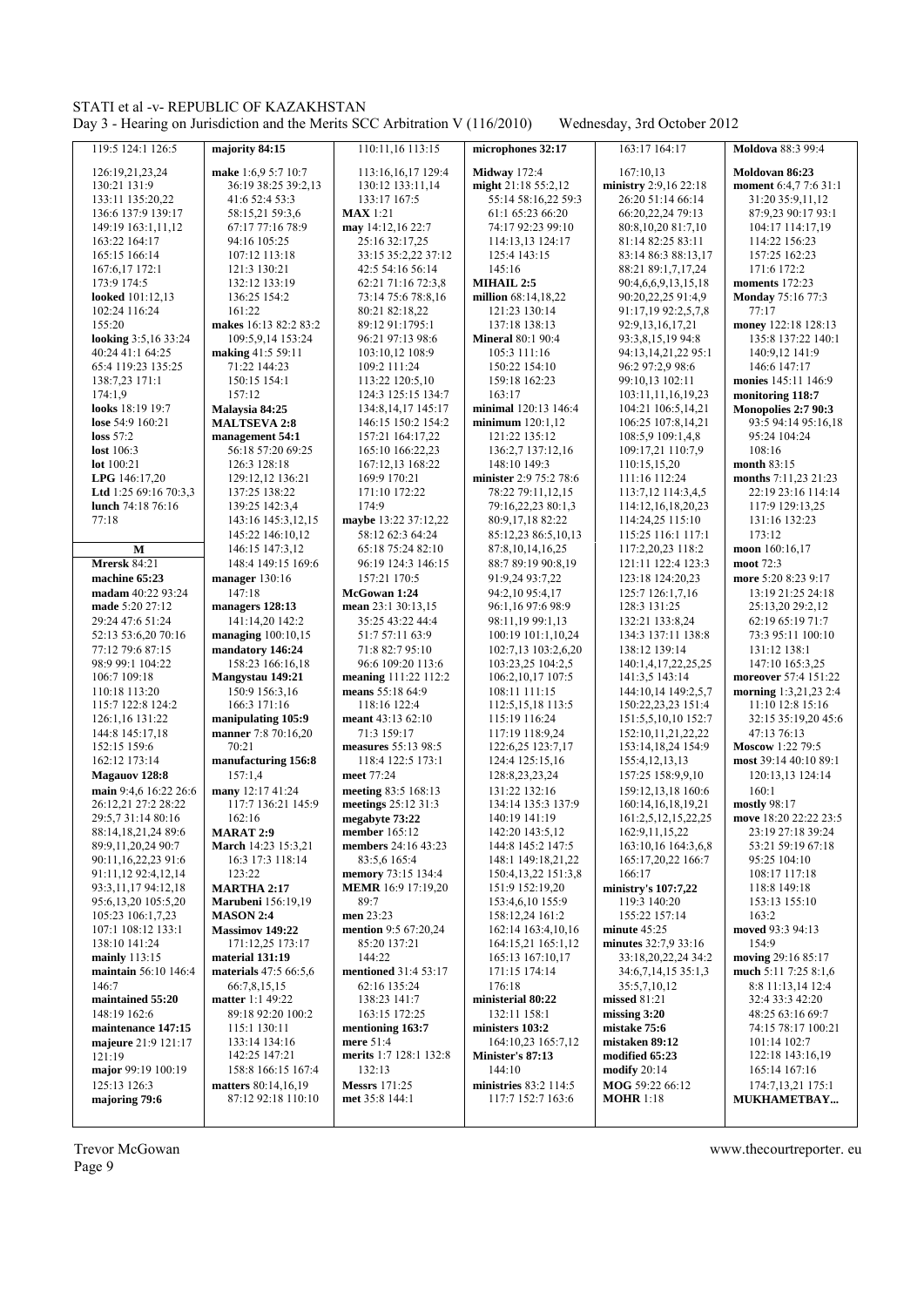$97.24$ 

Wednesday, 3rd October 2012

| 155:24 163:24                                   |  |
|-------------------------------------------------|--|
| 165:18 <b>must</b> 10:6<br>48:2 92:8 103:17     |  |
| 105:23 109:21,22                                |  |
| 121:25 122:6 132:3                              |  |
| 138:18 144:6,23                                 |  |
| 166:5 170:2,4                                   |  |
| <b>Mynbaev 75:2 76:15</b><br>78:5,6 85:12 87:14 |  |
| 96:9 172:1 176:18                               |  |
| myself 33:9 89:16                               |  |
| 100:19 132:12                                   |  |
| N                                               |  |
| <b>NACIMIENTO 1:21</b>                          |  |
| 35:18 36:1,5 37:12                              |  |
| 37:20 38:5,12 39:24                             |  |
| 40:9,20 41:21 42:24                             |  |
| 43:6,9 44:6,16 75:2                             |  |
| 75:8, 13, 15, 19, 23<br>76:4,11,17,25 77:15     |  |
| 77:21 78:19,21 82:4                             |  |
| 82:12,15,20 85:6 93:20                          |  |
| 94:1 111:24 112:5,8,13                          |  |
| 116:7,15 116:19                                 |  |
| 123:1,5 174:15                                  |  |
| 176:12,14 176:19 name<br>36:8,8 84:17 named     |  |
| 34:3 namely 121:24                              |  |
| names 5:13 34:4,8,17                            |  |
| 43:19 85:1                                      |  |
| <b>NATALIA 2:8</b>                              |  |
|                                                 |  |
| NATALY 2:23                                     |  |
| national 79:24 84:13                            |  |
| 84:22,23,23,24<br>109:23 122:14,17              |  |
| 122:20 154:11                                   |  |
| 173:23,25 174:3                                 |  |
| nationalisation 169:4                           |  |
| 169:11,17,2<br>2                                |  |
| nationalizatio                                  |  |
| n                                               |  |
| 168:23 natural 2:7                              |  |
| 86:4,10 87:11                                   |  |
| 90:3,10,21 91:4,9<br>92:9 93:4,5,8 93:15        |  |
| 94:14 95:16 95:18,24                            |  |
| 96:2 104:23 106:22                              |  |
| 107:21 108:16 125:                              |  |
| 157:3 naturally                                 |  |
| 29:12 84:9<br>159:2 nature                      |  |
| 28:13 76:22                                     |  |
| 83:19 Nazarbayev                                |  |
| 24:20 85:24                                     |  |
| 86:2,8,18,19 86:21                              |  |
| 87:15 99:2,16<br>100:8,13 101:2,11              |  |
| 101:17 102:1 162:13                             |  |
| 170:8,12 171:8<br>Nazarbayev's 24:20            |  |

173:22 near  $2.4$ nearly 29:1 172:11 necessarily 103:10  $164.24$   $165.11$ necessary 13:21 22:17 52:23 55:3 137:6 140:11 149:16 153:15 154:23 168:7 172:12 need 17:24 32:7 47:25  $55.773.1491.1392.46$ 116:17 126:19 136:4 142:16 167:15 needed 26:14,14,24 56:9 132:13 134:8 140:23 157:2 needs 114:2 negotiation 157:23 negotiations  $153.2$ 156:20 neither 27:4 158:5 never 27:1.25 28:6,15 28:16 41:15  $57.1121.11123.12$ 141:1 151:13.13 153:24 161:24 nevertheless 26:2 63:2 85:21 new 2:18 5:20 58:16 58:22 59:3.12.19  $74.1976.1977.12$ 81:1.9 124:8 145:20 news  $1:21$ next 1:16 4:13 11:15 19:14 21:22 32:6 42:22.23 71:17 75:22 103:13 113:25 150:20  $153.13$  157.9 158.2 174:24 next-to-last 161:3 niceties 124:1 **NIKIFOROVA 2:8 Nods** 63:4 noncompliance  $121 \cdot 12$  133 $\cdot 11$  15 None 55:21 non-italics 63:19 non-jurist 22:8 non-lawyer 113:6 non-responsive 141:5 normal 24:13.26:24 52:9,10,14,18,22 56:2,25 63:6,10 149:12 171:19 normally 17:12  $50.25$ 55.22.89.16 Norton  $1:21$  2:8.8 notarised 61:14,16,19 notarized 64:2 notation 94:16 106:7 note 5:7 21:19 61:17 69:25 70:10 71:6 86:19 87:4 92:13 95:1 noted 57:25 121:12 135:5 notes 93:16 174:10 nothing 27:22 29:7 32:24 41:7.9.13.15  $59.978.1489.4$ 137:20 156:14 notice

9:8 48:5 14 63:24 126:11,17,22 133:24 134:1,2,5 noticed 4:6 148:18 notices 5:22.25 47:22 47:25 48:3,24  $50.255145211$ notified 49:25 76:8 99:2 notify 92:6,8 notion 12:17,22 124:16 125:4 Nourlibekov 49:20 November  $4.19514$ 23:13 17 28:14 30:13 97:18 106:21 107:7 170:8 nuances 24:22 number 5:12 15:6 65:5.6.7.12.12.22 65:25 75:7 85:21 106:11 118:12 120:6 121:7 127:19 135:7,10 137:6,23 138:19 142:14 147:19 163:15 166:15 numbered 60:8 102:13 153:5 numbering  $3:10$ numbers 17:23 119:7  $136.24$  $\Omega$  $object$  22:3 objecting 94:1 objection 112:13 objections  $49:10.11$ 49:12,12,13 51:8 55:1 objects 162:9 oblast  $149.21150.9$ obligation 32:25 78:16 obligations 38:15 40:12 54:22 94:24 98:3 117:11 119:12 119:17 25  $120.312126.12$ 131:14 132:24 135:13,16 136:7,12,17 137:1,4 137:12,14,17 139:12,16,25 140:13  $142.811$  obliged  $164.23166.23$ 167:6 observance 26:18 observe 129:3 observed 24:22 55:19 observing 129:2.7 obtain  $53.2559.11$  $91.595613$ obtaining 18:13 obvious 128:19 138:1 165:9 obviously 1:14 38:10 49:2 63:2 74:17  $77.3$   $82.17$   $103.13$ 123:23 128:22 172:20 174:7,23 occasioned  $172:19$  occasions 127:20 occupied  $47.16$  occur 55.2 occurred 23:7 33:15

121:19 occurrence 103:5 occurs 19:22 October 1:6 1:1 21:20 23:22 86:2.8.11 102:9,14 off 56:12 57.14 114.16 offer 57:23 offered 168:22 offers 157:12 office 2:13,15 25:20  $25:21$  22 30:16 31:2 31:8.19 34:1 35:4.7  $42.12.44.1.8.46.16$ 46:21.23 128:9 144:11 officer 27:3 46:9 officers 26:9 offices 30:24 official 125:10.12.22 officials 23:12 35:4,6 106:14 140:4 160:21 21 often 31:9 98:22 103:19,22 oil 8:21  $9:10,12,14$  10:22  $23.1029.1438.23$ 40:21 41:1.2 51:14 55:10 56:11 56:25 69:19 72:24 73:8 80:3,8,12,13 84:8.12.18.85:4 87.12.88.23.89.25 91:2.10 92:2.10 93:16 94:17 95:4 96:3,16 99:4,17 103:7,23 105:5 106:12.18 108:13  $108.19$  114.18 20  $124.21$   $127.1$ 128:13 152:11 172:8.18 173:23,25 oilfield 57:2 oil-products 105:6 okay 7:1  $16.72518.2$ 18:12,20 20:4 22:22 23:19 25:15 27:4,13 27:17  $28.2330.5329$  $36.238.840.14$ 43:7 49:5 51:12 56:4 57:19 61:6 62:13 64:18 67:6 72:22 74:19 86:15  $102.4109.24$  $110.2112.10$  $121:7131:3$ 133:10 134:12 150:12 161:1  $167:15$  168:9  $174.13$  Oleoff  $2.17$  $99.20.24$ 100:6 124:7 8 128:6 Olcott's 124:4 older 100:9,14,16 once 50:23 58:25 67:9 121:11 141:12 one

5:9,13,20 6:17

 $10:19$  14:19 19:6,11 26:8 29:6,13 37:5 40:23 41:25 44:14 44:15 55:14,22 56:11  $63.875322$ 76:6.18 80:24 81:13 83:15,18,24 90:13 94:16 96:14  $97.298.613$ 100:22 101:8,20  $111.24$  115.15  $119.24$   $122.18$ 123:25 125:20  $126.19$ 128:14.15.16 129:1 136.25 138.24 139:5 140:3 142:3  $142.23$   $143.17$  $144:1,2,3,5,5$ 148:20 150:1 151:15 152:17  $154.10162.15$  $170.21$   $171.10$ 173:1 174:2 ones 6:25 25:13 62:25 oneself  $101.22$ one's 72:15 one-and-a-half-ve  $ar$ 79:18 Ongarbaev 18:15,23 19:22 20:5,20,21 51:14.22 52:16.25 53:8 54:9,19 55:17  $56.8$ Ongarbaev's 18:17 20:24 49:7,15 56:4 only 5:9,12  $6:5.17.22.7:3.23$ 19:2,6,6,22 23:16  $27.2296133511$ 39:2 41:16 43:14 62:14 66:14 71:3 76:13 77:11 97:13  $100.18$   $102.20$  $114.2120.16$ 122:12 129:25 132:22 133:13,14 135:11 140:8 144:3 147:13 149:7.14  $160.4163.11164.9$  $173:12$  opened 88:15 152:14 opening 27:19 76:20  $100:6$  $124:6$ onerability  $54.7$  55.4 operate 68:10 95:7,14 operated 27:2 93:11 operating 26:12 29:5 29:6 55:10.22 91:2  $120:1$   $127:8$   $148:5$ operation 8:22 26:25

92:4 127:1 138:10 141:23 operational  $68:3$ 71:23 operations 80:21 86:12.25 87:17 88.3.96.3.11.97.25 99:4 99:17 101:3 102:2 102:11 119:1 122:3 129:19 146:22 operative  $23:10$ operator 91:13.16.21  $91.23923610$ 93:11.16 94:17 95:4 95:10 106:19 107:2 operators  $91:2,11$ 92:2 96:17 103:7 opinion 48:21 50:9 73:6 89:18.22 105:8  $127.22$   $146.22$ opportunity 50:17  $122:2$  150:4 opposite 124:14 order  $28.2034152.2$ 54:20.24 55:2.13 56:10 68:2 74:22 75:1,2 76:1,7 77:20 94:7  $98.16$  102:12 104:1 4 8 114:25 118:4 127:25  $128.7129.7130.25$ 131:3 131:3.5 142:22 145:13 146:4 149:9 151:3,9 152:20 153:5,9 155:24 158:16,20,21 159:6 159:7 163:24  $164.192025165.18$ 166:1.13 ordered 27:21 98:10 98:14 123:18 124:11 129:16,24 131:10 135:14.21 ordering 118:25 orderly 166:16 orders  $103.19161.23$ 164:6,8,12 165:22  $167:10.13$  ordinary 96:12 103:1 organisational 84:10 organised 32:7 original 104:13 111:10 other 17:8 34:15 36:12,14 52:19 54:13 55:6.9 65:13 66:21.23  $70.202173277618$ 80:15 81:13 83:18 84:14 84:21 90:7 94:16 97:3 102:21 103:16 106:14,15 110:11 110:12 113:5 125:9  $125.21$   $132.1$   $133.16$ 138:11 145:10.12.19 152:5 154:5 157:22

**Trevor McGowan** Page 10

www.thecourtreporter. eu

158:5 158:11 160:18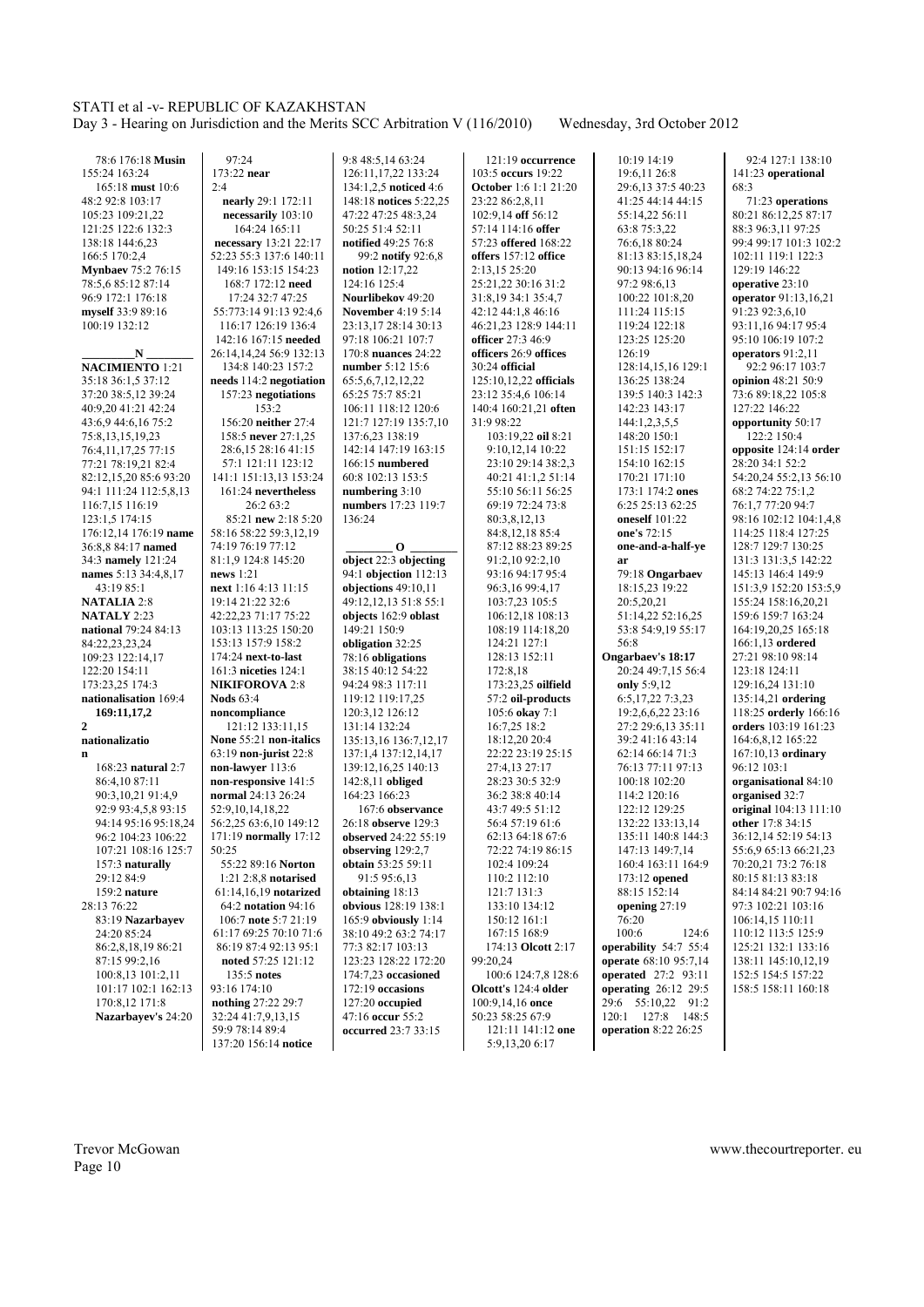| 163:17 164:9 174:4                   | 76:1 78:11                               | 155:3 174:11                                 | phase $17:5$                            | 54:15 55:6 62:9,11                         | 60:18 61:2,24 66:7                       |
|--------------------------------------|------------------------------------------|----------------------------------------------|-----------------------------------------|--------------------------------------------|------------------------------------------|
| others 15:9 75:20                    | papers 76:2                              | pay 7:13,17 8:3,4                            | PhD 79:6                                | 62:17 63:7 71:8                            | 93:14 104:20                             |
| <b>otherwise</b> 11:23 58:16         | paperwork 15:16                          | 68:13,17,21 73:8                             | phrase 22:5                             | 72:3 82:18 106:5                           | 137:11 138:7                             |
| 58:22 59:4 72:16                     | paragraph 14:17                          | 143:23                                       | physical 133:18 137:1                   | 120:6 154:19                               | presence 154:12                          |
| 77:16 160:18                         | 18:21 19:9,18 22:24                      | paying 68:4 69:4,9                           | 137:2                                   | 162:21 173:10                              | present 7:22 23:16                       |
| ourselves 82:16                      | 23:3,5,8,20 27:18                        | 145:11                                       | physically 48:7                         | pointed 62:6 121:7                         | 24:8 25:17,19 30:24                      |
| out 1:8 11:21 12:2                   | 27:20,24 28:23,25                        | payment 37:7 69:15                           | 106:12 128:16                           | points 8:19 62:7 89:14                     | 31:1,17,19 35:11,23                      |
| 13:4 21:14 32:22                     | 29:5,16 35:21 36:19                      | 70:2,14,15,16                                | picked 28:22                            | police 2:11 24:16 26:3                     | 36:3,9,11,13 42:5                        |
| 34:1 37:1 44:24<br>48:14,19 54:14,15 | 47:21 49:16 50:15<br>51:12,13 53:22 56:5 | 141:17 142:8,10<br><b>payments</b> 69:8 70:6 | picture 137:25<br>pipe 9:12             | 26:9 27:3,21 28:19<br>29:18,19,25 30:3     | 42:12,14,16 43:11<br>43:19,24 44:2,13,15 |
| 62:6 65:5 66:2,11                    | 56:8 57:22,25 67:20                      | 145:10,16,19                                 | pipeline 9:4,4,5 10:6                   | 31:6.7 33:25 35:4.7                        | 52:19 59:7 76:14                         |
| 66:20 68:13,18,21                    | 88:12,16,20 94:19                        | peace 2:17 151:16                            | 10:13,18,21,23,24                       | 36:14 46:9 47:4                            | 141:14 146:25                            |
| 69:8 73:23 78:12                     | 100:4 104:21 105:1                       | 152:2                                        | 10:24 12:23 26:6                        | 87:9, 17, 24 88:8                          | presentations 100:6                      |
| 87:24 98:16,17 99:6                  | 124:4 127:13,14                          | peculiar 169:10                              | 27:2 29:7,13 31:14                      | 89:2,5 98:11,18,20                         | presented 49:1 73:13                     |
| 99:9 114:6 120:25                    | 136:6 150:12,20                          | peculiarities 125:10                         | 31:16 36:21 88:24                       | 99:7,8 102:10,20                           | 171:3 173:21                             |
| 121:7,19 122:2                       | 153:13,25 154:21                         | pending 7:18                                 | 89:9, 11, 20, 21 90: 23                 | 103:7,10,20 107:6                          | <b>President</b> 24:20,20                |
| 123:25 132:11                        | 155:22 158:2,4                           | pensions 145:9                               | 91:6,11,12 92:3,4                       | 107:13,20 108:2,4,7                        | 85:24,24 86:2,8,18                       |
| 133:23 138:2 146:3                   | 161:4 162:4 163:15                       | <b>people</b> 30:18 35:9                     | 92:12,12,14 93:11                       | 108:8,9,11 141:22                          | 86:18,19,21,22                           |
| 146:15,21,23<br>147:17 152:10        | 163:22 165:16,24<br>168:20,21 172:4      | 36:3,12,14 52:19<br>90:15 144:1,5            | 93:14,17 94:18 95:6<br>95:7,13,14,20,21 | 141:25 142:5,9<br>162:15,19,19,25          | 87:15 88:3 97:24<br>98:10,19 99:2,3,15   |
| 153:2 162:10,19,24                   | paragraphs 4:22 5:3                      | 151:17 169:20                                | 106:8 107:1,1,9                         | <b>policy</b> 80:11                        | 100:8,13 101:2,8,11                      |
| 164:11,23 165:6,16                   | 18:17 57:20 104:17                       | 172:11                                       | 108:13.13 127:9                         | POPOVICI 2:5                               | 101:11,17,17,25                          |
| outcome 8:2 51:10                    | pardon 79:25 109:12                      | per 110:6                                    | 131:23 133:1,13                         | population 142:22                          | 102:1 155:25                             |
| 55:12 161:21                         | 129:20                                   | percentage 148:9                             | 138:10 141:24                           | portion 65:16 81:19                        | 158:17 162:12,13                         |
| outgoing 65:5,6,11,14                | Paris 1:5 155:17 171:1                   | perform 110:23 142:8                         | pipelines $12:18$ $13:12$               | 115:3 117:14                               | 163:25 164:5,7                           |
| 65:24 66:19                          | <b>Parliament 83:13.16</b>               | 165:10 166:18                                | 14:3 26:12,21 28:22                     | portrait 97:14                             | 165:19,21 167:12                         |
| outlandish 170:6                     | part 3:8 15:14 17:22                     | performance 137:3                            | 29:6,9 36:20,23,24                      | posed 112:16 168:23                        | 170:8,12 171:8,14                        |
| outside 12:19 37:9<br>138:2          | 18:6 19:4,5,17 28:5<br>28:9 37:24 53:12  | 140:13<br>performed 110:11                   | 36:25 37:1 89:25<br>90:7,11,17,22 93:3  | 169:17<br>position $6:97:13$               | 173:22<br>presidential 164:16            |
| over 2:11,12,14,14                   | 61:8 65:1,4,13 71:4                      | 115:6 136:10 137:3                           | 94:13 105:5,6,6,20                      | 20:18 22:10 46:22                          | 165:8,10 166:10,20                       |
| 16:23 51:23 52:7                     | 71:5 82:4 94:15                          | 146:1,11,20                                  | 105:21,23,24 106:1                      | 47:16 79:11,21 80:4                        | press $57:14$                            |
| 57:7 60:25 77:2,18                   | 98:5 99:12 116:3,12                      | perhaps 1:5 9:22 18:2                        | 106:1,23 127:2,6                        | 100:12 123:21                              | presume 40:25                            |
| 90:13 91:18 100:8                    | 140:5 145:11 149:3                       | 40:18 54:15 74:25                            | 130:11                                  | 124:7 150:9,10                             | pretty 98:23                             |
| 100:14 107:3                         | 157:23 159:8,9                           | 75:25 77:18 119:20                           | Pisica 74:6                             | 158:1 160:6 162:7                          | previous 6:25 24:25                      |
| 111:11 121:22                        | 173:23                                   | period 15:25 16:1,1,3                        | place 13:23 22:21                       | positions 140:8 162:8                      | 25:1 40:23 56:22                         |
| 126:18 136:21                        | partially 70:8 71:2                      | 16:4,8,10 17:2 18:5                          | 56:10 70:14,15,19                       | Poskaruk 44:14                             | 148:18 149:15                            |
| 137:17 142:16                        | participants 53:10                       | 21:5,8,14 56:13,17                           | 123:15 128:13                           | possess 94:17                              | previously 154:8                         |
| 143:8,13 144:19<br>149:11            | participate 25:11<br>30:17               | 90:20 111:20<br>112:25 117:9                 | 129:18.24 130:16<br>143:16,19 161:23    | possessed 94:17 108:8<br>possession 171:4  | Prime 79:22 87:8,13<br>87:16 88:7 98:11  |
| overnight 4:1                        | participated 25:1                        | 118:21 119:12                                | 172:8                                   | possibility 161:6                          | 102:13 103:6,20,23                       |
| oversight 107:6                      | participating 60:22                      | 121:16 122:1 136:8                           | placed 145:2,21                         | possible 56:19 57:13                       | 104:1,4 142:20                           |
| owed 70:6                            | participation 49:17                      | 145:10 173:13                                | 147:12,17                               | 66:23 77:4,9 144:19                        | 143:5,12 144:8,10                        |
| own 59:11 67:25                      | particular 4:25 5:13                     | permission 17:7 52:16                        | plan 50:18 51:2,3 82:2                  | 145:13 146:4 147:1                         | 149:21,22 150:13                         |
| 83:11 94:25 104:24                   | 22:11 31:12,13 41:4                      | 52:18,25 53:2 142:6                          | 83:2,3,4,7,10                           | 167:7 174:5                                | 150:22 151:3,9                           |
| 114:6 118:13                         | 49:16.18 57:21 61:7                      | <b>permit</b> 21:6 111:19                    | planned 24:14 96:5                      | possibly 36:24 64:25                       | 152:20 153:6 155:8                       |
| 123:20 125:10,19                     | 68:3 81:5 83:22                          | 112:25 113:7 117:2                           | 97:5,7 142:21<br>plant 146:25 147:3     | 154:15                                     | 158:24 162:14                            |
| 146:5 162:7 165:17<br>169:8          | 84:12 92:17 114:10<br>115:1 118:6 133:4  | 122:22<br>persecutions 21:21                 | 151:23 156:8,17,17                      | potential 127:7 152:15<br>152:16 154:6     | 163:10,16 164:15<br>164:21,25 165:13     |
| owned 29:13                          | 136:22 150:1                             | person 25:17 30:4                            | 156:22 159:25                           | 156:22 160:8                               | 167:10 171:15                            |
| owner 91:16                          | 152:12 162:1                             | 46:18 76:22,24                               | please 3:7 4:13,24                      | 161:13 169:3 174:1                         | <b>principal</b> 133:7 157:3             |
| o'clock 134:12                       | 169:20 171:11                            | 80:19 105:22,22                              | 6:15 12:4,12,21                         | 174:4                                      | <b>principle</b> 80:18 81:7              |
|                                      | particularly 154:18                      | 132:11 142:8 144:3                           | 13:20 14:7,24 15:11                     | power 124:9,12                             | 160:24                                   |
| P                                    | parties 9:22 70:4,18                     | 144:5 169:13                                 | 17:15 19:21 21:19                       | practice 52:9,10,22                        | print 1:8 60:9 63:6                      |
| page 3:9,10 18:7 19:14               | 74:22 134:16                             | 171:19                                       | 27:18 28:23 33:4,10                     | 56:3                                       | printed $60:14,15$                       |
| 40:16,22,22,23                       | <b>parts</b> 60:11                       | personal 63:9 170:7                          | 34:3 37:20 38:20                        | practices 149:12                           | 73:23                                    |
| 46:10 54:5,18 69:20                  | <b>party</b> 134:20                      | 170:11 171:4,6,7,13                          | 39:21 43:5,20 46:2                      | preceding 135:18                           | printing 63:10                           |
| 86:17 104:14<br>105:18 118:22        | party's 125:24<br>pass 4:13 45:21        | personally 30:17,22<br>31:3 42:14,16 98:6    | 46:6 47:20 48:13<br>51:13.21 52:24      | 145:10                                     | prior 35:12 90:9 97:6                    |
| 119:6,7,7 130:23,24                  | 174:12                                   | 99:13 117:17                                 | 53:13 57:8 59:19                        | precipitated 142:16<br>precise 62:19 89:12 | 106:5 121:7,8<br>131:16 147:7 148:7      |
| 135:23,24,25                         | passages 119:21                          | 131:25 136:20                                | 61:6,7 62:2 64:20                       | prejudiced 59:10                           | <b>private</b> 48:18 157:17              |
| 139:18,19 161:4                      |                                          |                                              | 67:1 79:3 82:15                         | preliminary 50:1                           | privilege 136:5                          |
| 163:13,21 168:19                     | passed 2:11 18:16                        | 137:7,8                                      |                                         |                                            |                                          |
| 169:23 176:2                         | patience 74:15 174:21                    | <b>personnel</b> 50:6 57:4,5                 | 102:18 107:24                           | 85:14                                      | probably $21:425:2$                      |
|                                      | patient 11:13                            | 99:10                                        | 111:4 112:17,23                         | premise 92:11                              | 43:21 55:2 70:17                         |
| pages 64:7,9                         | <b>PATRICIA 1:21</b>                     | persons 34:15 44:1                           | 116:11 150:3                            | premises 25:23                             | 71:12 76:11 96:9,14                      |
| paid 7:18 55:19 70:12                | <b>pause</b> 11:16 18:10                 | pertains 16:22                               | pleasure 12:25                          | preparation 155:19                         | 98:7,15 99:21                            |
| 70:19 71:1,2,6,10                    | 74:7 104:18 105:12                       | petition 86:23                               | pm 78:1,2,3,20 85:10                    | preparatory 83:14                          | 100:23 118:10                            |
| 128:12 143:9                         | 110:1 112:18 139:2                       | petrochemical 80:14                          | 134:22,24 175:2                         | prepared $41:649:2$                        | 137:21 140:3                             |
| paper 32:21 44:22                    | 139:20,22 150:3                          | 88:23                                        | <b>point</b> 10:21 11:4 28:10           | 51:21 52:6,8 53:19                         | 145:23 165:25                            |

Trevor McGowan<br>Page 11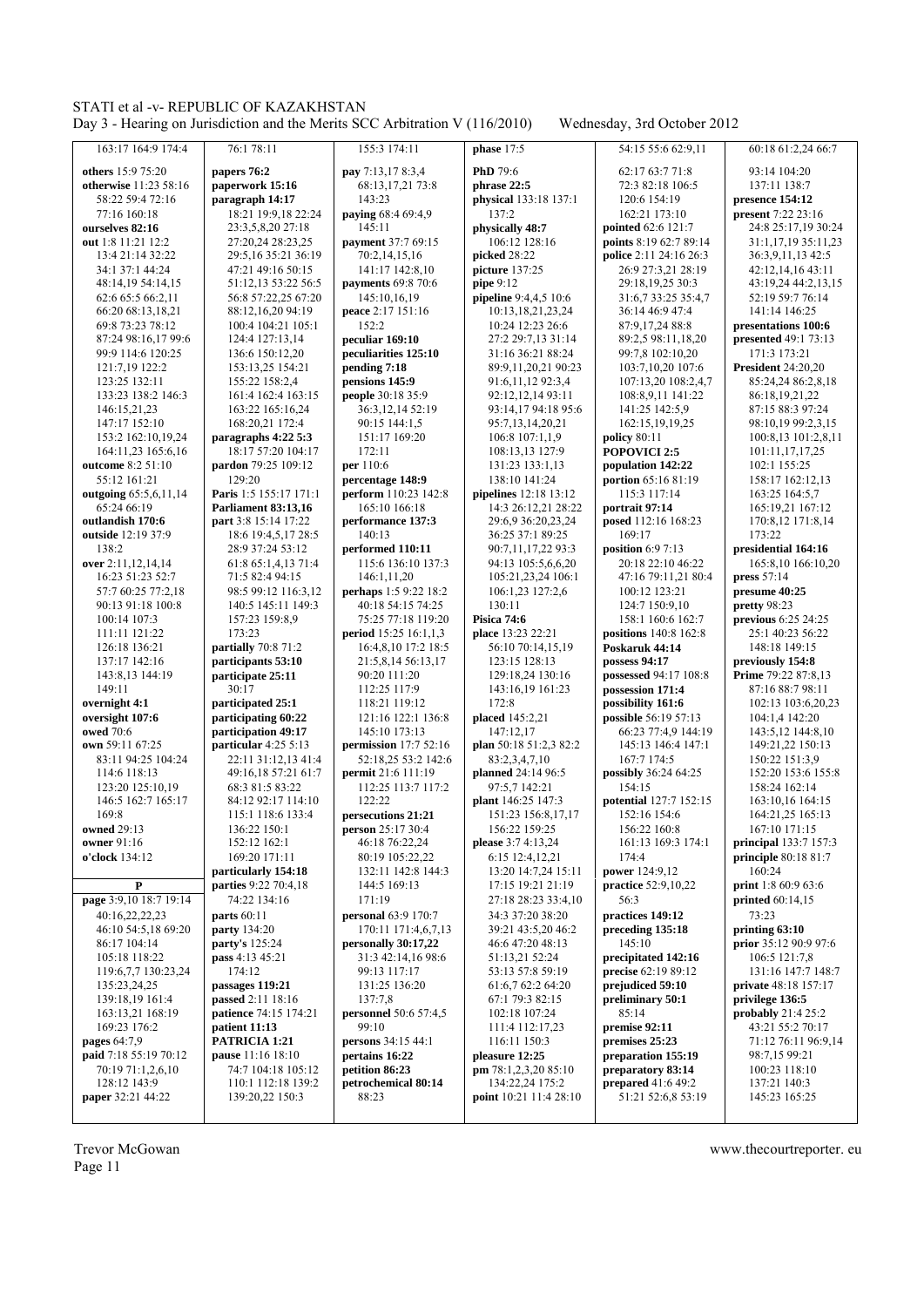| 167:1 168:15                             | properly 64:24                              | 43:1,10,12 48:12                               | 14:10 15:13 16:15                      | 170:11 171:7                                    | regard 33:14 37:5                                |
|------------------------------------------|---------------------------------------------|------------------------------------------------|----------------------------------------|-------------------------------------------------|--------------------------------------------------|
| 169:12 170:3,19                          |                                             | 49:8,9 52:13,21,24                             | 19:17 20:2,5,17                        | receive 51:1 115:20                             | 78:24                                            |
| 173:18                                   | properties 58:14,20<br>59:1,13 122:21       | 53:13 54:11,12                                 | 22:9 26:2 27:9 30:5                    | 160:15 168:7                                    | regarding $5:836:20$                             |
| problem 1:11 94:9                        | 142:17 143:8,11                             | 56:23 57:9 58:12,18                            | 31:24 176:8                            | received 11:3 30:18                             | 38:25 41:7 43:14                                 |
| problems 26:17 56:2                      | 144:9 145:3,6,21                            | 58:24 59:15,16,17                              | ran 16:6                               | 46:13,16 48:5,7                                 | 66:18 67:3 80:24                                 |
| 68:7,8,8,25 69:2                         | <b>property</b> 2:16 54:1                   | 61:21 62:1,20 64:14                            | rapid 57:12                            | 50:12,25 74:6 76:25                             | 88:3 102:2 107:9                                 |
| 128:11 143:3                             | 157:20                                      | 64:25 65:17 67:1.16                            | rapidly 57:13                          | 77:11 99:3 140:16                               | 108:23 109:9                                     |
| 171:22 172:24                            | proposal 81:13,13                           | 68:20 70:23 71:17                              | rare 98:24                             | 145:8 151:13 168:5                              | 119:25 120:12                                    |
| 173:6                                    | 82:2 83:19 159:23                           | 72:10.21 80:24 84:2                            | rarer 99:1                             | receives 145:8 146:9                            | 133:25 136:7                                     |
| procedural 128:22                        | proposals $81:15,22$                        | 86:6,6 89:4,6,21                               | rather 1:10 24:3 25:4                  | receiving 46:25 51:4                            | 139:14 150:15                                    |
| 129:4,8                                  | 82:1 83:1                                   | 91:24 92:1.11 94:6                             | 84:8 88:6 118:1,2                      | 130:8 171:7                                     | 151:11 152:23                                    |
| procedure 18:19 19:7                     | propose $168:16$                            | 94:10 95:3,8,12                                | 124:14 130:9                           | reception $167:25,25$                           | 153:15 156:3 160:7                               |
| 44:21 117:16 129:9                       | proposed 115:8,20,21                        | 96:10,19 102:7                                 | reach 32:18 118:4                      | recipient 110:20                                | 160:17                                           |
| procedures 109:22                        | 116:5 117:5                                 | 106:4,20 107:25                                | 156:23,24 160:5                        | recognise 71:12                                 | <b>REGINALD 1:18</b>                             |
| 129:2,4                                  | prosecution 133:3                           | 109:11 112:15,15                               | 162:18                                 | recollection 97:21                              | region 54:23 96:24                               |
| proceed 55:7                             | 138:9                                       | 112:16,18 113:4                                | react 164:16                           | recommend 113:24                                | 142:18,20 144:20                                 |
| proceeding 12:9,17                       | prosecutions 141:23                         | 116:7,9,12,18,23                               | reaction 159:23                        | recommendations                                 | 150:11,13,14                                     |
| 27:1<br>proceedings 55:1,3               | Prosecutor 2:13<br>Prosecutor's 2:13,15     | 117:4,18 118:9<br>124:19,25 129:21             | 164:20,24<br>read 5:9 8:18 11:9,21     | 113:21,22 132:5<br>recommended 162:1            | 151:14,16 152:5<br>156:3,9,16,17                 |
| 58:15,21 59:2                            | prospected 122:16                           | 131:11 132:25                                  | 11:25 19:21 32:22                      | reconsidered 7:24                               | 158:25 159:24,24                                 |
| 154:25                                   | prospecting 13:4                            | 139:3 142:7,10                                 | 44:24 45:1 51:8                        | record 9:21 40:18                               | 160:1 162:2 164:14                               |
| process 18:12 20:18                      | 15:25 18:1                                  | 143:21 146:11                                  | 54:19 65:6 71:2,5                      | 42:25 43:6 51:23                                | 166:3, 19, 23, 25                                |
| 23:13 48:19 57:12                        | Protection 2:16                             | 149:23 150:15                                  | 78:12 82:6,14 85:14                    | 52:2,9,17,22 53:1                               | 167:4 171:16,18,20                               |
| 81:4 94:7 113:8                          | protests 145:17                             | 151:7 152:19 159:8                             | 104:17,19 106:10                       | 82:10,12 85:21,22                               | 171:21 172:6                                     |
| 157:24                                   | protocol 26:16,25                           | 159:10,11 167:18                               | 106:18 111:4,7,8,9                     | 103:4 107:12 111:4                              | regional 1:22 152:1                              |
| processes 22:21                          | provide 3:25 102:18                         | 168:23 169:15,16                               | 111:12 112:2,4,5,9                     | 111:8,14 112:21                                 | regions 143:24 167:1                             |
| produce 134:5 153:5                      | 115:8 116:4 117:8                           | 170:24 173:4 174:7                             | 112:11,20,22                           | 116:25                                          | register $65:14,15$                              |
| produced 1:24 64:8                       | 140:10 141:6,8                              | questioned 10:8                                | 116:25 119:19                          | recorded 51:22 52:5,6                           | registered 103:15                                |
| 64:17 66:6,10,16,21                      | 153:15,18,20,21                             | questioning 11:12                              | 120:17 136:3,4                         | 53:4                                            | 114:18.19 160:13                                 |
| 66:23 67:11 104:7                        | provided 3:24 10:17                         | 73:11 93:21 94:2                               | 150:1,6 162:3                          | recording 52:7,13                               | regular 60:9 96:21                               |
| 148:7 153:12                             | 18:14 20:3 51:15                            | questions $2:158:7$                            | 165:16,24 169:23                       | 53:5                                            | 105:21 115:17                                    |
| produces 65:16<br>producing 151:24       | 56:24 67:7,11 91:4<br>95:18 108:25 109:3    | 9:17 10:1,12 14:4<br>23:11 30:5,731:10         | reading 105:15 139:22<br>158:3 169:24  | redirected 102:22<br>redrafted 35:7             | regularly 49:19 60:14<br>60:15                   |
| 156:17,22 159:25                         | 115:20 116:5 117:5                          | 31:21,22,24,25                                 | 170:15 172:15                          | reduced $147:20$                                | regular-printed 60:9                             |
| production $16:223:10$                   | 126:22 141:1                                | 35:14 37:22 40:7                               | Reads 12:2                             | refer 4:24 8:13 40:15                           | 60:10                                            |
| 31:10 54:8,25 55:12                      | 155:18 170:13                               | 41:11,21,22,24 42:2                            | ready 1:16 112:19                      | 49:6 54:4 57:19,22                              | regulated 110:24                                 |
| 55:15.21 56:1,13,14                      | provides 115:25 146:8                       | 42:18.19 44:16 47:8                            | real 169:13                            | 62:7 85:20                                      | 131:24                                           |
| 71:22 84:13 146:5,7                      | providing 102:6                             | 74:8,9,13 85:6,14                              | realised 24:17                         | reference 4:8,25 9:3                            | <b>Regulation 2:7 90:2</b>                       |
| 147:16 148:12,14                         | provision 137:10                            | 94:4 108:21 127:20                             | really 13:15 44:17                     | 15:5 17:24 136:16                               | 93:5 94:14 95:16.17                              |
| 148:19,23 149:1                          | provisional 153:16,22                       | 163:5 174:13,15,16                             | 62:25 72:6 75:24                       | 145:9 151:2                                     | 95:24 104:23                                     |
| 154:3 172:13                             | provisions 129:8                            | 174:18,20 176:13                               | 77:10 82:17,20                         | referenced 151:4                                | 108:16                                           |
| professional 79:4                        | pumped $128:13$                             | quickly 53:25                                  | 83:19 89:4 101:14                      | references 12:17                                |                                                  |
|                                          |                                             |                                                |                                        |                                                 | regulations 55:11                                |
| Professor 1:9,9,22                       | pumping 29:14                               | quite 14:13 19:11 21:3                         | 109:11 137:19                          | 119:10 150:20                                   | 125:12,21                                        |
| 2:17 11:3,5,7 32:2                       | punitive 122:5                              | 24:5,7 25:18 48:2                              | 138:17 153:20                          | <b>referred</b> 5:18 9:10                       | reimbursed 147:2                                 |
| 99:20,24 100:6                           | purchase 58:16,22                           | 52:14 58:19.24                                 | 168:18                                 | 13:16 27:9 42:25                                | reiterate 13:24 28:15                            |
| 124:4,7,8 128:5                          | 59:4,8 152:8,10,17                          | 66:22 80:17 96:19                              | reason 3:22 28:20                      | 64:3 94:19 118:11                               | 67:9 147:13 148:13                               |
| 174:19<br>profitable 73:4                | purely 89:15,21<br>purpose 69:9 92:21       | 98:24 102:25<br>114:13 116:23                  | 35:6 54:6 57:9<br>76:13 84:12 85:4     | 149:1 153:25 155:8<br>172:17                    | reiterated 39:12<br><b>relate</b> 11:4 13:8      |
|                                          |                                             | 128:18 139:4                                   | 111:12 118:10                          |                                                 | related 10:6 13:25                               |
| program 136:7 161:11<br>programme 119:18 | purposes 13:10<br>140:10 146:6              | 151:24 154:15                                  | 141:12,19 143:5                        | <b>referring</b> 3:8,14 6:20<br>8:14 11:5 16:13 | 18:5 22:20 70:3                                  |
| 120:12,14,19                             | pursuant 102:12                             | 172:2                                          | 169:8,22                               | 19:1 20:13 35:22                                | 79:19 80:15,20                                   |
| 135:12 137:13,17                         | <b>push</b> 32:16                           | quote $105:17$                                 | reasonable 77:10                       | 38:19,22 54:17                                  | 113:2 114:9 116:2                                |
| 149:8                                    | put 1:8 31:10 73:14                         | quoted 124:5 137:11                            | reasons 6:24 8:5 47:24                 | 60:18 112:14                                    | 117:18 131:23                                    |
| programmes 149:3                         | 100:5 144:2                                 | 162:4                                          | 54:13 55:6,9 133:6                     | 124:22                                          | 133:5,15 138:25                                  |
| programs 136:2                           |                                             | quoting 3:2 161:2                              | 133:7 139:5 141:10                     | refers 5:9 6:17 55:17                           | 139:8 144:22 159:4                               |
| prohibited 20:9 21:1                     | $\mathbf 0$                                 |                                                | reassign 90:1                          | 63:25 128:24                                    | 161:24                                           |
| 22:2,14                                  | QC 1:10 qualified 94:9                      | R                                              | recall 31:11 36:6,7,8                  | refining $172:9.17$                             | <b>relates</b> 13:1 16:20                        |
| project 8:21                             |                                             | R1:10                                          | 36:12,15 42:6,9                        | <b>reflect</b> 60:3 64:23                       | 37:14 80:25 84:4                                 |
| projection 13:6                          | quell 145:13                                | <b>RAF</b> 1:14                                | 43:16 44:10,12                         | 92:23 117:6 120:9                               | 110:16                                           |
| projects 57:1 99:19                      | question $6:12,148:3$                       | Rahimgaliev 4:22 5:1                           | 70:18 85:25 87:20                      | <b>reflected</b> 51:11 73:5                     | relating $4:15\,37:2$                            |
| 100:20 106:14                            | 14:14.24 15:10.20                           | 5:9 6:17                                       | 93:1 99:2 104:4<br>118:24.25 130:1.3.7 | 138:12                                          | 84:2 102:17                                      |
| prolong $133:22$<br>prolongation 18:5    | 17:15 18:2 19:21,25<br>20:3, 13, 17, 21, 24 | raised 6:14 80:24 84:3<br>150:14               | 130:9 131:7 133:25                     | reflecting 121:4<br>reflects $60:5,23,25$       | <b>relation</b> 16:8 17:10,17<br>20:8 29:2 50:16 |
| prolonged 69:17                          | 21:25,25 22:4,5,12                          | <b>Rakhimov</b> 33:13 36:6                     | 134:14 135:9 139:1                     | reformulate 62:1                                | 71:17 80:22 157:12                               |
| prolonging 143:14                        | 23:14 33:16 37:5,11                         | 46:8 75:4,10 76:19                             | 139:8 140:21 150:8                     | reformulated 40:3                               | 173:5                                            |
| promising $17:621:17$                    | 37:17 38:12 39:9,12                         | 77:2                                           | 151:7 153:18                           | refresh 73:15                                   | relations $45:16,18$                             |
| proper 37:11 116:23<br>166:1             | 39:18,21,25 40:2,4<br>40:9 41:25 42:25      | ramping $56:13,13$<br><b>RAMSDEN</b> 1:21 14:8 | 163:18 165:16<br>167:22 169:2,15       | refunded 146:9<br>refused 26:15 127:20          | 172:21 173:3<br>relationship 29:20               |

Trevor McGowan<br>Page 12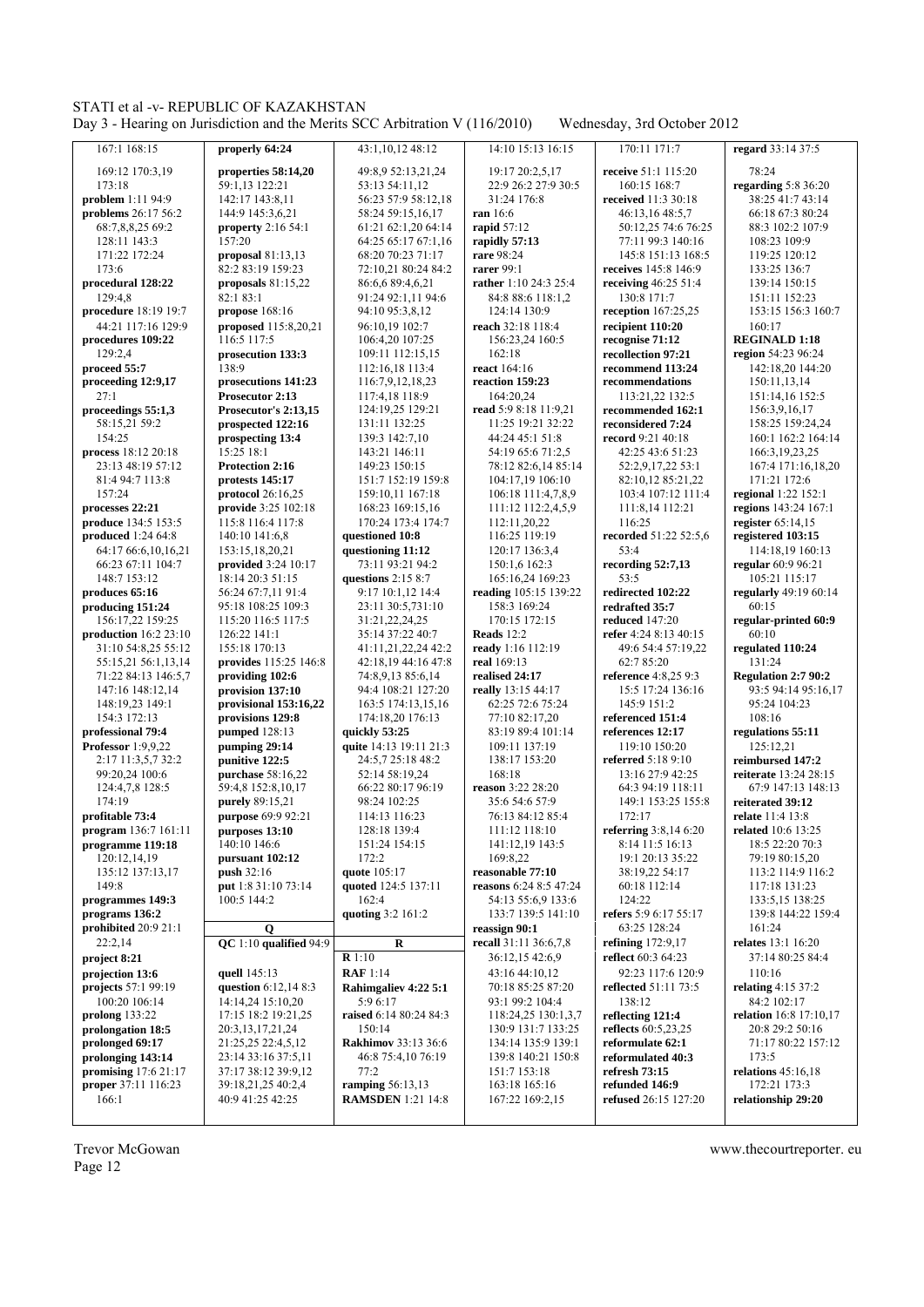|                                          | $\frac{1}{2}$ on subserve the the metric because of $\frac{1}{2}$ in $\frac{1}{2}$ (110/2010) |                                            |                                        | $\ldots$ cancelary, $\ldots$ october $\ldots$ |                                     |
|------------------------------------------|-----------------------------------------------------------------------------------------------|--------------------------------------------|----------------------------------------|-----------------------------------------------|-------------------------------------|
| 173:7                                    | 110:21                                                                                        | 123:16 129:5                               | 1:15 3:7,16 4:5 8:10                   | saw 63:3 73:24 74:1                           | 102:15 104:2,3,16                   |
| relatively 125:15                        | representative 26:20                                                                          | <b>respond</b> 62:14 117:8                 | 8:12 9:16,24 10:10                     | 77:12 101:5 136:15                            | 105:7,8,19 117:14                   |
| relevant 2:20,21 15:4                    | 49:19                                                                                         | 160:14 170:1                               | 11:5,8,16 12:5,7                       | 150:1                                         | 118:21 119:10,13                    |
| 15:19 61:25 96:15                        | representatives 31:5,7                                                                        | responded 53:18                            | 13:19 14:4 15:10                       | saying 5:21 20:22,22                          | 119:14,15 120:4,7,8                 |
| 102:23 103:14                            | 49:18 53:24 107:8                                                                             | respondent 1:16,23                         | 19:13 20:11 22:3                       | 42:7 54:13 58:8                               | 120:13,14,18,19                     |
| 114:11 125:12                            | 107:14,21 108:4                                                                               | 2:6 8:14 33:13                             | 30:8,10 31:21 32:8                     | 69:10 70:25 101:14                            | 126:6, 11, 13, 14                   |
| 138:3                                    | represented 23:25                                                                             | 74:22 100:12 104:7                         | 33:6 35:14 37:9,18                     | 138:19 162:2                                  | 127:3,4,17 136:2,3                  |
| relieved 32:4 44:18                      | 144:4                                                                                         | respondent's 31:22                         | 38:1 40:1 41:23                        | says 18:18,24 19:22                           | 136:13,14 137:11                    |
| rely 89:17 91:3 108:25                   | representing 36:14                                                                            | 42:8 43:15 74:17,24                        | 45:5 46:4 47:8                         | 48:16 49:9,16 56:8                            | 137:19 139:19                       |
| 109:7,16 110:21                          | reproduced 3:2                                                                                | 111:13 124:6,7                             | 48:11 59:14 74:10                      | 66:4 69:24 102:15                             | 150:18,19,20,24                     |
| relying 3:23                             | <b>Republic</b> 1:16 2:25                                                                     | 125:1                                      | 176:5,7,9,11,16                        | 105:1 116:1 126:25                            | 153:9 155:2,16                      |
| remain 33:12 122:16                      | 47:23 57:22 61:25                                                                             | responding 72:11                           | role 80:17 110:8,14                    | 150:25 153:14                                 | 156:6 158:20                        |
| 132:14                                   | 84:9 105:4 111:17                                                                             | responds 62:5                              | 173:20                                 | 157:11 159:19                                 | 159:18 162:8                        |
| remained 30:16<br>remaining $17:8$ 140:1 | 156:1 158:18 164:1                                                                            | <b>response</b> 3:6 10:15                  | roles 47:18<br>room 1:5 36:4 43:11     | 160:23,24 163:22<br>165:17                    | 168:25 169:1 170:9<br>170:15 172:14 |
| remains 33:11 122:16                     | 164:5,7 165:19,21<br>167:13                                                                   | 61:11, 12, 13, 20, 23<br>63:13 86:21 97:23 | 44:12 100:6 134:17                     | schedule 56:1 96:20                           | seeing 104:4 167:22                 |
| remedied 128:20                          | request 17:18,19 20:8                                                                         | 115:21,25 117:4                            | 152:14,15 154:4,5,6                    | scope 56:16 94:25                             | seek 158:20                         |
| remedy 50:19                             | 59:21 61:16 66:11                                                                             | 140:16 163:4 170:4                         | Rose 1:21 2:8,8                        | 110:23,24111:1                                | seeking 96:25 108:23                |
| remedying 51:2                           | 77:10,12 91:15                                                                                | responsibility 90:2,10                     | <b>round</b> 42:23                     | 125:11,17 133:18                              | 139:14                              |
| remember 16:5 17:23                      | 101:17 109:10                                                                                 | 90:21 93:2,12 94:12                        | routine 91:10 92:1,10                  | 135:6 147:15 152:3                            | seemed 72:12 132:3                  |
| 18:1 21:3,5 25:24                        | 112:24 113:12                                                                                 | 106:22 125:14,17                           | 93:21 94:3,15 96:6                     | 152:6 162:9                                   | 168:14                              |
| 31:11,15 39:19 44:7                      | 116:1,2 153:23                                                                                | 173:16                                     | 96:12,17 97:2 98:16                    | screen $100:5$                                | seems 4:10 11:12 82:9               |
| 44:15 60:14 71:4                         | requested $21:628:18$                                                                         | responsible 24:24                          | 103:15 106:6 113:8                     | script 81:20                                  | 82:12 101:2 165:20                  |
| 98:4 134:2 140:7                         | 66:5,6,14 102:1                                                                               | 41:10 80:19 83:11                          | rule 13:6 118:2                        | search 33:14,16,20,23                         | seen 1:20 12:16 19:10               |
| 144:3 167:23                             | 103:11                                                                                        | 89:24 110:10 129:7                         | <b>rules</b> 1:1 55:11                 | 34:1,2,7,19,20,22                             | 97:19 102:15                        |
| 171:10,14                                | requesting 16:9                                                                               | 171:20                                     | rush $1:14$                            | 34:23,24 35:1,22                              | 103:18 105:24                       |
| remind 82:22                             | 101:22 153:22                                                                                 | rest 73:20,22                              | <b>Russian</b> 1:6 3:17 4:7            | 36:13 37:21 42:5,13                           | 138:18 149:23                       |
| reminded 81:24                           | requests $7:21$ 17:10                                                                         | restart 78:4                               | 9:6 11:23 12:1 19:5                    | 42:15 43:12,24                                | 150:7 155:8,14                      |
| remit 143:2                              | 17:12 29:2 111:17                                                                             | restructure 157:20                         | 32:21 40:24 44:23                      | 44:13                                         | 158:16 167:19,21                    |
| removed $169:13$                         | 173:1                                                                                         | result 4:18 5:17 22:20                     | 46:1 64:2,23 65:3                      | seawater 21:10                                | segment 10:18                       |
| rendered 6:23 7:9,11                     | require 63:11 100:21                                                                          | 23:7 50:21 119:4                           | 86:15 97:13 102:6                      | second 19:11 26:10                            | seized 146:17                       |
| repaid $70:8,21$                         | required 20:14 51:6                                                                           | 121:17 122:10                              | 104:13 110:2 112:1                     | 27:19 30:2 34:7,15                            | seizure $146:18$                    |
| repay $73:1$                             | 78:9 91:5,12 95:6                                                                             | 133:1,2,3 147:19                           | 112:1,3,5,9,12,22                      | 43:4 54:19 81:20                              | sell 152:13                         |
| repaying 72:25<br>repayment 73:6         | 95:13 107:1 108:13<br>requirements 61:3,23                                                    | 172:7<br>resulted 5:12,21 71:20            | 119:6,8 135:23<br>139:17,19 157:10     | 105:1,16 110:2<br>112:13 115:3                | send 65:3 141:1<br>160:12           |
| repeat 13:22 14:14,24                    | 63:20                                                                                         | 71:24                                      | <b>Russian-English 2:23</b>            | 117:13 118:22                                 | senior 2:13 36:7 45:15              |
| 17:15 20:20 22:11                        | requires 92:12                                                                                | resulting 148:23                           | 2:23                                   | 155:3 159:8 163:14                            | 45:17 49:19                         |
| 34:13 58:18,25 67:1                      | requisite 137:23                                                                              | results 4:19 21:18                         | R-152 48:9                             | secretary 2:9,20 46:23                        | senior-level 141:20                 |
| 68:20                                    | 138:19                                                                                        | 30:19 50:1,18,24                           | <b>R-163</b> 110:1 112:4               | 46:23,24 47:3 110:5                           | sense 56:11                         |
| repeats 63:10                            | resisted 132:1                                                                                | 51:6 66:10 121:24                          | <b>R-24</b> 2:13 3:1,5,8,12            | 110:7,8,14 126:8                              | sensitive 113:16                    |
| rephrase 72:10 107:25                    | <b>resolution</b> 24:21 90:5                                                                  | 131:9                                      | <b>R-244</b> 8:14 11:6                 | 155:13 158:14                                 | sent 16:9 46:15,18,20               |
| 129:21                                   | 118:16                                                                                        | resume $32:15$                             | R-37.6 37:21 40:16                     | section 8:15,16,19 9:3                        | 47:5,23,25 64:21                    |
| rephrased 39:18                          | resolutions 158:24                                                                            | retained 100:1                             | 69:20                                  | 13:2,3,7 15:20                                | 66:3, 12, 13 86:2, 7                |
| replied 51:3 95:23,24                    | resolve 19:12 114:25                                                                          | return 2:9                                 |                                        | 48:18 74:19 107:9                             | 88:5,6 115:10 134:1                 |
| 143:13 170:3                             | 132:4 143:4 147:21                                                                            | returning 22:23                            | S                                      | 116:13 119:5,8,10                             | 159:12                              |
| reply 49:8 56:22,24                      | 168:22 173:10                                                                                 | revealed 92:7 133:12                       | S 75:10 76:19 77:2                     | 119:20 136:1,3                                | sentence 3:3 8:18 9:10              |
| 103:16,17 104:22                         | resolved 111:19                                                                               | reverse 19:15                              | SA 1:13 2:5                            | 137:10 139:20                                 | 19:6 26:10,22 31:13                 |
| 146:16 170:2,4,5                         | 130:12 144:24                                                                                 | review 48:22 102:8                         | Safinov 126:8 155:13                   | sections 15:18 48:22                          | 54:19 82:24 104:2                   |
| report 26:5 27:10 38:2                   | 174:3                                                                                         | 114:7 150:4 166:6,7                        | <b>SAGATOV 2:13</b>                    | 63:8                                          | 111:23 112:21                       |
| 38:19 41:1,6,7,8,12                      | resorts 122:4                                                                                 | reviewed 83:4 111:17                       | <b>Salagor</b> 23:25 24:2              | sector 84:8,9,18 85:4                         | sentences 35:5 60:10                |
| 41:13,16,20 46:8                         | resources 80:2,15                                                                             | 112:24                                     | 25:17,19 27:4                          | 87:12,18 88:1,5                               | 60:11,15 82:23                      |
| 70:13.22 71:2.5.13                       | 86:4,10 87:11 90:4                                                                            | re-ask 116:18                              | salaries 55:19 68:4                    | 89:25 98:13 99:5,18                           | 111:5                               |
| 76:23 87:10 92:15                        | 90:10,21 91:5,10,20                                                                           | re-direct 8:9,12 41:22                     | 69:9 128:12                            | 100:25 108:19                                 | separate 33:19,22,24                |
| 92:23 93:14 97:17<br>97:20 100:4 104:20  | 92:9 93:4,9,15 96:2<br>105:4 106:22                                                           | 74:9 93:24 174:14<br>176:5                 | same 3:6 9:7 10:24<br>11:24 27:9 33:20 | secure $55:13$<br>see 5:13 6:5 8:16 10:5      | 71:15<br>separately 77:23           |
| 106:18 107:23                            | 107:22 111:16                                                                                 | rich $161:20$                              | 62:8 74:4,6 75:9                       | 16:15 17:9 18:18                              | September 76:9                      |
| 118:20 119:3 124:2                       | 125:8 150:23                                                                                  | right $3:44:1714:6$                        | 105:18 111:9                           | 19:5, 11, 15, 24 21:19                        | 155:11 156:1,3                      |
| 124:5 130:9 137:5                        | 154:10 159:19                                                                                 | 30:4 36:5,21 37:3,4                        | 128:10 153:25                          | 23:4 24:21 33:18                              | 159:14                              |
| 137:20 138:17                            | 162:23 163:17                                                                                 | 38:22 43:25 47:10                          | 161:5                                  | 34:2,22,23 37:16                              | <b>SERGEI 1:9</b>                   |
| 140:21,21 141:7                          | <b>respect</b> 51:3 76:19                                                                     | 49:2 56:7 63:10                            | <b>Samruk 79:25 150:24</b>             | 38:20 48:21 49:13                             | <b>Sergey 174:18</b>                |
| 146:8                                    | 119:15 123:24                                                                                 | 67:23,23 75:19                             | 151:6,11 152:22                        | 51:8 54:6 55:9 56:2                           | Serikbaev 34:9                      |
| reported 30:18 122:10                    | 126:2 127:9 131:6,8                                                                           | 76:17 83:16 90:8                           | 153:25 154:2,8,11                      | 60:1,2,11 62:4                                | serious 21:20 71:24                 |
| 172:6                                    | 131:21 136:17,24                                                                              | 105:5 132:4 134:25                         | 154:13,20                              | 63:20,22 64:5,6                               | 72:2,16 153:23                      |
| reporter $1:2582:8$                      | 137:16 138:6                                                                                  | 157:5 158:6 174:11                         | Samruk-Kazyna                          | 65:1,19 66:19 71:7                            | 165:3 168:15                        |
| reporting 68:15                          | 139:12 140:9,13                                                                               | Rights $2:16$                              | 173:19,20,24                           | 73:5,21 75:5 81:20                            | seriously 169:20                    |
| reports 13:16 23:12                      | 155:6 158:22,22                                                                               | rigidity 124:9                             | sat 58:5                               | 86:19,21 87:1 88:12                           | serve $14:2$                        |

73:5 83:14 130:5,8 165:7 171:8 **rise** 148:14 **SAUAT** 78:6 176:18 88:14,16,18,19,20 **served** 47:22,25 48:15

Page 13

Trevor McGowan www.thecourtreporter. eu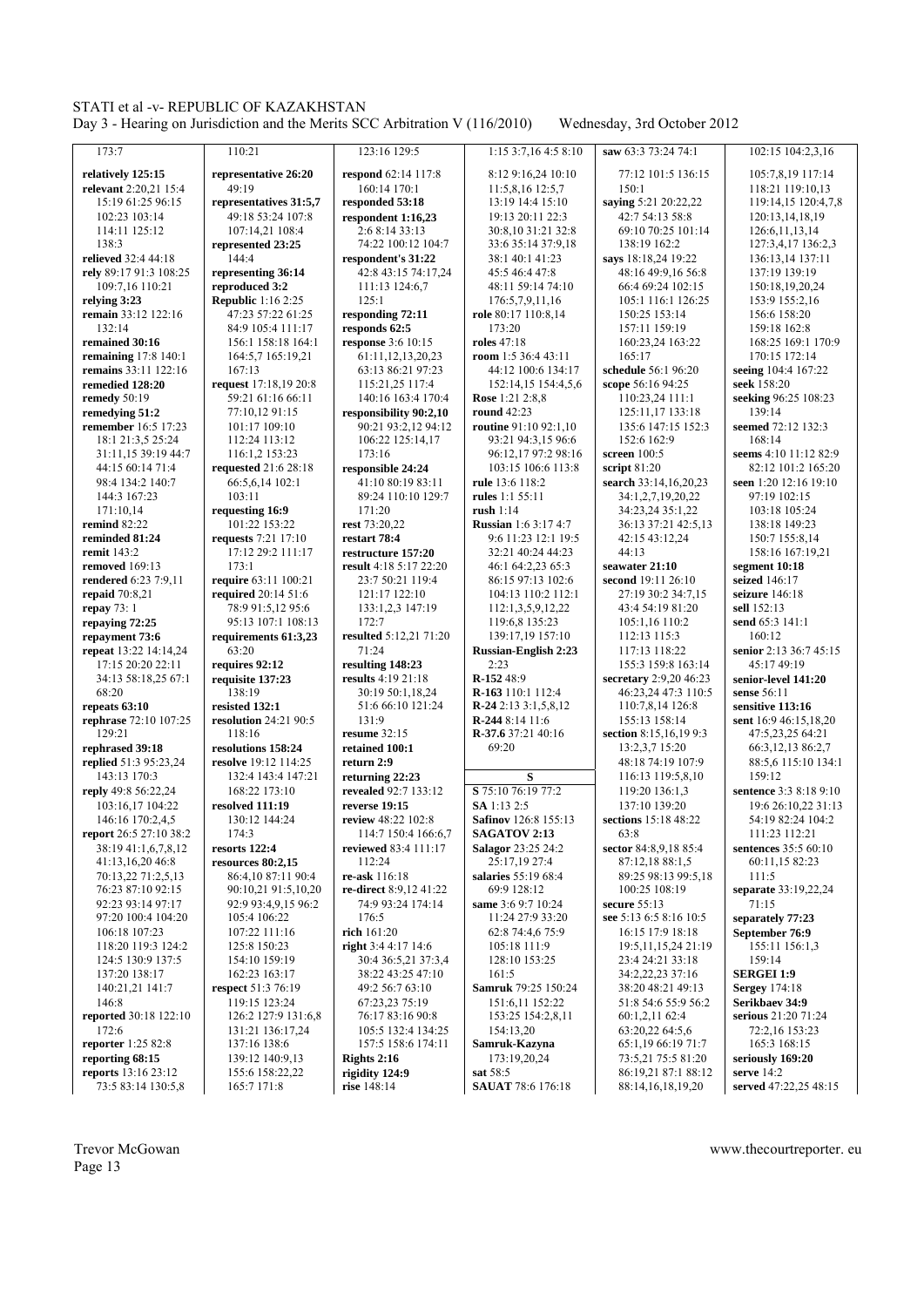|  | representation 110:19 | respective $25:10\,50:12$ | <b>ROEBUCK</b> 1:18 1:12 | <b>SAURBEK 1:21</b> | 89:1 94:9 97:16 | 49:10 50:20 |
|--|-----------------------|---------------------------|--------------------------|---------------------|-----------------|-------------|
|--|-----------------------|---------------------------|--------------------------|---------------------|-----------------|-------------|

Trevor McGowan<br>Page 14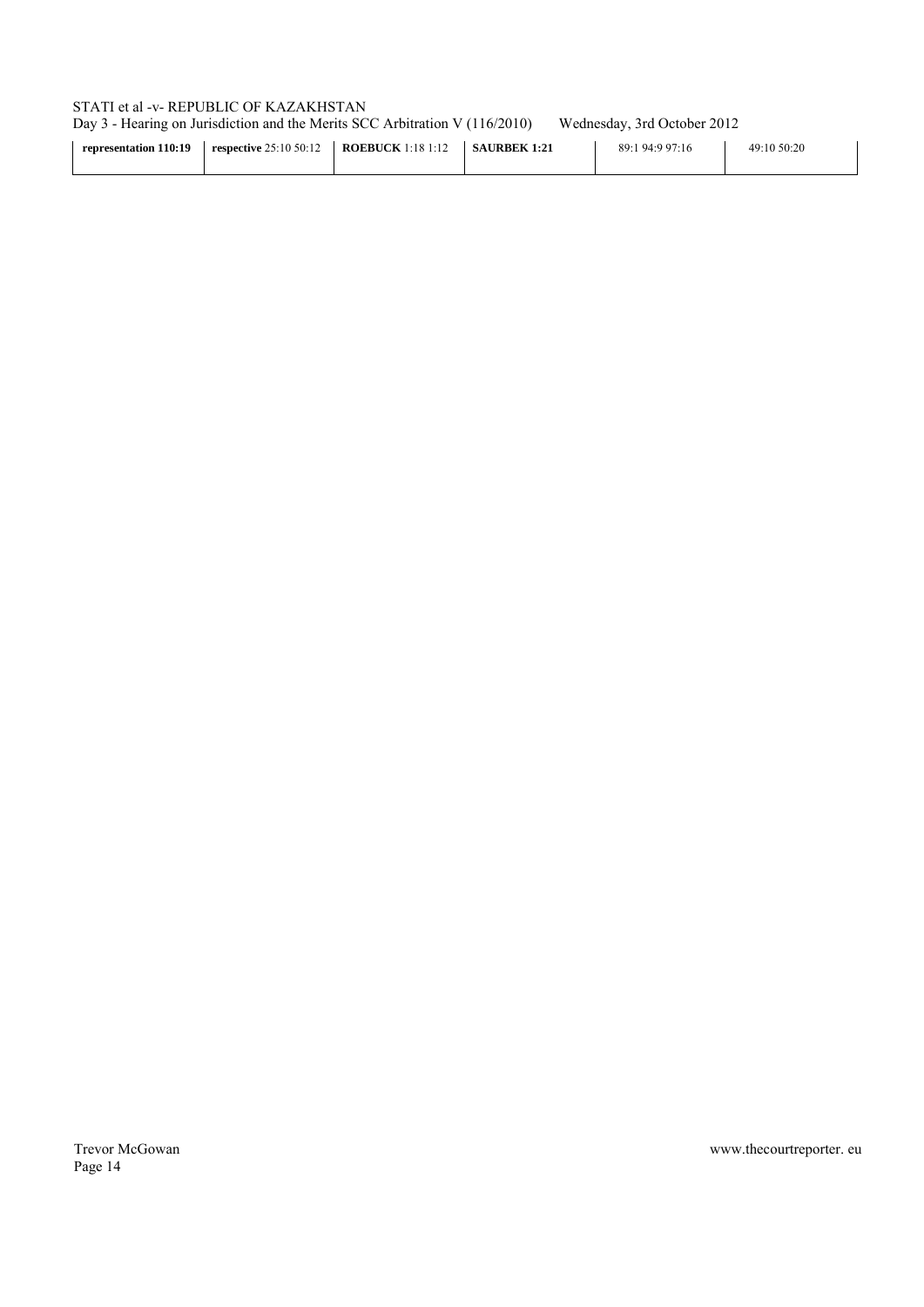| service 48:23,24 125:9                     | significantly 148:17             | 55:17,20 128:11           | 17:23 18:15 19:5,10                    | 100:18 101:7 123:9              | stop 54:25 111:21              |
|--------------------------------------------|----------------------------------|---------------------------|----------------------------------------|---------------------------------|--------------------------------|
| services 169:9                             | 148:24                           | 141:15 142:15,18          | 19:15, 16, 25 20:1, 2                  | 123:21 138:14                   | 172:8,13                       |
| serving 48:19 110:14                       | signing 85:2 131:7               | 143:1,3,23 144:21         | 20:20 21:4,24 22:3                     | 144:13 145:2                    | storage 9:15 13:12             |
| session 1:13 76:20                         | <b>SILVERMAN 2:4</b>             | 144:23 145:4,13,19        | 22:11 23:2 30:1                        | 146:12 147:4,8                  | storages 3:3                   |
| set 54:14 63:1 92:17                       | similar 17:13,21 27:12           | 151:15 152:2              | 34:10 35:24 39:17                      | 149:12,14 158:6                 | strange 24:17                  |
| 118:13                                     | 106:7 131:5                      | 161:23 167:4              | 42:24 43:2,21 44:10                    | 159:4,20 160:11,12              | strata 13:8                    |
| setoff 70:18                               | <b>SIMON 1:21</b>                | 171:20 172:12             | 48:25 54:5,11,12,21                    | 162:6,7,18 171:21               | strict $65:15$                 |
| sets 48:14,19                              | simple 55:6 105:21               | 173:2                     | 56:6 58:18,24 59:14                    | 171:25 172:25                   | <b>Strike 107:24</b>           |
| setting 66:2                               | simplify 18:2                    | socio-economic 2:13       | 60:20 61:21 62:21                      | 173:8                           | strongly 25:2                  |
| settle 168:17                              | simply $22:1,928:10$             | 2:15                      | 63:24 70:23 72:7                       | stated 8:5 30:11 34:15          | structure 157:17               |
| settled 70:20 173:3                        | 56:11,16 96:25 97:7              | soil 13:7,9               | 76:18 81:17,18                         | 55:6 65:13 101:25               | study 79:7                     |
| settlement 70:17                           | 119:23                           | sold 161:19               | 93:20 111:6 123:1,6                    | 105:13 121:6                    | <b>subject</b> 10:7 11:4       |
| seven 36:25                                | <b>SIMPSON 2:20</b>              | sole 68:12                | 126:24 154:4 159:7                     | 166:18                          | 27:14 49:22 58:14              |
| seventh 3:10                               | since 1:12 7:15 9:18             | solid 161:22              | 163:2 171:24                           | statement 2:17,18               | 58:20 59:2 72:24               |
| several 4:21 16:21                         | 21:14 24:13 26:24                | solution 173:14           | sounds 59:14                           | 4:23 5:1,8,16 6:17              | 92:20 96:11,17,20              |
| 58:7 100:19 106:13                         | 38:24 47:16 52:10                | solve 169:7               | source 60:15,17                        | 14:17 18:15,17 19:4             | 97:1,8                         |
| 140:8 149:25 163:4                         | 55:10 63:2 64:14                 | solvency 66:18 67:3,5     | 145:13 170:24                          | 22:24 23:1,2,6,20               | subjected 113:17               |
| severe 33:1 78:16                          | 67:24 69:4 70:21                 | some 2:15 4:10 8:8        | sources 145:13,19                      | 27:19,24 28:24                  | 138:9                          |
| share 53:7,10,11,16                        | 71:13 89:16 93:11                | 15:9 17:24 21:3           | so-called 2:5 113:11                   | 29:17 33:7,11 34:11             | subject-matter 118:1           |
| 53:20 84:13,15                             | 93:18 113:9,15                   | 29:18 31:10 37:22         | <b>Spalding 1:19 2:4,4</b>             | 35:21 36:19,20                  | 159:22 160:2 168:2             |
| shared $53:14$                             | 115:13 123:17                    | 44:7 61:14 63:11          | speak 5:24 13:19 95:9                  | 37:10,15 38:20,25               | 168:12                         |
| shareholder 68:12                          | 145:21 146:12                    | 66:4,23 68:2,14           | 144:2,5,6 152:7                        | 39:2,13 40:15 45:7              | submit 9:20 28:25              |
| shareholders 53:25                         | 157:17 159:22                    | 70:17,18,20,21            | 169:20                                 | 45:10,11 47:20,21               | 29:8 50:18 60:24               |
| 58:11 169:6                                | 160:13 161:9                     | 71:18 83:15,20,20         | speaking 34:11 36:3                    | 49:15 50:15 51:13               | 91:17 103:12                   |
| shareholding 157:18                        | single 6:18 121:24               | 87:20 93:21 98:7          | 42:9 83:22 109:3                       | 53:22 56:5,5 57:21              | 115:15                         |
| sheet 19:16 32:21                          | 128:14                           | 114:13 118:4              | 115:12,13 121:18                       | 57:25 67:20 76:23               | submitted 2:16,25              |
| 44:22 59:25 60:3                           | sir 1:11,22,23 3:21              | 120:15 121:25             | 135:10 148:14                          | 77:13 78:22 79:1                | 12:9 22:17 29:2                |
| 70:8 73:10 78:10                           | 4:24 5:2,23 8:7 14:8             | 122:4 124:10,18           | 170:2                                  | 88:12,17 94:20                  | 61:13,22 63:1,18               |
| 122:14                                     | 15:5 58:18 72:15,22              | 125:5 128:16,18           | special 55:23 96:8                     | 95:18 122:7 127:12              | 64:13 78:22                    |
| sheets 64:1                                | 81:19,20,21,25                   | 133:19 142:3 143:3        | 98:4 99:12                             | 127:13,18,23                    | submitting 63:12               |
| <b>Shell 84:21</b>                         | 97:15 105:16                     | 145:10 148:19,24          | specialist 57:12                       | 137:24                          | <b>SUBOCHEVA 1:19</b>          |
| short 11:21 32:11                          | 107:12 108:1                     | 151:22 154:19             | specialists 25:10 139:1                | statements $12:9,13,14$         | subsection 4:3,4               |
| 35:11 42:19 77:19                          | 111:22 112:9,12                  | 156:23 157:22             | 139:13 140:24                          | 33:9 40:17,20 41:5              | subsequent 26:24               |
| 78:9 83:20,23 111:5                        | 113:4 116:11                     | 159:4 160:20,21           | specific 6:12 21:4                     | 41:6 69:19                      | 53:15 70:8                     |
|                                            |                                  |                           |                                        |                                 |                                |
| 121:9 134:23                               | 124:19 125:23                    | 161:20,22 162:21          | 53:13 81:6 95:11                       | states 4:8 111:15               | subsequently 16:4              |
| 172:20,21                                  | 129:15 130:13                    | 163:3 166:8 167:3         | 101:2,22 102:22                        | 150:13 154:22                   | 57:6 144:20 145:18             |
| shorter 8:25                               | 139:11,21 143:5,21               | 169:5,7,8 173:1           | 123:23 131:12                          | 155:23                          | 146:24                         |
| shortly 62:22 86:1                         | 159:11                           | somebody 1:7              | 135:19 157:16                          | state's 122:23 148:3            | subsoil 13:2,4,7 14:19         |
| show 2:19 37:18,20                         | site 25:17                       | somehow 81:17 82:9        | specifically 46:10,18                  | 150:16 151:11                   | 18:25 48:10.15                 |
| 102:4 137:3                                | situated 142:24                  | 99:21 144:24              | 46:20 70:23 104:13                     | Stati 1:12,13 29:20,24          | 59:12 80:15 81:1               |
| showed 17:14,21                            | situation $24:13,14,18$          | 164:16 168:17             | 145:4 147:24 149:2                     | 87:18 97:25 102:17              | 83:23 92:18 94:22              |
| 71:11 136:14                               | 26:7,11 50:19 57:1               | 173:3                     | 157:16 171:17                          | stating 85:1                    | 98:2 99:8 108:24               |
| 168:14                                     | 98:25 101:6 128:21               | someone 1:15 142:7        | specify 67:5                           | stations 172:10                 | 109:15 110:11,16               |
| shown $161:8$                              | 129:10.13 132:9.14               | 144:5,6 158:8             | speculate 116:20                       | statistics 96:15                | 111:1 113:13,16,22             |
| shows $65:3$                               | 143:4,15,18 145:24               | 161:21 166:5              | speeding 154:24                        | <b>Stati's 102:2,11</b>         | 114:23 115:9,14                |
| shut 56:12                                 | 148:6 168:17                     | 170:18<br>something 28:21 | spend 100:21 138:14<br>spending 121:21 | 169:17<br>Statoil 37:8,23 38:13 | 117:25 118:5                   |
| side 19:15 30:7 31:23<br>41:24 42:10 44:13 | situations 96:24<br>$\sin 23:16$ | 41:12,19 53:11,21         | spent 137:22 138:13                    | 40:9 69:16 70:3,12              | 119:25 125:25<br>127:15 131:14 |
| 86:23 155:6                                | size 73:22                       | 57:14 63:15 66:9          | 146:7                                  | 71:1 85:1,2                     | 132:19 150:16                  |
| sight $129:14$                             | sizes $96:23$                    | 67:13 68:16 91:16         | sphere 2:13,15 3:19                    | status 108:23 164:20            | 152:23 155:1                   |
| sign $26:15,2135:1$                        | skills 84:11                     | 91:22 98:16 99:22         | 4:3 55:20 124:12                       | stayed 22:19 25:20              | substance 98:7 125:14          |
| 59:24,24 85:3                              | skip $4:11$                      | 102:25 103:10,12          | spirit 124:17 125:4                    | staying 21:23                   | 164:18 168:12                  |
| 164:22                                     | slide $124:6$                    | 115:13 122:13             | 128:5                                  | <b>STEIN</b> 1:21               | substantial 121:16             |
| signature 65:11 131:1                      | slower 5:24                      | 124:3 132:13 134:9        | split $33:25$                          | Stejar 32:6,13,16 33:7          | 122:8,10 129:1                 |
| 131:6                                      | slowly $13:20$                   | 134:14 137:22             | stable 148:7                           | 35:19 38:3 42:3                 | 131:21 148:2                   |
| signed 17:20 18:8,11                       | small 82:20 138:2                | 141:12 145:24             | staff $42:11\,43:23$                   | 43:2,4,10 176:10                | substantially 49:22            |
| 19:3,23 20:7,8,23                          | smaller 100:23 139:24            | 151:25 157:23             | 55:25 60:21 91:20                      | <b>Stejar's 37:10</b>           | substantive 125:18             |
| 20:25 22:1,13,17                           | <b>SMITH</b> 1:18 10:16          | 161:25 162:1              | stage 8:1 26:8 85:2                    | step 113:25                     | 126:4 132:10                   |
| 26:25 27:1 33:9,12                         | 76:6,18 77:12 85:8               | 164:24 168:16             | 143:17                                 | steps 99:12 123:12              | substantively 129:9            |
| 35:3, 10, 12 63:2                          | 85:11,22 93:24 94:4              | 169:21 170:3,6,16         | start 4:4 12:4 16:13                   | stewardship 122:23              | successful 7:7                 |
| 114:16 117:13                              | 94:10 107:25                     | 170:18                    | 76:15 82:18,24                         | 145:6 146:2 149:13              | successfully 7:20              |
| 123:16 126:7 128:7                         | 111:10 112:4,6,9,16              | somewhat 15:15            | 160:16                                 | 149:14                          | suddenly 36:25                 |
| significance 39:1                          | 112:18 116:9,17,24               | somewhere 170:19          | started 21:21 34:11,20                 | still $1:204:1015:1$            | sufficient 57:10 71:23         |
| 108:18                                     | 119:22 123:3,17                  | soon 56:19 74:6 77:12     | 72:20 77:7                             | 43:2,3 67:7 123:5               | 140:11 149:16                  |
| significant 125:25                         | 134:11 135:2                     | 85:2 86:7 87:19           | starting 173:10                        | 133:19 145:8                    | suggest 75:9,25 111:8          |
| 126:15 133:4                               | 167:17 174:6,9,12                | sorry 3:11 4:2,5 5:23     | starts $125:14$                        | 166:23                          | suggested $1:575:12$           |
| 147:16 148:8,12,14                         | 176:20                           | 6:11,13 9:1 14:13         | state 2:16 40:2 77:23                  | Stockholm 1:2                   | 75:13                          |
| 148:16                                     | social 54:23 55:16,17            | 15:5, 10, 17 17:15, 16    | 79:5,17 80:11 88:10                    | stolen 170:18                   | suggestion 159:23              |

Trevor McGowan<br>Page 15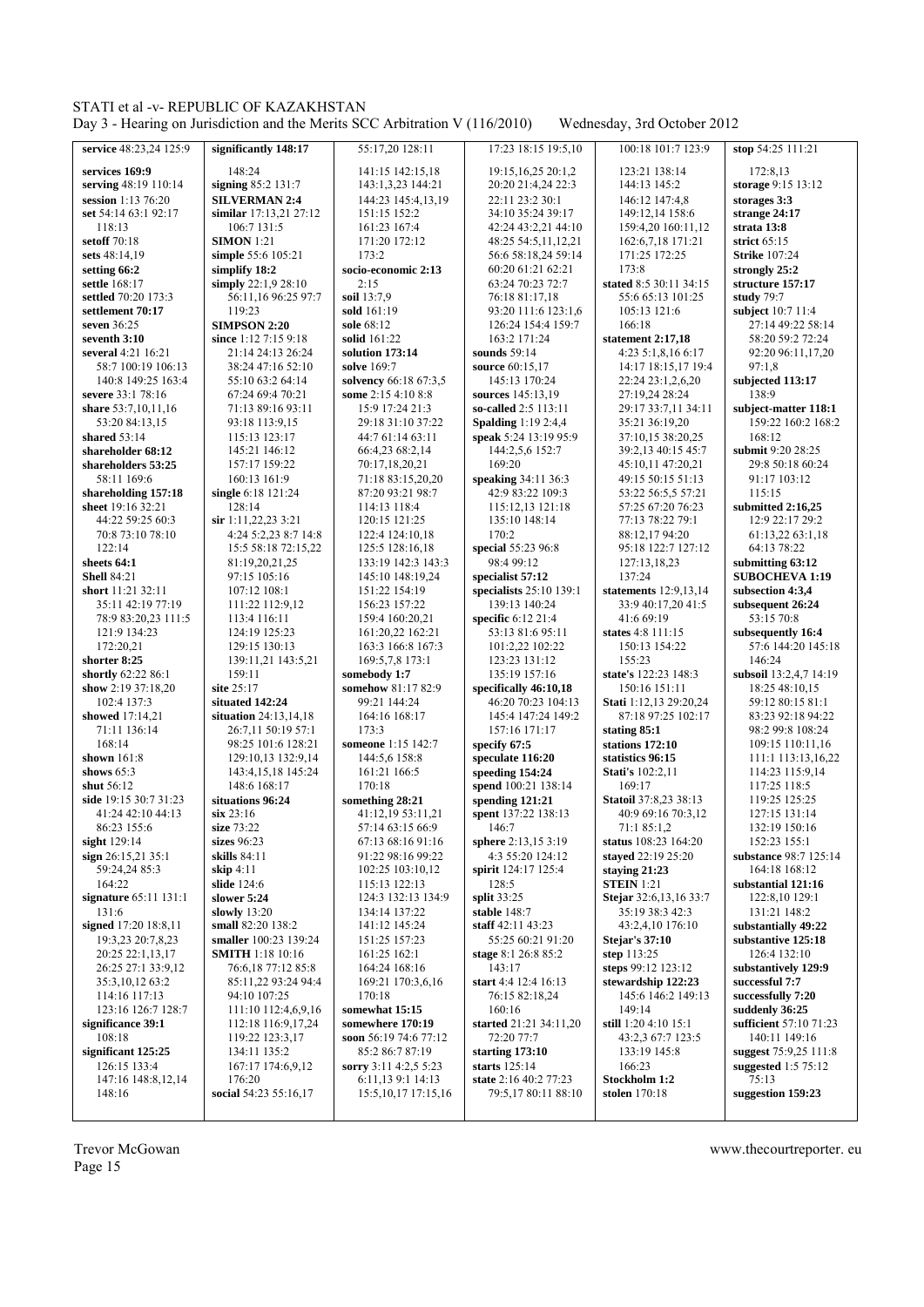Trevor McGowan<br>Page 16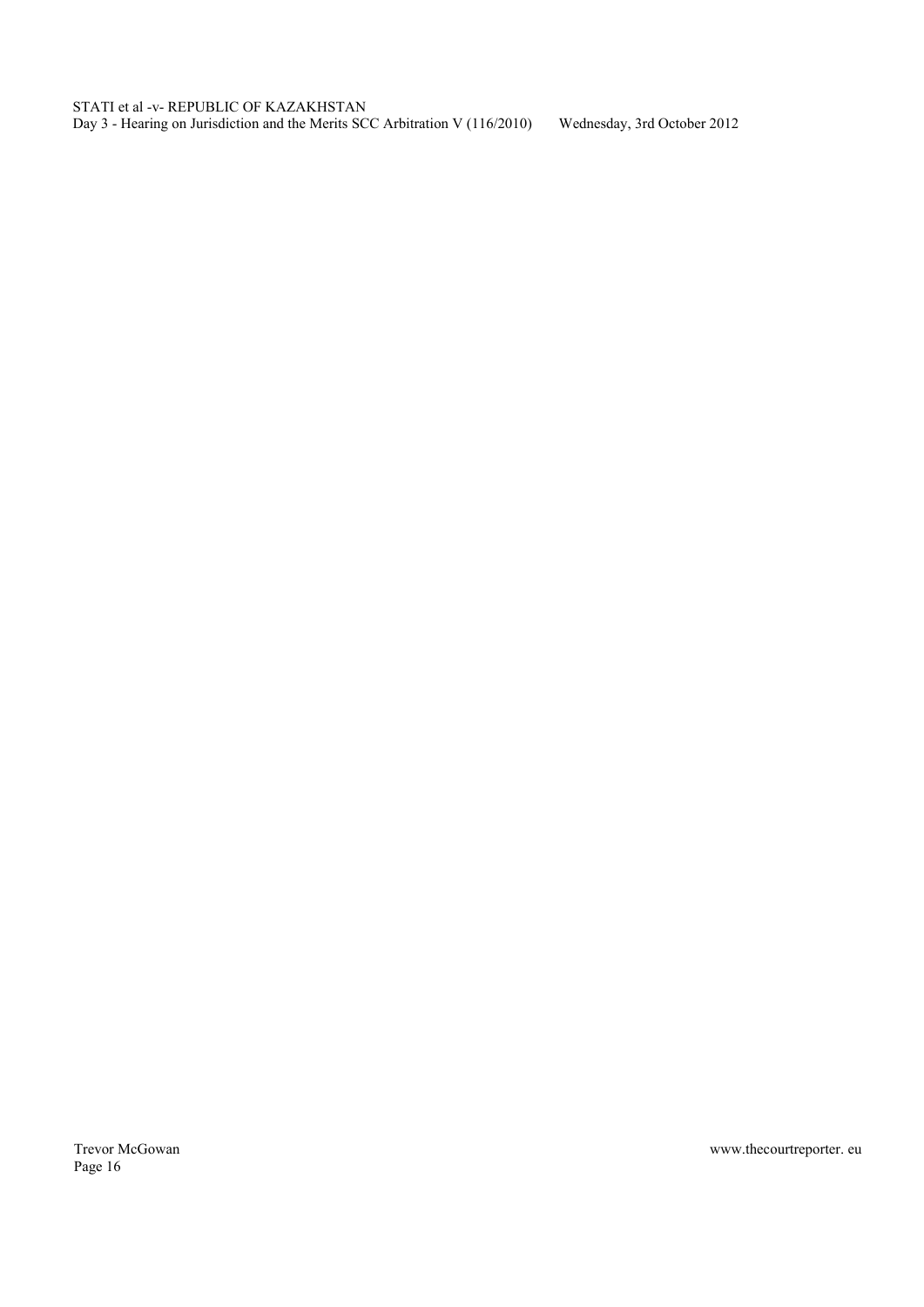Wednesday, 3rd October 2012

| 168:22 169:16                               | 155:7                                           | 125:24 132:2,19                               | 158:12 165:14                                 | 91:10 92:9 109:8                            | 97:20 106:12 147:6                      |
|---------------------------------------------|-------------------------------------------------|-----------------------------------------------|-----------------------------------------------|---------------------------------------------|-----------------------------------------|
| suggestions 81:10                           | tabs 130:5 131:10                               | 133:8 135:4 139:6                             | 167:16 174:13.15                              | 117:7 119:19 124:7                          | 147:11 149:24                           |
| <b>Sukeev 87:6,7,8</b>                      | Tabyl 136:17                                    | 141:4,13 143:19                               | 174:16,17,21 175:1                            | 154:5 155:20                                | 150:7 155:15                            |
| <b>Suleimenov 75:3 76:8</b>                 | take 2:12 15:3 26:23                            | terminated 117:23                             | Thanks 11:2                                   | 165:11 171:2                                | 167:20 174:23                           |
| 76:11,13                                    | 27:11 39:20 42:22                               | 121:12 122:2,3                                | their 12:19 25:7,11                           | throughout 122:1                            | together 90:14 110:1                    |
| sum 139:24                                  | 47:20 48:16 49:15                               | terminating 140:20                            | 34:4.17 37:7 39:1                             | 173:13                                      | 116:25 148:15,22                        |
| summarise 62:13                             | 56:4.9 59:13 61:7                               | termination 54:3 58:2                         | 52:25 54:9 59:11                              | time 2:20 9:20 14:5                         | 154:5 156:21                            |
| summer $131:17$                             | 63:3 64:20 70:15                                | 58:10 126:2 127:8                             | 64:10 68:9 69:2,15                            | 15:24 17:4 21:3,20                          | 166:24 167:3 168:8                      |
| 132:20 141:20                               | 79:11,21 83:20,21                               | 127:11,15,18,23,25                            | 70:2 89:17 94:23                              | 22:7 24:3,11,19                             | 171:3                                   |
| 142:15 144:9                                | 102:7 104:14,17                                 | 141:10 143:15                                 | 98:2 99:11 104:25                             | 25:20,22 26:13                              | told 26:16 40:2 47:3                    |
| superficial 13:7                            | 109:5 114:13,14<br>125:18 128:16                | 154:25 161:6,8,13<br>173:12                   | 107:6 108:23 114:6<br>122:3,22 124:10,11      | 27:15 30:2 31:8,8<br>35:8,15,23 36:7,15     | 54:10 76:9 116:22<br>168:4,5            |
| supervision $2:11,12$<br>2:14,14 88:22 89:8 | 129:23 134:11,11                                | terms 37:7 57:19                              | 124:21 128:12                                 | 39:25 42:12 44:8                            | tolerable 132:10                        |
| supervisory 7:8,10,24                       | 142:16 143:7 155:4                              | 69:15,18 70:2,6                               | 131:13 132:24                                 | 47:9 50:3 51:1,2                            | tolerate 142:3 143:18                   |
| supplement 15:4,19                          | 164:4 166:8 167:9                               | 118:13 119:17                                 | 135:12 138:25                                 | 56:17 58:8 59:8                             | Tolkyn 17:25 143:24                     |
| supplementary 37:13                         | 167:12 174:8                                    | 121:3,9 123:20                                | 139:7, 12, 15 141: 17                         | 62:8 75:21 77:1,24                          | 144:22 145:4,21                         |
| supplied 13:16 56:22                        | taken 99:14 101:2                               | 137:17                                        | 143:9,10 145:8                                | 81:2 83:18,20,21,23                         | 147:6 148:3,7                           |
| 157:22                                      | 125:13 126:4 128:1                              | <b>TERRA 1:14</b>                             | 152:18 156:17                                 | 87:10,20 89:7 90:5                          | 151:19 152:13                           |
| supply 151:23 156:21                        | 128:9 130:16                                    | terribly 30:1                                 | 157:23 158:7 160:2                            | 90:20 96:20 98:7                            | 153:2 156:20,21                         |
| 157:2 158:7                                 | 143:16 164:9 165:4                              | territories 56:9                              | 160:4,22 161:23                               | 100:8,14,21,21                              | 160:2,25 168:6,17                       |
| supplying 157:8                             | 166:11 173:1                                    | 142:23                                        | 162:7,19,20 169:8,9                           | 102:7 105:24 111:9                          | 171:17,22                               |
| support 2:10 2:17                           | takeover 143:6,11                               | territory 12:18,19,22                         | 169:16                                        | 120:18 121:16                               | Tolkynneftegaz 46:17                    |
| 38:19 119:18                                | 144:9 147:8<br>takes 83:18 118:4                | 12:25 13:6, 10, 12, 17<br>13:17,23 14:2 21:10 | themselves 48:7 50:23<br>57:20 96:23 154:2    | 128:8,19 130:10<br>134:7 136:15 143:6       | 70:1 86:12 110:4<br>117:3 118:21 119:3  |
| supported 6:9<br>suppose 72:21 74:17        | 123:15 125:16                                   | 21:10,15,18 41:3                              | theory 162:6                                  | 143:9 144:4 145:1                           | 126:12 130:6 131:4                      |
| 129:4 164:6                                 | taking 73:2 143:13                              | 89:13 91:19 113:14                            | thesis 79:7                                   | 146:18 151:8,24                             | 154:7 157:7,19                          |
| supposed 163:10                             | 151:11 152:23                                   | 145:7 151:17                                  | thing 39:2 72:23 90:12                        | 154:4,13 156:9                              | 159:15,21 169:6                         |
| supposes 92:16                              | 159:15                                          | testified 93:1 108:18                         | 117:25 122:12                                 | 161:5,13,20 167:23                          | tomorrow $76:12$                        |
| supposition 101:20,23                       | talk 51:13 171:6                                | 118:24                                        | 129:1.2 147:13                                | 169:19 173:19                               | 174:24                                  |
| Supreme 5:4                                 | talking 18:23 123:7                             | testify 76:21 106:24                          | 148:6 160:4                                   | timeline 49:11                              | top 54:5,18 65:12,17                    |
| sure 10:8 14:13 20:16                       | 135:19 137:5                                    | testimony $1:410:10$                          | things 1:9 18:10                              | timely 160:19                               | topic 2:9 4:13 59:19                    |
| 25:18 37:10 52:21                           | 163:13                                          | 11:14 27:1431:5                               | 136:22 138:11,24                              | times 29:2 58:7 83:15                       | 67:19 108:17                            |
| 54:11 58:24 59:1<br>61:21,25 64:16          | tasks 88:14,18,21 89:7<br>124:10                | 32:23 33:14 37:13<br>58:7 70:24 72:12,15      | think 6:13 10:10 14:16<br>15:18 16:8,10 17:21 | 136:12 142:14<br><b>Tirado</b> 1:21 1:20,22 | 149:18<br>total 64:5,6 84:21            |
| 65:11 71:20,25 77:9                         | tax 4:14,17,20 5:5,22                           | 78:10,14 82:18                                | 17:24 18:4,8,21                               | 2:3 3:7,9,11,18,22                          | 136:8 147:5 161:20                      |
| 77:10,16 82:24 95:9                         | 5:25 6:3 7:2,21                                 | 87:14 97:6 98:9                               | 19:13 21:24 22:23                             | 4:10 5:1,3 6:11 7:1                         | totally 64:8 71:22                      |
| 107:12 109:13                               | 114:4 130:11                                    | 103:4 134:19 135:9                            | 23:6 27:14 28:20                              | 8:6 9:25 46:2 47:12                         | 101:20 170:21                           |
| 121:3 130:21                                | 131:22 133:4,5,14                               | 174:22                                        | 34:10 36:8 37:9                               | 48:12 49:5 54:18                            | <b>totals</b> 119:23                    |
| 133:25 149:25                               | 138:10                                          | text 19:15 49:9 64:5,5                        | 38:9 42:7 44:7,22                             | 59:18 64:10 72:11                           | towards 18:21 19:17                     |
| 154:16,18                                   | taxes 6:1 7:18 8:3,5                            | 111:7 112:9,12                                | 49:3 52:14,20 56:22                           | 72:22 74:8 176:4,17                         | 28:24 38:16 40:13                       |
| surface 14:1                                | 133:6                                           | 115:17 117:13                                 | 59:18 63:12 73:11                             | <b>TLENCHIEV 2:11</b>                       | 70:17 84:4                              |
| surname 36:9                                | <b>TCHEKHOV 2:23</b>                            | 130:10 150:1 153:9<br>texts $49:1$            | 75:12 78:10 82:4,21                           | TNG 5:67:13 14:11                           | town 31:19<br>trace 172:20              |
| surprise 29:18,24<br>surprising $28:295:21$ | teacher 79:8<br>team 1:15 25:7,8,9              | thank 5:2 8:6,8 9:9,16                        | 85:16 94:6 96:5,14<br>96:15 98:24 101:4       | 14:16 15:2 17:20<br>20:9,18 21:1 22:1       | Trade 79:23 155:14                      |
| 95:22                                       | 138:2                                           | 9:24,25 10:2 11:1                             | 102:22,25 103:22                              | 22:10,13 23:7,9,24                          | 159:13                                  |
| <b>SVEN</b> 1:21                            | teams 26:3 30:12,14                             | $11:13,14$ $12:4,5,15$                        | 107:11,13 116:9,14                            | 24:10 28:25 29:4                            | trades $172:8$                          |
| swift 54:7,13 55:7,9                        | 93:10                                           | 13:20 14:4,8 16:7                             | 116:23 121:25                                 | 40:21 41:2,4 46:17                          | <b>TRAIDING 1:14</b>                    |
| 57:10,11                                    | technical 9:11 50:6                             | 16:18,25 17:9 18:20                           | 123:25 125:22                                 | 46:22 47:14 49:21                           | training $139:1,13$                     |
| swiftly 56:10,21                            | 55:24 57:3 89:14,15                             | 22:22 23:19 25:15                             | 126:19 128:9 142:7                            | 50:16 58:11 67:21                           | 140:23 141:6                            |
| switch 57:14,15                             | 89:16,21                                        | 27:4,12,17 29:15                              | 142:12 167:15                                 | 67:24 68:6,10,19                            | <b>TRANS 1:14</b>                       |
| sworn 95:18                                 | technically 57:15                               | 30:5.6 31:21 32:1.3                           | 169:12 173:18                                 | 69:4,4,8,11,12,15                           | transactions 73:4                       |
| symbiosis 24:17                             | technological 55:16                             | 32:3,5,8 33:3,10,19                           | third $2:12\,40:16\,70:18$                    | 71:3,5,12,16,18,19                          | transcript $1:24$ 34:17                 |
| T                                           | technologies 84:10                              | 34:2 35:14 40:14                              | 86:17 126:23,23                               | 71:21 73:4,7 95:11                          | 51:16,18,21,24,25                       |
| tab 85:19,20 86:15,17                       | telephone $51:18,25$                            | 41:21.23 42:17.18                             | 136:6 158:2                                   | 96:4 97:8 104:24                            | 52:6,8 53:7,14,16                       |
|                                             | 52:2,4,5,7,9,22<br>53:15                        | 42:19,21 44:16,17                             | thorough 131:18                               | 117:17,20 118:9                             | 53:18 54:4,14,16                        |
| 97:11 101:12<br>104:11 109:25               | tell 32:23 34:3 38:20                           | 45:3,12,21 47:8,10<br>53:21 57:17 63:16       | thoroughly 86:24<br>97:24                     | 126:3 127:16,24<br>129:19 134:1 135:4       | 58:19 81:25 82:5,14<br>82:16            |
| 110:1 111:5 118:20                          | 39:17 43:19 57:13                               | 63:23 64:18 67:18                             | though $106:20$                               | 135:6 139:13 143:8                          | transfer 54:1,7,14                      |
| 126:5 130:6,6,21,23                         | 74:22 78:14 118:8                               | 69:13 73:11 74:8,9                            | thought 15:15 52:23                           | 144:3,4 147:24                              | 55:8,9,14 56:9,18                       |
| 135:21 139:18                               | 119:8 134:15                                    | 74:10,12,14 77:25                             | 168:7                                         | 150:17151:12                                | 56:21 57:10,11,14                       |
| 149:19 155:10                               | 164:17                                          | 78:17,19 80:6,7,23                            | thousand 136:9,10                             | 152:24 156:4                                | 59:22 157:13,15                         |
| 163:1,7,13,21                               | temporary 128:17                                | 84:1 85:6 86:5                                | 172:11                                        | 157:13 169:4 171:9                          | 158:18 159:18                           |
| 165:15 167:18                               | 129:11                                          | 90:19 91:24 92:25                             | three 18:22 19:18                             | 174:2                                       | 160:8 161:18                            |
| table 1:8 33:8 119:11                       | tension 143:7 172:12                            | 95:3 96:9,25 104:10                           | 26:23 29:2,5,9,10                             | TNG's 7:1 14:19 26:5                        | transferred 17:5                        |
| 119:23 120:4,6,17                           | term $89:15$ 123:2,5,10                         | 106:2 108:17 115:6                            | 29:11,11 49:10                                | 49:18 58:2 59:13                            | transformed 23:9                        |
| 120:18 121:19<br>124:2,22 136:14,14         | 123:11,14 133:23<br><b>terminate 81:3 118:3</b> | 119:22 125:23<br>129:15 132:16                | 50:22 51:6 121:1<br>three-party 151:23        | 68:2 118:25 158:18<br>today 3:6 33:11 36:10 | translated $9:7$ 14:14<br>40:3,4 82:4,5 |
| 137:9,11,19 138:16                          | 121:14 123:12                                   | 134:13,21 135:2                               | through $66:1767:2$                           | 36:13 37:14 95:5                            | translation $1:7,169:1$                 |
|                                             |                                                 |                                               |                                               |                                             |                                         |
|                                             |                                                 |                                               |                                               |                                             |                                         |

Trevor McGowan<br>Page 17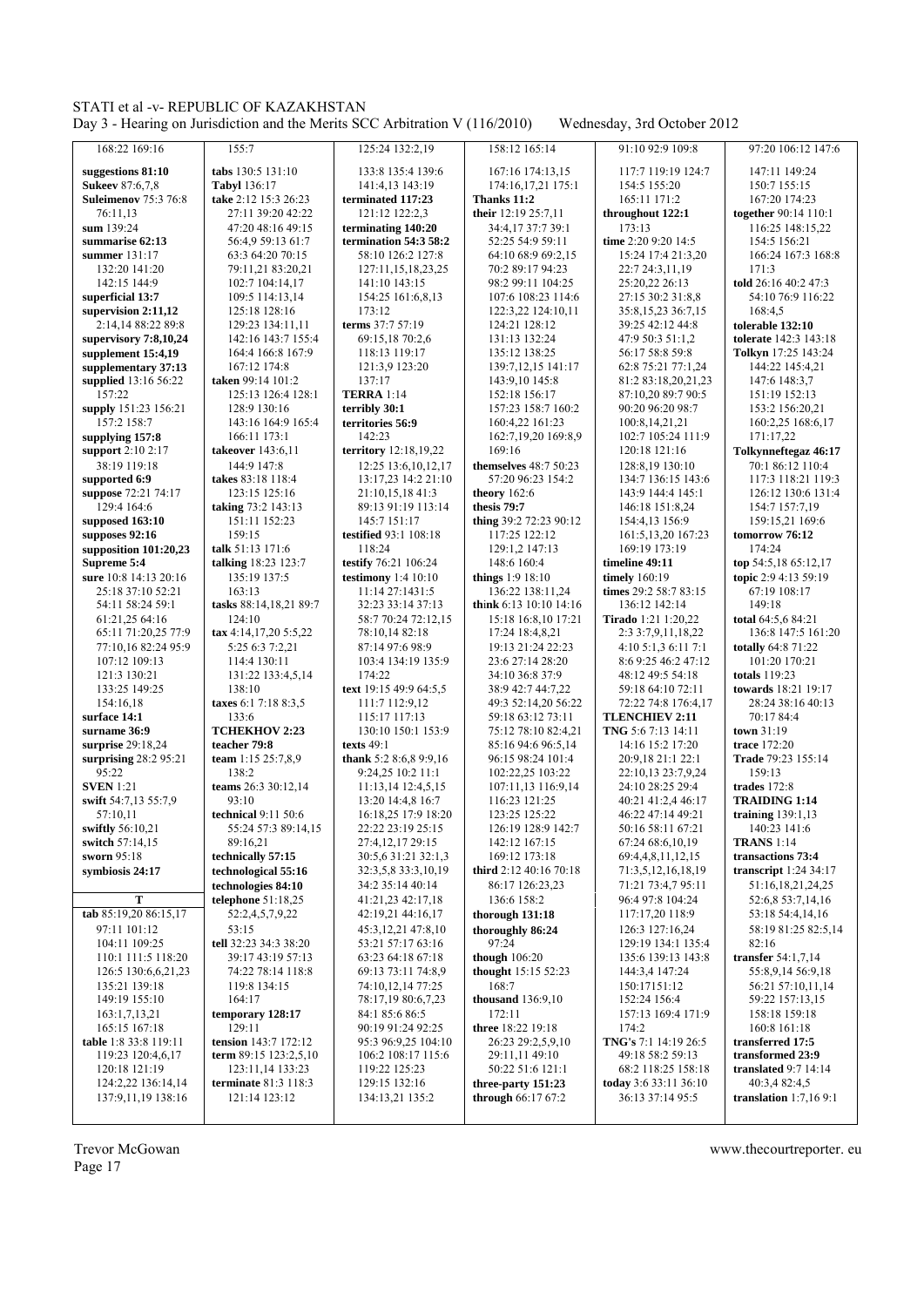Trevor McGowan<br>Page 18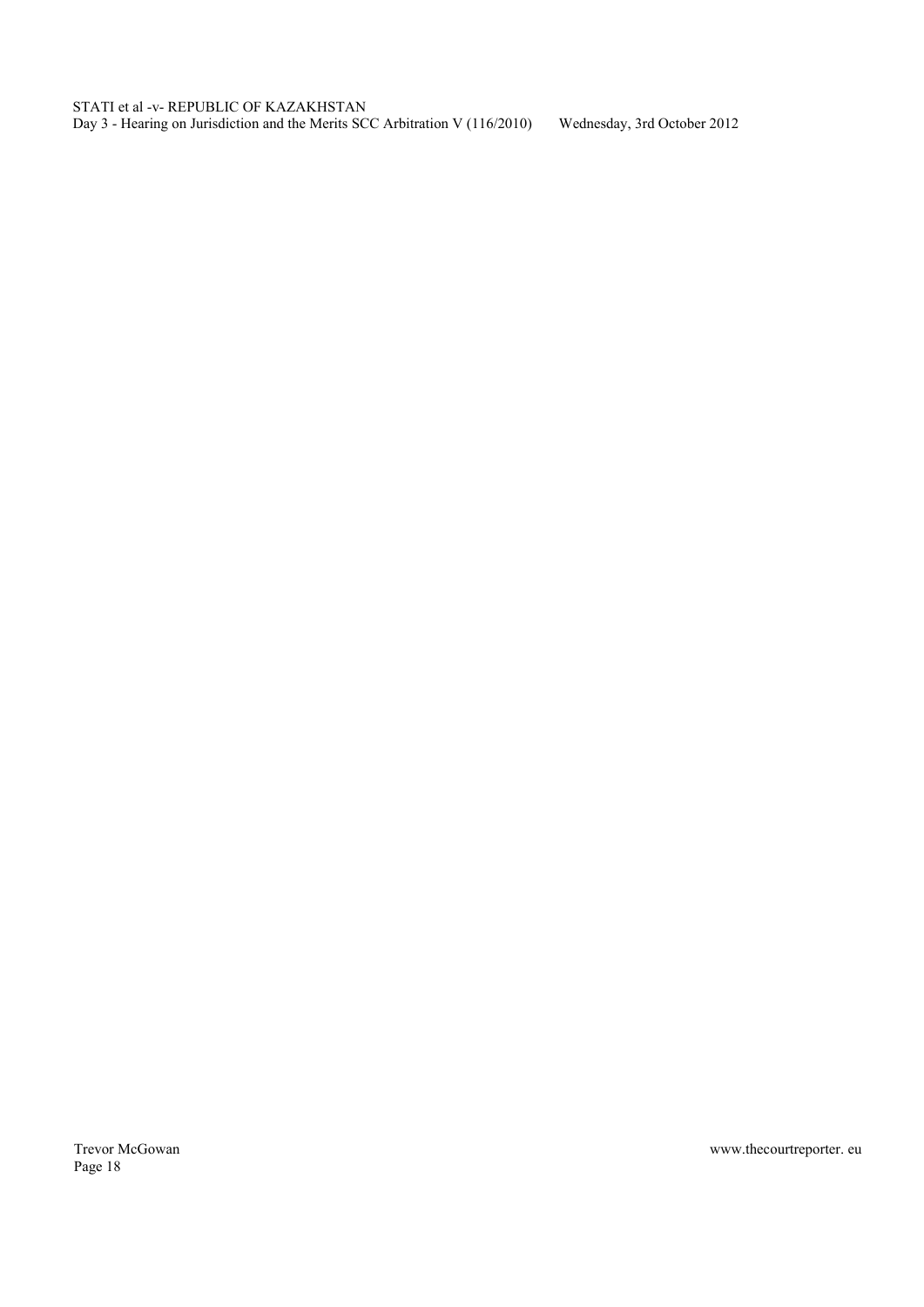Wednesday, 3rd October 2012

| 9:18,20 10:15,17,21            | 38:16,17,23,24 39:4                     | unless 49:9                          | version 2:19 3:16,17                | 143:9,23 145:8                            | 5:25 6:1,2,24 7:7,18                    |
|--------------------------------|-----------------------------------------|--------------------------------------|-------------------------------------|-------------------------------------------|-----------------------------------------|
| 32:18,19,21 43:22              | 39:10,18 40:6 53:17                     | unlicensed 127:1                     | 3:18 4:6,7 8:25                     | wait 38:7,9 39:24                         | 7:21,22 13:21 14:11                     |
| 64:2 81:17,19 86:15            | 71:3,13 75:16 76:6                      | unmanned 56:16                       | 18:22 19:6,19 40:25                 | want 10:2,7 41:2 72:9                     | 14:15 15:1,9 16:21                      |
| 86:16 105:17                   | 83:15 87:3 96:7                         | unpaid $145:9$                       | 83:13 102:6 104:13                  | 72:10 74:25 82:17                         | 17:3,19 21:16 22:16                     |
| 111:13 112:4                   | 104:17 105:11                           | unplanned 48:3                       | 135:23 139:17                       | 107:12 108:20                             | 23:16 24:10 26:15                       |
| 120:10 157:11                  | 106:1 111:5 113:1                       | unrelated 170:16,22                  | very 6:12,187:68:6,8                | 111:7 112:22                              | 27:22 28:3,18 29:25                     |
| translations 111:11            | 113:15 114:5 133:6                      | unrest 142:15,18                     | 8:10 11:13.14 12:4                  | 126:22,24 129:23                          | 30:24 31:9 33:25                        |
| translators $34:12:46:1$       | 148:20 161:15                           | 143:23 144:21,23                     | 21:20,24 26:9 31:9                  | 130:21, 22, 25 132:2                      | 34:12,18,20,24 35:3                     |
| transmission 65:9,20           | 170:20                                  | 145:4,7,14                           | 31:11, 14 32:3 33:3                 | 132:2 134:9                               | 35:9,9,10,11,12,22                      |
| transport 88:25 89:9           |                                         | unscheduled 131:3,16                 | 42:19 52:12 53:13                   | wanted 6:16 10:14                         | 36:12,13 37:2,13,23                     |
| transportation 80:13           | U                                       | 131:18                               | 63:16 65:15 74:15                   | 11:1 21:16 24:21                          | 38:12,17,23 39:5,6                      |
| 80:13 88:24                    | ultimate 110:15                         | until 7:5,15 14:16 16:6              | 78:17 81:18 82:20                   | 29:21 153:20                              | 39:10,14,19 40:4,10                     |
| transported 9:13,14            | unable 106:13                           | 20:6,23 21:10 54:25                  | 83:21 85:15 92:22                   | 156:16 168:16,18                          | 42:3,4,8,11,12,14                       |
| travelling 145:1               | unconditionally 165:6                   | 78:2 79:10.12 80:4                   | 94:8 99:16 111:4                    | 169:7                                     | 43:23 44:1,8 47:14                      |
| Treasury 79:13                 | under 1:1 52:14 53:24                   | 89:25 91:7 96:14                     | 116:9 124:16 130:4                  | wants $95:5$                              | 47:23 49:12,17,21                       |
| treated $117:20$               | 54:20,24 55:10,22                       | 98:13 111:20                         | 130:24 131:21                       | wasn't 4:15 7:2 98:23                     | 49:25 50:2,6,7,10                       |
| treating 25:4                  | 57:6 60:9,10 63:25<br>86:12 91:12 92:13 | 114:22 118:16                        | 133:25 143:10                       | water 148:17                              | 50:17,20 52:19                          |
| treatment 9:15<br>Trevor 1:24  | 98:1 104:14 119:24                      | 122:17 134:12<br>136:20 143:9 154:9  | 145:5 148:14<br>165:14 167:16       | watering 136:23 149:9<br>149:10           | 53:10,24 54:13 55:6<br>58:5 60:17,20,21 |
| trial 10:7,19 130:15           | 122:23 124:21                           | 155:1 161:16                         | 169:10 170:4                        | way 6:1,4 13:25 14:2                      | 61:13 62:25 64:8,16                     |
| <b>Tribunal</b> 2:19,20 8:13   | 126:6,12 136:17                         | 162:15 175:3                         | 172:21 174:13,21                    | 26:19 30:23 32:17                         | 64:21 66:2,4,5,12                       |
| 12:21 42:2 45:13               | 137:12 145:6,12                         | unusual 24:11 28:17                  | 175:1                               | 81:10 94:16 97:3                          | 66:15,21 67:23 68:9                     |
| 47:2 64:10 73:24               | 146:10,12 147:3                         | 87:25 93:18 98:19                    | via 75:8                            | 121:25 124:2 132:3                        | 70:4 71:22 72:2,13                      |
| 85:9 127:23 142:12             | 148:3 149:12,14                         | upheld 5:4                           | <b>VICKI 2:4</b>                    | 133:23 142:23                             | 72:24,25 73:16 76:8                     |
| 153:4 176:13                   | 159:17 160:9                            | <b>upper</b> 13:9 65:1,4             | video-conference                    | 144:21,21 146:24                          | 76:9 77:3 86:12                         |
| tried 77:5 161:15              | 166:25                                  | upside $65:19$                       | 77:22                               | 147:20 157:23                             | 87:15,24 91:12                          |
| tries $118:3$                  | underground 3:3                         | ureent 173:1                         | video-conferencing                  | 160:11,18 171:3                           | 92:19 96:5,7,11                         |
| trip $171:1$                   | underlined 157:9                        | <b>USA 84:19</b>                     | 75:8,10                             | 173:1 174:2                               | 97:1,8 98:9 99:11                       |
| Tristan 38:2,3 40:21           | 158:2                                   | <b>USB</b> 3:15                      | view 21:17 89:20                    | weaker 100:8,14                           | 99:13 102:9 107:3                       |
| 41:1,2 69:19 72:24             | underlining 158:13                      | <b>USD</b> 70:7,9                    | 92:13 96:5 101:19                   | Wednesday 1:6 1:1                         | 115:7 117:20 127:6                      |
| 73:8                           | underlying 56:15                        | use 14:19 44:24 80:15                | 128:7 153:6 169:5                   | week 58:2,9                               | 127:24 128:9 129:6                      |
| trouble 34:12<br>troubles 68:6 | underneath 8:18<br>understand 13:15     | 81:1 83:23 91:18<br>92:18 98:2 105:5 | 170:6<br>viewed 52:12               | weekend 75:18 77:2<br>welcome 11:20 44:21 | 129:22 131:13<br>133:6, 6, 7, 22 135:6  |
| true 16:2 21:6 33:11           | 22:6 29:10 32:20                        | 108:24 109:15                        | VII 136:1 137:10                    | 144:11,17                                 | 135:16,19 136:9,22                      |
| 33:12 77:14 124:14             | 36:24 43:21 46:8                        | 110:11,16111:1                       | VIII 104:15 107:9                   | well 1:15 2:25 3:21 4:7                   | 137:23 138:9,24                         |
| 142:6 145:2 148:1              | 49:14 54:11 55:18                       | 113:16 115:9                         | violated 26:19                      | 5:7 6:13 18:9 27:14                       | 139:14 140:8                            |
| truncate 120:5                 | 58:12 61:21 62:1,10                     | 117:25 119:25                        | violation 94:25                     | 28:15 31:11,15,18                         | 141:10,14,16,21                         |
| trunk 9:3,5,6 10:20,23         | 63:17 70:24 72:1,19                     | 125:25 127:15                        | violations 131:20                   | 38:24 39:12 40:8                          | 142:2,4,24 143:10                       |
| 37:1 127:1,9 130:11            | 76:7 77:5 86:5 90:8                     | 131:14 132:1,19                      | violent 145:5                       | 42:16 49:6 50:2                           | 143:19 144:7 145:1                      |
| 131:23 133:13                  | 96:19 98:18 99:24                       | 155:1                                | virtually 102:19 103:5              | 59:16 61:16 62:3,6                        | 145:9 147:7,11                          |
| trust 54:1 56:18 57:19         | 109:11 110:6,13                         | used 67:25 68:2 99:21                | 103:24                              | 64:5 66:1 68:5,6,15                       | 148:5,8 151:13                          |
| 70:22 89:17 126:3              | 113:6 115:2 120:11                      | user 18:25 48:15                     | visa 76:21 77:7                     | 70:13 71:11 72:11                         | 152:17 153:4 155:3                      |
| 129:12 136:21<br>137:25 138:22 | 121:14,15 123:21<br>128:2 132:16 137:2  | 59:12 94:22 113:13<br>113:22 114:22  | vision $173:7$                      | 72:19 75:16 77:7<br>82:16 85:15 95:22     | 156:20 161:17,18<br>162:23 163:18       |
| 143:16 145:3,12,15             | 139:3,23 153:1                          | 115:14 118:5                         | visit 142:20,21,22<br>143:6 144:4,8 | 96:7 99:6,22 101:4                        | 170:23 171:2,11                         |
| 145:22 146:10                  | 156:23 166:12                           | users 99:9 150:16                    | 167:25 168:2                        | 101:14 106:21                             | 172:2,24 173:13                         |
| 147:3,12,18 148:3              | 168:18 171:17                           | using 31:14                          | 171:15,17                           | 108:11 109:5                              | 174:3                                   |
| truth 32:24,24 78:14           | understandably                          | usual $81:5$                         | visited 143:12 154:6                | 110:24 113:14,19                          | weren't 47:15 50:4                      |
| 78:15                          | 151:14                                  | usually 143:3                        | 167:24 168:9                        | 114:24 117:13,25                          | We'll 16:15 22:22                       |
| truthful 110:22                | understanding 22:9                      | <b>US\$145</b> 130:14                | 171:16                              | 119:16 120:2                              | 23:19 104:10                            |
| try 15:15 40:8 62:13           | 22:12 29:25 63:5.9                      | <b>US\$400</b> 137:18                | visiting $154:5$                    | 122:20 123:4 125:9                        | we're 138:23                            |
| 77:14 113:8 116:13             | 63:14 72:14 96:16                       | <b>US\$50</b> 138:13                 | void $6:1$                          | 130:13,20 135:8                           | we've 1:15 3:25 40:2                    |
| 143:4                          | 97:19 111:22                            | <b>US\$72</b> 68:14,18,22            | volume 13:2 21:15                   | 140:19 144:25                             | 59:18 75:21 116:24                      |
| trying 72:7,13,20              | 121:10 132:18                           | Utegaliev $51:15.23$                 | 137:1,2 146:4                       | 146:1,11 148:17                           | 158:16                                  |
| 133:22 147:21<br>159:25 164:11 | 157:7 164:19<br>165:23 169:10           | 52:16,25 53:8                        | 148:16<br>volumes 28:17 29:12       | 151:2,17 152:21                           | whatsoever 116:5<br>156:14              |
| Turganbayev 75:4               | understood 40:6 49:8                    | V                                    | 148:8                               | 154:18 155:6<br>156:24 157:10             | whereabouts 29:21                       |
| turn 18:3,7,16 28:23           | 58:24 95:9 169:5                        | $v$ 1:3,15,22                        | voluminous 15:15                    | 158:20 159:17                             | while 1:4,20 21:23                      |
| 56:12 62:20 65:19              | undertaken 49:17                        | <b>VALERYA 1:18</b>                  | Voronin 24:19 86:18                 | 160:11 161:1                              | 22:19 29:13 36:25                       |
| 74:16 127:11                   | 132:14                                  | valid 6:7                            | 101:11,17,25                        | 164:14 166:12,22                          | 37:21 39:24 138:23                      |
| 163:21                         | underway 21:16                          | validity 123:11                      | 162:17                              | 168:9 171:14                              | 146:1 149:12 159:8                      |
| turned 21:21 37:1              | unfortunately 3:9                       | value 153:16                         | Voronin's 85:24 86:22               | wells 9:12 13:5 21:16                     | whilst 15:1                             |
| TUYAKBAYEV 2:10                | 64:23 83:23 98:4                        | various 23:12 49:24                  | 162:13                              | 122:9 133:20 135:8                        | whole 5:12 55:4 94:22                   |
| <b>twice</b> 171:16            | 106:9 115:23 119:7                      | 81:16,23 83:1 163:5                  | vote 83:5                           | 135:10 136:23,24                          | 99:13                                   |
| two 11:3 12:8 21:8             | 140:17 170:14                           | <b>VEACESLAV 32:13</b>               | voted $165:5$                       | 137:6,23 138:19,21                        | winter $131:24$                         |
| 23:11 26:23 33:18              | ungrounded 28:8 units                   | 176:10                               |                                     | 145:20 148:9 149:9                        | wish 26:21 43:22                        |
| 33:19,22,24,25 34:3            | 16:20 172:10                            | verification 129:17                  | W                                   | 149:11,17                                 | 62:19 122:18 153:9                      |
| 34:8,14,15 37:7                | university 45:19 79:5                   | verifying 92:24                      | wages 55:19 141:17                  | were 2:5 3:23 4:20                        | withdrew 152:18                         |

Trevor McGowan<br>Page 19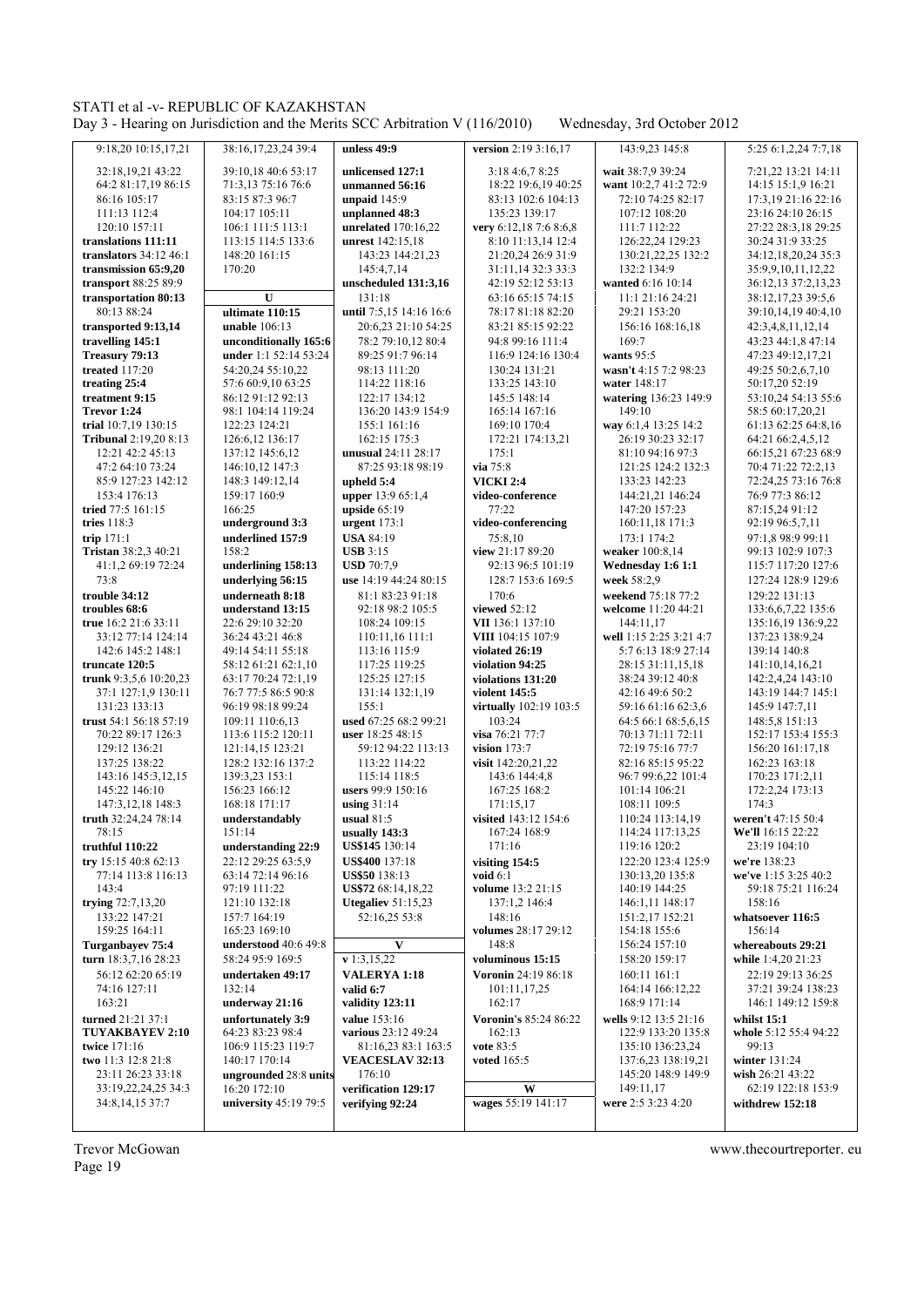Trevor McGowan<br>Page 20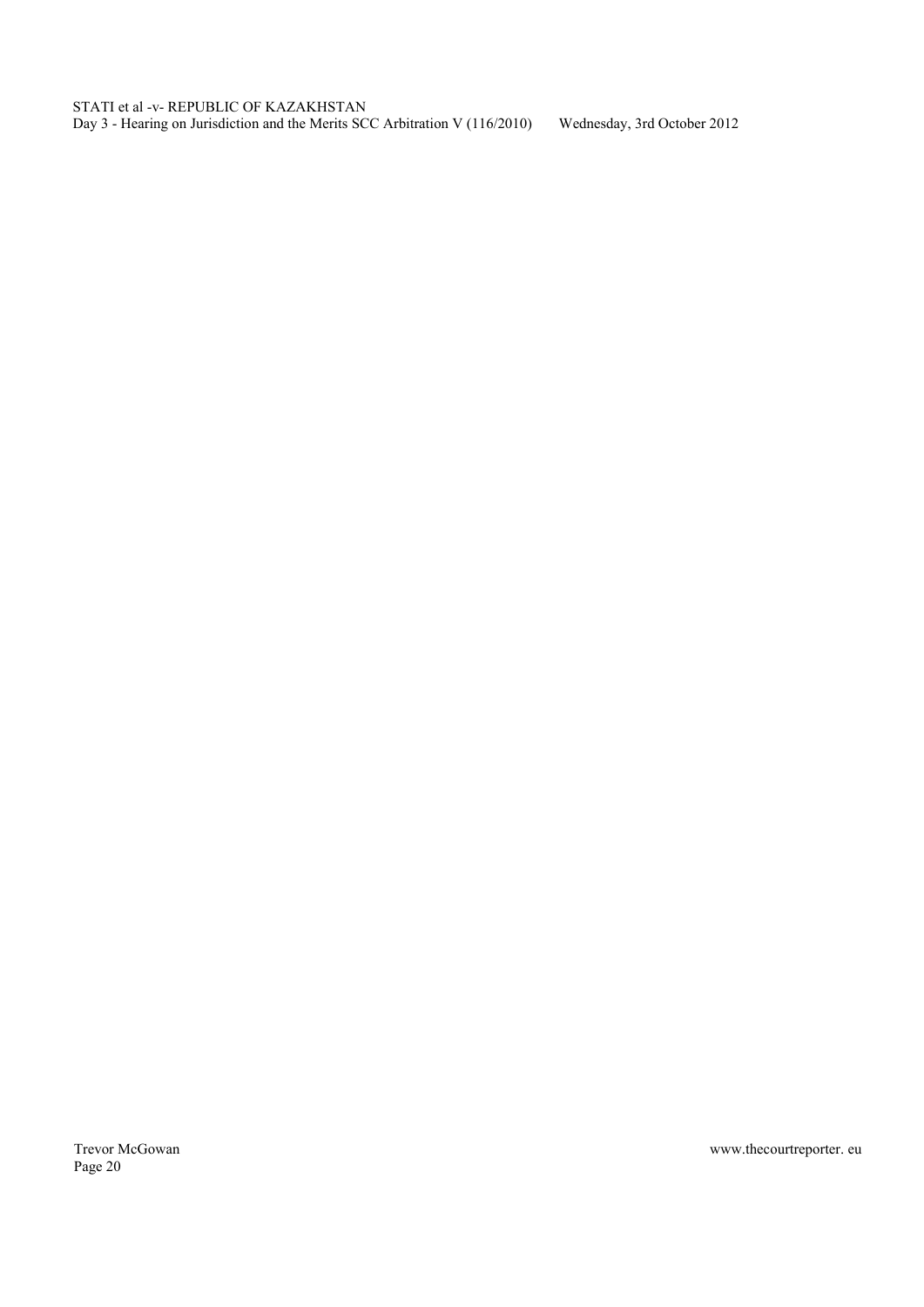Wednesday, 3rd October 2012

| witness $1:7,175:1,8$                                                                         | work-overs 146:1,11                                                      | 10.37 30:9                                                                  | 86:2,8,11 93:15                                          | 302 14:19 15:2,14 18:6                                                     | 9th 46:17 74:1,2 110:3  |
|-----------------------------------------------------------------------------------------------|--------------------------------------------------------------------------|-----------------------------------------------------------------------------|----------------------------------------------------------|----------------------------------------------------------------------------|-------------------------|
| 5:23 8:13 9:18                                                                                | wouldn't 20:14 85:5                                                      | 10.40 $32:10$                                                               | 95:12 97:18 102:9                                        | 113:3 118:11,17                                                            | 115:11 117:1            |
| 10:12,23 11:15 12:1                                                                           | 171:1                                                                    | 10.52 32:12                                                                 | 102:14 106:21,25                                         | 119:10,15 123:19                                                           | $9.2$ 119:5,8,10        |
| 12:2,3,8 15:12                                                                                | write 23:12 101:11,18                                                    | 10.5333:5                                                                   | 107:4,7 120:24                                           | 123:24 126:13                                                              | 9.30 174:24 175:3       |
| 18:15 19:15 20:2                                                                              | $101:21$ $102:1$                                                         | 10.59 35:17                                                                 | 121:8,24 122:8                                           | 127:5,8,8 136:15,17                                                        | 9.321:2                 |
| 22:6,24 23:1,2,5,20                                                                           | 164:14 169:21                                                            | 11 57:20,22 139:18                                                          | 135:17 138:4 148:7                                       | 31 70:6                                                                    | 9.33 1:24               |
| 27:7,13,19 28:24                                                                              | writes $158:25$                                                          | 155:10 163:21                                                               | 148:11,13 168:24                                         | 31st 118:14                                                                | 9.488:11                |
| 29:16 30:1 32:5,6<br>32:19,23 33:7,9,11                                                       | written 60:20 102:9<br>109:8,17 110:25                                   | 165:15 176:6<br>11-18/3712 150:21                                           | 169:18<br>2009 14:12,16,23 15:3                          | 32 104:14 176:10<br>33 176:11                                              | 9.55 11:17<br>9.57 12:6 |
| 33:13 35:21 36:19                                                                             | wrong 70:25 166:23                                                       | 152:21                                                                      | 15:21 16:3 17:3                                          | 34 71:6                                                                    | 90% 146:18 166:25       |
| 37:10,13 38:10                                                                                | wrote 57:4 62:24                                                         | 11.14 42:1                                                                  | 21:7 22:25 23:15                                         | 34(d) $70:10$                                                              |                         |
| 39:17 40:6,24 42:21                                                                           | 140:25 157:25                                                            | 11.16 43:8                                                                  | 33:15 35:22 37:6                                         | 35 176:12                                                                  |                         |
| 42:22 44:23 45:1,7                                                                            | www.thecourtrepor                                                        | 11.19 44:19 45:4                                                            | 40:16 41:19,20 42:5                                      | 38 48:18 124:4                                                             |                         |
| 46:5 47:20 49:1,15                                                                            | 1:25                                                                     | 11.25 47:11                                                                 | 47:15,17 68:11                                           |                                                                            |                         |
| 50:15 51:12 53:22                                                                             |                                                                          | 112 1:4                                                                     | 69:14,20 70:6 98:8                                       | 4                                                                          |                         |
| 54:15 56:5 57:21                                                                              | Y                                                                        | 116/2010 1:3                                                                | 110:3 115:11 117:1                                       | 4 8:24 23:20 47:21                                                         |                         |
| 59:17 67:20 72:11 73:13                                                                       | year 16:6 22:21 82:3                                                     | 12 3:18 4:2,8 27:18                                                         | 118:14 119:12 120:24                                     | 50:15 134:12 4.02 134:24                                                   |                         |
| 76:19 77:13 78:8,13,18,22<br>79:1 81:24 85:8,9 88:12                                          | 83:3,9 98:13 103:13<br>107:4 114:13 120:20                               | 36:19 117:9 130:5,6<br>131:10 135:21 139:18                                 | 121:8,22 123:22 133:18,25<br>135:5,17 136:8 137:2,7,2242 | 4.2 56:5.7<br>176:13                                                       |                         |
| 93:24,25 94:20<br>102:6                                                                       | 121:8,24 126:18 136:20                                                   | 176:7                                                                       | 138:6,8 138:20 149:15,2043                               | 176:14                                                                     |                         |
| 104:11 105:15 116:15,17                                                                       | 138:8,15 154:10 171:16                                                   | 12th 59:21 12.35 78:1                                                       | 150:21 154:13,18 155:1244 176:15                         |                                                                            |                         |
| 119:21<br>127:13                                                                              | years 21:8 25:1 36:25                                                    |                                                                             |                                                          | 13 27:24 118:20 119:11 156:1,3 159:14 170:8 2010 4489 155:24 158:16 163:24 |                         |
| 134:8,15,17,21 174:12,24                                                                      | 38:24 39:19 83:25                                                        | 130:5,6 131:10                                                              | 5:14 48:10 59:21                                         | 165:18 166:15                                                              |                         |
| 175:1                                                                                         | 111:20 113:1                                                             | 13th 2:21,23,23,24                                                          |                                                          | 45 176:16                                                                  |                         |
|                                                                                               |                                                                          |                                                                             |                                                          |                                                                            |                         |
|                                                                                               |                                                                          |                                                                             |                                                          |                                                                            |                         |
| witnessed 23:9<br>witnesses $1:9$ $11:22$                                                     | 120:11,13,16,24,25                                                       | 14 35:21 176:8 14th 48:664:22 65:10 67:7.24 68:12<br>126:16 15th 48:7 50:24 | 80:3<br>96:7,14<br>97:4.7                                | 47 176:17 473,014.3<br>136:10                                              |                         |
| 34:3, 14, 16, 18, 20, 22                                                                      | 121:1,2,7,8,11,20<br>124:24 135:17,18                                    |                                                                             | 117:21,22                                                |                                                                            |                         |
| 34:23,24 35:1,8,13                                                                            | 148:20                                                                   | 16 29:16                                                                    | 118:23 119:1                                             | 5                                                                          |                         |
| 35:23,24<br>36:1<br>42:5                                                                      | <b>YERLAN 2:10</b>                                                       | 16th 48:5.8 50:25                                                           | 123:19 126:16 128:11,21                                  | 5 15:13,19 17:14,21 18:3                                                   |                         |
| 42:7,10,11 43:11,13 43:15                                                                     | yesterday $2:4,15$ 3:1                                                   |                                                                             | 102:14 162,052,356 70:7129:18 129:23,25 130:12           | 97:11 104:11 124:6                                                         |                         |
| 74:17,23<br>44:2<br>74:24                                                                     | 3:24 10:4,11,17 11:24                                                    | 18 22:24 23:3                                                               | 130:13,25 131:4,17 132:20                                | 127:13 5th 118:23                                                          |                         |
| 77:19,22<br>111:6<br>140:5                                                                    | 58:5,7 yield 21:18                                                       | 18,700,000 70:9                                                             | 133:12 135:5,14 136:20                                   | 150:21 5.36 175:2                                                          |                         |
| witness's $10:10$ won $7:20$                                                                  |                                                                          | 18.03.09 111:18                                                             | 137:8 139:7 141:20                                       |                                                                            |                         |
|                                                                                               |                                                                          | 19 109:25 110:1 111:5                                                       |                                                          |                                                                            |                         |
|                                                                                               |                                                                          |                                                                             |                                                          |                                                                            |                         |
|                                                                                               | z                                                                        |                                                                             |                                                          | 6                                                                          |                         |
| wonder 46:2 word 9:7                                                                          | Zaharov 168:9 169:2                                                      | 19th 51:3 170:8 1985                                                        | 142:15 143:20                                            | 144:106 23:5,8 51:12 60:8                                                  |                         |
| 26:4 60:16                                                                                    | 132:1 166:13 wording 169:12 170:13 Zaharov's<br>170:17,20 Zakharov 171:5 | 79:5 1995 79:10,10<br>1998 79:7,12,15 119:12 2011                           | 147:11 161:17<br>4:9                                     | 135:23,25 6.6 136:12 60<br>44:1                                            |                         |
| 62:14 111:25 words                                                                            | Zakharov's<br>170:24                                                     | 1999 79:16 120:19                                                           | 2012<br>1:6 1:1 <b>2018</b> 16:6                         | 6497 102:13 104:1 680T                                                     |                         |
| 81:24 work 21:11.15                                                                           | <b>ZENKIN</b><br>1:22                                                    | 136:8                                                                       | 204 106:12 21 156:1                                      | 111:18                                                                     |                         |
| 30:20 60:22 80:12                                                                             | <b>ZHANIBEK</b> 1:21                                                     |                                                                             |                                                          |                                                                            |                         |
| 81:12 82:2                                                                                    |                                                                          |                                                                             |                                                          |                                                                            |                         |
| 83:3,8,10,15                                                                                  | Zhenesin 144:20                                                          |                                                                             |                                                          | $\overline{7}$                                                             |                         |
| 100:19.25 106:14                                                                              |                                                                          | $\overline{2}$                                                              | 21st 52:12 155:11                                        |                                                                            |                         |
|                                                                                               | <b>ZHENNIA 2:4</b>                                                       |                                                                             |                                                          |                                                                            |                         |
| 115:3,6,17                                                                                    |                                                                          | 2 4:3 14:17 54:5,18                                                         | 22nd 51:1952:11                                          | $\overline{7}\,75:7,21$                                                    |                         |
|                                                                                               | \$                                                                       | 67:20 111:20 163:1                                                          | 130:25 131:4 23rd 64:227.1 139:20                        |                                                                            |                         |
| 114:1,13<br>122:15,24 125:2 135:12<br>136:2,7                                                 | \$22 121:23 \$30,030,000                                                 | 167:18 176:3,4 2.2                                                          | 65:10                                                    | 7.2 18:17,18,20 19:6                                                       |                         |
| 141:18                                                                                        | 120:7 \$461,200 140:24                                                   | 88:12,15,16 94:19 2.2(b)                                                    | 24.03.09 111:18 25                                       | 7.3 18:17 71,915 136:9                                                     |                         |
| 137:1,2,12,17<br>144:14 146:4,21 147:15                                                       |                                                                          | 88:20 2.8 49:16                                                             | 100:4 25th 118:22                                        | $72(3)$ 48:10                                                              |                         |
|                                                                                               |                                                                          |                                                                             |                                                          |                                                                            |                         |
| 149:3,11 151:17 161:11                                                                        | 0                                                                        | 20 85:19 86:15 101:12<br>2000 120:20                                        | 25% 84:14 26th 149:20 27721T 111:18<br>57:25 27th 76:9   | 75% 84:14                                                                  |                         |
| 173:10 worked 41:3,15<br>79:7 79:12,19 110:6                                                  | 04-17-1384 156:2                                                         | 2001 14:12,16 79:17                                                         |                                                          | 75016 1:5                                                                  |                         |
|                                                                                               |                                                                          | 120:21                                                                      |                                                          | 78 176:18,19                                                               |                         |
| 151:22                                                                                        | $\mathbf{1}$                                                             | 2002 120:21                                                                 |                                                          |                                                                            |                         |
| workers 54:23 55:21                                                                           | 1 60:8 73:22 126:5                                                       | 2003 79:21 120:22                                                           | 3                                                        | 8                                                                          |                         |
| 141:16 144:6                                                                                  | 161:4 168:19                                                             | 2004 120:22                                                                 | 3 1:6 4:4 61:6.8 63:7                                    | 8 176:5                                                                    |                         |
| 145:19                                                                                        | 1.30 77:24 78:2                                                          | 2005 79:22 120:23                                                           | 63:25 172:11                                             | <b>8th 35:3</b>                                                            |                         |
|                                                                                               | 1.32 78:3                                                                | 2006 79:25 120:23                                                           | 3rd 1:6 1:1 5:14                                         | 8.5 4:22 5:3                                                               |                         |
|                                                                                               | 1.33 78:20                                                               | 2007 2:22 16:24 79:24                                                       | 3(a) 61:20                                               | 8.6 4:22 5:3                                                               |                         |
|                                                                                               | 1.4.5 $8:15$                                                             | 80:1 90:1,9 91:7                                                            | 3.40 134:22                                              | 81 64:1,7,9                                                                |                         |
|                                                                                               | 1.46 85:10                                                               | 93:2,8 94:12 120:23                                                         | <b>30</b> 176:9                                          | 81-page 64:3                                                               |                         |
| working 23:9 25:9,22<br>56:25 57:4 60:21<br>84:17 120:12,13,19<br>172:2<br>works 21:16 133:18 | 10 28:23 57:20 139:19                                                    | 2008 2:21,24 14:22                                                          | <b>30th</b> 14:23 15:3,21                                | 85 176:20                                                                  |                         |
| 135:6 136:10                                                                                  | 149:19 156:3 163:7                                                       | 15:1 16:24 21:20                                                            | 17:3                                                     | 9                                                                          |                         |
| 142:25 143:1<br>146:23                                                                        | 163:13<br>10.01 14:9                                                     | 22:21 23:13,17,22<br>27:22 28:3,14 30:13                                    | 30(b) 69:25<br>30.03.2011 111:20                         | 9 53:22 130:21                                                             |                         |